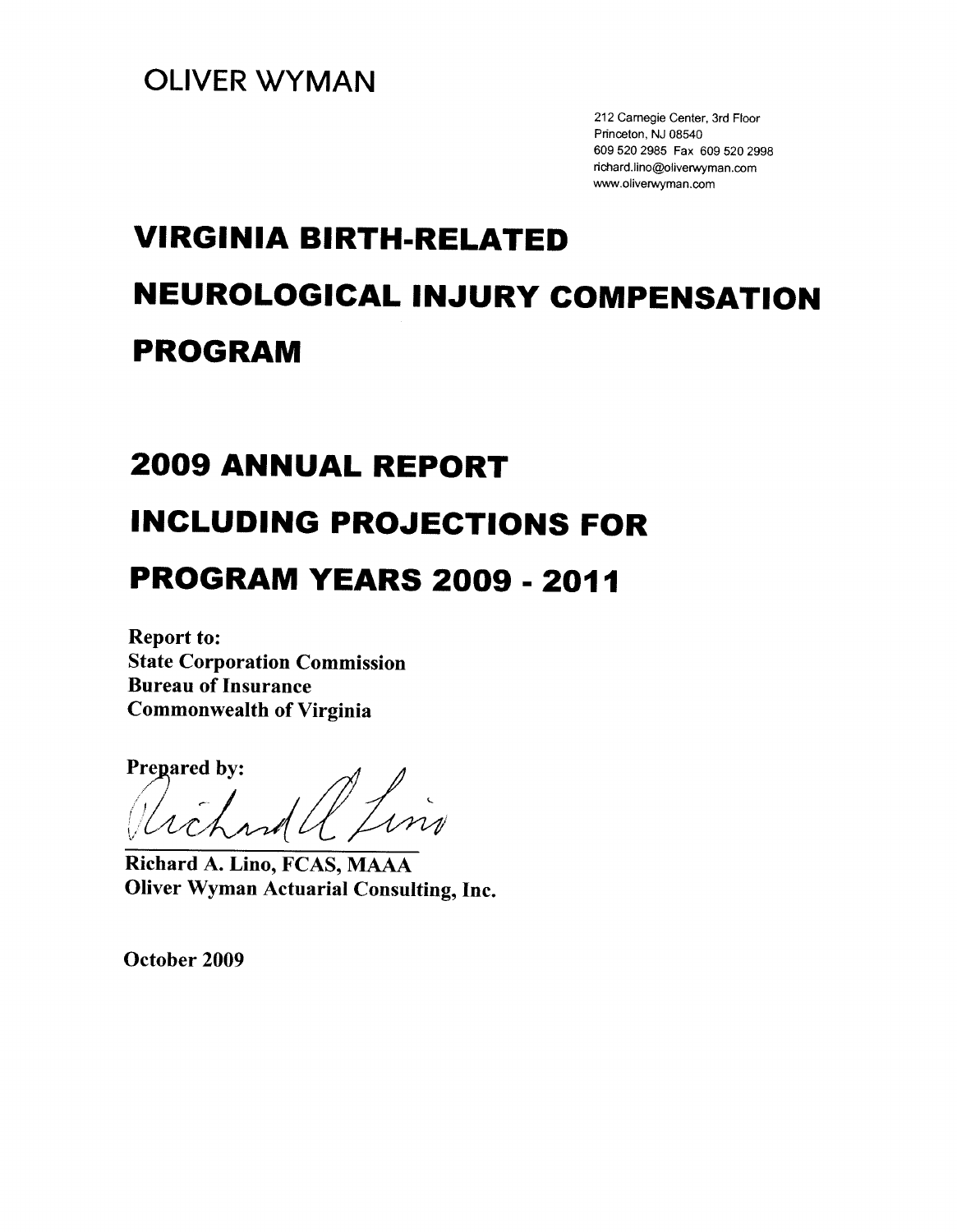**OLIVER WYMAN** 

# VIRGINIA BIRTH-RELATED NEUROLOGICAL INJURY COMPENSATION PROGRAM

# 2009 ANNUAL REPORT

# INCLUDING PROJECTIONS FOR

# PROGRAM YEARS 2009 - 2011

**Report to: State Corporation Commission Bureau of Insurance Commonwealth of Virginia** 

**October 2009** 

Oliver Wyman Actuarial Consulting, Inc. 212 Carnegie Center, 3<sup>rd</sup> Floor Princeton, NJ 08540

609 520 2985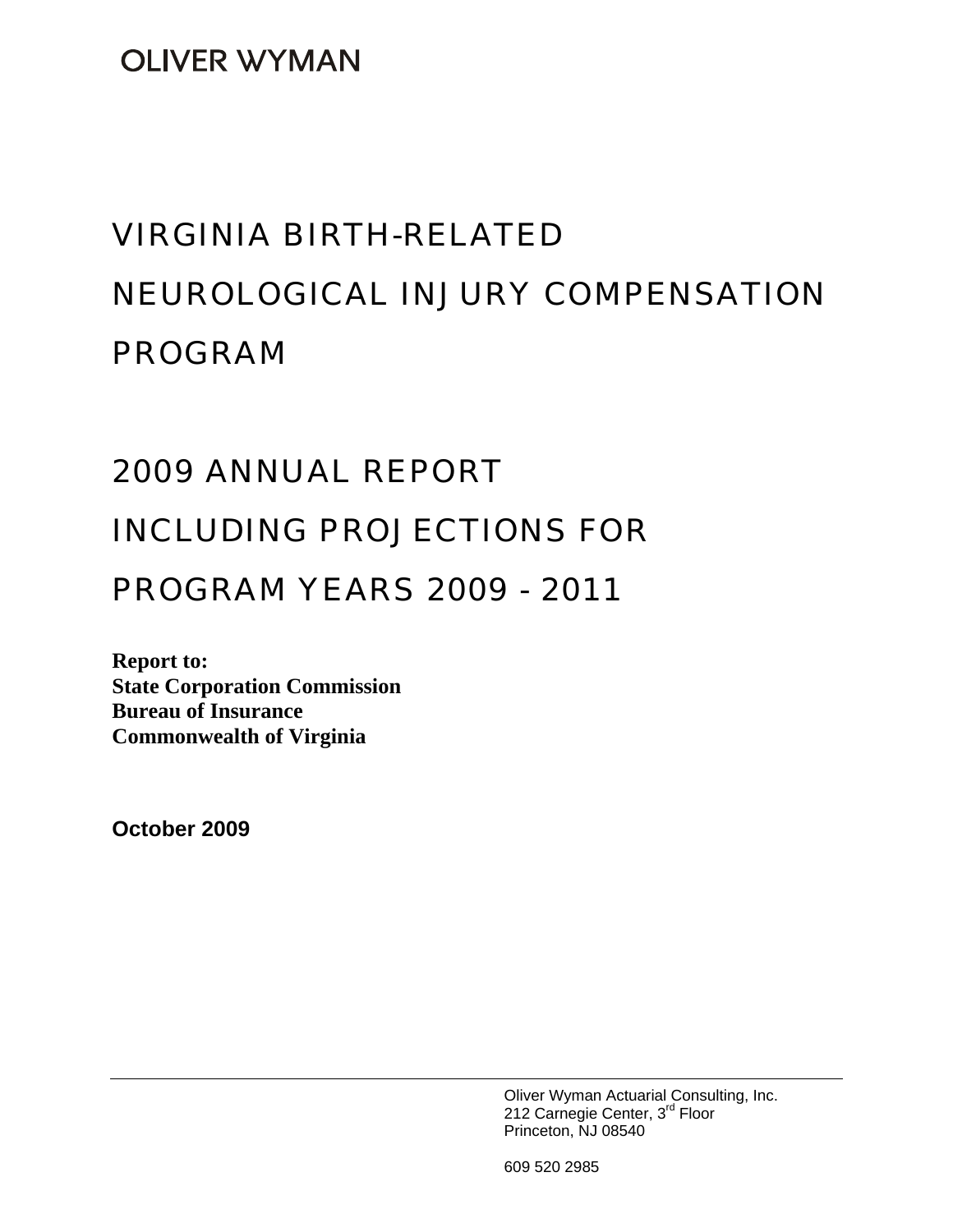## October 2009

# **Contents**

| In surface 37 |  |
|---------------|--|
|               |  |
|               |  |
|               |  |
|               |  |
|               |  |
|               |  |
|               |  |
|               |  |
|               |  |
|               |  |
|               |  |
|               |  |
|               |  |
|               |  |
|               |  |
|               |  |
|               |  |
|               |  |
|               |  |

Oliver Wyman Actuarial Consulting, Inc.

 $\mathbf{i}$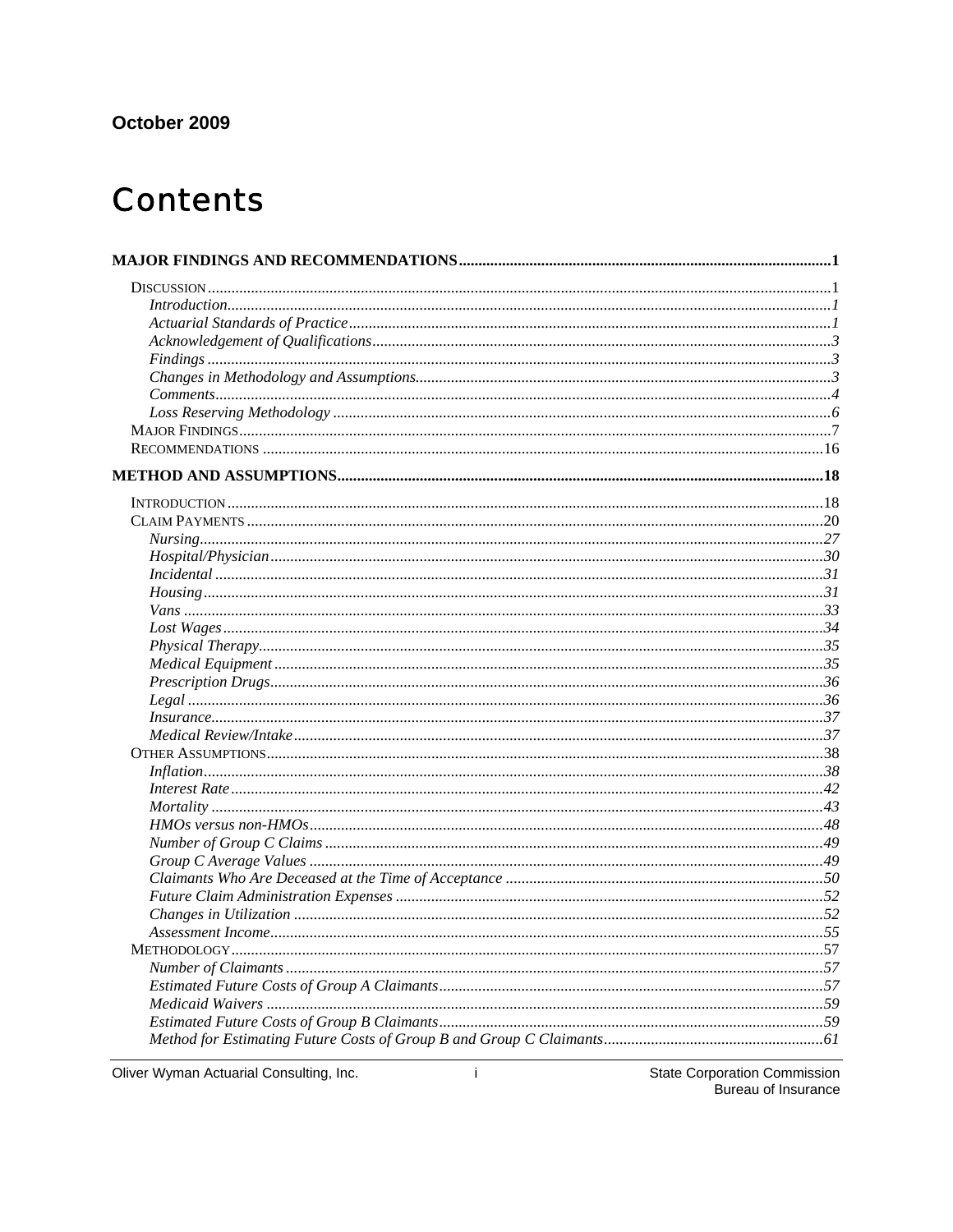## October 2009

### APPENDIX A **APPENDIX B**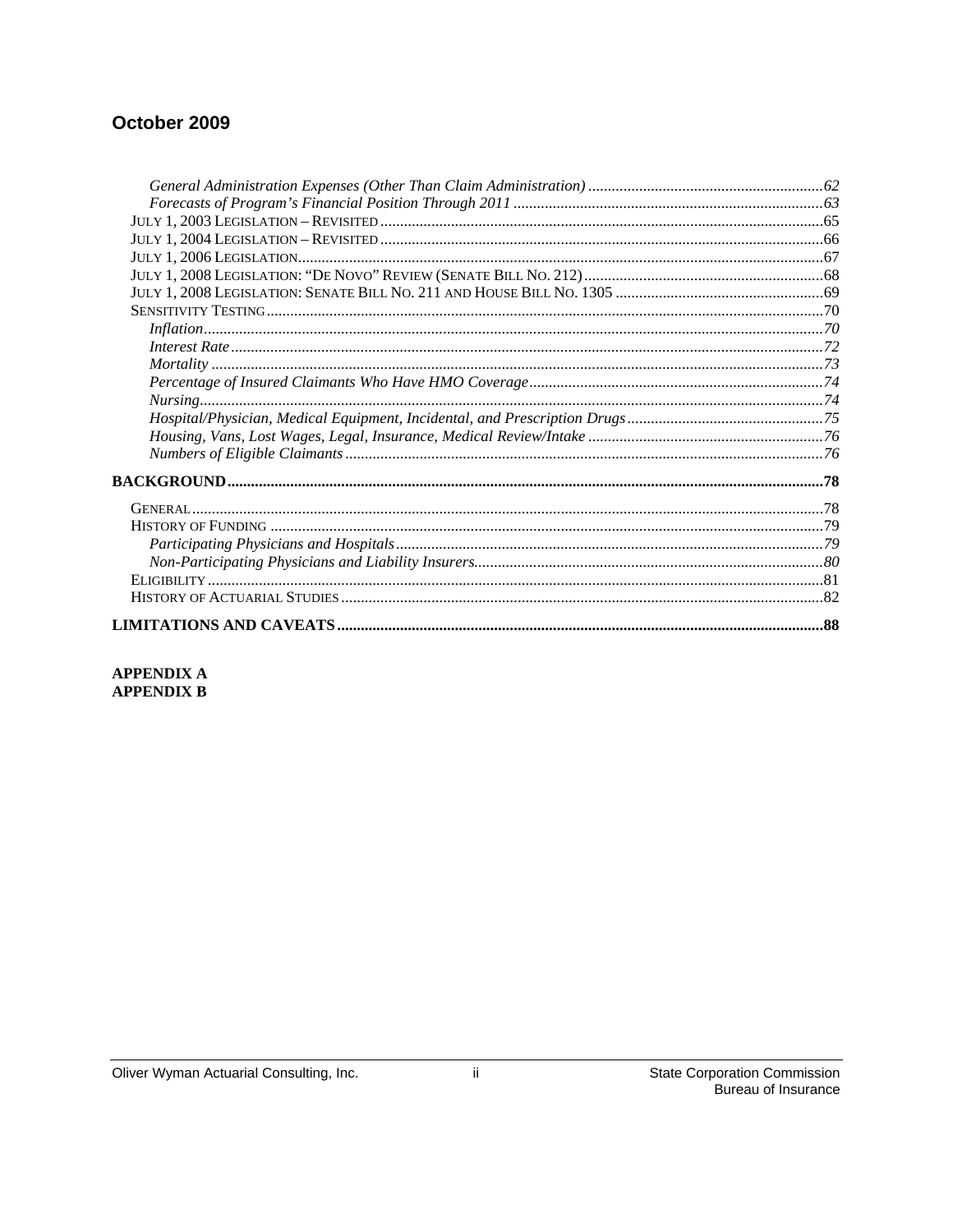# Major Findings and Recommendations

# **Discussion**

## Introduction

This is the 2009 report of Oliver Wyman Actuarial Consulting, Inc. ("Oliver Wyman"), to the Commonwealth of Virginia, State Corporation Commission, Bureau of Insurance ("SCC") regarding the adequacy of the funding of the Virginia Birth-Related Neurological Injury Compensation Program (the "Program"). This report provides our evaluation of the actuarial soundness of the Virginia Birth-Related Neurological Injury Compensation Fund (the "Fund") as of December 31, 2008, and our forecasts of the actuarial soundness of the Fund as of each subsequent year-end through December 31, 2011.

As of December 31, 2007, there were 134 admitted claimants of whom 97 had been in the Program for at least three years. As of December 31, 2008, there were 142 admitted claimants, of whom 111 had been in the Program for three or more years. Therefore, the amount of information on payments made by the Program on behalf of individual claimants continues to grow and increase in statistical credibility from one year to the next.

This current study is based on a detailed analysis of payments made on behalf of each of the 111 claimants who had been in the Program for three or more years as of December 31, 2008.

# Actuarial Standards of Practice

This actuarial report complies with relevant Actuarial Standards of Practice promulgated by the Actuarial Standards Board unless otherwise noted. The Actuarial Standards Board publishes standards of practice for the United States' actuarial profession. Among other things, these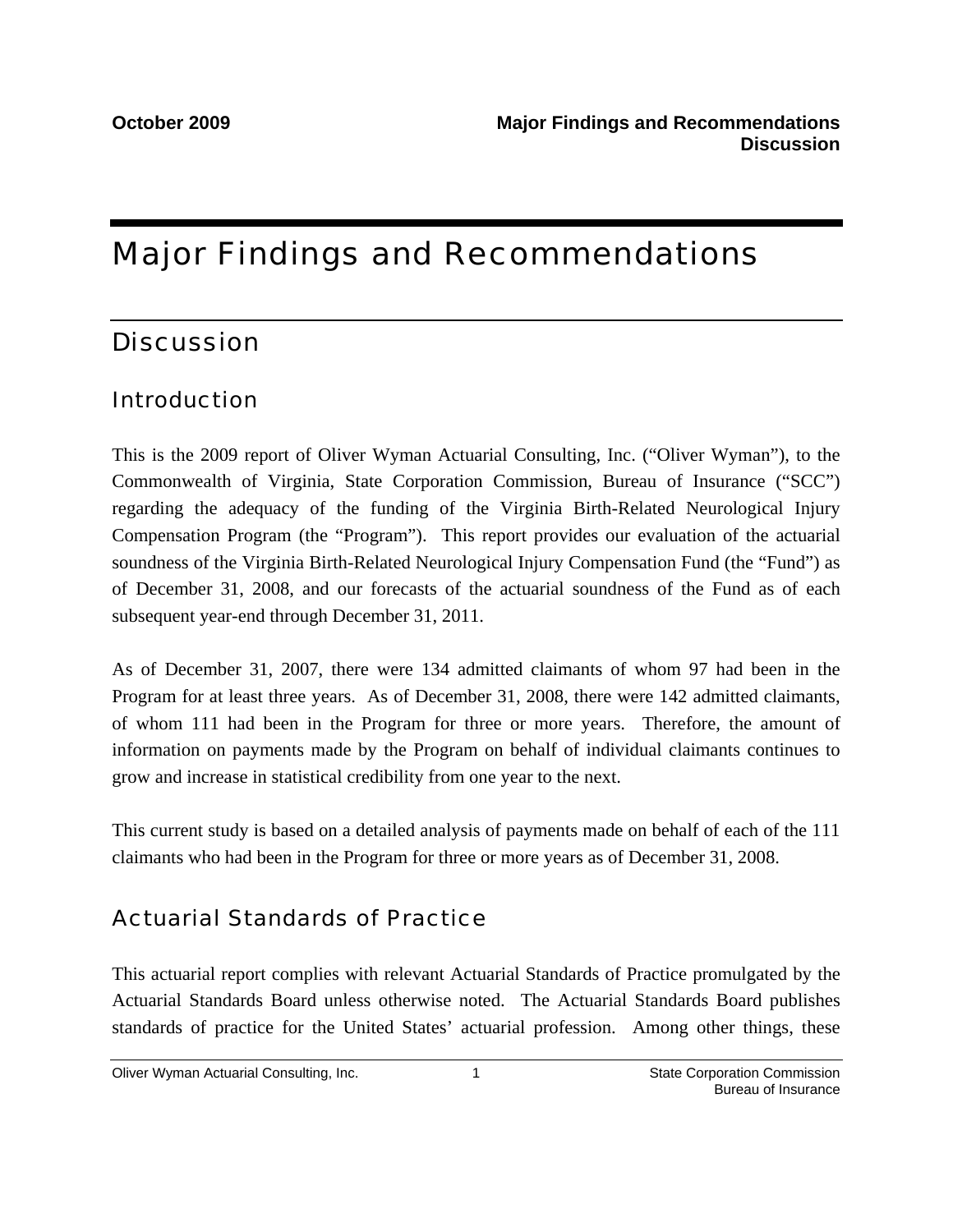standards of practice require the identification of the types of estimates that are provided in actuarial reports.

Our estimates of the financial position of the Fund, including the estimates of future claim payments and claims administration expenses (or simply future claim costs), as of December 31, 2008 and subsequent year-ends are prepared for the sole use of the SCC for the purpose of evaluating the actuarial soundness of the Fund. Our estimates of claims administration expenses excludes general administration expenses, which we define as that portion of salaries, rents, costs of office equipment, and all other expenses not directly related to claims. Our estimates are based on claims data evaluated as of December 31, 2008 and additional information (and only that information that was provided to us) provided through September 29, 2009, as well as on external data and assumptions that we believe are appropriate for the type of expenses incurred by the Program.

Our estimates of the Fund's future claim costs, which we refer to as "expected value" estimates throughout this report, are intended to represent actuarial central estimates which, consistent with the applicable standard of practice, we define as the expected value over the range of reasonably possible (as opposed to all possible) outcomes. We note that the use of reasonable alternative assumptions could have a material effect on the estimates of future claim costs. In the Sensitivity Testing section of this report, we provide the impact on our estimates resulting from changes in selected assumptions.

We present these future claim cost estimates on a discounted, or "present value," basis throughout this report. Our present value estimates are on a basis that reflects the time value of money. That is, our estimates consider that future claim costs will be paid over a period of years and that investment income will be earned on the underlying assets. These estimates also include a specific estimate of the impact of inflation on future costs, which is generally unchanged from last year. Our estimates of the discounted future claim costs are based on an annual interest rate of 6.58%, which is also generally unchanged from last year. Our estimates are also presented net of subrogation (to the extent captured in the historical claims data).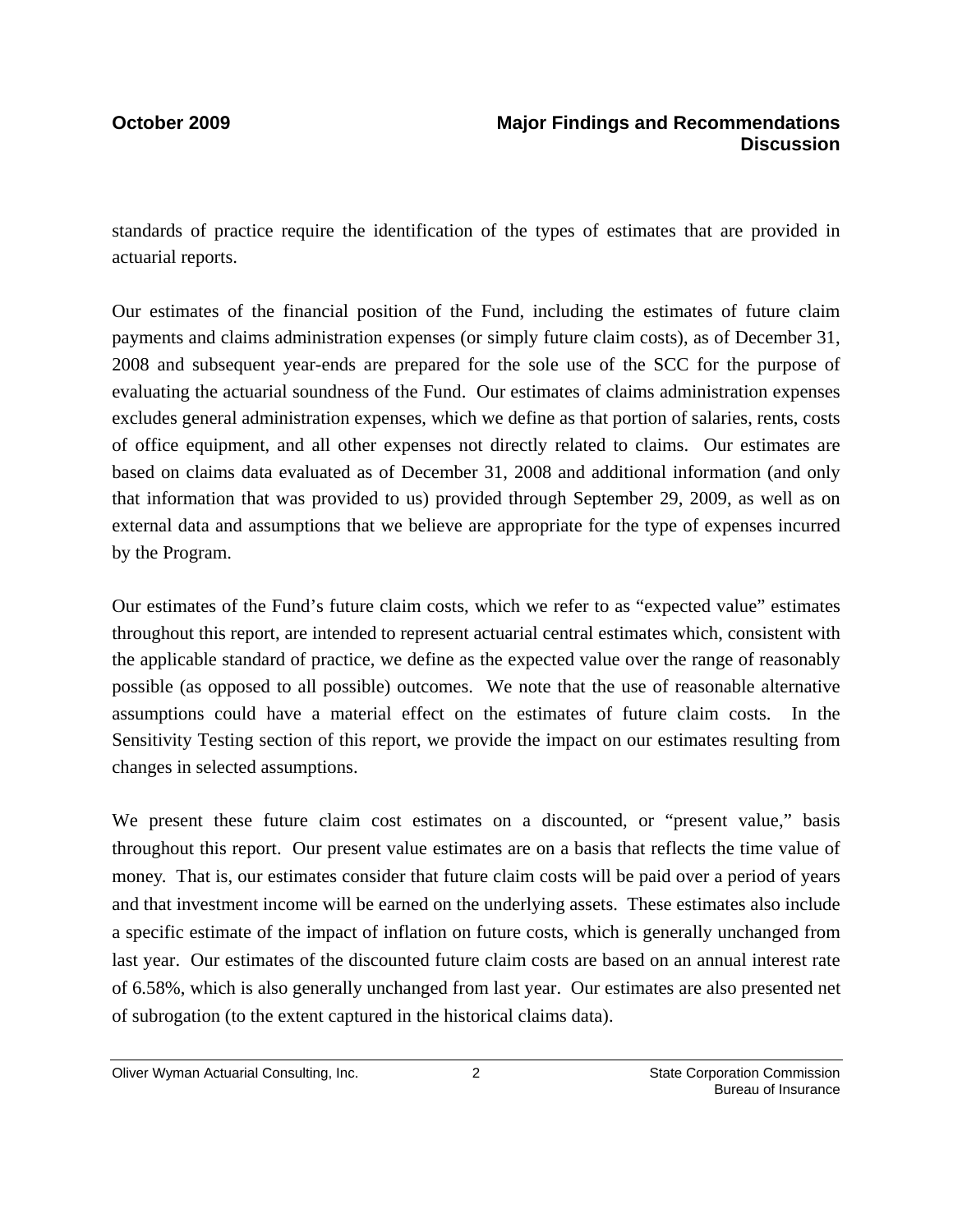# Acknowledgement of Qualifications

I, Richard A. Lino, am a Principal with Oliver Wyman Actuarial Consulting, Inc. I am a Fellow of the Casualty Actuarial Society, a member of the American Academy of Actuaries, and I meet the Qualification Standards of the American Academy of Actuaries to render the actuarial opinion contained herein.

# Findings

In our "2008 Report" (findings presented in our report dated October 2008), we forecasted that the Fund would have an outstanding liability of \$354.0 million and a deficit of \$130.9 million as of December 31, 2008. In this current study we estimate that the Fund had an outstanding liability of \$341.4 million and a deficit of \$168.9 million as of December 31, 2008. The main reason for the \$38.0 million increase in the estimated deficit is that total assets as of December 31, 2008 were \$50.5 million lower than we had forecast primarily due to (a) an actual investment loss of 21.00% on managed assets as compared to a forecast yield (from our 2008 Study) of 6.84%, and (b) claim payments during 2008 were below our forecast, which partially offset the investment loss.

# Changes in Methodology and Assumptions

We have made several changes to aspects of our methodology and to assumptions, as compared to our 2008 Study, to reflect the experience that has since emerged and recent legislative changes as described below:

 We have revised the "baseline" mortality table, increasing the estimated life expectancies of the claimants in the Program, which raises our estimates of future claim payments as of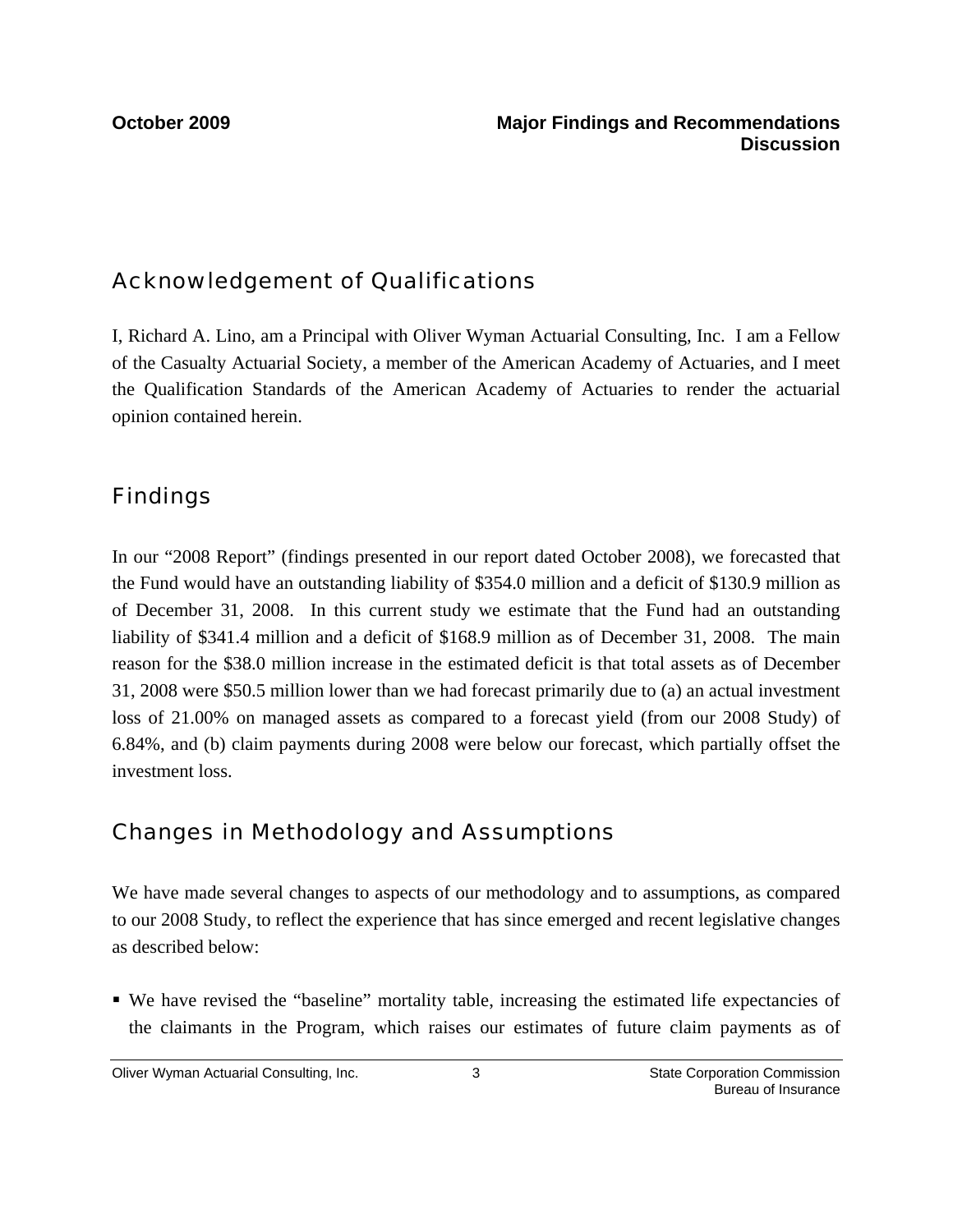December 31, 2008 by \$14.9 million. We discuss this change further in the Mortality Assumption section of the report starting on page 43.

- We refined our approach to applying the nursing utilization trend by lowering the minimum annual nursing costs to \$10,000 (from \$36,338 in the 2008 Study). We made this change since our review of trends in nursing utilization suggests that claimants take longer to reach the minimum level used in the 2008 Study. This review of trends also suggests an annual utilization trend of 2.0% as compared to the 1.0% utilization trend we had assumed in the 2008 Study. In this study, we also introduce an annual maximum future nursing cost equal to \$400,000 at 2008 cost levels, which is approximately the maximum annual nursing costs for any claimant since the inception of the Program (adjusted to 2008 cost levels). The net impact of these changes, in combination with the lower average nursing expenses for Group A claimants (see the Claim Payments section for definition of Group A claimants) in 2008 is to decrease our estimates of future claim payments by \$19.8 million. We discuss this change further in the Changes in Utilization section of the report starting on page 52 and the nursing section starting on page 27.
- Our estimates of future claims administration expenses decreased by \$1.9 million primarily due to actual claims administration expenses being lower than forecast. We discuss this change further in the Future Claims Administration Expense section of the report starting on page 52.

All of our assumptions are discussed in detail in the section of this report titled Method and Assumptions.

# **Comments**

As stated above, the claims experience of the Program is becoming increasingly credible. Nevertheless, our estimates are still subject to significant uncertainty: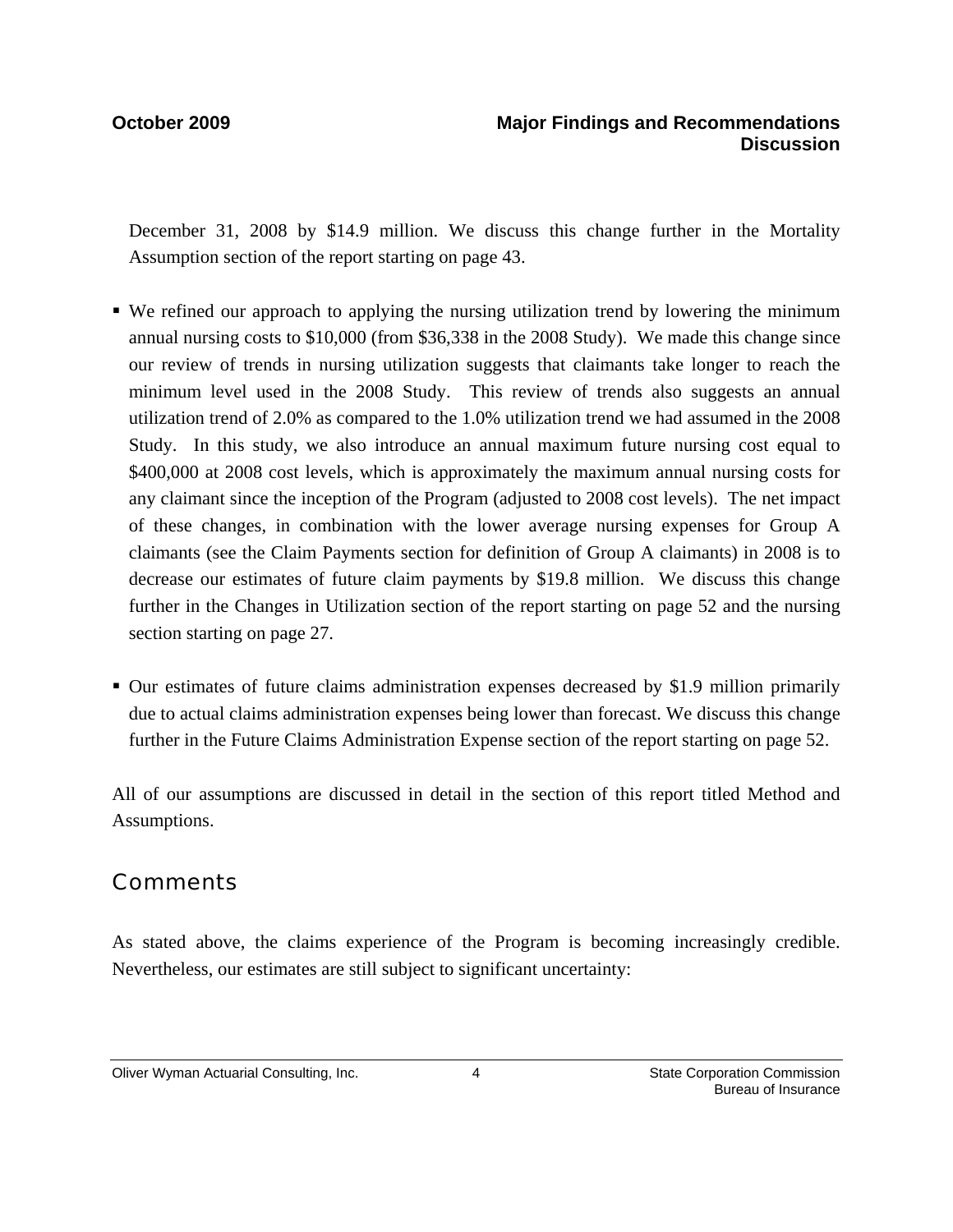- The Program started in 1988, and as of December 31, 2008, there are now 28 living claimants who are 16 years of age or older, 21 of whom have attained the age of 17. Thus, there is limited claim payment experience for claimants over the age of 16 upon which to base our forecasts of future payments for the period in which claimants are 16 and older. Also, only 111 total claimants had been in the Program for three or more years as of December 31, 2008. Further, there is considerable variability in the actual payments that have been made to the 142 claimants admitted as of December 31, 2008.
- In addition, other factors could have a significant impact on future claim payments. For example, there may be changes in the way the Program is operated in the future, the degree to which claimants utilize the services of the Program, and the coverage provided by private health insurance and Medicaid, which are the claimants' primary funding sources. In addition, actual rates of inflation and interest may differ significantly from the long-term rates that we assume for our forecast.
- We note that the recent financial crisis has resulted in investment returns that are significantly below the expected long-term averages, as mentioned above. Further, we note that the outlook for inflation and investment returns in the foreseeable future is unclear at best. Nevertheless, we have been advised that the Fund's investment manager still expects to achieve a 6.8% return over the long-term. In our estimates, we assume that investment returns will be 3.50% above our long-term general inflation assumption, which results in a similar return (6.85%). However, we note that the relationship between inflation and investment returns could vary significantly over the next five to ten years. For example, an inflationary environment could lead to below average returns for both stocks and bonds during this timeframe. If this were to occur, the Fund's actual deficits could vary significantly from our estimates.

The impact of these factors on our estimates is discussed further in the Sensitivity Testing section of this report. We expect to continue to refine our estimates as the experience of the Program unfolds, and these future refinements could have a significant impact on future estimates of the financial soundness of the Fund.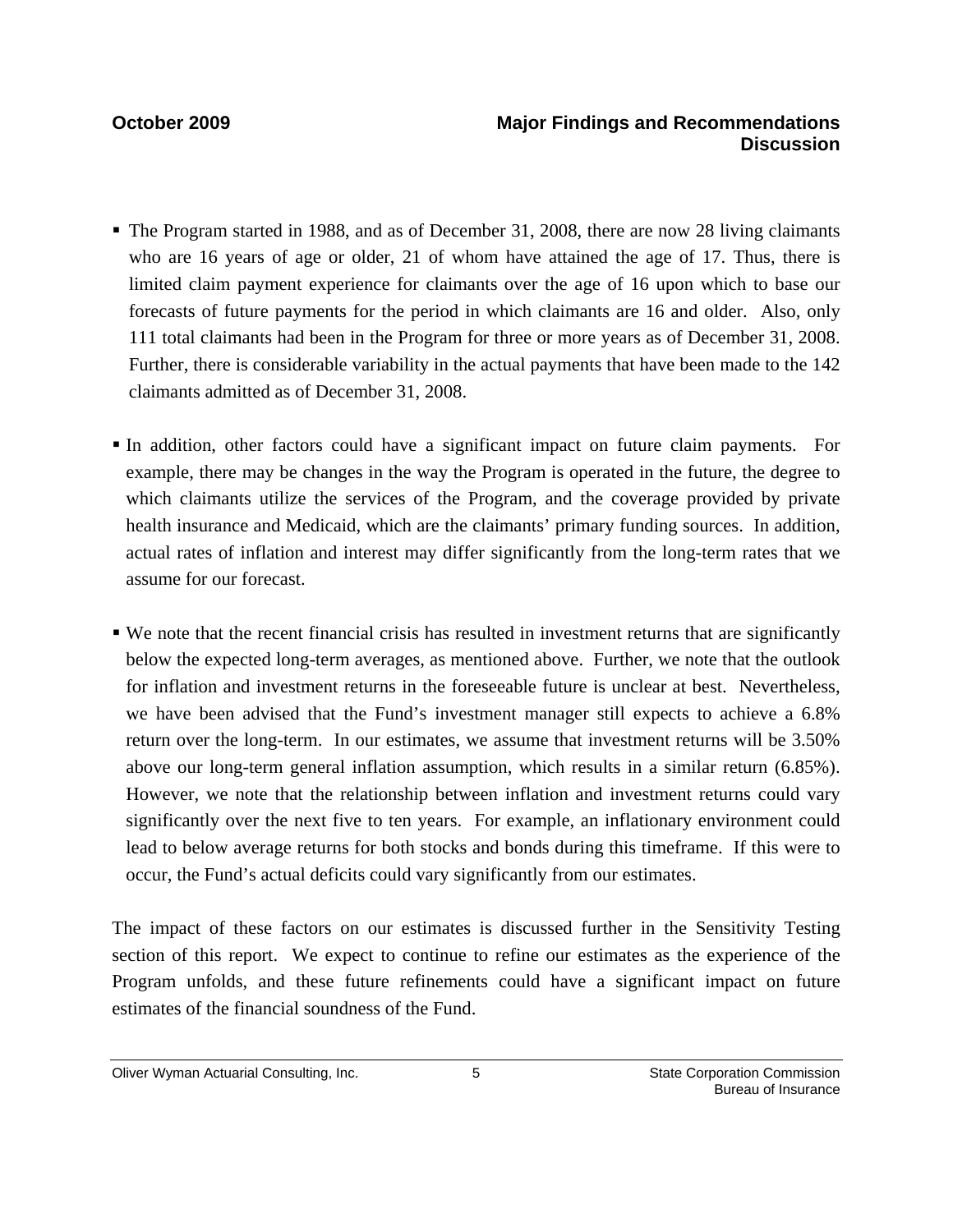## **October 2009 Major Findings and Recommendations Discussion**

Consistent with our past reports, we interpret the Program's future payment obligations as of December 31, 2008 to consist of future claim payments associated with all claimants with birth dates on or before December 31, 2008, *regardless of whether they have been admitted as of December 31,* 2008. Therefore, we estimate the liabilities associated with the 142 admitted claimants (Table 1, column (2)), *as of December 31,* 2008*,* as well as those associated with what we estimate to be 48 not-yet-admitted claimants (Table 1, column (2)) *as of December 31, 2008*. Not-yet-admitted claimants as of December 31, 2008 are those claimants with birth dates on or before December 31, 2008 who had not yet been admitted to the Program as of December 31, 2008, but whom we estimate will eventually be admitted to the Program.

We note that numbers in this report are subject to differences due to rounding.

# Loss Reserving Methodology

In compliance with House Bill No. 1305 and Senate Bill No. 211, in the Appendix B to this report we discuss the Florida Birth-Related Neurological Injury Compensation Association loss reserving methodology to account for individual participant costs and injury characteristics.

The Program has now provided life expectancy and Life Plan estimates by individual claimant. We discuss this information in Appendix B.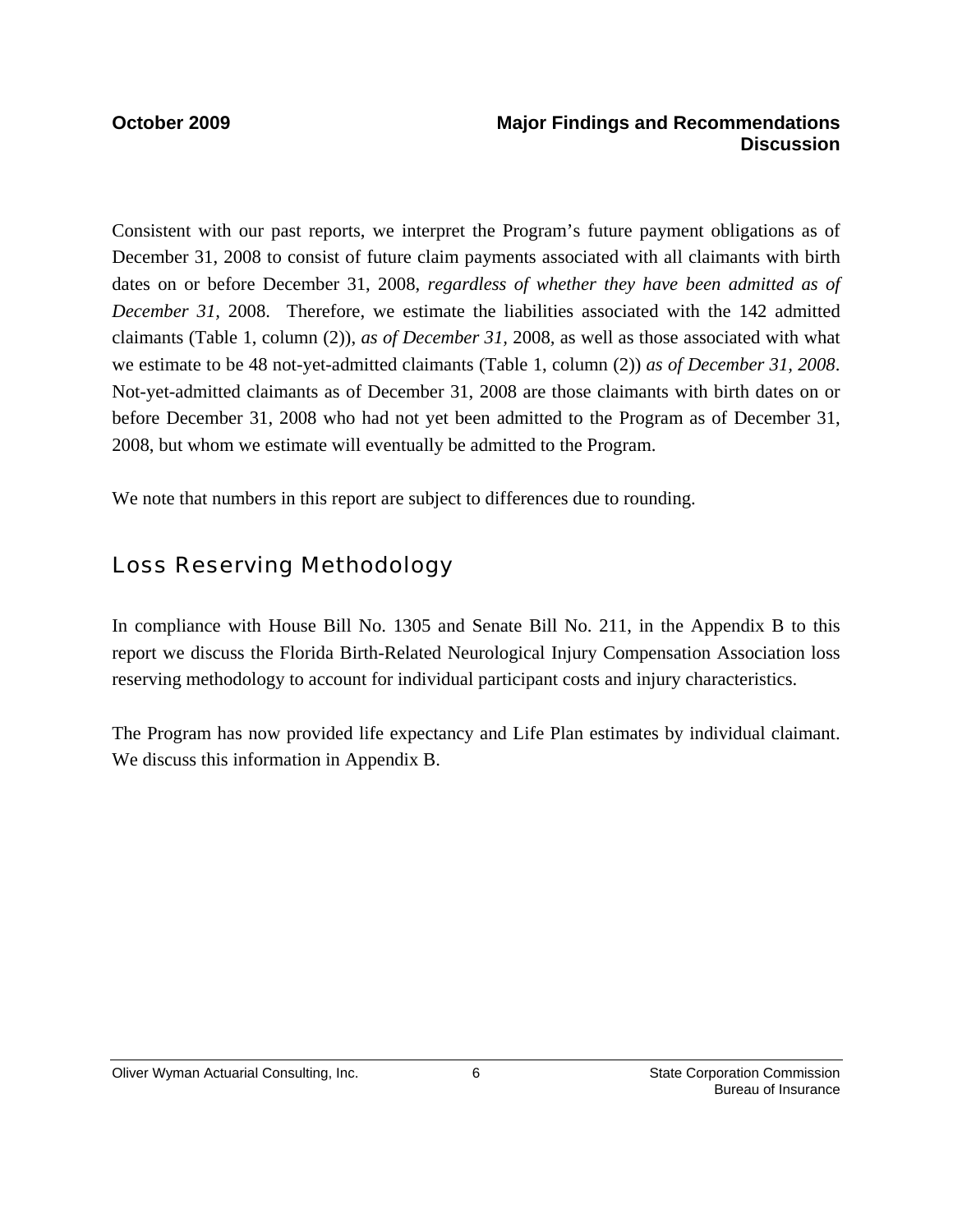# Major Findings

Following are our major findings.

1. **Finding**: We find that, as of December 31, 2008, the Fund was not actuarially sound and had a "Grand Total" deficit of about \$168.9 million. By this, we mean that the present value of estimated future claim payments for children born on or prior to December 31, 2008, plus the present value of estimated future claim administration expenses associated with making those claim payments, exceeded the Fund's assets by about \$168.9 million. (The present value represents the amount of assets that would need to be invested as of December 31, 2008 to pay the claimant expenses as they become due in the future.) We have used the same definition of actuarial soundness in each of our reports since 1992: if the estimated future payment obligations exceed the Fund's assets, the Fund is deemed to be actuarially unsound.

Our estimate of the Fund's financial position as of December 31, 2008, is shown in Table 1, which follows.

|--|--|

|                                                 | <b>Estimated Financial Position as of 12/31/08</b><br>(\$ in millions, on a present value basis) |                                                                                           |                                                                                            |                                           |                                                               |
|-------------------------------------------------|--------------------------------------------------------------------------------------------------|-------------------------------------------------------------------------------------------|--------------------------------------------------------------------------------------------|-------------------------------------------|---------------------------------------------------------------|
| <b>Summary</b><br><b>Claimant Status</b><br>(1) | <b>Estimated</b><br><b>Ultimate</b><br><b>Number</b><br>of<br><b>Claimants</b><br>(2)            | <b>Baseline</b><br><b>Estimate</b><br>of Future<br><b>Claim</b><br><b>Payments</b><br>(3) | <b>Estimate</b><br>of Future<br>Claims<br><b>A</b> dministration<br><b>Expenses</b><br>(4) | Value of<br>Total<br><b>Assets</b><br>(5) | Forecasted<br>Surplus/<br>(Deficit)<br>$[(5)-(3)-(4)]$<br>(6) |
| All Claimants Admitted to the Program           | 142                                                                                              | \$223.7                                                                                   | \$10.5                                                                                     |                                           |                                                               |
| All Claimants Not Yet Admitted to the Program   | 48                                                                                               | \$102.4                                                                                   | \$4.8                                                                                      |                                           |                                                               |
| <b>Grand Total</b>                              | 190                                                                                              | \$326.1                                                                                   | \$15.3                                                                                     | \$172.5                                   | (\$168.9)                                                     |

 The following discussion of the results in Table 1 focuses on the "Grand Total" line. In our discussion of our projections in Tables 1 through Table 4, all references to admitted claimants include those claimants whom we project will receive the one-time award of up to \$100,000. In our 2008 Report, we presented the number of claimants receiving the one-time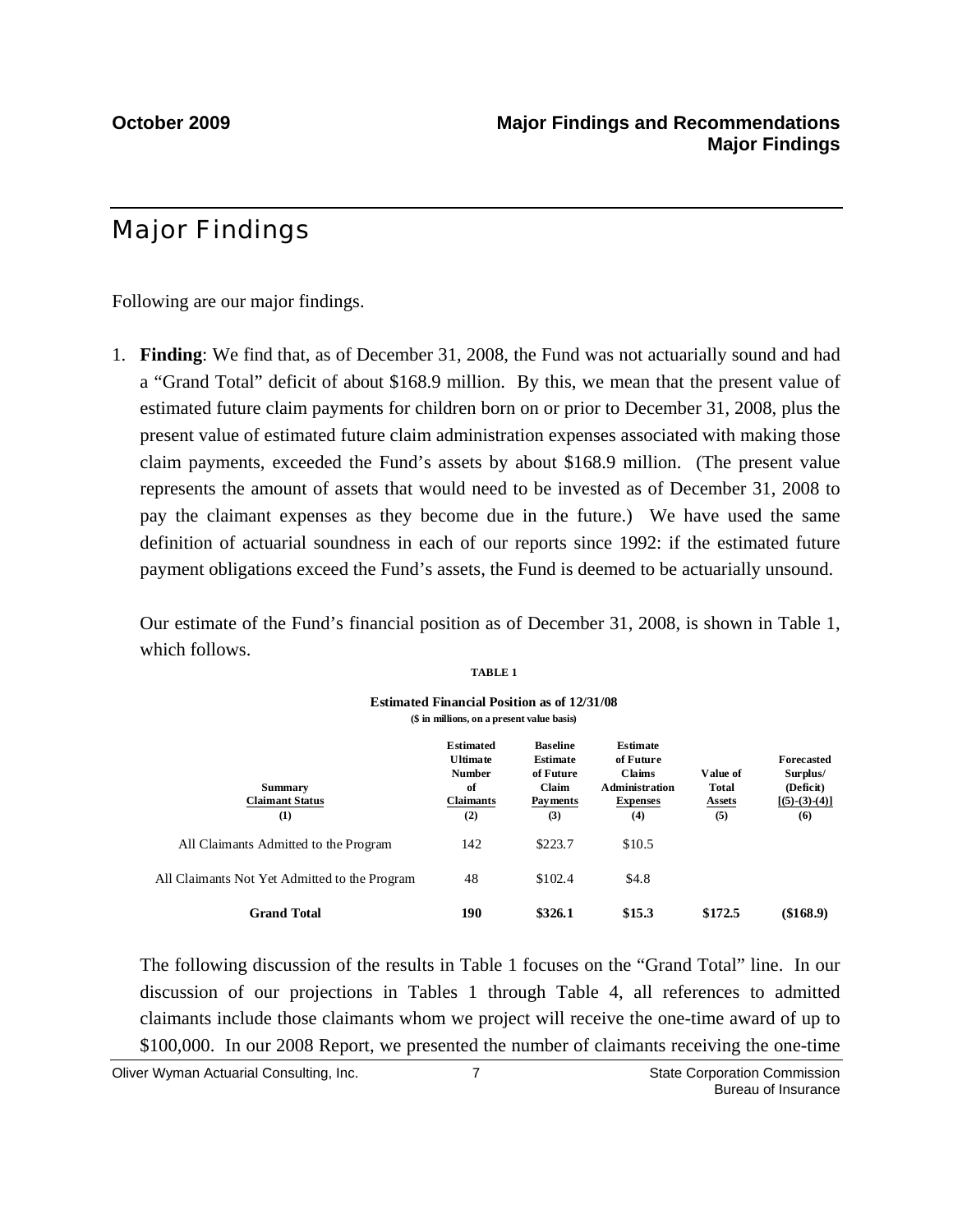\$100,000 award in Table 1 on a separate row. (In this report, we provide these counts in the section related to the July 1, 2003 Legislation Revisited starting on page 65.) The \$100,000 award was implemented as part of this July 1, 2003 Legislation discussed later, and is awarded to claimants born on or after July 1, 2003 who are deceased at the time of acceptance and did not live longer than 180 days.

Table 1 shows that, as of December 31, 2008, we estimate the Program had obligations for future claim payments ("Grand Total" of \$326.1 million on a present value basis) and for future claim administration expenses ("Grand Total" of \$15.3 million on a present value basis) that exceeded the Program's assets ("Grand Total" of \$172.5 million) by approximately \$168.9 million.

Column 2 of Table 1 shows that, as of December 31, 2008, we estimate the Program had a "Grand Total" of 190 claimants. These 190 claimants consist of 142 claimants (including 3 who qualified as "De Novo" claimants) who had been admitted to the Program as of December 31, 2008 and an estimated additional 48 claimants (including 0 who are likely to qualify as "De Novo" claimants) born on or before December 31, 2008 who had not yet been admitted to the Program as of December 31, 2008. Most claimants do not apply to the Program, and are not admitted to the Program, until two to three years after birth. The average age that the admitted claimants had attained when they were admitted to the Program was 4.7 years, an increase from an average of 4.5 years last year. We note that 51 of the 142 admitted claimants were admitted to the Program after they had attained the age of five.

Column 3 of Table 1 shows our baseline estimates of the present value of future claim payments for the estimated admitted and not-yet-admitted claimants born on or before December 31, 2008. This is our baseline estimate, meaning that it is our "central" estimate, consistent with the way we have measured the actuarial soundness of the Fund in our past reports. The baseline estimates lie within a range of possible outcomes; in other words, the present value of future claim payments could turn out to be significantly higher or lower than our estimate. This is discussed in more detail in the Sensitivity Testing section of this report.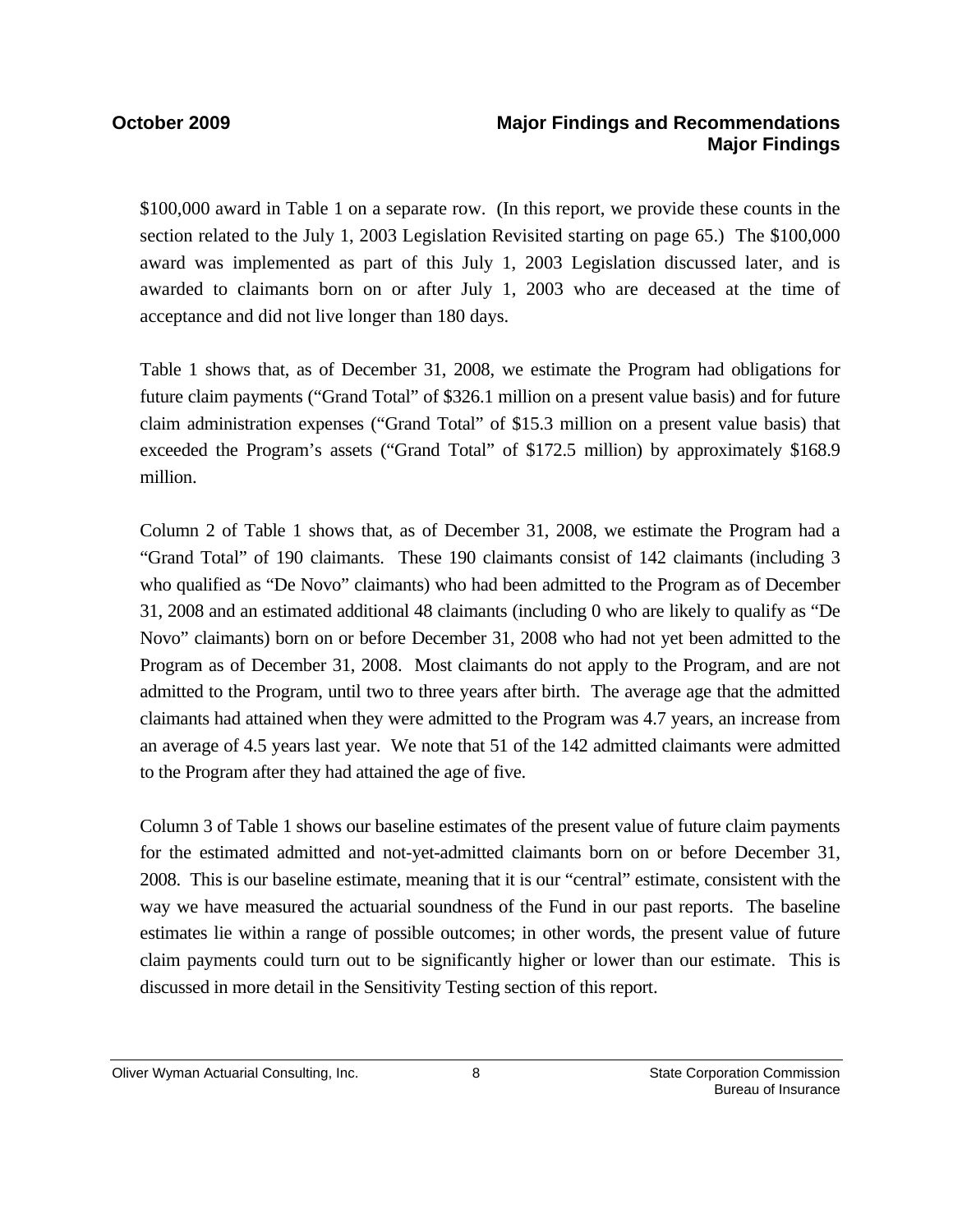Our estimates of future claim payments are on a present value basis, as of December 31, 2008. Presenting our estimates of future claim payments on a present value basis is consistent with our prior reports. The present value represents the amount that would need to be invested as of December 31, 2008 to make the claim payments as they become due. Throughout this report, discussions of future claim payments are on a present value basis unless otherwise indicated.

Column 4 of Table 1 shows our estimates of future administration expenses that are associated with the payment of the claims for the 190 claimants (admitted and not-yet-admitted) as of December 31, 2008 (see the section on Future Claim Administration Expenses on page 52 for a description of these expenses).

Column 5 of Table 1 shows our estimates of the value of the Fund's total assets as of December 31, 2008.

Column 6 of Table 1 shows that our estimates of the Fund's "Grand Total" assets as of December 31, 2008 is \$168.9 million less than the sum of our estimates of the Program's future claim payments and future claim administration expenses.

In summary, we estimate that, as of December 31, 2008, the Fund was not actuarially sound and had a "Grand Total" deficit of about \$168.9 million. Our estimates of the present value of future claim payments for children born on or prior to December 31, 2008, plus our estimate of the present value of future claim administration expenses, exceeds the Fund's assets by about \$168.9 million.

In our 2008 Report, we included a "Grand Total" forecast of the financial results as of December 31, 2008. A comparison of that "Grand Total" estimate to our current "Grand Total" estimate as of December 31, 2008 is given below:

 Number of Claimants: In our 2008 Study, we forecasted that there would be 191 claimants as of December 31, 2008, of whom 150 would be admitted and 41 would be not-yetadmitted. Our current estimate is that there were 190 claimants as of December 31, 2008, of whom 142 are admitted and 48 are not yet admitted. Note that 3 of the admitted claimants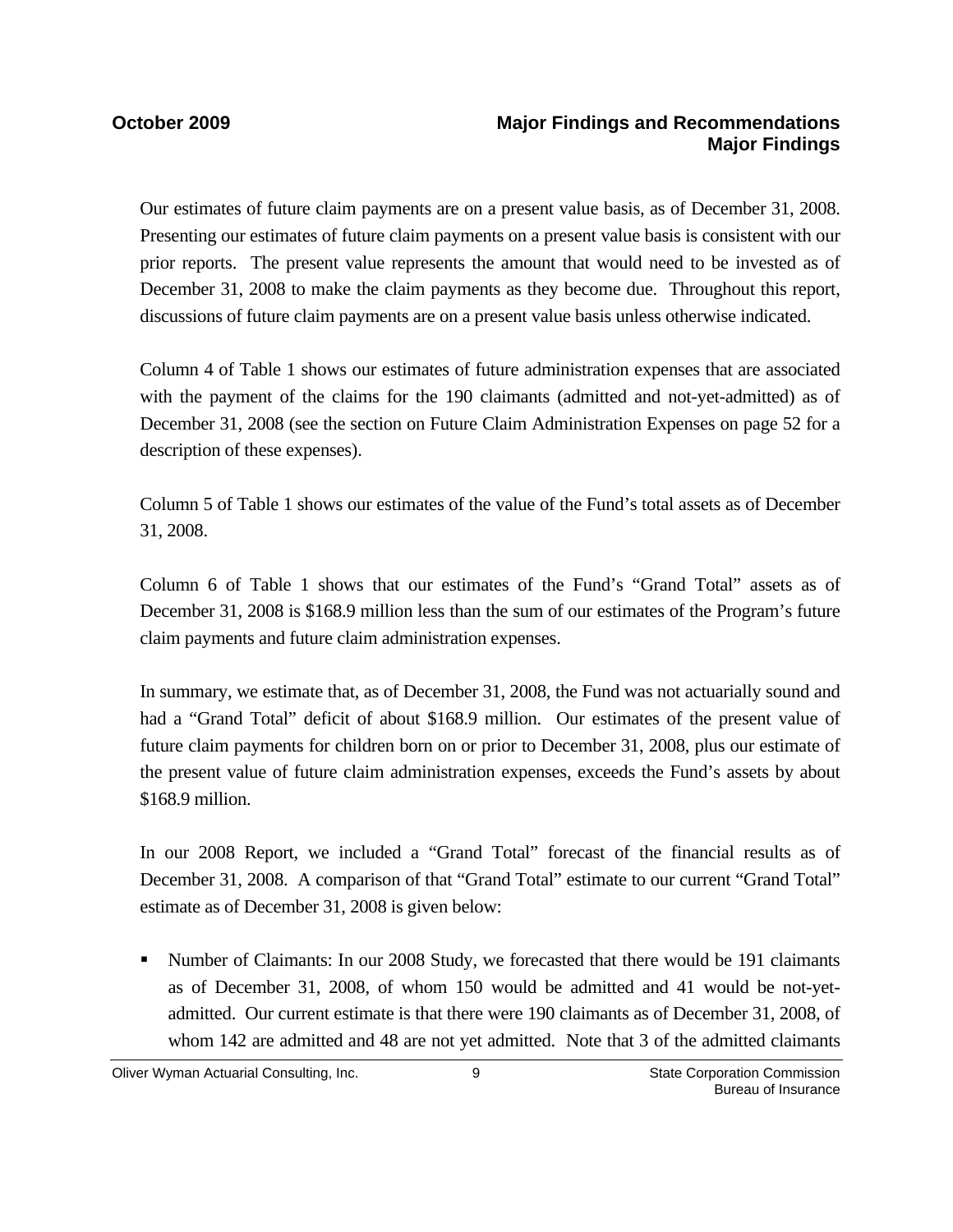and 0 of the not yet admitted claimants are a result of the "De Novo" legislation. The decrease in total claimants from 191 (forecast) to 190 (actual) is due to reduction in the expected number of claimants eligible for the \$100,000 award (see July 1, 2003 Legislation Revisited starting on page 65); this difference does not have a material impact on our forecast of future claim payments.

- Baseline Estimate of Future Claim Payments: In our 2008 Report, we forecasted that there would be \$336.8 million of future claim payments associated with the 191 claimants as of December 31, 2008. Our current estimate is that there were \$326.1 million of future claim payments associated with the 190 claimants as of December 31, 2008. This decrease is primarily due to a reduction in our estimates of future nursing costs that was partially offset by an increase due to the change in mortality table.
- Estimate of Future Claim Administration Expenses: In our 2008 Study, we forecasted that there would be \$17.2 million of future claim administration expense payments associated with the 191 claimants as of December 31, 2008. Our current estimate is that there will be \$15.3 million of future claim administration payments associated with the 190 claimants as of December 31, 2008 (see page 52 for a discussion of estimated Future Claim Administration Expenses).
- Value of Total Assets: In our 2008 Study, we forecasted that the Fund would have assets of \$223.1 million as of December 31, 2008. The actual value of assets as of December 31, 2008, based on audited financial statements, was \$172.5 million. The difference, \$50.5 million, is due primarily to the fact that the Fund investments lost 21.00% of their value during 2008 as compared to the forecasted return of 6.84%. This adverse result was partially offset by 2008 claim payments being less than forecasted.
- Forecasted Surplus/ (Deficit): In our 2008 Study, we forecasted that the Fund would have a "Grand Total" deficit of \$130.9 million as of December 31, 2008. Our current estimate is that the Fund had a "Grand Total" deficit of \$168.9 million as of December 31, 2008.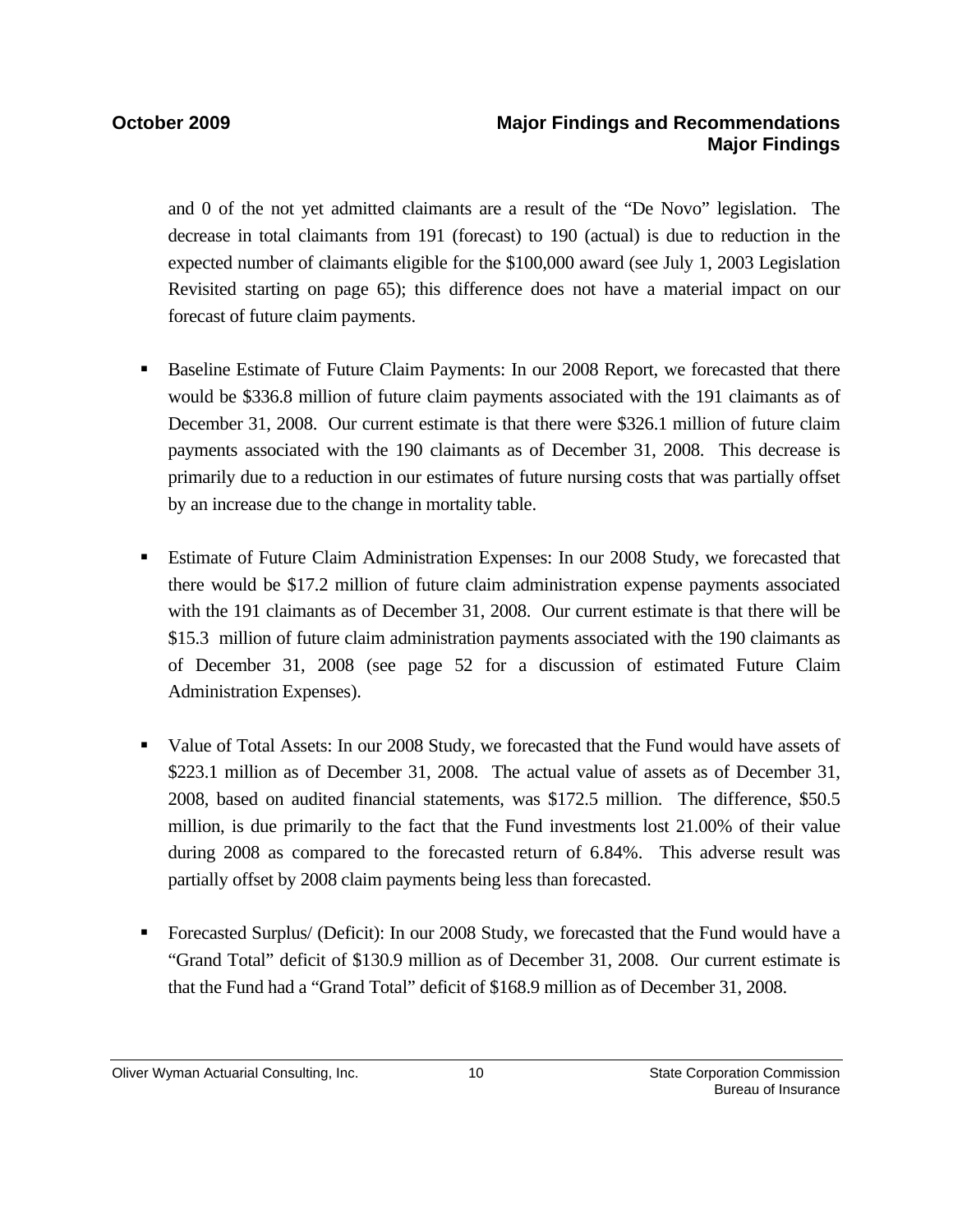## **October 2009 Major Findings and Recommendations Major Findings**

2. **Finding**: We forecast that the Fund will not be actuarially sound as of December 31, 2009, and will have a "Grand Total" deficit of about \$176.5 million. This is shown in Table 2, which follows.

Referring to Table 2, Column 2, we estimate that the total number of claimants as of December 31, 2009 will be 200. This is an increase of 10 claimants from the total number of claimants that we estimate as of December 31, 2008, and reflects our forecast that each year 10 children will be born who will eventually be admitted to the Program. Although the total number of claimants is most important, we have also shown that our estimate of claimants consists of 151 claimants whom we estimate will have been admitted into the Program as of December 31, 2009 and 49 claimants born on or before December 31, 2009 whom we estimate will not yet have been admitted into the Program as of December 31, 2009.

The estimated number of claimants that will have been admitted to the Program as of December 31, 2009, shown as 151 in Column 2, represents the 142 claimants who were admitted prior to December 31, 2008, as indicated in Table 1, plus an additional 9 claimants (including an estimate of 0 claimants qualified under the "De Novo" review) whom we estimate will be admitted to the Program during 2009. Our forecast of these additional 9 claimants excluding claimants admitted based on a "De Novo" review is consistent with the recent numbers of admissions (10 in 2004, 13 in 2005, 9 in 2006, 13 in 2007, excluding 2 claimants admitted due to the "De Novo" review, and 7 in 2008, excluding 1 claimant admitted due to the "De Novo" review). As discussed later, the deadline for "De Novo" applications was July 1, 2009 and there are no outstanding applications as of this date.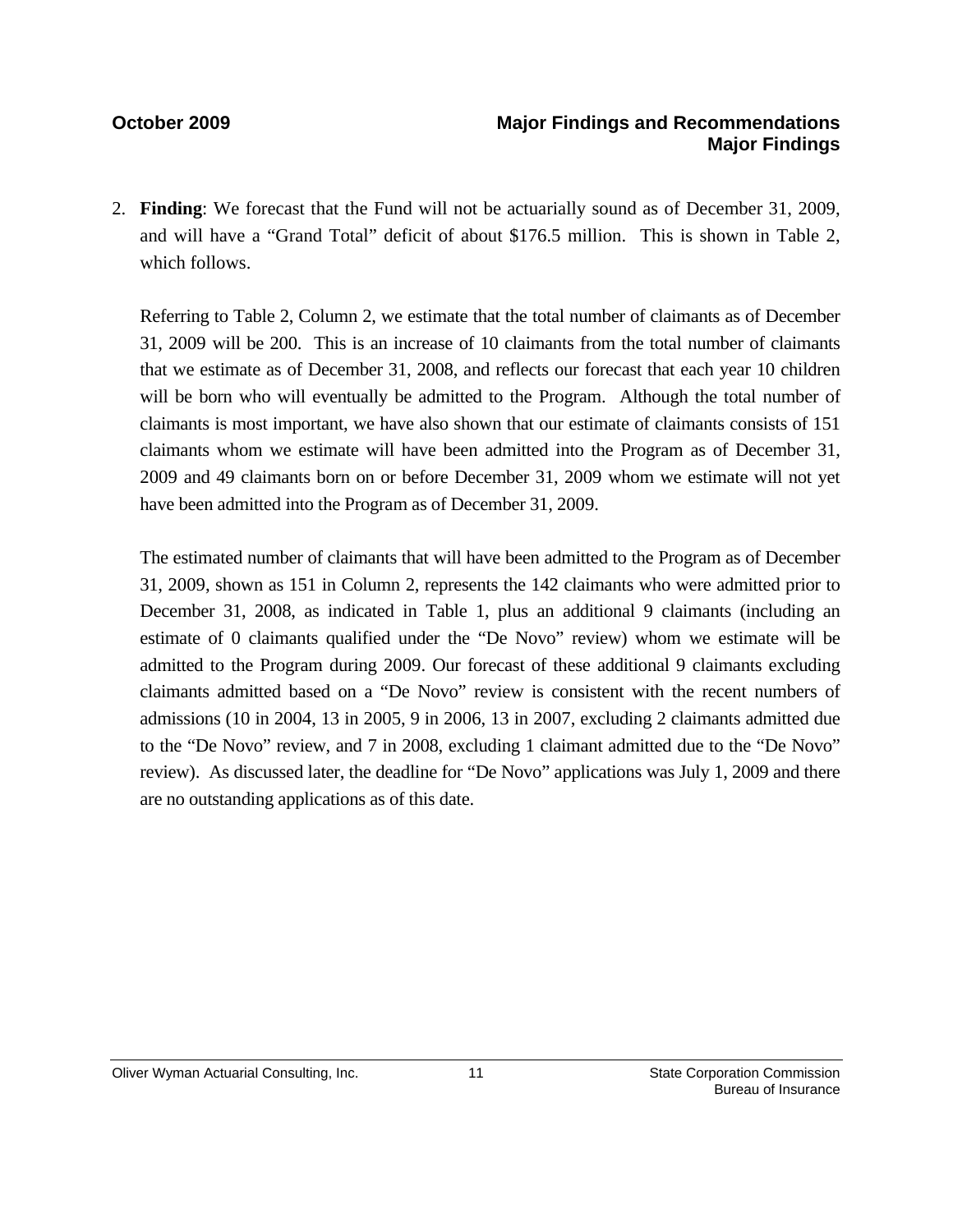## **October 2009 Major Findings and Recommendations Major Findings**

### **TABLE 2**

### **Estimated Financial Position as of 12/31/09 (\$ in millions, on a present value basis)**

| <b>Summary</b><br><b>Claimant Status</b>      | <b>Estimated</b><br><b>Ultimate</b><br><b>Number</b><br>of<br><b>Claimants</b> | <b>Baseline</b><br>Estimate<br>of Future<br>Claim<br><b>Payments</b> | <b>Estimate</b><br>of Future<br><b>Claims</b><br>Administration<br><b>Expenses</b> | Value of<br>Total<br><b>Assets</b> | Forecasted<br>Surplus/<br>(Deficit)<br>$[(5)-(3)-(4)]$ |
|-----------------------------------------------|--------------------------------------------------------------------------------|----------------------------------------------------------------------|------------------------------------------------------------------------------------|------------------------------------|--------------------------------------------------------|
| (1)                                           | (2)                                                                            | (3)                                                                  | (4)                                                                                | (5)                                | (6)                                                    |
| All Claimants Admitted to the Program         | 151                                                                            | \$243.9                                                              | \$11.4                                                                             |                                    |                                                        |
| All Claimants Not Yet Admitted to the Program | 49                                                                             | \$108.9                                                              | \$5.1                                                                              |                                    |                                                        |
| <b>Grand Total</b>                            | <b>200</b>                                                                     | \$352.7                                                              | \$16.5                                                                             | \$192.7                            | $(\$176.5)$                                            |

3. **Finding**: We forecast that the Fund will remain in a deficit position and that the "Grand Total" deficit will grow to \$186.8 million at the end of 2010, and to \$197.3 million at the end of 2011. This is shown in Tables 3 and 4, which follow.

### **TABLE 3**

### **Estimated Financial Position as of 12/31/10 (\$ in millions, on a present value basis)**

| <b>Summary</b><br><b>Claimant Status</b><br>(1) | <b>Estimated</b><br><b>Ultimate</b><br><b>Number</b><br>of<br><b>Claimants</b><br>(2) | <b>Baseline</b><br><b>Estimate</b><br>of Future<br>Claim<br>Payments<br>(3) | <b>Estimate</b><br>of Future<br><b>Claims</b><br><b>Administration</b><br><b>Expenses</b><br>(4) | Value of<br><b>Total</b><br><b>Assets</b><br>(5) | <b>Forecasted</b><br>Surplus/<br>(Deficit)<br>$[(5)-(3)-(4)]$<br>(6) |
|-------------------------------------------------|---------------------------------------------------------------------------------------|-----------------------------------------------------------------------------|--------------------------------------------------------------------------------------------------|--------------------------------------------------|----------------------------------------------------------------------|
| All Claimants Admitted to the Program           | 162                                                                                   | \$268.2                                                                     | \$12.4                                                                                           |                                                  |                                                                      |
| All Claimants Not Yet Admitted to the Program   | 48                                                                                    | \$113.7                                                                     | \$5.3                                                                                            |                                                  |                                                                      |
| <b>Grand Total</b>                              | 210                                                                                   | \$381.9                                                                     | \$17.7                                                                                           | \$212.8                                          | (\$186.8)                                                            |

Referring to Table 3, Column 2, we estimate that the total number of claimants as of December 31, 2010 will be 210. This is an increase of 10 claimants from the total number of claimants that we estimate there will be as of December 31, 2009, and reflects our forecast that each year 10 children will be born who will eventually be admitted to the Program. Although the total number of claimants is most important, we have also shown that our estimates of claimants consist of 162 claimants whom we estimate will have been admitted into the Program as of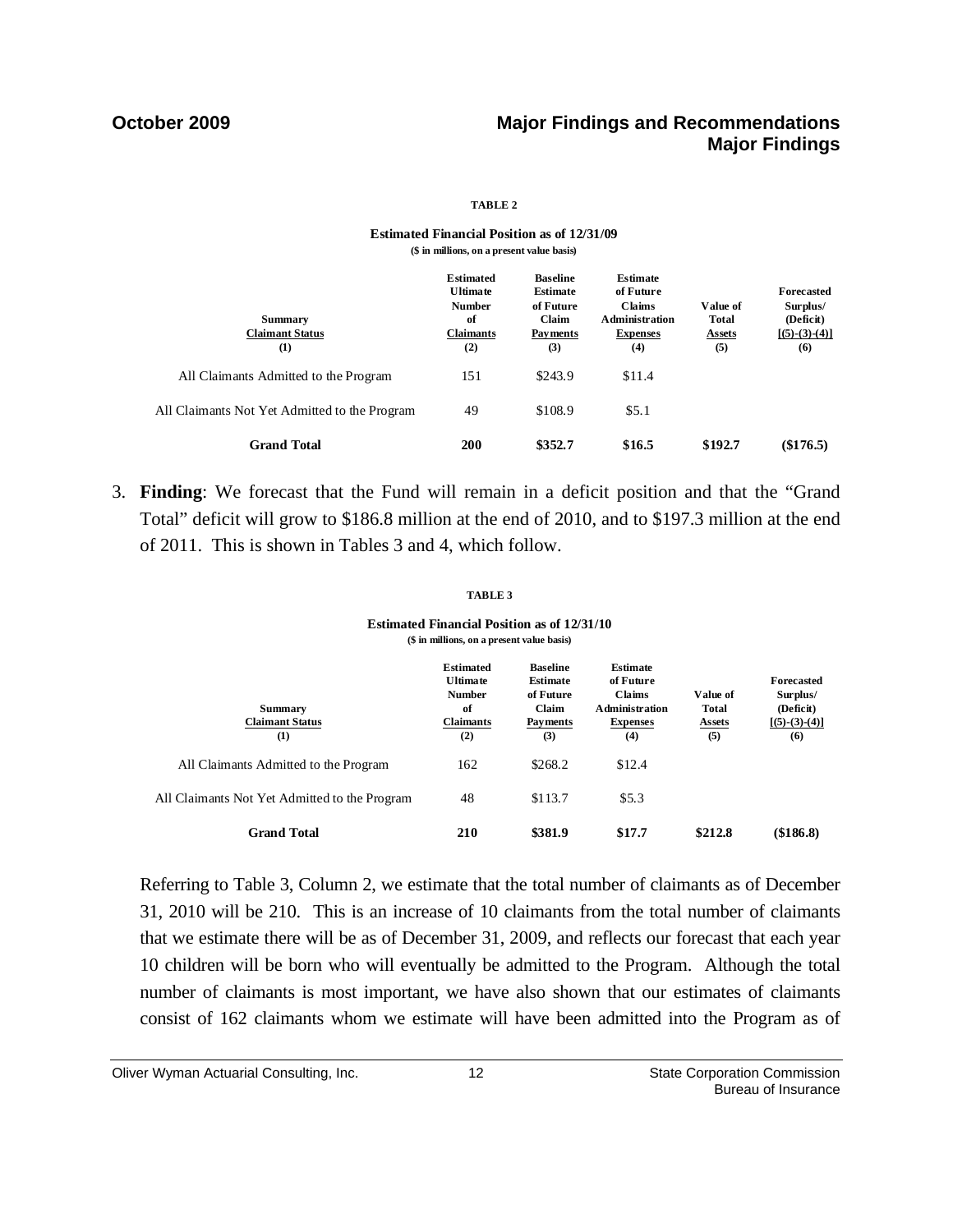## **October 2009 Major Findings and Recommendations Major Findings**

December 31, 2010 and 48 claimants born on or before December 31, 2010 whom we estimate will not yet have been admitted into the Program as of December 31, 2010.

The number of claimants admitted to the Program as of December 31, 2010, shown as 162 in Column 2, consists of the 151 claimants whom we estimate will have been admitted to the Program as of December 31, 2009 (See Table 2), plus an additional 11 claimants whom we forecast will be admitted to the Program during 2010. The number of claimants not yet admitted to the Program as of December 31, 2010, shown as 48 in Column 2, is the difference between the estimated total number of claimants (210) and the estimated number of admitted claimants (162).

### **TABLE 4**

**Estimated Financial Position as of 12/31/11 (\$ in millions, on a present value basis)**

| <b>Summary</b><br><b>Claimant Status</b><br>(1) | <b>Estimated</b><br><b>Ultimate</b><br><b>Number</b><br>of<br><b>Claimants</b><br>(2) | <b>Baseline</b><br>Estimate<br>of Future<br>Claim<br><b>Payments</b><br>(3) | <b>Estimate</b><br>of Future<br><b>Claims</b><br><b>Administration</b><br><b>Expenses</b><br>(4) | Value of<br><b>Total</b><br><b>Assets</b><br>(5) | Forecasted<br>Surplus/<br>(Deficit)<br>$[(5)-(3)-(4)]$<br>(6) |
|-------------------------------------------------|---------------------------------------------------------------------------------------|-----------------------------------------------------------------------------|--------------------------------------------------------------------------------------------------|--------------------------------------------------|---------------------------------------------------------------|
| All Claimants Admitted to the Program           | 172                                                                                   | \$294.6                                                                     | \$13.6                                                                                           |                                                  |                                                               |
| All Claimants Not Yet Admitted to the Program   | 48                                                                                    | \$118.5                                                                     | \$5.4                                                                                            |                                                  |                                                               |
| <b>Grand Total</b>                              | 220                                                                                   | \$413.1                                                                     | \$19.0                                                                                           | \$234.8                                          | (\$197.3)                                                     |

Table 4 is similar to Table 3, except that it shows our forecast of the Fund's financial position as of December 31, 2011. Note that the forecasted change in deficit from \$168.9 million as of December 31, 2008 to \$197.3 million as of December 31, 2011 represents an increase of approximately \$9 million per year. This compares to the forecasted annual increase in the deficit of approximately \$7 million per year from December 31, 2008 to December 31, 2010 presented in our 2008 Report. This deterioration in the annual increase in the deficit beyond 2008 is due to the increase in the deficit as of December 31, 2008 as compared to the forecasted deficit.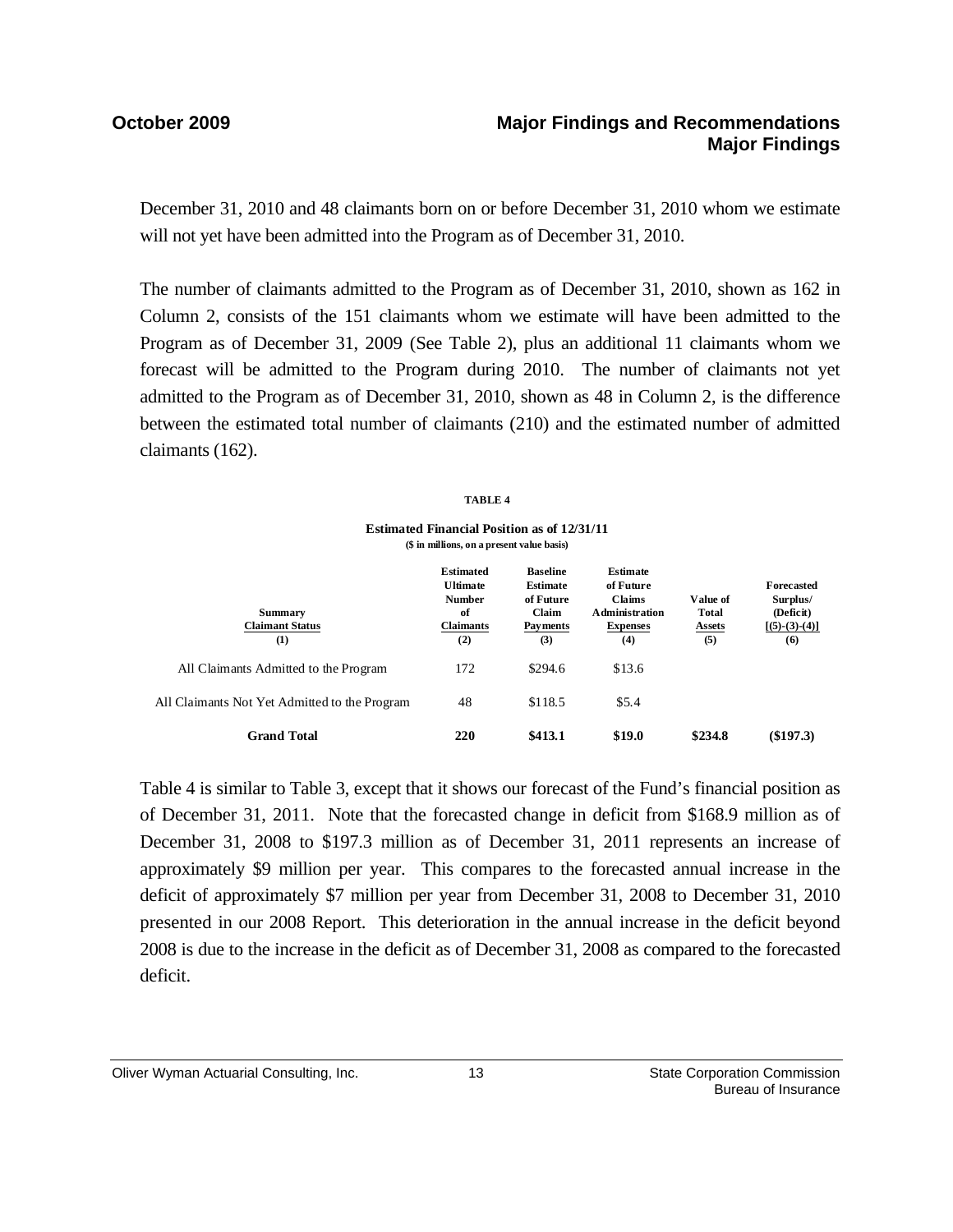Referring to Table 4, Column 2, we estimate that the total number of claimants as of December 31, 2011 will be 220, an increase of 10 over the prior year, representing the children that we forecast will be born in 2011 and eventually admitted into the Program.

The number of claimants admitted to the Program as of December 31, 2011, shown as 172 in Column 2 of Table 4, consists of the 162 claimants whom we estimate will have been admitted to the Program as of December 31, 2010 (See Table 3) plus an additional 10 claimants that we forecast will be admitted to the Program during 2011. The estimated number of claimants not yet admitted to the Program as of December 31, 2011, shown as 48 in Column 2, is the difference between the estimated total number of claimants (220) and the estimated number of admitted claimants (172).

As noted above, the projected Fund deficit increases by approximately \$9 million per year, on average from 2008 to 2011. There are two primary factors that cause this increase: (1) the deficit increases by approximately \$12 million per year due to what we refer to as "forgone investment income," that is, the investment income that would have been earned had the Fund been fully funded as of year-end  $2008<sup>1</sup>$ ; (2) the deficit decreases by approximately \$3 million per year because the projected assessments for the years 2009 to 2011 are higher than the present value of projected future costs of new claimants arising out of births during the years 2009 to 2011.

However, since there are no further legislated increases in assessments on hospitals and nonparticipating physicians beyond 2010 and no increases on participating physicians beyond 2012, as shown in Exhibit 2 of Appendix A, we anticipate that the annual increases in the deficit will rise by more than \$12 million per year annually in 2012 and beyond as inflation in costs exceeds the increase in assessments.

Oliver Wyman Actuarial Consulting, Inc.  $\qquad \qquad$  14  $\qquad \qquad$  State Corporation Commission

<sup>&</sup>lt;sup>1</sup> The amount of "forgone investment income" actually increases every year as the deficit increases. The *\$12 million is the average annual amount of "forgone investment income" over the years 2008 – 2011.*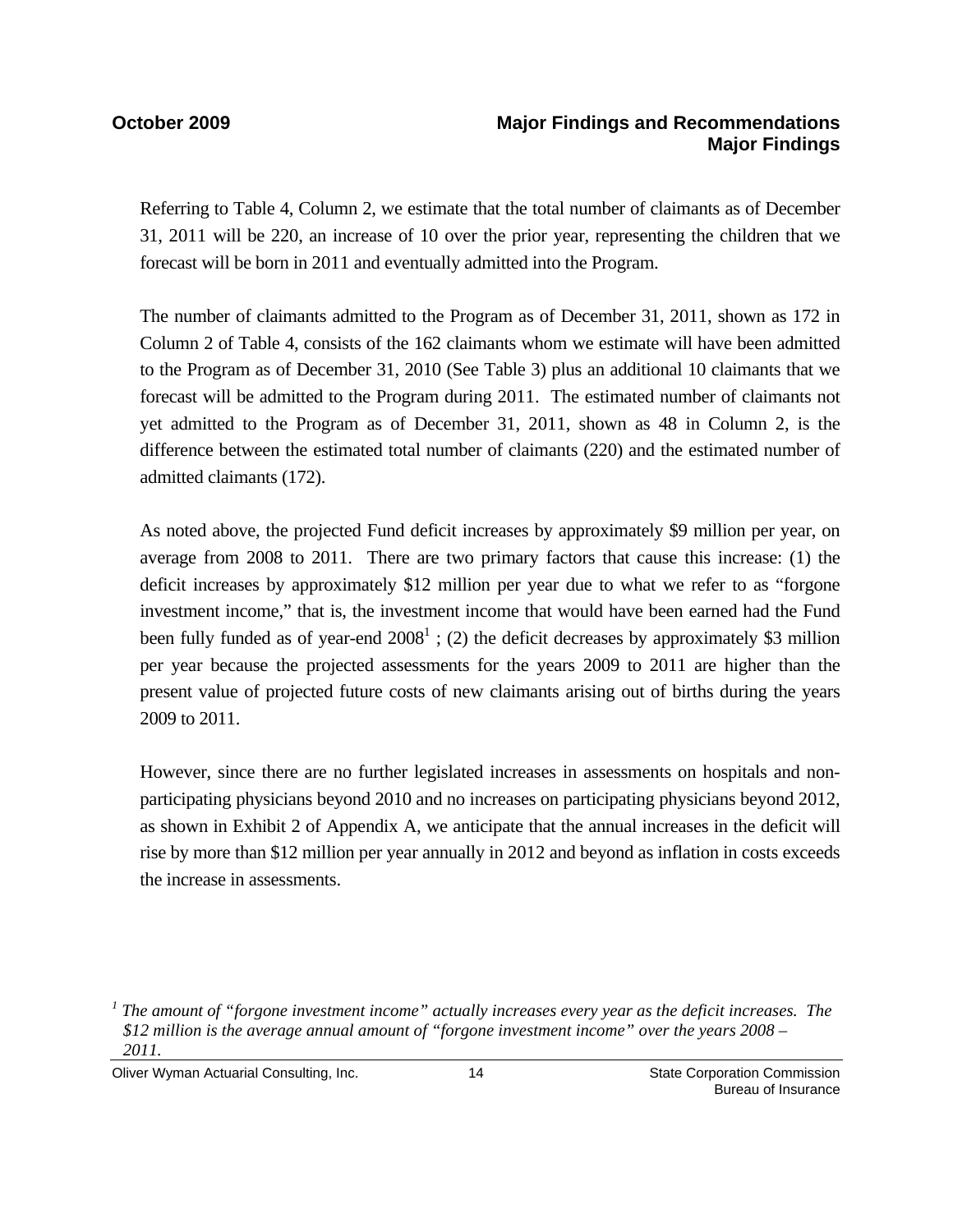4. **Finding**: The Fund is not in any immediate danger of defaulting on the payment of benefits. In other words, although the Fund is not actuarially sound, it has sufficient assets to continue to pay for existing claimants' benefits for at least 20 years**.** 

The Fund's current assets are relatively large compared to current and expected future annual claim payments in the near term. The Program paid \$10.8 million to claimants during 2008. The \$10.8 million in actual payments made for the full year of 2008 was higher than the \$9.2 million in actual payments made for the full year of 2007 and higher than the \$10.5 million in actual payments made for the full year of 2006. During the first six months of 2009, the Program paid \$4.2 million to claimants. Note that for the last several years payments were significantly higher during the second half of the year.

We forecast that the current assets of the Fund are sufficient to cover the claim payments of admitted claimants for many years, given the historical payments actually paid by the Fund. Specifically, we forecast that if the Fund continues to collect the assessments currently prescribed by the July 1, 2004 and the July 1, 2008 legislation and, if the level of participation of physicians and hospitals remains constant at the 2008 levels, the Fund will be able to continue to make claim payments for all claimants, including those admitted after December 31, 2008 (even if those claimants are born after December 31, 2008), for at least the next 20 years (that is, through the year 2028).

5. **Finding:** As discussed in Appendix B in more detail, the Program has developed and provided life expectancy and Life Plan estimates for each claimant currently receiving care benefits as we had recommended in our 2008 Report and previous reports. The life expectancy information provided by its consultant, Robert Shavelle, PhD., FAACPDM, offers valuable insight into the prospective life expectancy for claimants, especially for those claimants who reach age 20 and above, for whom the experience within the Program is limited. We find that use of Dr. Shavelle's life expectancies would not produce materially different estimates from the estimates we present in this report. We also find that the Life Plan estimates provided by the Program confirm the reasonableness of our current "life plan" estimates.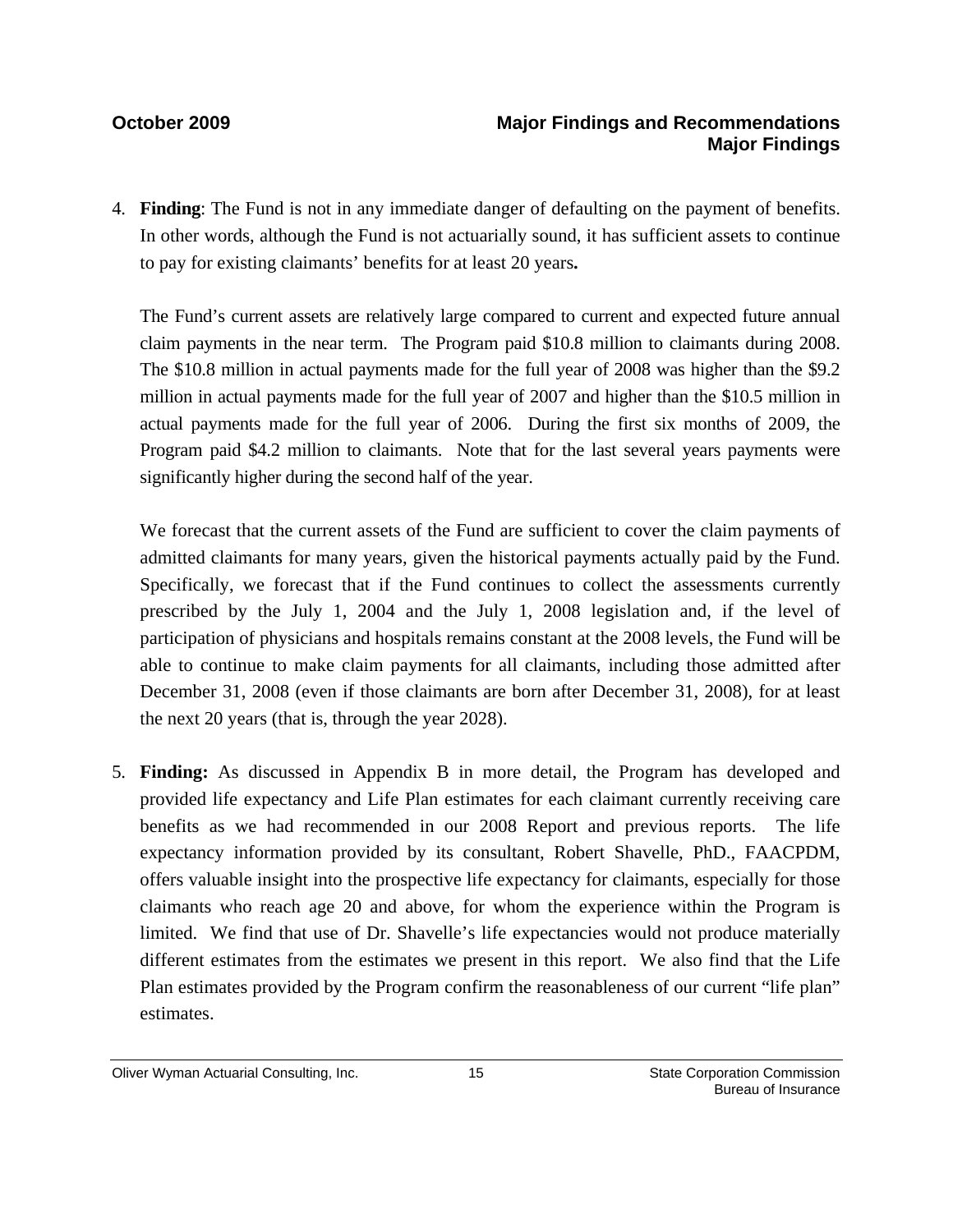# Recommendations

Following are our recommendations.

- **1. Recommendation**: We recommend that the Program continue to assess participating and non-participating physicians and participating hospitals at the increased levels (as shown on Exhibit 2 in Appendix A).
- **2. Recommendation**: We recommend that the Program continue to assess liability insurers at the maximum amount of one-fourth of one percent of net direct liability premiums written in Virginia.
- **3. Recommendation**: Recommendations 1 and 2 notwithstanding, we recommend that the Program find means to increase funding, either through assessments or through the identification of other sources, to reduce the estimated deficit of the Program as it is currently structured.
- **4. Recommendation**: We recommend that reviews of the actuarial soundness of the Fund be conducted annually.
- **5. Recommendation**: We recommend that the Program continue to maintain and continually update claimant payment and personal information and assessment information in the format and level of detail as requested for each annual actuarial study.
- **6. Recommendation:** We recommend that the Program continue to obtain copies of the claimants' insurance policies and provide copies of the policies at the time of each actuarial review.
- **7. Recommendation**: We recommend that for all future studies the Program update the new information provided to us this year: (1) life expectancy estimates prepared by Dr. Shavelle based on individual claimant medical assessments and (2) a detailed Life Plan for each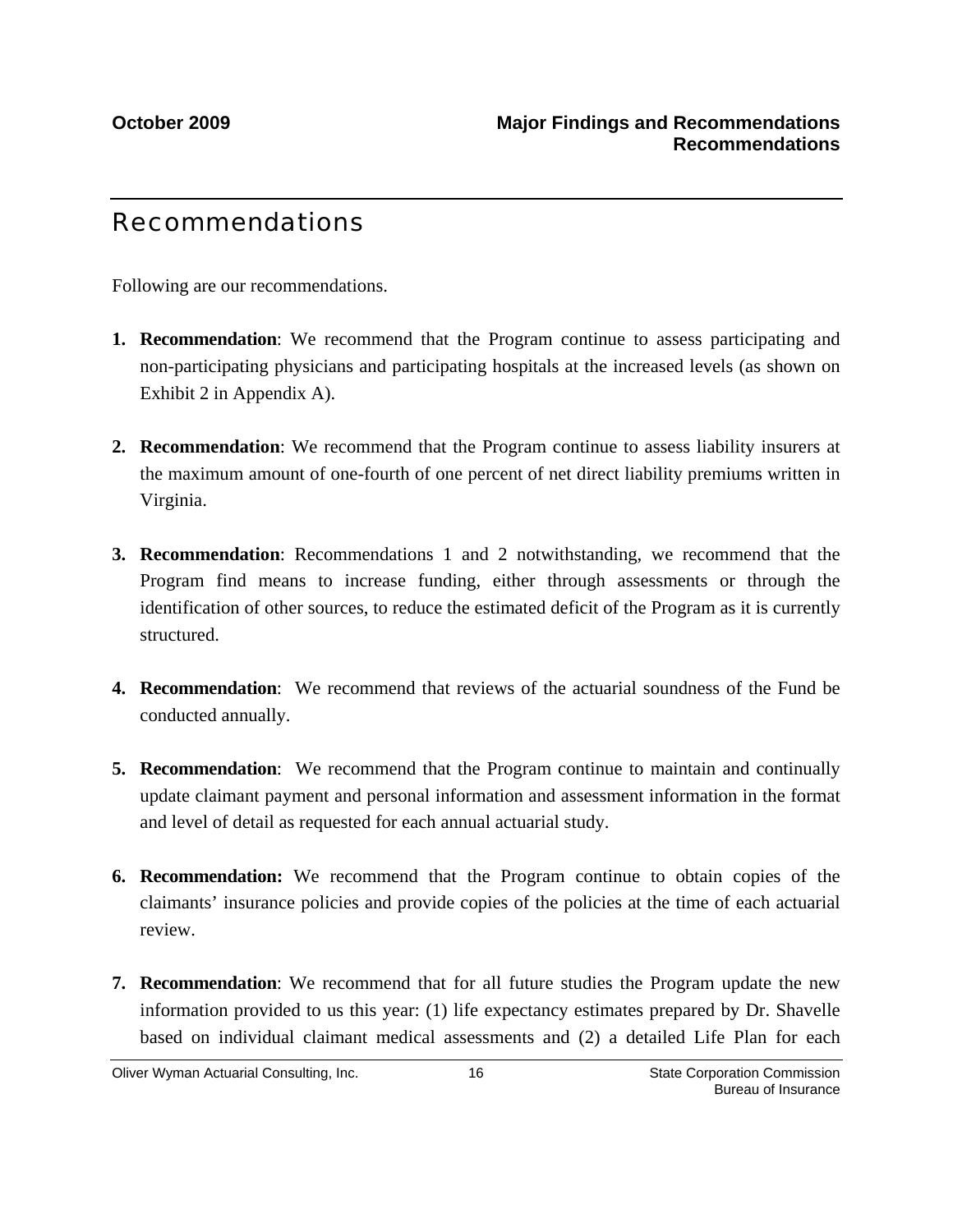### **October 2009 Major Findings and Recommendations Recommendations**

claimant, including expected annual payments by expense item. Although we find that use of Dr. Shavelle's life expectancies would not produce materially different estimates from the estimates we present in this report, we recommend that the Program engage Dr. Shavelle to provide composite mortality tables by medical condition (as defined in Appendix B) as part of his future updates of life expectancies for claimants in the Program. We also recommend that the Program continue to provide individual claimant Life Plans so that we can monitor the reasonableness of our estimates and begin to develop the history that is needed to eventually apply the Florida Method (as defined in Appendix B).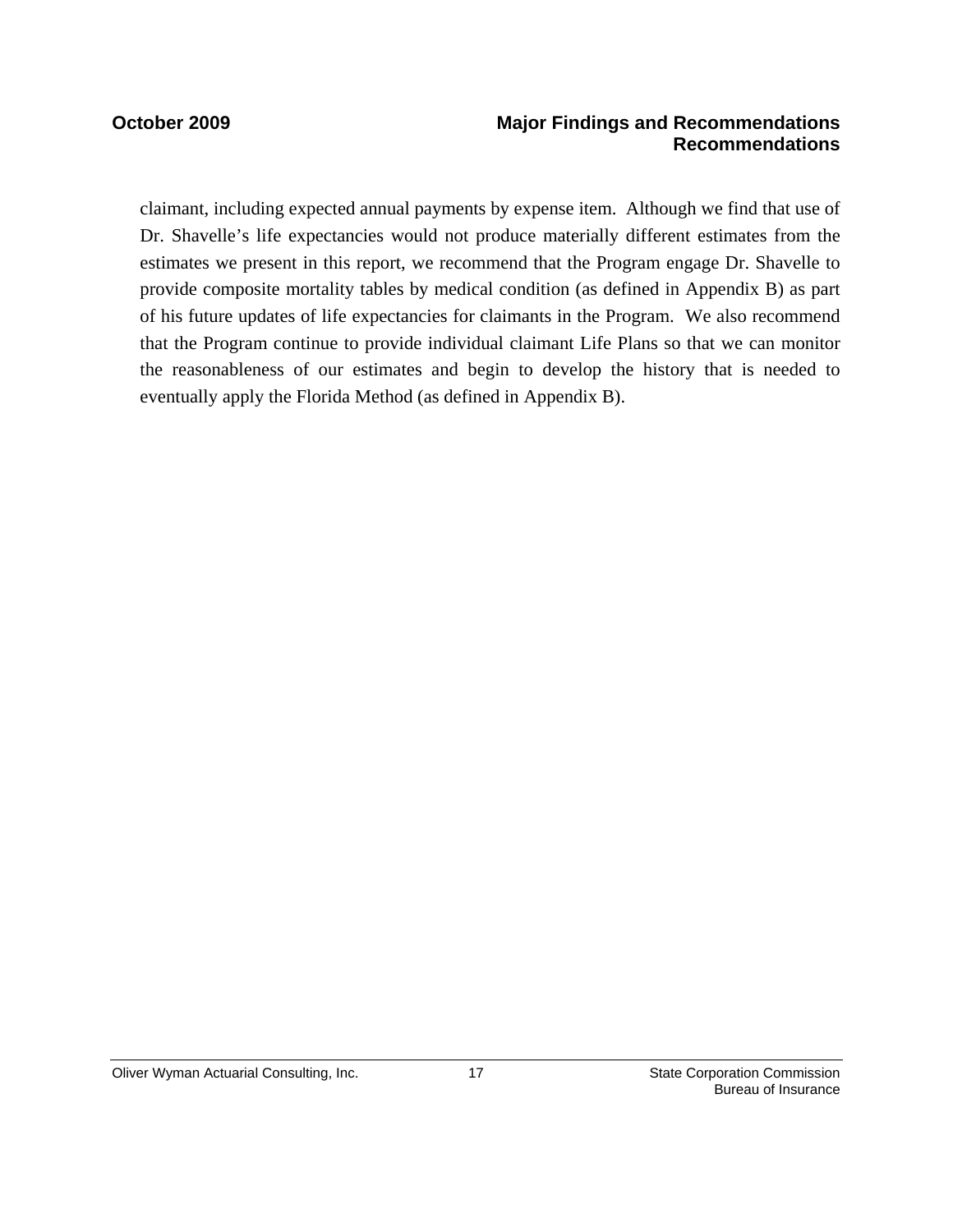# Method and Assumptions

# Introduction

In very general terms, we estimate the future payment obligations of the Program as follows:

- We estimate the total number of claimants. This consists of the actual number of admitted claimants, plus our estimate of the number of claimants born prior to the evaluation date who are not-yet-admitted.
- We forecast, by category of claim payment, and for each of the claimants we estimate will be admitted to the Program, the future payments that will be made by the Program. These estimates are based on:
	- the actual payments made by the Program on behalf of the 111 claimants who had been in the Program for three or more years as of December 31, 2008;
	- our understanding of each of the 111 claimants' insurance coverage and eligibility for Medicaid;
	- assumptions regarding future cost inflation;
	- assumptions regarding future changes in the utilization of the benefits and services of the Program.
- We adjust our projected future payments to each claimant to reflect:
	- an assumed life expectancy for each claimant (our findings are presented assuming the same mortality table applies to each claimant; differences in life expectancy are only due to the attained age of each claimant); and,
	- the time value of money (based on estimated investment income).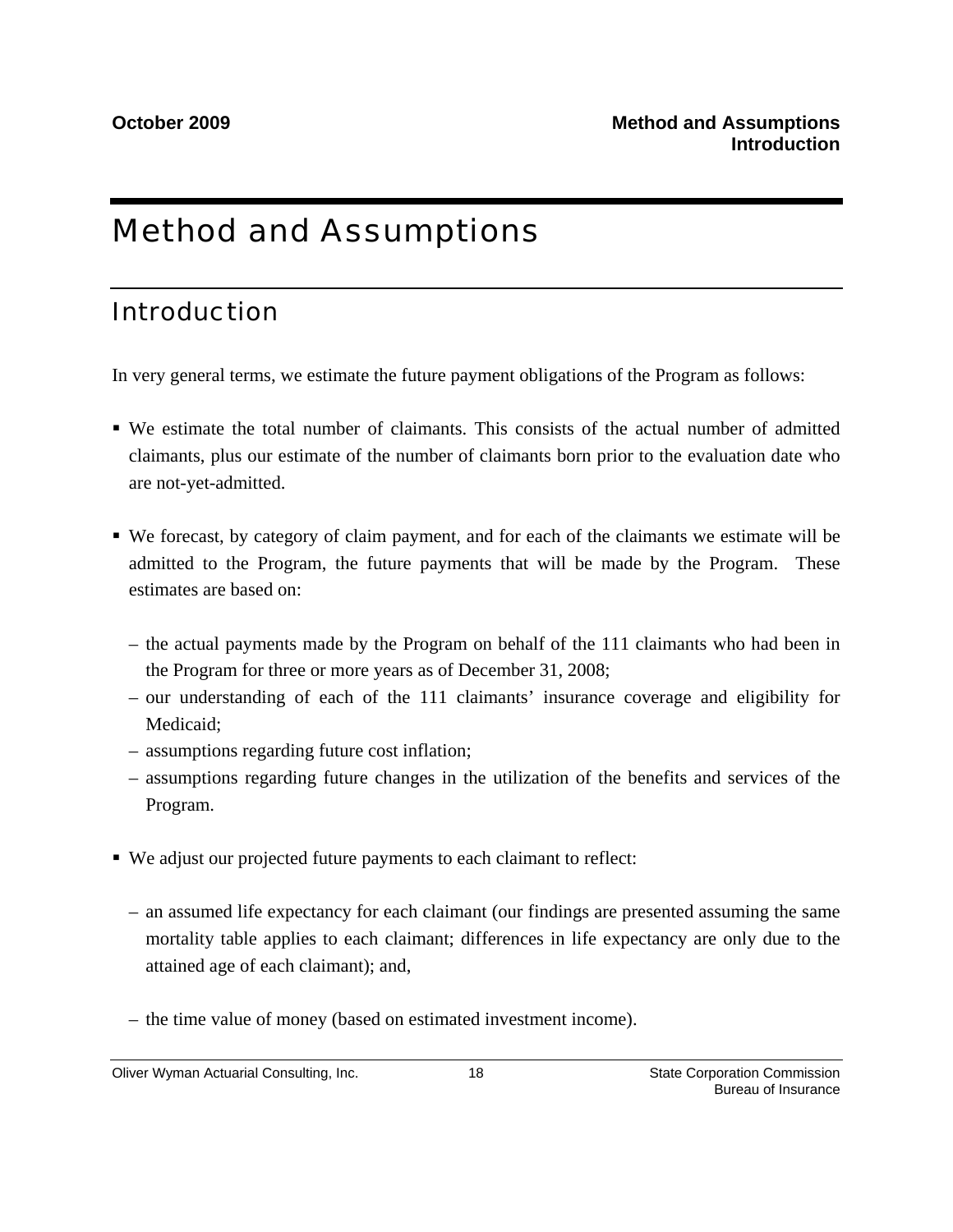This section of the report is organized into the following subsections:

- Claim Payments: This provides an overview of the types and amounts of payments that are covered by the Program, an explanation of how we forecast the future payments to individual claimants, and the values that we estimate as the total lifetime costs per claimant for the various payment categories.
- Other Assumptions: This provides discussion of the other assumptions (other than claim payments), such as inflation rates, the interest rate used to reflect the time value of money, insurance coverages, the number of not-yet-admitted claimants, and so forth.
- Methodology: This provides more precise discussion of how we combine our forecasts of payments with the other assumptions. This section also provides information on the effects of the "De Novo" legislation.
- Sensitivity Testing: This discusses the sensitivity of our findings to various assumptions underlying our analysis.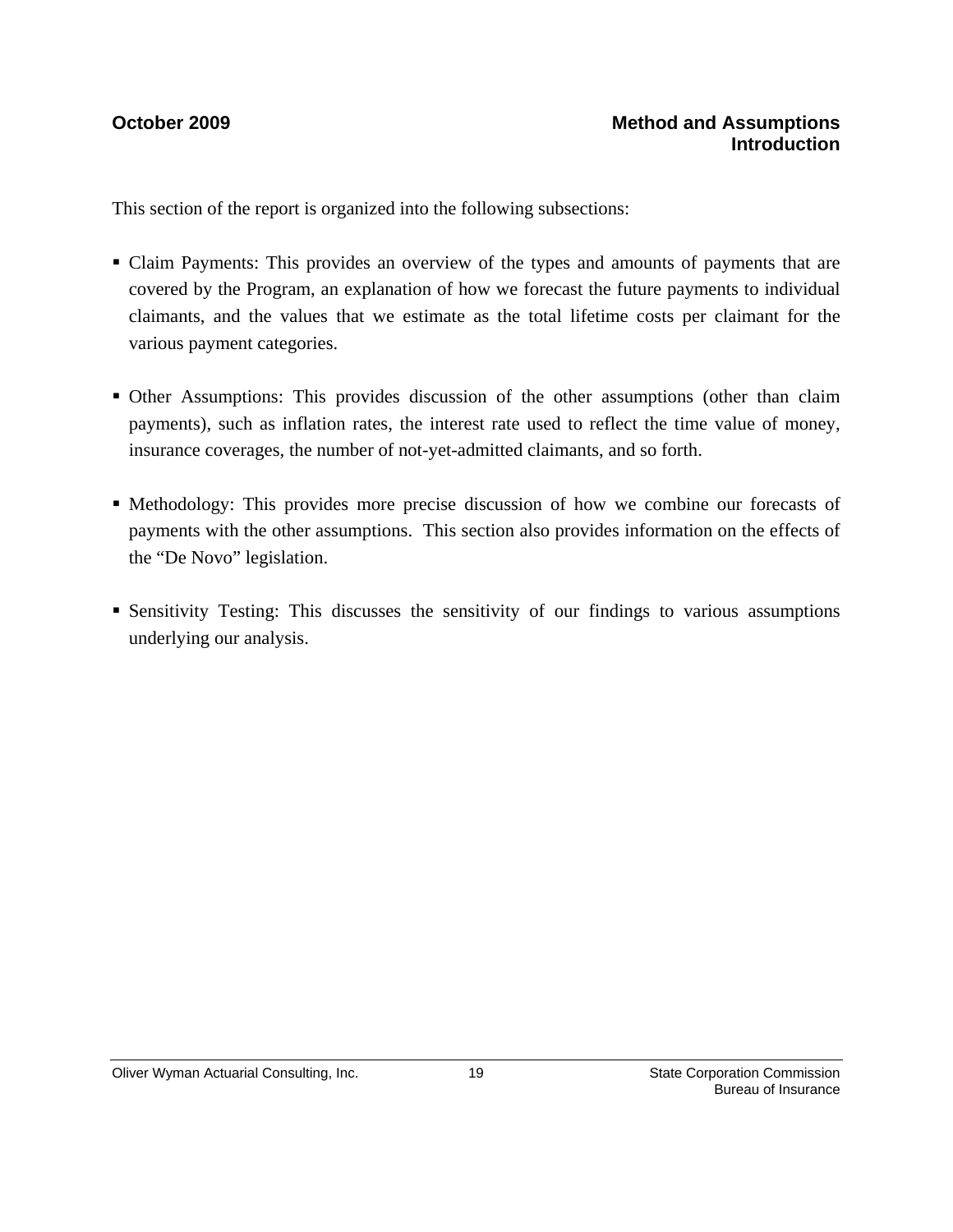# Claim Payments

Table 5, below, shows a brief history of the actual claim payments, by year, from 1988 through 2008.

### **TABLE 5**

### **Total Claim Payments**

|              | <b>Incremental</b> | <b>Cumulative</b>  |
|--------------|--------------------|--------------------|
| <u>As Of</u> | <b>Amount Paid</b> | <b>Amount Paid</b> |
| (1)          | (2)                | (3)                |
| 12/31/88     | \$0                | \$0                |
| 12/31/89     | $\Omega$           | $\theta$           |
| 12/31/90     | 0                  | $\theta$           |
| 12/31/91     | $\Omega$           | $\theta$           |
| 12/31/92     | 14,161             | 14,161             |
| 12/31/93     | 97,886             | 112,047            |
| 12/31/94     | 239,124            | 351,171            |
| 12/31/95     | 1,860,514          | 2,211,685          |
| 12/31/96     | 4,667,043          | 6,878,728          |
| 12/31/97     | 4,547,735          | 11,426,463         |
| 12/31/98     | 2,920,146          | 14,346,609         |
| 12/31/99     | 3,505,686          | 17,852,295         |
| 12/31/00     | 5,685,588          | 23,537,883         |
| 12/31/01     | 5,745,413          | 29,283,296         |
| 12/31/02     | 4,638,442          | 33,921,738         |
| 12/31/03     | 5,429,845          | 39,351,583         |
| 12/31/04     | 6,012,468          | 45,364,051         |
| 12/31/05     | 8,548,706          | 53,912,757         |
| 12/31/06     | 10,482,314         | 64,395,071         |
| 12/31/07     | 9,230,255          | 73,625,326         |
| 12/31/08     | 10,778,949         | 84,404,276         |

Note:

Numbers may not add to total due to rounding.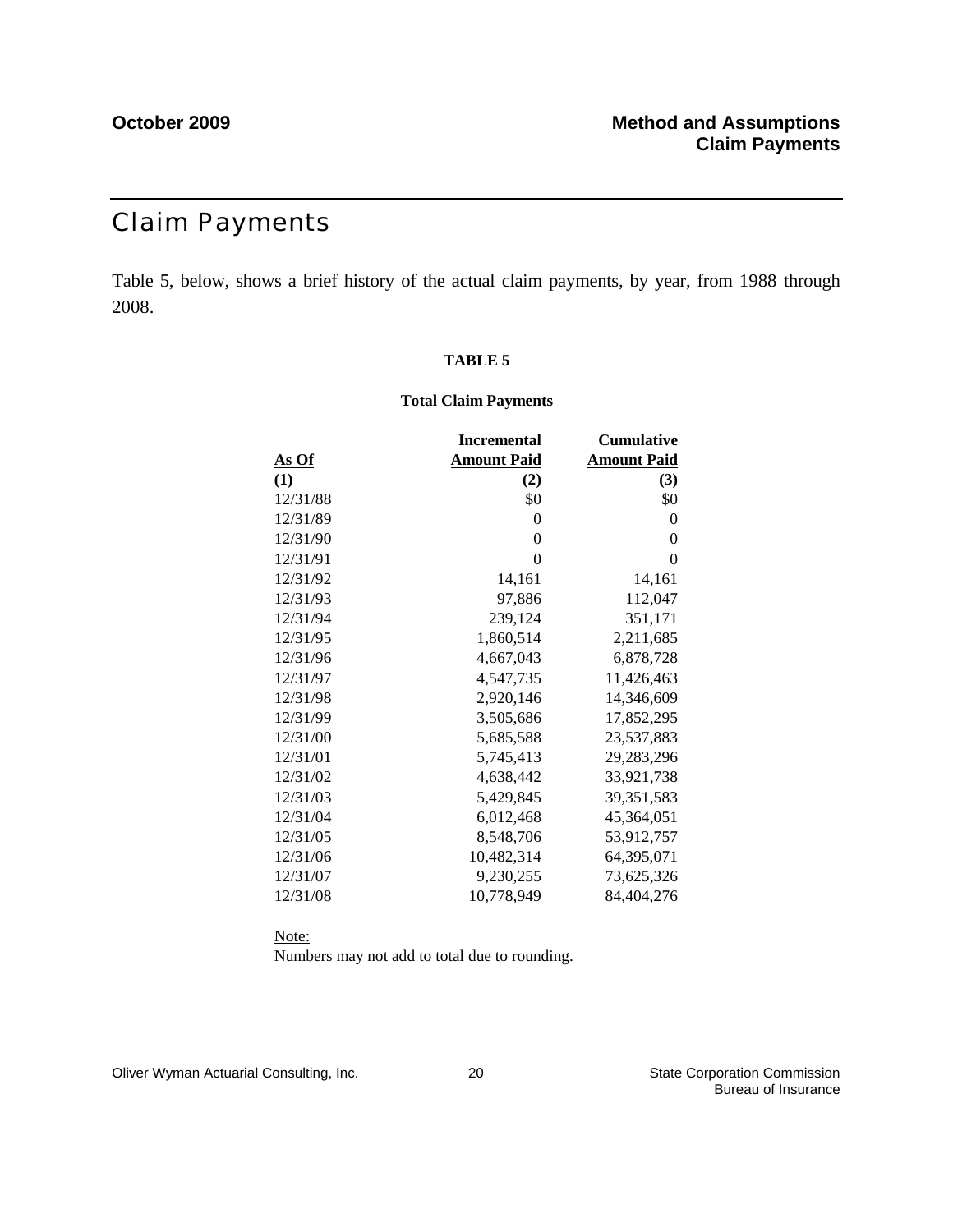## **October 2009 Method and Assumptions Claim Payments**

The increase in claim payments during 2008 as compared to 2007 (\$10.8 million in 2008 compared to \$9.2 million in 2007) is due mainly to the increase in payments for Housing, which decreased from \$1.7 million in 2006 to \$0.8 million in 2007 and then increased to \$1.6 million in 2008. This increase in Housing payments is primarily the result of 7 claimants for whom housing renovations were completed in 2008. Increases for other expense categories were generally in line with the prior two years of payment levels given the increase in claimants and inflation.

In this study, as in prior studies, our basic approach is to base our forecast of future claim payments on a detailed review of past payments in each category, by claimant, for all claimants in Group A (claimants in the Program for at least three years as of December 31, 2008).

In addition to reviewing the actual claim payment histories of the individual claimants, we also discuss these histories with management of the Program. This provides valuable information regarding whether or not the claimants had insurance coverage or received Medicaid, and about some of the actual expenses that individual claimants were incurring. We understand through discussions with management of the Program that, currently, all claimants but four have either Medicaid or private insurance coverage, though claimants do occasionally switch insurance coverages, which may leave a claimant uninsured for a short period of time.

The Program currently keeps track of its claim payments in 12 categories. The Program provides the actual payments through December 31, 2008, sorted by category of payment by year and for each of the 142 claimants who were in the Program as of December 31, 2008. We use this information as the primary base for projecting the future costs of the Program. Table 6, which follows, provides a summary of this payment information, showing the total amount that the Program has paid, by category.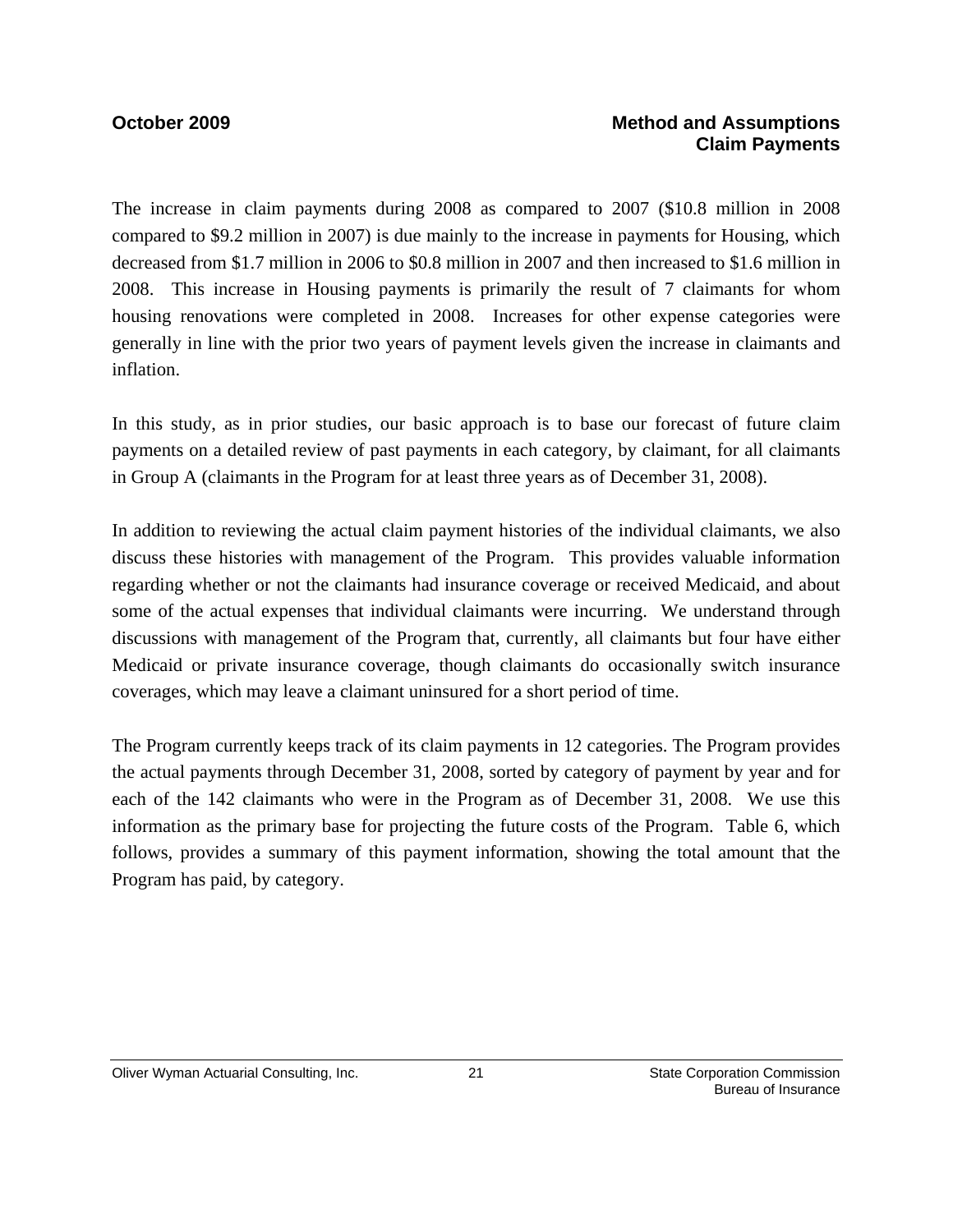### **TABLE 6**

### **Total Actual Claim Payments Through 12/31/08 and During 2008**

|                           | <b>Payments</b> | Percentage      | <b>Payments</b> | Percentage      |
|---------------------------|-----------------|-----------------|-----------------|-----------------|
| <b>Expense</b>            | through         | of Total        | in              | of 2008         |
| <b>Category</b>           | 12/31/08        | <b>Payments</b> | 2008            | <b>Payments</b> |
| (1)                       | (2)             | (3)             | (4)             | (5)             |
| Nursing                   | \$48,252,597    | 57.2%           | \$6,800,658     | 63.1%           |
| Hospital/Physician        | 1,908,116       | 2.3%            | 74,268          | $0.7\%$         |
| Incidental                | 3,220,957       | 3.8%            | 306,853         | 2.8%            |
| Housing                   | 16,832,176      | 19.9%           | 1,628,867       | 15.1%           |
| Vans                      | 5,403,092       | 6.4%            | 656,039         | 6.1%            |
| Lost Wages                | 342,215         | 0.4%            | 245,052         | 2.3%            |
| <b>Physical Therapy</b>   | 2,158,400       | 2.6%            | 264,597         | 2.4%            |
| <b>Medical Equipment</b>  | 1,912,935       | 2.3%            | 206,675         | 1.9%            |
| <b>Prescription Drugs</b> | 936,682         | 1.1%            | 127,687         | 1.2%            |
| Legal                     | 2,420,307       | 2.9%            | 299,892         | 2.8%            |
| Insurance                 | 814,061         | 1.0%            | 152,999         | 1.4%            |
| Medical Review/Intake     | 202,735         | 0.2%            | 15,363          | 0.1%            |
| <b>Total</b>              | \$84,404,275    | 100.0%          | \$10,778,949    | 100.0%          |

### Note:

Numbers may not add to total due to rounding.

Claimants submit to the Program any costs not covered by private insurance or Medicaid, and the Program is responsible for paying these costs. The actual payments recorded by the Program represent "net" payments after recoveries from private insurance and Medicaid. There are several types of costs (for example, expenses for hospital stays or physician visits) for which the Program has not made any payments for Medicaid patients. In cases where claimants have lost Medicaid benefits and now have private insurance, we use either the minimum values applied to all claimants, for those costs that were previously covered in full by Medicaid, or amounts based on conversations with management of the Program, in order to forecast the costs that are expected to be paid by the Program in the future. These minimum values are discussed in detail, by category of payment, in the Methodology section of this report.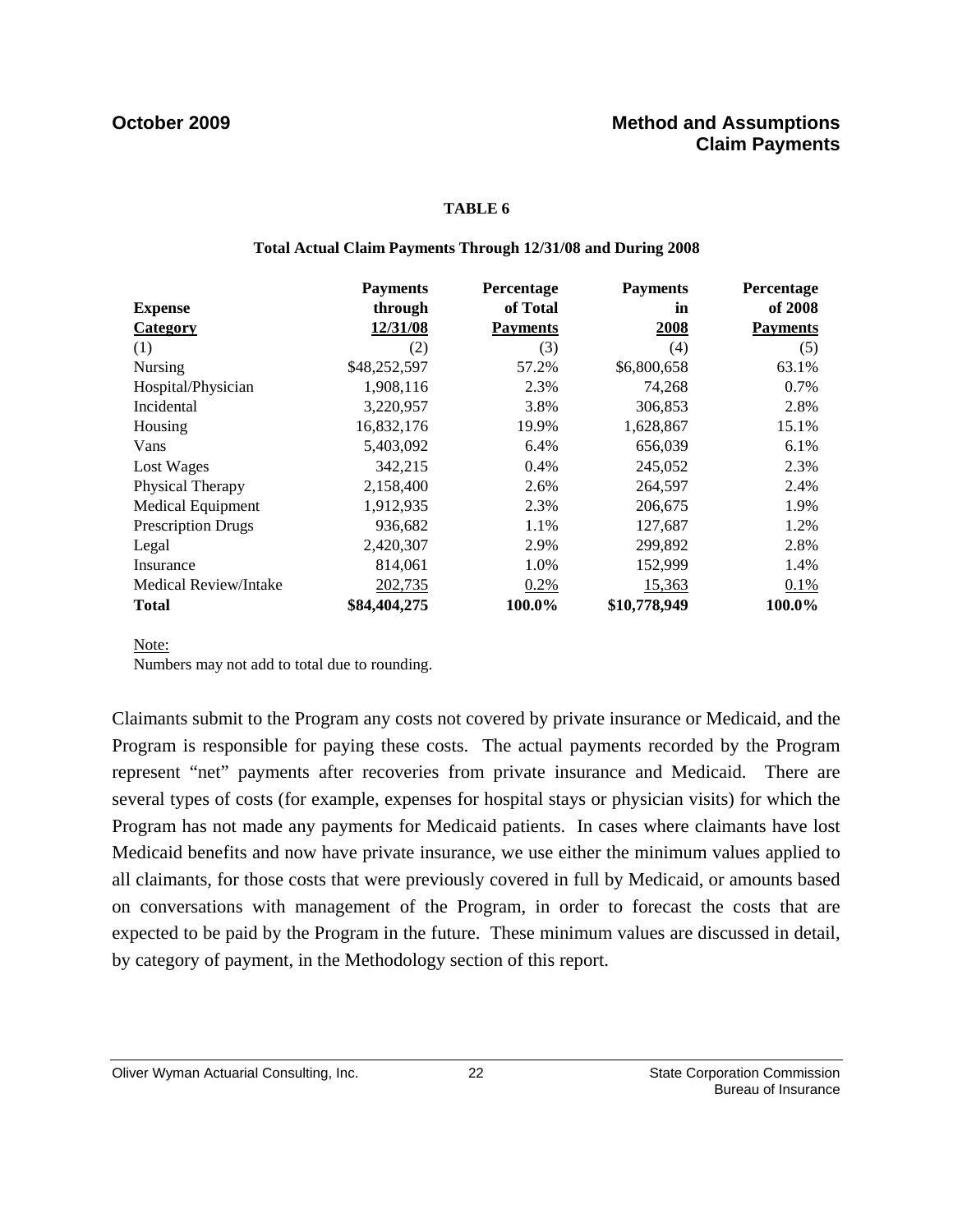We note that several claimants have applied for Medicaid waivers and receive Nursing benefits based on these waivers. Our treatment of these waivers is described in the Methodology section below.

We base this current study, primarily, on actual payments through December 31, 2008, which represents a twelve-month update of the payments that were primarily used in our 2008 Study.

For analytical purposes we split the claimant population into three groups:

 Group A consists of all claimants who were admitted to the Program on or before December 31, 2005. That is, Group A claimants are those who have been in the Program at least three full years. Group A contains 111 claimants, including 27 deceased claimants.

We forecast the future costs of individual claimants in Group A based on the payments that have been made to this group of claimants. For each claimant in Group A, we have a minimum of three years of actual claim payments as of December 31, 2008. We would prefer, for forecasting purposes, to have many more years of actual claim payments in order to forecast, with a higher degree of confidence, lifetime costs of claimants. However, because the Program is relatively new, more extensive claim payment information does not exist.

Due to substantial variations in annual expenses across categories among Group A claimants, we use certain assumptions for each Group A claimant in our forecasting methodology. Our objective in this approach is to evaluate the Group A claimant expenses that will be appropriate on an aggregate basis, rather than on a claimant-by-claimant basis.

Group B consists of all claimants who were admitted to the Program in 2006, 2007, or 2008. Group B contains 31 claimants, 5 of whom were deceased as of December 31, 2008.

In our opinion, the actual claim payment information for Group B claimants is not sufficiently credible to be used for forecasting their future claim payments. Each of the Group B claimants has less than three years of actual claim experience as of December 31, 2008. During a claimant's first year in the Program, claim payments may be distorted due to payments made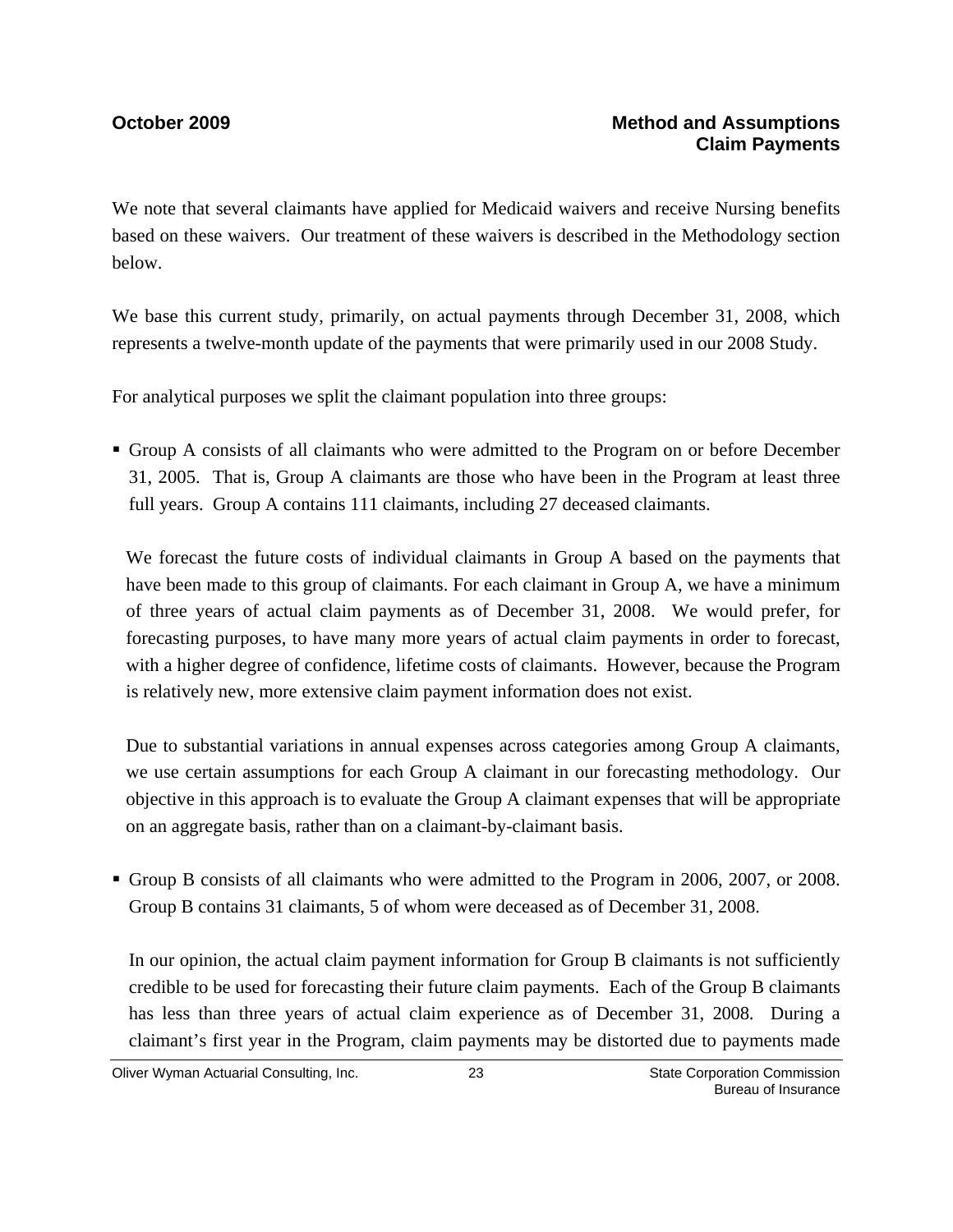for costs incurred prior to admission into the Program. More importantly, for many claimants costs fluctuate significantly during the first few years of participation in the Program. Therefore, because of the limitations of the claim payment information for Group B claimants, we use the claim payment information for Group A claimants as a basis to forecast the future claim payments for Group B.

Group C represents our estimate of the children born on or before December 31, 2008 who were not admitted to the Program as of December 31, 2008, but who will eventually apply to, and be admitted into, the Program. We estimate that Group C contains 48 future claimants. We generally use information from claimants in Group A to forecast future claim payments for claimants in Group C. In addition, for the medical review/intake expense category, for which all costs are incurred during the claimant's application process, we use information from Group B claimants to forecast future claim payments for claimants in Group C, in order to use the most recent information on this cost.

As described in our 2008 Report, we have separately identified those claimants who were deceased at the time of their acceptance to the Program. There are 7 Group A claimants and 4 Group B claimants that fall into this category, and we assume that 5.0% of the Group C claimants will fall into this category. For the 11 known claimants in this category, their average cost has been approximately \$14,000, and we forecast that the Program will not incur any additional costs associated with these claimants. For the 5.0% of Group C claimants that we forecast will fall into this category, we project their average cost will be \$20,000, which we selected to be somewhat conservative (high). In addition, we assume that 2 of these claimants will be eligible for the \$100,000 award.

In the course of this project, we reviewed the cost history of each claimant and discussed the cost history with management of the Program, as we did in our prior studies. This discussion provided valuable information that has been helpful in preparing our forecasts.

Table 6 above shows aggregate claim payments, by category, through December 31, 2008. By definition, because Groups A and B are the claimants who had been admitted to the Program by December 31, 2008, Table 6 shows the actual costs for all Group A and B claimants, combined.

Oliver Wyman Actuarial Consulting, Inc.  $24$  24 State Corporation Commission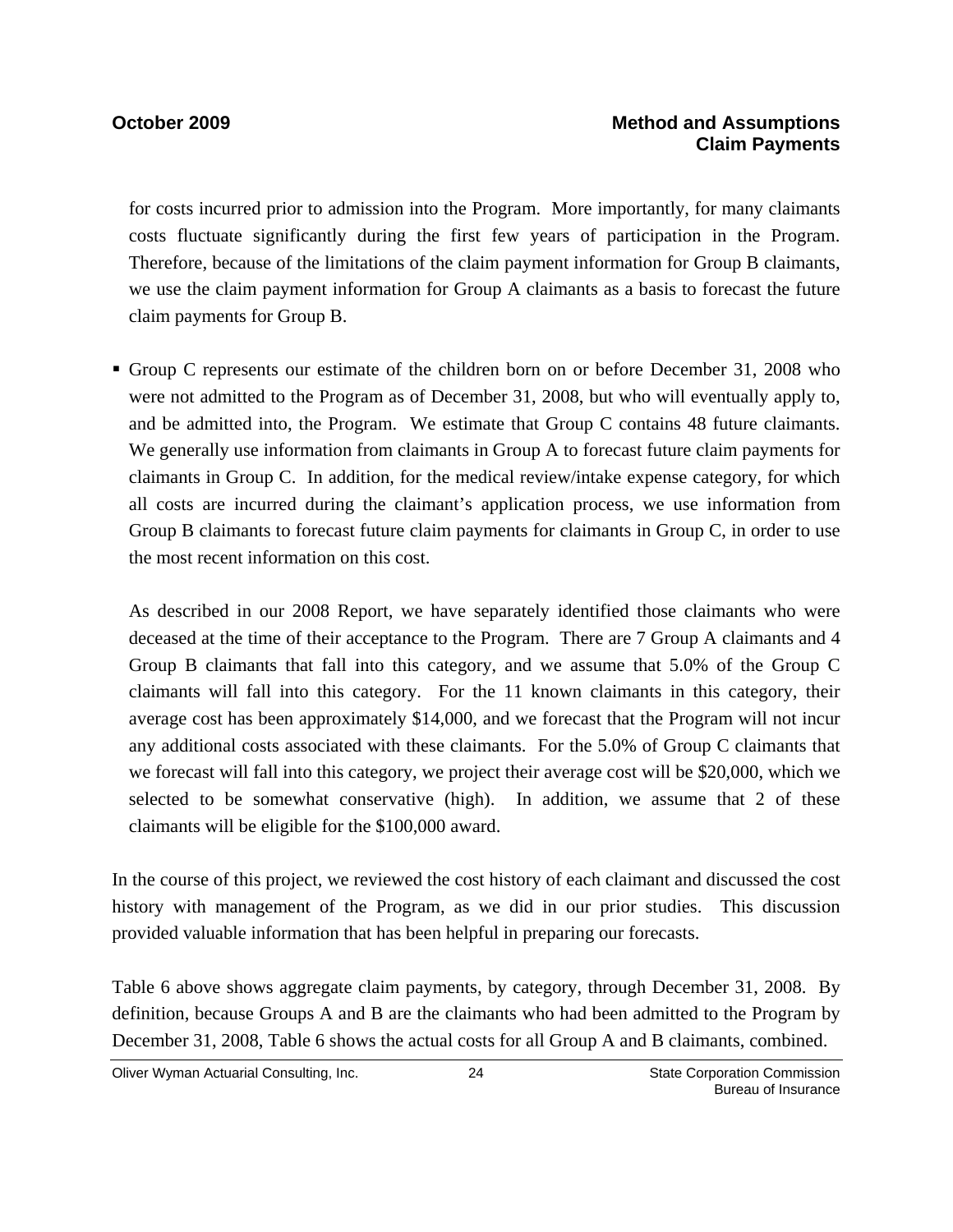Table 7, below, shows the projected average lifetime costs by category that we estimate for a Group C claimant. Column (2) shows the average costs for all Group C claimants, including those who are expected to be deceased at the time that they are accepted into the Program. Column (3) shows the changes in these values from the time of our last report.

Column (4) shows the projected average lifetime costs, by category, for those Group C claimants who were living at the time that they were accepted into the Program.

These estimates shown in Table 7 reflect our assumptions about the average life expectancy of these claimants, and all of the lifetime costs are shown at their present value, as of December 31, 2008. These estimates are based on our analysis of the payments made on behalf of the Group A (and to some extent Group B) claimants. Except for housing expenses, for which the Program's policies have changed in recent years (as explained later in this section), and payment timing differences, the estimates in Table 7 are also typical of the estimated lifetime costs for claimants in Groups A and B who were living at the time they were accepted into the Program.

The changes shown in Column (3), "Change from Prior Report," reflect the year to year volatility in the actual expense, especially for Hospital/Physician, Lost Wages, Prescription Drugs and Legal expenses.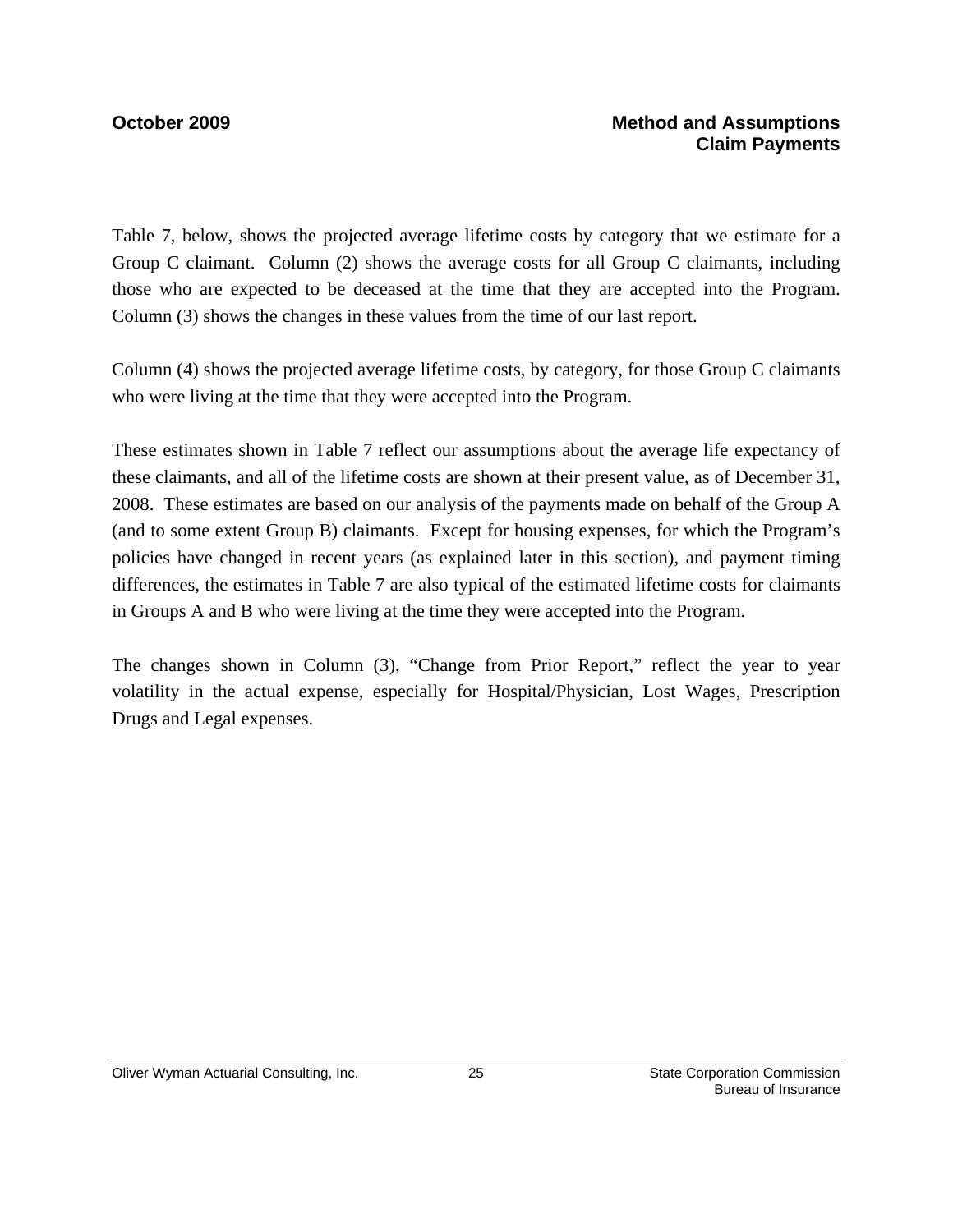### **TABLE 7**

### **Forecasted Lifetime Costs (Present Value at 12/31/08) Forecasted Lifetime**

|                           | <b>Average Costs for</b> | <b>Change</b> | <b>Average Costs for</b><br>All Group C |
|---------------------------|--------------------------|---------------|-----------------------------------------|
| <b>Expense</b>            | All Group C              | from Prior    | <b>Claimants Living at</b>              |
| <b>Category</b>           | <b>Claimants</b>         | <b>Report</b> | <b>Time of Acceptance</b>               |
| (1)                       | (2)                      | (3)           | (4)                                     |
| Nursing                   | \$1,565,634              | \$61,623      | \$1,648,036                             |
| Hospital/Physician        | 44,831                   | (553)         | 47,191                                  |
| Incidental                | 45,820                   | 484           | 48,232                                  |
| Housing                   | 125,106                  | 3,712         | 131,690                                 |
| Vans                      | 54,074                   | 1,733         | 56,920                                  |
| Lost Wages                | 123,407                  | 12,519        | 129,902                                 |
| Physical Therapy          | 30,035                   | 1,281         | 31,616                                  |
| Medical Equipment         | 66,328                   | 274           | 69,819                                  |
| <b>Prescription Drugs</b> | 47,745                   | (2,677)       | 50,257                                  |
| Legal                     | 18,637                   | (4,577)       | 18,565                                  |
| Insurance                 | 21,049                   | 277           | 22,157                                  |
| Medical Review/Intake     | 1,502                    | 8             | 1,581                                   |
| <b>Total</b>              | \$2,144,168              | \$74,104      | \$2,255,967                             |

Notes:

1) Last year's amounts are not adjusted for inflation. Adjusted for inflation, the change from the prior report would be (\$44,757).

2) Numbers may not add to total due to rounding.

Table 7 shows that we estimate the average amount of future claim payments, for a Group C claimant, on a present value basis, to be about \$2.3 million. The nursing category represents about \$1.6 million, approximately 73% of this total, the same as we reported in our 2008 Report. Although many claimants have had little or no nursing costs, a few have had large nursing costs. This is clearly the largest payment category, and any changes affecting the future cost or utilization of nursing services could have a major impact on our findings.

Following is a discussion of each individual cost category.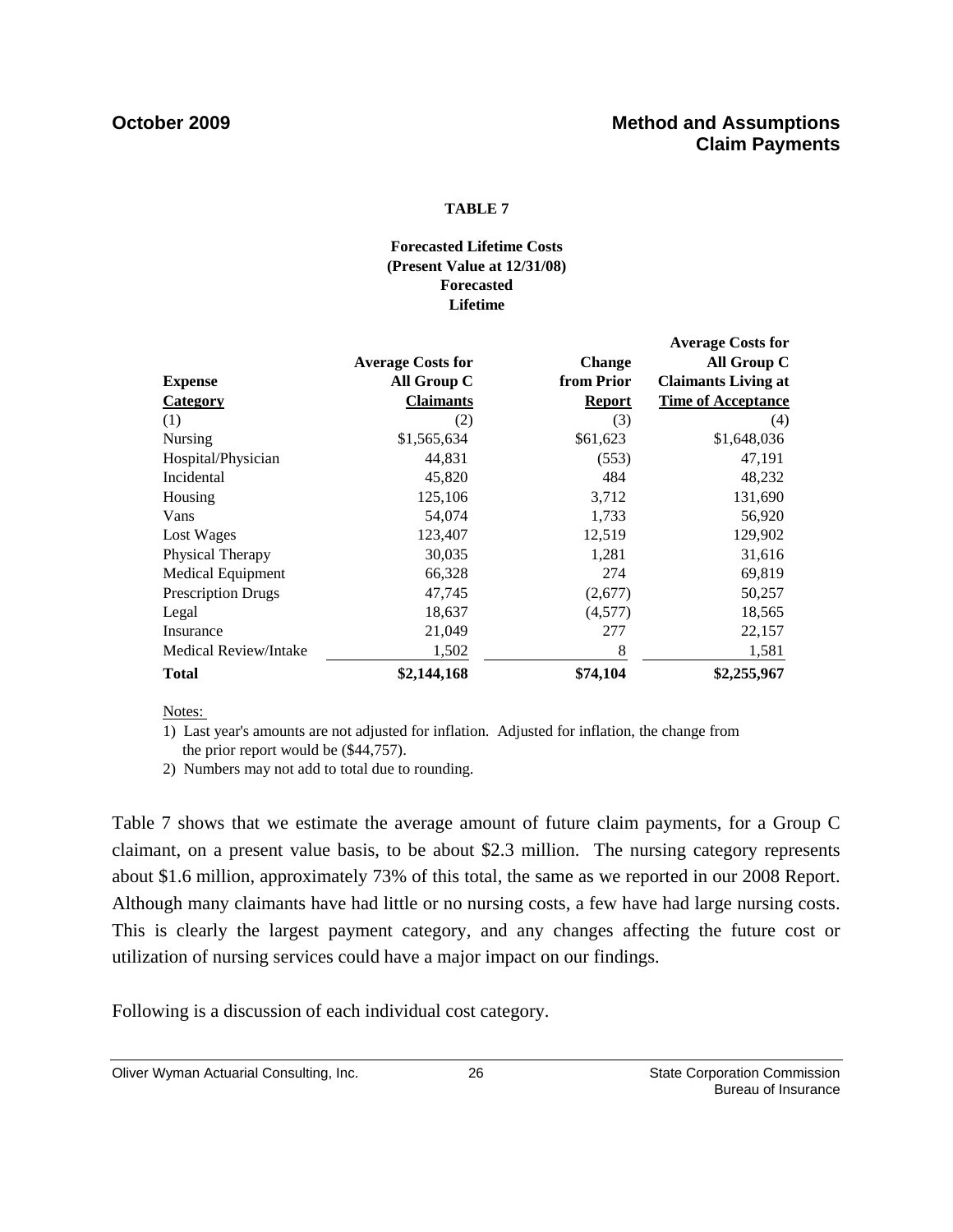## Nursing

Nursing covers the cost of in-home nursing care, and represents the most significant payment category for the Program. As shown in Table 6, approximately 57% of all payments made by the Program from inception to date have been for nursing. In 2008, nursing care costs increased by approximately 6%, from \$6.4 million to \$6.8 million, due to the increase, from 78 to 95, in the number of claimants receiving nursing benefits, partially offset by a decease in nursing costs per claimant as discussed below.

Based on our discussions with management of the Program, we understand that a substantial portion of the increase in nursing expenses, both from 2003 to 2004 and from 2004 to 2005, was due to the fact that the nursing community was able to meet a demand for additional nursing services that had not previously been met. We assumed in our 2006 report that the higher level of nursing services utilized by claimants in 2004 and 2005 represented a one-time shift to a higher level of nursing services, and this higher level of services was not indicative of an underlying upward trend in annual claimant nursing expenses that would continue. The data for 2006 to 2008 suggest that the average cost per claimant, for those claimants receiving nursing care, moderated from the average cost levels for 2005. This moderation of the average annual nursing costs supports the assumption we made in 2006 that the relatively high increase in nursing costs during the 2003 to 2005 period was not an underlying trend but rather a one-time shift. We continue to monitor this trend.

In 2008, the Program paid an average of about \$51,900 per living claimant for nursing costs, which represents an 12.0% decrease over last year's comparable average. Included in this average are newly admitted claimants, many of whom had relatively little nursing costs in 2008. The average nursing payment made by the Program in 2008 to each living Group A claimant (those who have been in the Program for at least three years) was \$69,400, which represents an approximate 11.0% decrease over last year's comparable figure. We note that this decrease was the result of a few claimants with high nursing costs who died during 2008 and the claimants who moved from Group B to Group A status during the year. The combined movement of these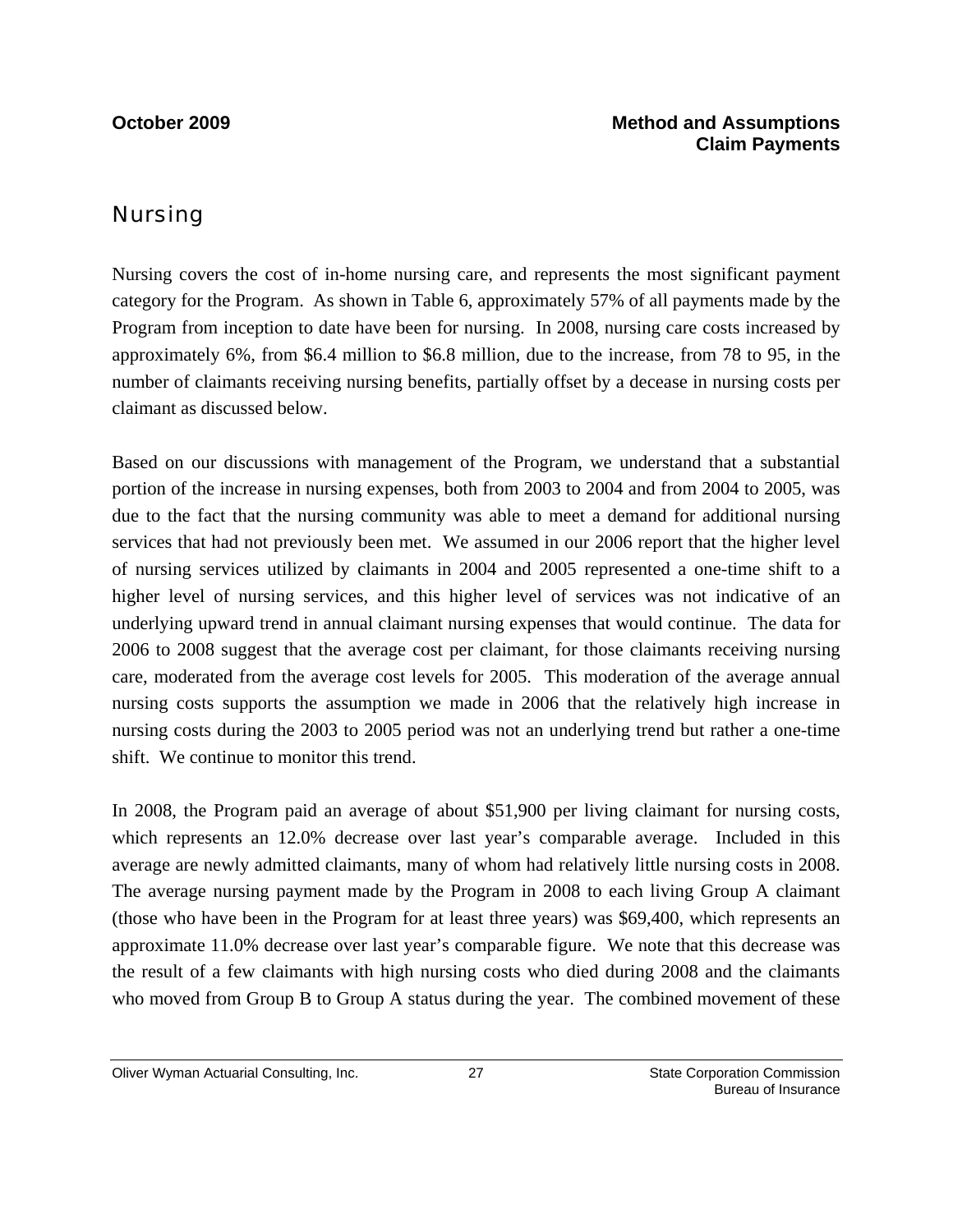two changes in the composition of Group A claimants during the year caused 10 points of the 11% drop in average nursing payment.

The Program's experience also reveals considerable variation in the amount of nursing costs paid to each claimant. Many claimants in the Program have low or no nursing costs, whereas others are receiving round-the-clock nursing at an annual cost in excess of \$250,000. For those claimants receiving nursing services, most of the claimants receive services from licensed practical nurses ("LPNs") and other claimants, because of their medical needs, receive services from registered nurses ("RNs").

For each of the claimants in Group A, we generally base our future cost projections on the actual payments made to Group A claimants in 2008. Some Group A claimants have had very little costs in the nursing category, and for them we forecast future nursing costs to be \$10,000 per year, at 2008 price levels (this is less than the assumption used in our prior report, which is discussed in the Utilization section). We use this minimum because we expect that, among Group A claimants who currently have little or no nursing costs, most will eventually incur nursing costs. We use the actual and forecasted claims experience of Group A claimants to forecast the future claims experience of claimants in Groups B and C and, therefore, this assumed annual minimum also affects our estimates of the forecasted claims experience of claimants in Groups B and C.

 As discussed in the Utilization section, we also introduced this year an assumed maximum annual level of nursing expense (\$400,000 in 2008 dollars) to ensure that the trended nursing costs do not exceed a reasonable maximum level for 24-hour nursing care. We set the maximum level slightly above the highest level of nursing costs (in 2008 dollars) experienced by any claimant since the beginning of the program.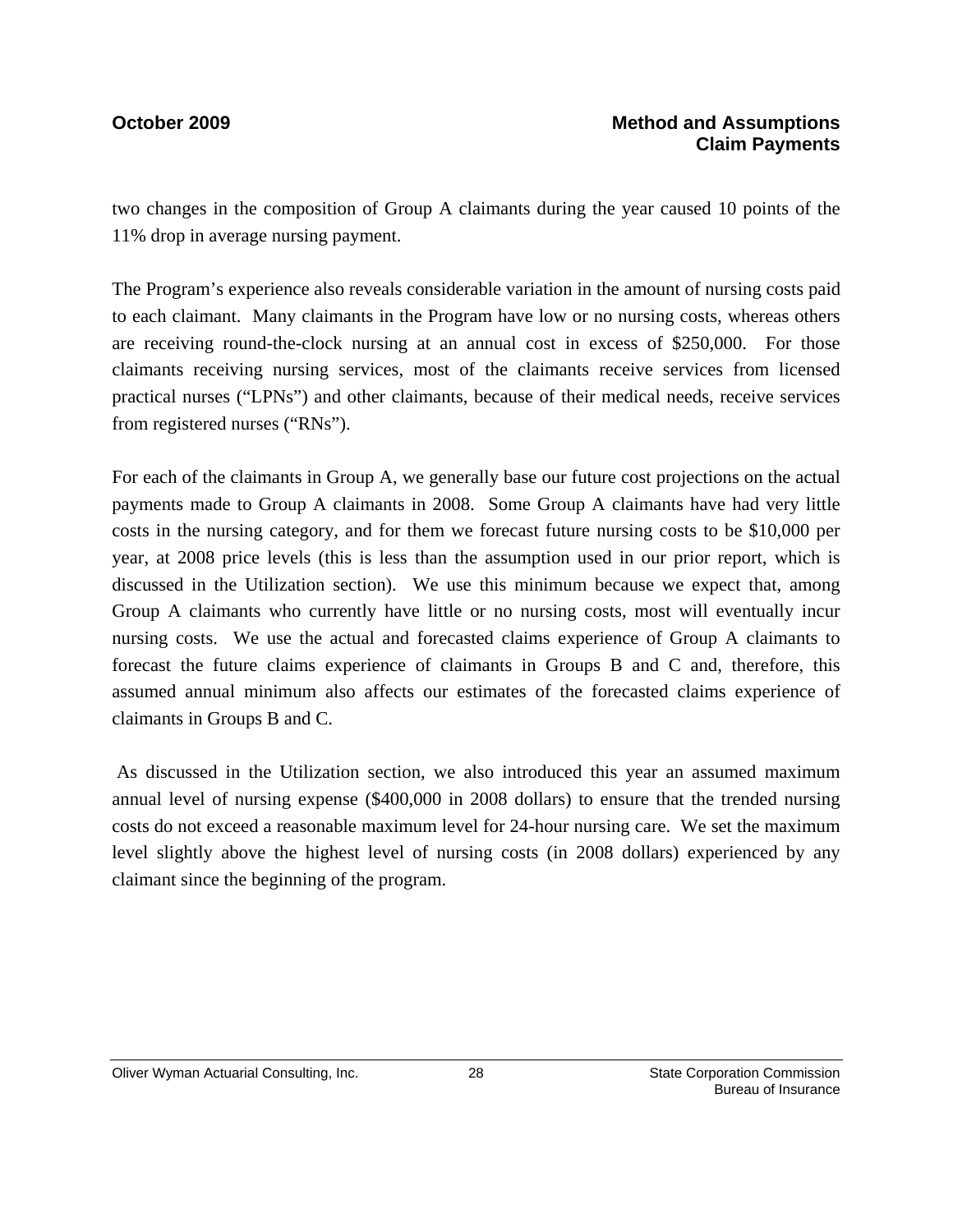## **October 2009 Method and Assumptions Claim Payments**

Thus far, only 4 claimants have been institutionalized, two of whom are deceased. Based on this experience, and on discussions with the management of the Program, it appears that families are keeping the claimants at home, with associated nursing care, much longer than had previously been expected. Our current estimates reflect this actual experience and do not assume that claimants will be moved into institutional care.

We assume that the individual and group insurance coverage under which claimants are covered does not provide coverage for nursing costs. This is based on our general knowledge that private health insurance typically excludes coverage for custodial nursing care. Further, this general knowledge is supported by the fact that none of the claimants' insurance coverage pays for nursing costs, according to management of the Program.

Further, we assume that Medicaid does not provide coverage for nursing costs, except when a claimant applies for a waiver. The Program provided information regarding Medicaid waivers for 15 claimants, as compared to our assumption in last year's report that 13 of the claimants in the Program have ever qualified for such payments from Medicaid.

To summarize, the average nursing costs per living Group A claimant is lower than the average living Group A claimant from last year. Since our estimates of future claim payments for all Group A, B and C claimants are based on this average, this change causes us to reduce our estimates of future claim payments. We also reduced the minimum annual nursing cost from \$36,338 (in the 2008 Study) to \$10,000 and introduced a maximum annual nursing cost of \$400,000. We comment on the impact of these changes in conjunction with the change in the nursing utilization factor on page 52 since the impact of these changes is influenced by our change in method and assumptions for the nursing utilization factor.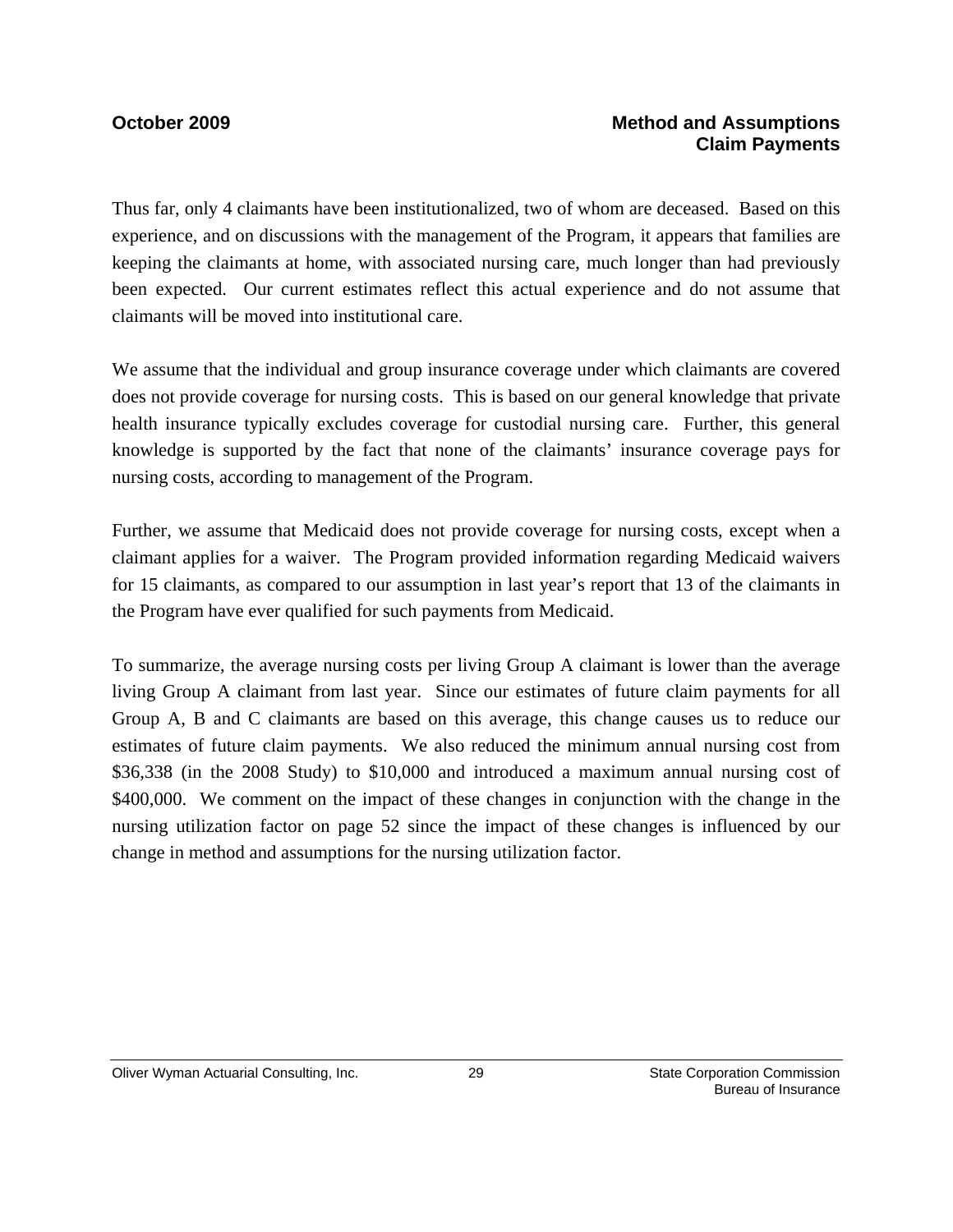# Hospital/Physician

The hospital/physician payment category includes costs incurred for surgery, hospitalization, trips to an emergency room, physical examinations, and so forth.

For each of the claimants in Group A, we base our future cost projections for hospital/physician costs on an average of the actual payments made by the Program to the Group A claimants in the past three years. Some Group A claimants have had very little cost in this category, and for them we forecast \$2,980 per year at 2008 cost levels (this is the equivalent of \$2,000 per year at 2000 cost levels, consistent with the assumption used in our 2008 Report). We use this minimum because we expect that among those Group A claimants who currently have little or no hospital/physician costs, some percentage will eventually incur such costs. We use the actual and forecasted claims experience of Group A claimants to forecast the future claims experience of claimants in Groups B and C and, therefore, this assumed annual minimum also affects our estimates of the forecasted claims experience of claimants in Groups B and C.

We assume that insurance will cover 80% of allowable costs in this category, and that 80% of allowable costs will translate into 75% of actual costs. Therefore, we assume that the Program pays 25% of these costs, for claimants who have private insurance. For claimants who receive Medicaid, and for whom the Program has incurred some costs in this payment category, we assume that Medicaid is covering 80% of their costs in this category. As discussed in the Sensitivity Testing section of this report, the percentage of costs that we select as being covered by insurance or Medicaid actually has little impact on the final estimates.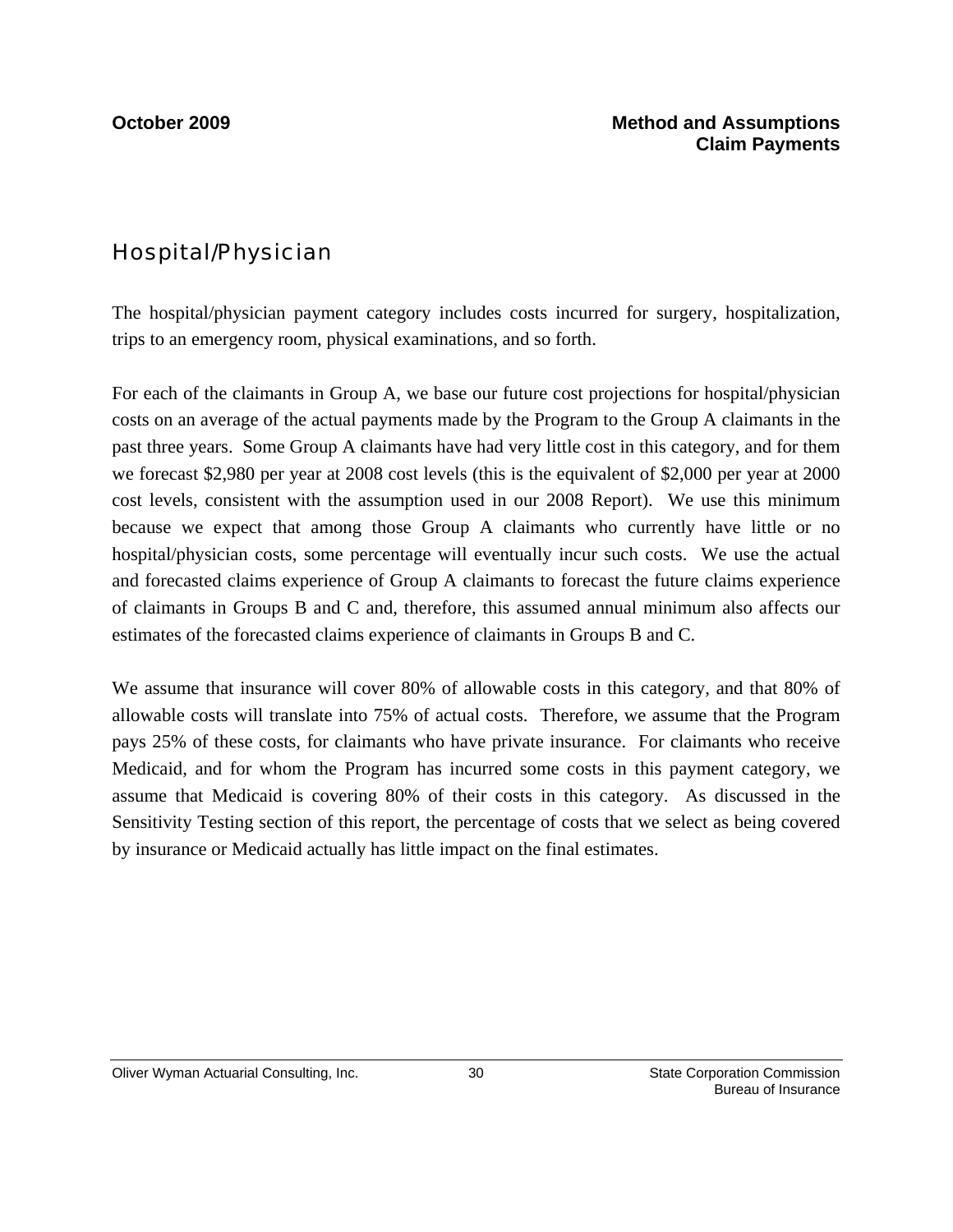## Incidental

The incidental payment category includes: non-durable medical supplies, over-the-counter drugs, feeding tubes, diapers, computers, computer equipment, mileage reimbursement and any other expense not fitting into any of the other payment categories.

The Program's definition of "incidental cost" has not been consistent over time because, when the Program establishes new categories, the types of costs that were previously categorized as incidental are shifted to these new categories. Therefore, for each of the claimants in Group A, we base our projections of future costs on the actual incidental expenses paid to the claimants in Group A in 2008, the most recent full year. We use the actual and forecasted claims experience of Group A claimants to forecast the future claims experience of claimants in Groups B and C.

We assume that neither private insurance nor Medicaid provides coverage for incidental costs and, therefore, that the Program pays 100 percent of these costs.

# **Housing**

Housing costs can be split into four sub-categories:

*Trust homes* – Until September 24, 1999, the Program purchased homes and provided them to claimants for the lifetime of the claimant (claimant families are permitted to remain in the home for six months after the death of the claimant). Although the Program identifies these purchases as costs, they are actually assets of the Program and we treat them as such. There have been a total of 24 trust homes, seven of which have been sold following the death of the claimant. All of the trust homes have been used by claimants in Group A.

Oliver Wyman Actuarial Consulting, Inc.  $\qquad \qquad$  31 State Corporation Commission 31 *Housing Grant* – Beginning September 25, 1999, the Program began to make grants to claimants for the construction of houses. The size of the grant varies according to the construction costs in the area where the claimant will live, but it generally averages about \$350,000. When the grant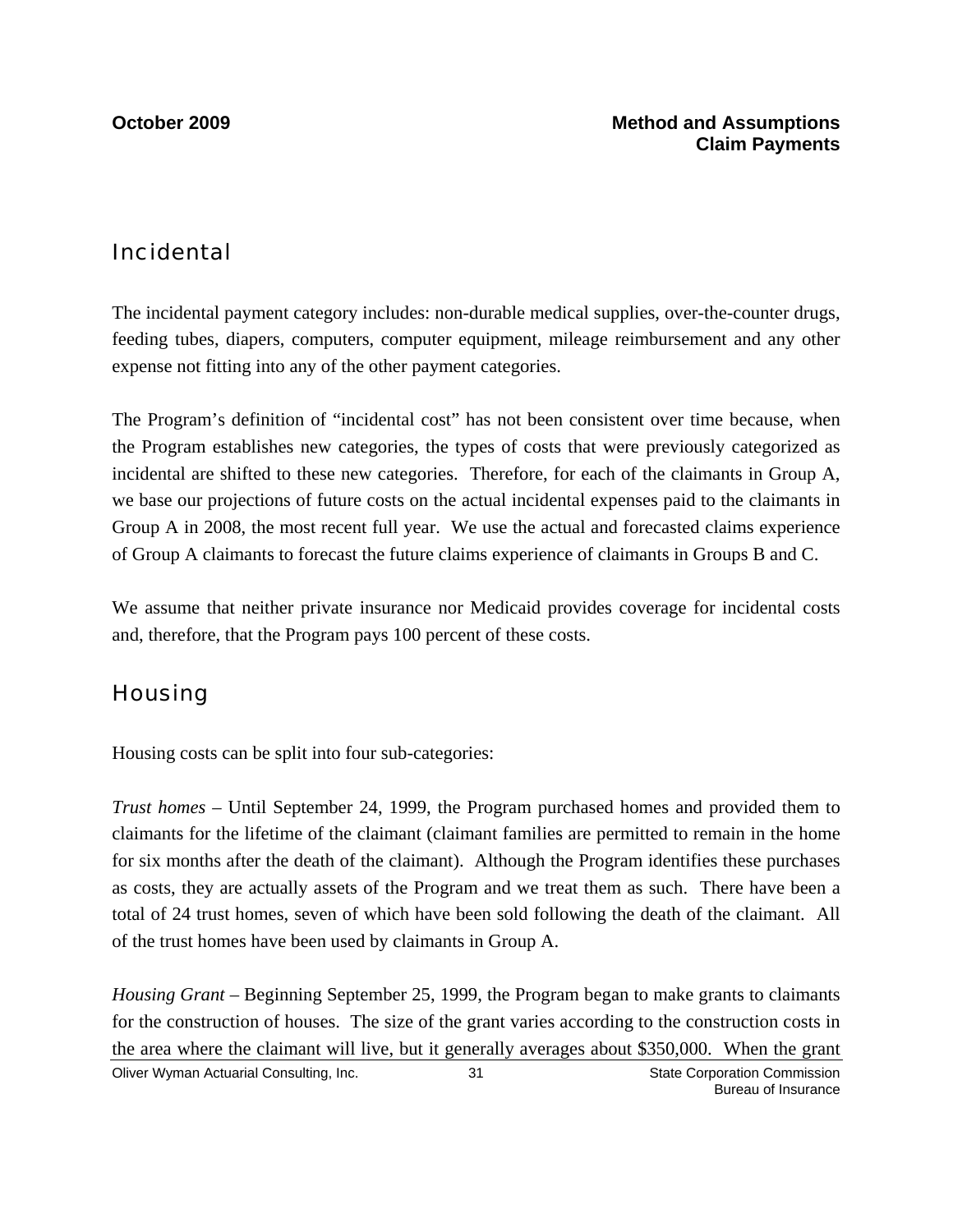has been made, it is paid out over time to cover construction costs of the house and incidental, related costs, such as rental costs, while the house is under construction. The claimants own the homes that they purchase with the aid of housing grants, so these are not assets of the Program. Thirteen grants have been awarded, all to Group A claimants.

*Renovations* – Beginning January 1, 2001, the Program discontinued the housing grant program and, in its place, pays the costs of renovating the claimant's existing house (if the claimant's family owns a home) to add a bedroom and a bathroom. The program will pay for only a onetime renovation for each claimant. A renovation is subject to a maximum benefit of \$175,000 for the lifetime of the claimant. Consistent with our 2008 Report, we have used an average estimate of \$138,098 at 2008 cost levels. Once a claimant has had a renovation completed on their home, we have estimated no further housing costs for the claimant.

Additional modifications such as ramps, elevators, and lifts are considered medical equipment expenses and are not subject to the maximum benefit of \$175,000 for housing costs, based on discussions the Program.

*Rentals -* The July 1, 2003 legislation specified, in Section 38.2 – 5016 item 2, *"that the board of directors of the Virginia Birth-Related Neurological Injury Compensation Program shall develop and implement a policy to address the needs of infants who are eligible for benefits under the Program for handicapped-accessible housing. The board's policy shall address appropriate housing benefits when the infant's parents or legal guardians are homeowners and are non-homeowners."* 

To conform to this legislation, management of the Program has established a rental benefit of \$175,000 for the lifetime of the claimant. This benefit represents the difference between the claimant's current rent and the rent due for an upgraded accommodation that includes those features necessary for handicapped accessibility. The claimant and the claimant's family must have moved to such an accommodation before receiving the benefit. According to management of the Program, the maximum benefit of \$175,000 applies on a combined basis to the rental benefit and to one-time renovations discussed above.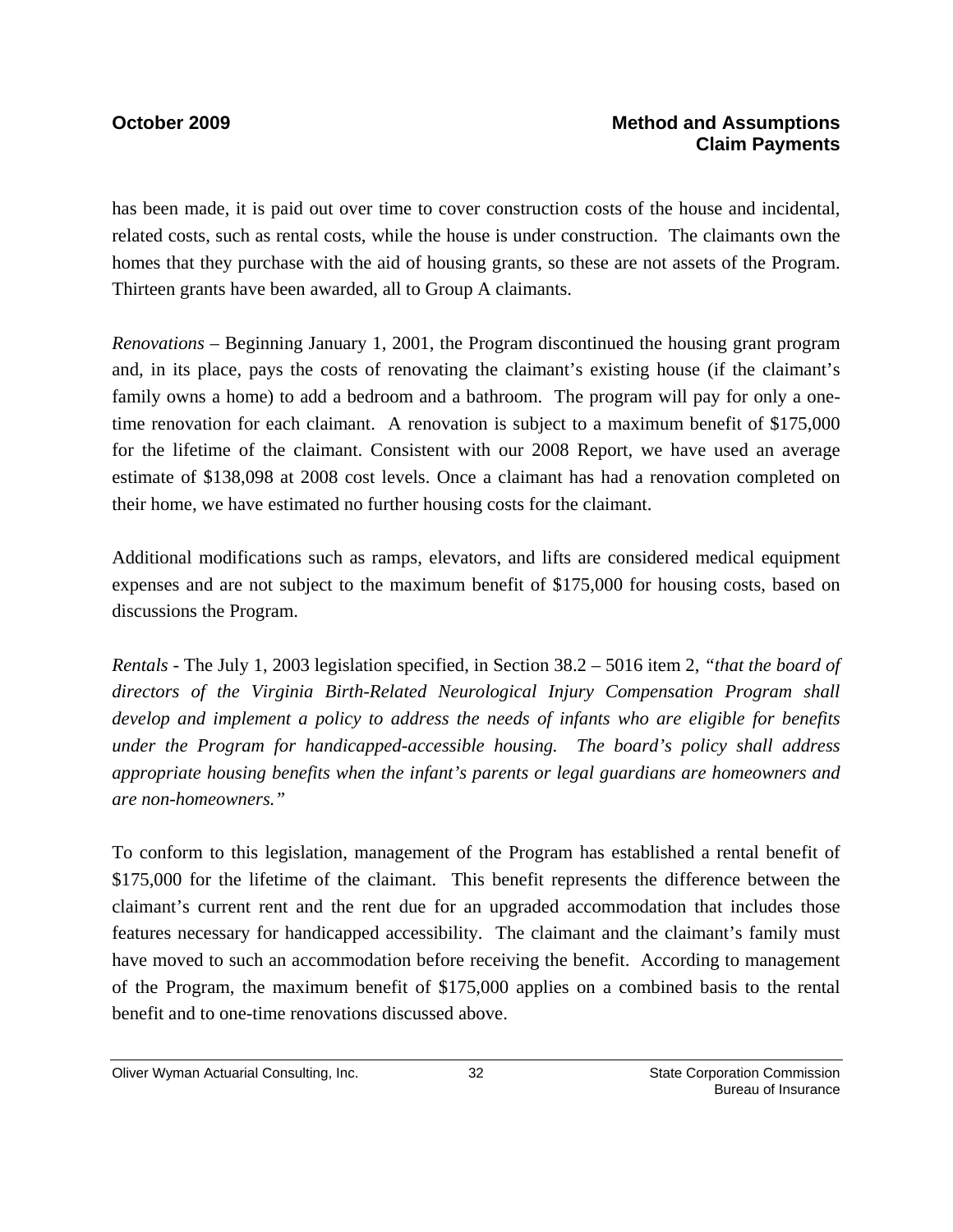### **October 2009 Method and Assumptions Claim Payments**

For all claimants (or the claimant's family, in the case where a claimant is deceased) who are in a *trust home*, we forecast expenses for the payment of real estate taxes, maintenance, insurance, and so forth on a claimant-by-claimant basis, based on the prior three years. We note that our forecasts average to about \$10,000 per year.

For all claimants who have been provided a *housing grant*, whether Group A or Group B, the total amount of the grant is known and we only estimate when it will be paid. The timing of the payment depends on the timing of the construction of the new home. We generally assume that the Program will pay any outstanding balances on the grants over the four-year period from 2009 through 2012. As of December 31, 2008, there are outstanding housing grants for 8 claimants, for a total outstanding value of approximately \$602,000. Although the Program only paid \$4,000 for housing grants in 2008, claimants who have not used up their full grant allocation may still request the Program to pay for either initial or additional home renovations. Accordingly, we have estimated that the entire unused and outstanding grant amount of \$602,000 will be requested and paid out over the next four years.

For all Group A and Group B claimants who are living and who are not in a trust home and who have not been given a housing grant, as well as for all Group C claimants, we assume that future housing costs will be \$138,098 (at 2008 cost levels) for *renovations and rentals* (except in those cases where the renovations have already been completed)*.* For claimants in Groups A and B, we assume that this amount will be paid over a four-year period from 2009 through 2012. For claimants in Group C, we assume that this amount will be paid, on average, in four years.

Neither private insurance nor Medicaid provides coverage for housing costs.

### Vans

The Program purchases vans for every claimant who is restricted to a wheelchair, if the claimant requests a van. Virtually all claimants are restricted to wheelchairs. Of the 110 claimants living as of December 31, 2008, only 7 were ambulatory.

Oliver Wyman Actuarial Consulting, Inc.  $\qquad \qquad$  33 State Corporation Commission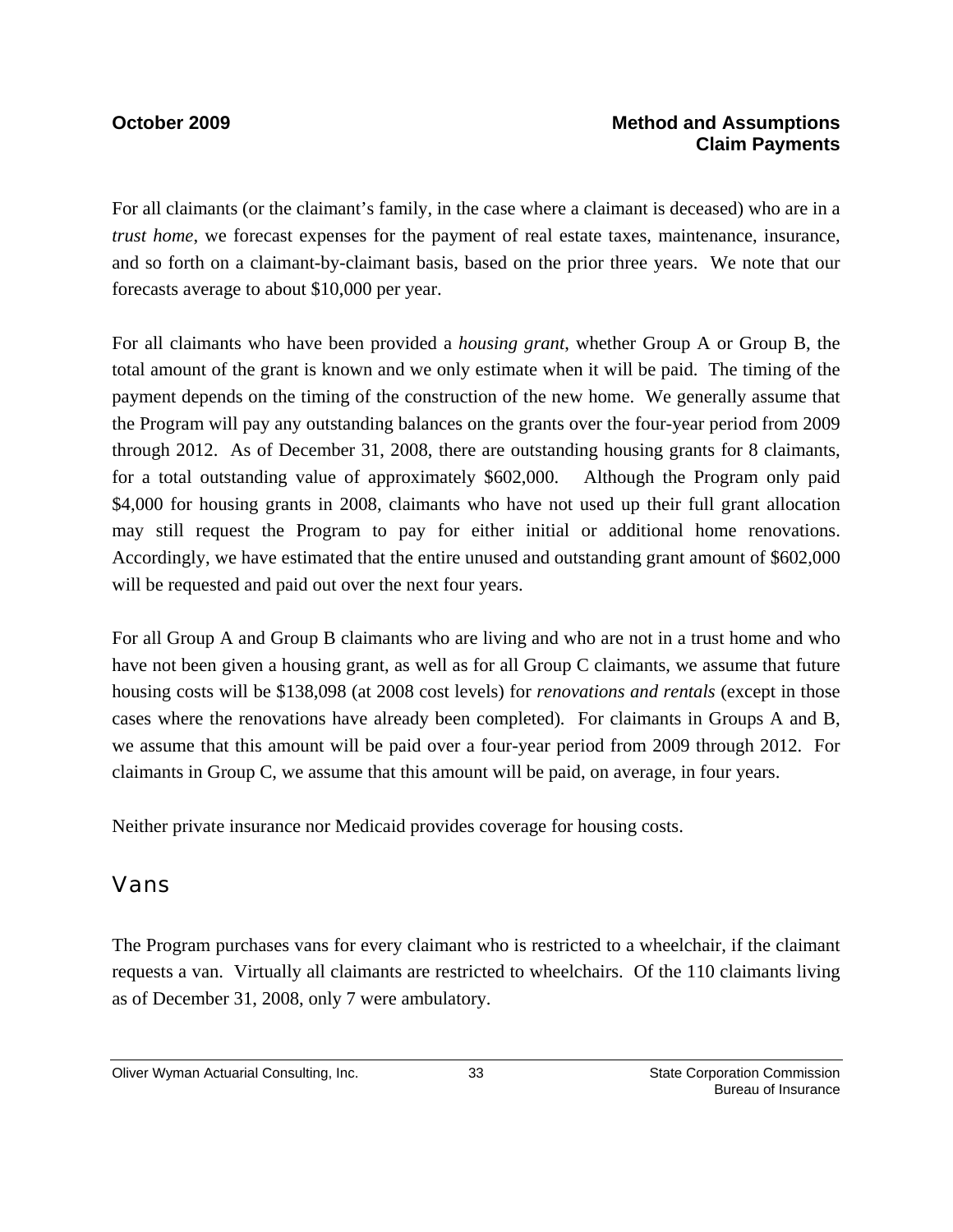### **October 2009 Method and Assumptions Claim Payments**

In the initial years of the Program's operation, the Program purchased a mini-van for the claimant's first van. Special equipment add-ons, such as lifts, were added and repaired by the Program as needed. The van would then be used until the claimant outgrew it, generally at about age seven, at which time the Program purchased a full-size van for the claimant. Between 1997 and 1998, the Program started purchasing full-size vans as the first vans, rather than mini-vans. Beginning in 2002, the claimant's family has the option of selecting a modified mini-van or a full-size van. According to management of the Program, both options are at similar costs to the Program. Beginning in 2003, the claimant's family was given a cost allowance for a vehicle of their choosing. The allowance is approximately \$5,000 higher for those families for which the claimant is older and taller. On an on-going basis, the Program covers any repairs to the special equipment on the van, but repair and maintenance of the van itself is the responsibility of the claimant. Vans purchased by the Program for claimants become the property of the claimants and are not assets of the Program.

Consistent with the amount included in our 2008 Report, we assume that the average price of a van, with necessary equipment and including a provision for future repair of the equipment, is \$37,945 at 2008 cost levels (this is the equivalent of \$37,500 per year at 2006 cost levels). Further, we assume that the Program will replace full size vans every eight years. This is the same assumption we used in our last study.

Neither private insurance nor Medicaid provides coverage for vans.

### Lost Wages

For claimants age 18 or older, the Program will pay for lost wages.

15 claimants in the Program have attained the age of 18. The amount to be paid to each claimant is fixed at 50 percent of the private average weekly non-agricultural wage in Virginia. Based on discussions with the Program, this is \$21,840 per year (at 2008 cost levels). For each claimant, we adjust the \$21,840 for inflation to forecast the annual amount that will be paid at age 18 and beyond.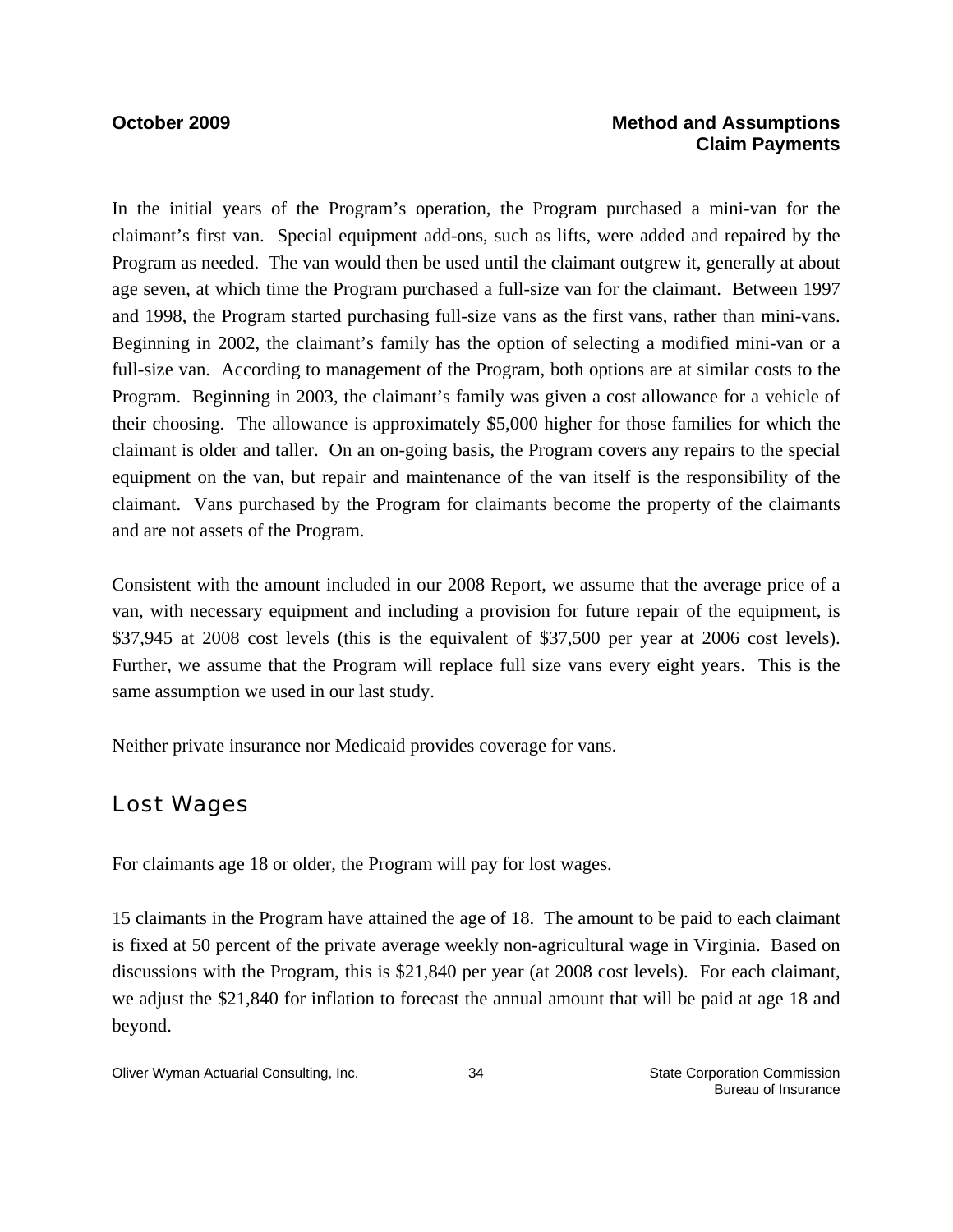We note that the lost wage benefit has caused some claimants to lose the Medicaid benefits, and with it, lose Medicaid waivers that paid for nursing expenses, among other benefits.

## Physical Therapy

Most claimants receive physical therapy for several years.

According to our discussion with management of the Program, and consistent with our observations for older claimants, physical therapy expenses tend to decline over time.

We forecast that for most of the claimants: the costs for each of the next five years will equal the costs of the most recent year; the costs of each of the subsequent five years will be one-half of the costs of the most recent year; the costs thereafter will be \$0. This is consistent with the methodology used in our 2008 Report.

We use the actual and forecasted claims experience of Group A claimants to forecast the future claims experience of claimants in Groups B and C and, therefore, our assumptions regarding the physical therapy expenses of Group A claimants also affects our estimates of the forecasted claims experience of claimants in Groups B and C.

We assume that private insurance and Medicaid provide coverage for physical therapy, in the same way that they provide coverage for hospital/physician expenses, as discussed above.

## Medical Equipment

The medical equipment payment category includes costs associated with durable medical supplies. The most expensive component is wheelchairs. The Program provides children with their first wheelchair at about the age of three and provides replacement wheelchairs as the children grow.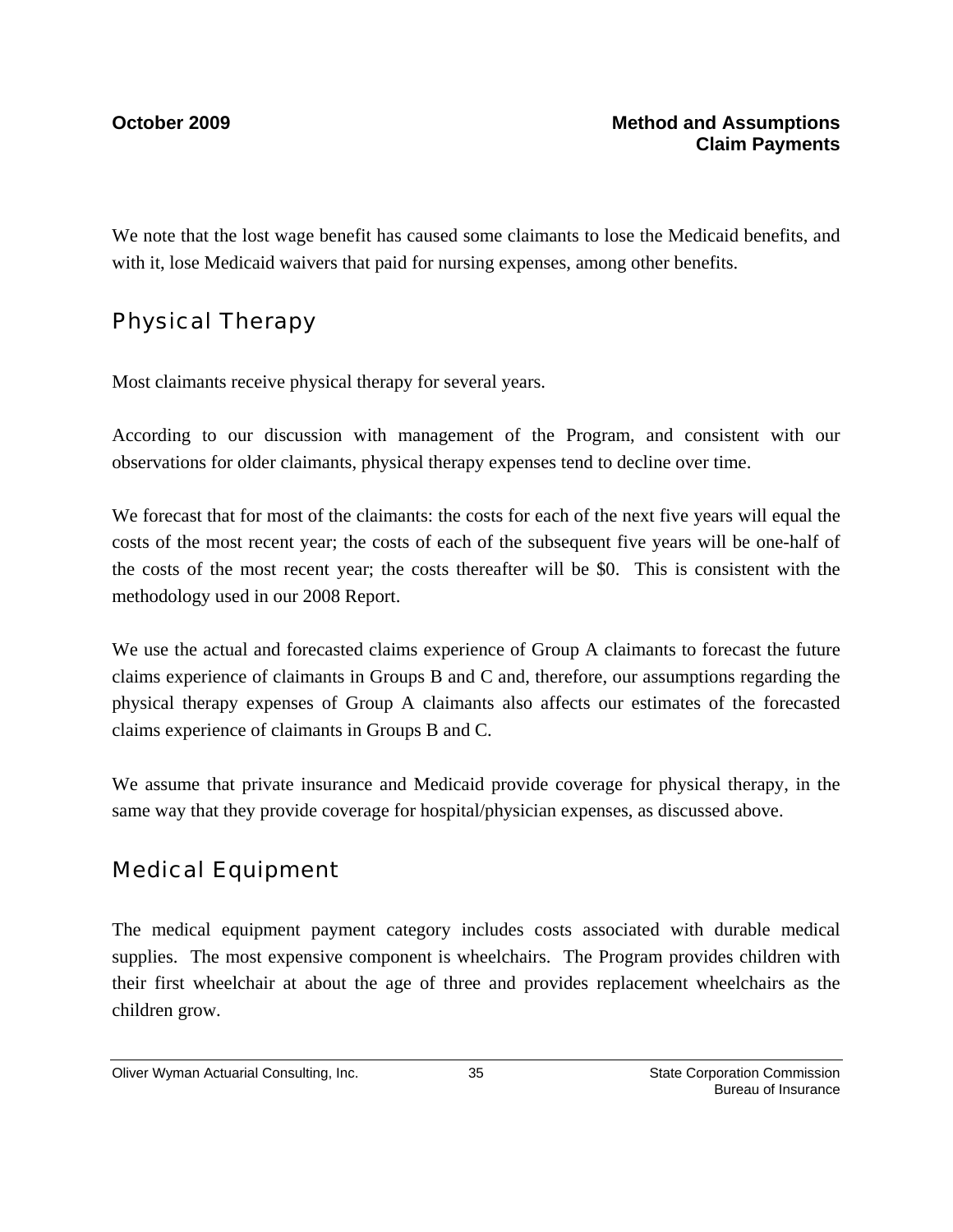For each of the claimants in Group A, we base our projections of future medical equipment costs on the actual payments made in the most recent three years. We use the actual and forecasted claims experience of Group A claimants to forecast the future claims experience of claimants in Groups B and C.

We assume that private insurance and Medicaid provide coverage for this payment category, in the same way that they provide coverage for hospital/physician costs, as discussed above.

## Prescription Drugs

The Program did not begin to use a separate category for prescription drugs until 2000. Prior to 2000, these costs were assigned to other categories. For Group A claimants we project future costs based on the actual payments to Group A claimants in the most recent year. We use the actual and forecasted claims experience of Group A claimants to forecast the future claims experience of claimants in Groups B and C.

We assume that private insurance will provide coverage for this payment category in the same way as discussed above for hospital/physician costs. Based on claims histories for claimants who have Medicaid, however, we generally assume that Medicaid will cover 100 percent of costs in this category. We have been told by management of the Program that not all drugs are covered by Medicaid, and the Program's records indicate that it has made insignificant payments for prescription drugs for Group A claimants with Medicaid. We forecast that these payments will continue.

## Legal

Legal costs are incurred, by both the Program and the claimants, during the application process.

We assume that claimants in Groups A and B will not have any additional legal costs. For Group C, we forecast legal costs equal to the average legal costs for Group A.

Oliver Wyman Actuarial Consulting, Inc.  $\overline{\phantom{0}}$  36  $\overline{\phantom{0}}$  State Corporation Commission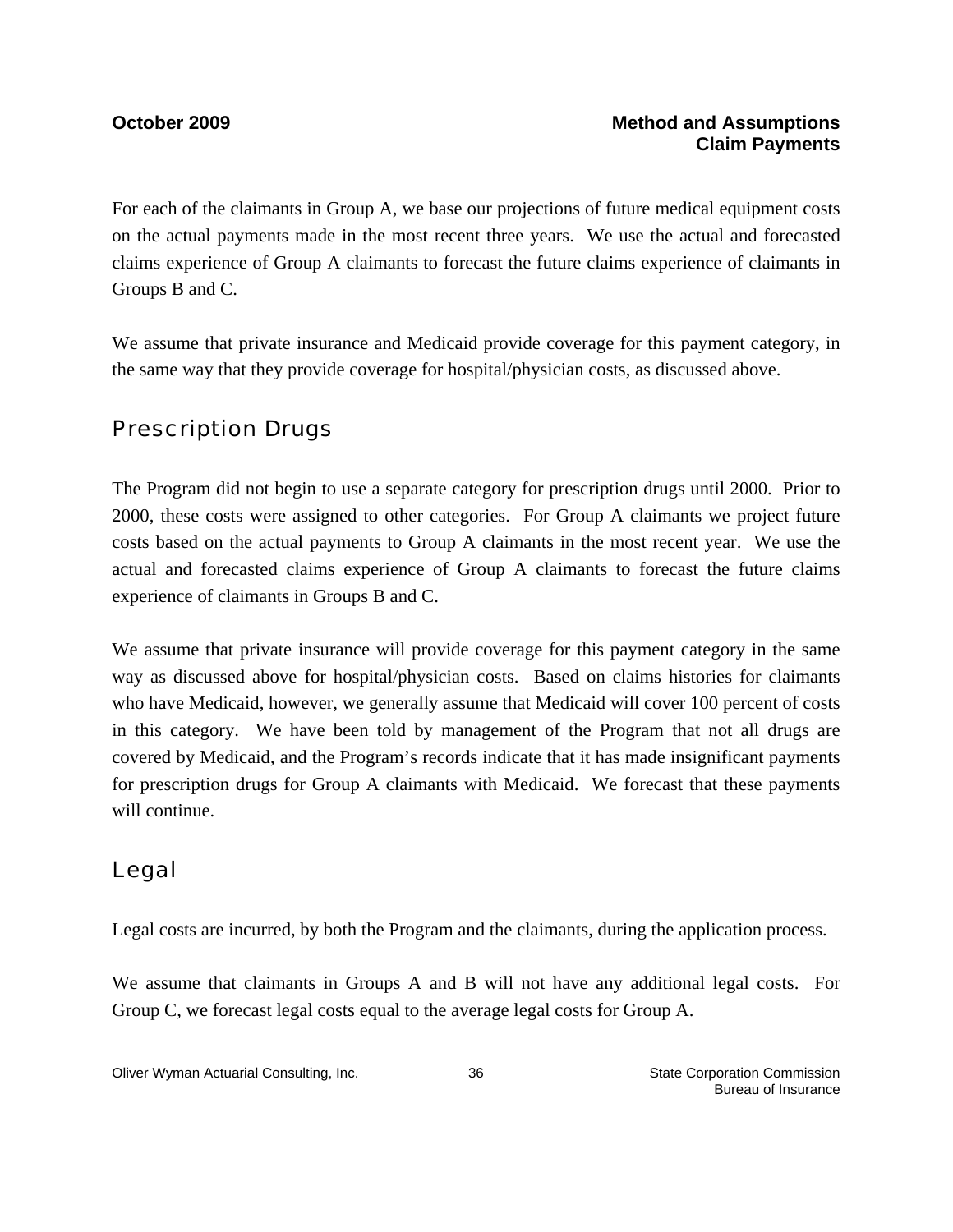Neither private insurance nor Medicaid provides coverage for legal costs.

### **Insurance**

The Program pays for automobile insurance for the vans, up to \$514 per year; this is equal to the amount paid as presented in our 2008 Report (at 2008 cost levels). In addition, there are several claimants for whom the Program pays the premiums for private health insurance. We understand that the Program encourages families to purchase health insurance if they are otherwise uninsured, and the Program will pay the premium if necessary.

For each of the claimants in Group A, we project future automobile insurance costs at \$514 per year for each claimant who has, or is projected to have, a van. For the Group A claimants for whom the Program is paying for private health insurance, we forecast the future annual cost to be equal to the actual cost paid by the Program in 2008.

Neither private insurance nor Medicaid provides coverage for these costs.

## Medical Review/Intake

The medical review/intake category of payment includes costs that are paid by the Program during the claimant's application process.

As mentioned in our 2008 Report, we understand that the costs per claimant have generally increased in recent years as the admission process has become more involved. For example, three or four medical opinions are now generally required, rather than only one.

We forecast \$0 of future costs in this category for Group A and Group B claimants. For Group C claimants, we estimate the future costs based on the actual average costs for Group B claimants.

Neither private insurance nor Medicaid provides coverage for these costs.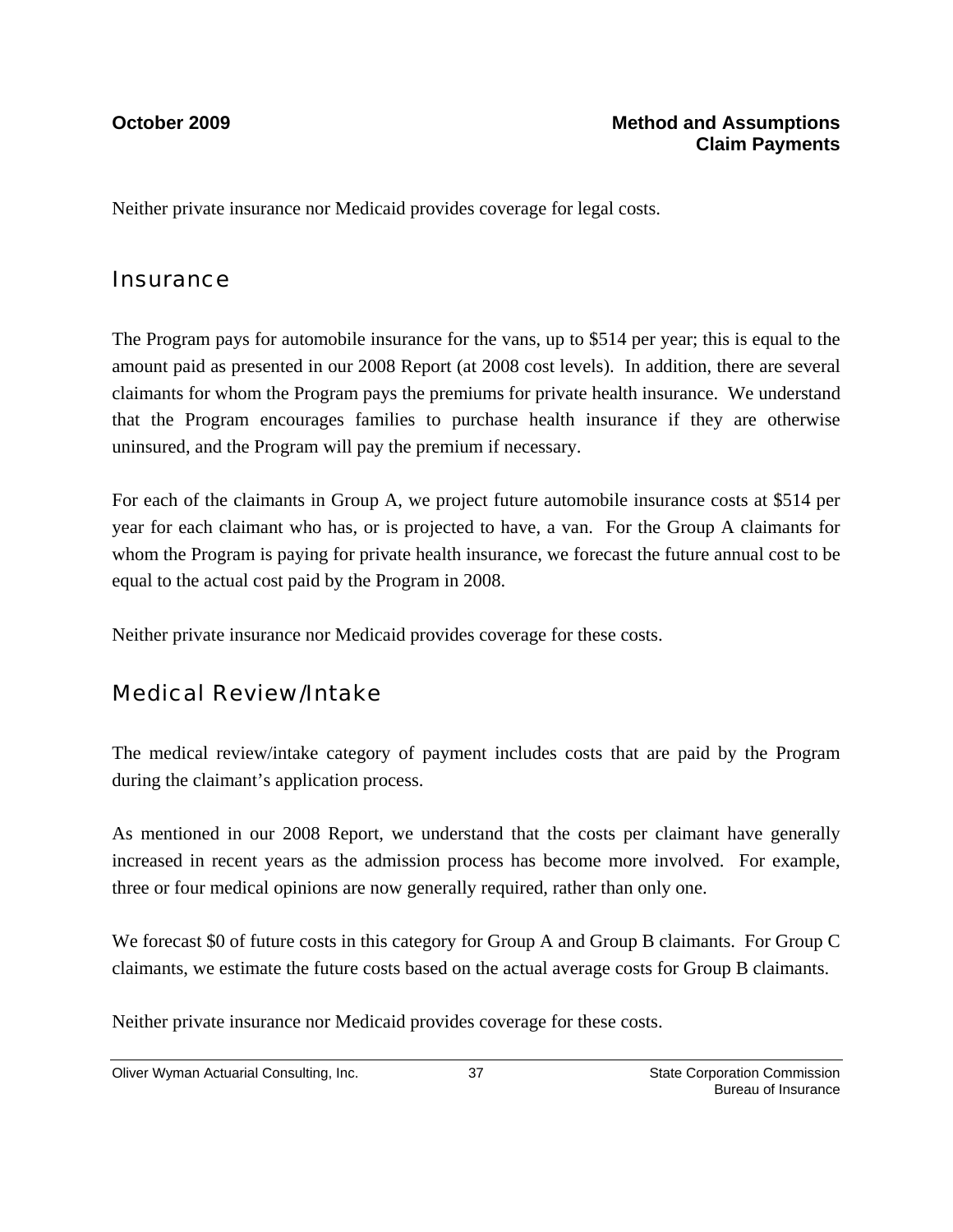## Other Assumptions

### Inflation

For each of the payment categories discussed above, we estimate the annual inflation rate that will apply to future annual costs. We base these inflation rates on consumer price indexes published by the Bureau of Labor Statistics, including the "Consumer Price Index; All Urban Consumers; All Items," which we refer to as the "general inflation index." Our assumptions are shown in Table 8.

### **TABLE 8**

|                           | <b>Future</b><br><b>Annual</b><br><b>Inflation</b><br>Rate | <b>Incremental</b><br><b>Difference</b><br>from General |                                                     |
|---------------------------|------------------------------------------------------------|---------------------------------------------------------|-----------------------------------------------------|
| <b>Expense Item</b>       | (Percent)                                                  | <b>Inflation</b>                                        | <b>CPI Urban Index For:</b>                         |
| (1)                       | (2)                                                        | (3)                                                     | (4)                                                 |
| General Inflation         | 3.85                                                       | 0.00                                                    | All Items (1913-2008)                               |
| Incidental                | 3.85                                                       | 0.00                                                    | All Items (1913-2008)                               |
| Hospital/Physician        | 5.66                                                       | 1.81                                                    | Medical Care Services (1991-2008)                   |
| Nursing                   | 4.34                                                       | 0.49                                                    | Professional Services (1991-2008)                   |
| Physical Therapy          | 4.34                                                       | 0.49                                                    | Professional Services (1991-2008)                   |
| <b>Medical Equipment</b>  | 5.13                                                       | 1.28                                                    | Prescription Drugs and Medical Supplies (1991-2008) |
| Vans                      | 1.04                                                       | $-2.81$                                                 | New and Used Motor Vehicles (1993-2008)             |
| Housing                   | 4.08                                                       | 0.23                                                    | Housing (1991-2008)                                 |
| Legal                     | 5.79                                                       | 1.94                                                    | Legal Services (1991-2008)                          |
| Medical Review/Intake     | 3.85                                                       | 0.00                                                    | All Items (1913-2008)                               |
| Insurance                 | 3.85                                                       | 0.00                                                    | All Items (1913-2008)                               |
| <b>Prescription Drugs</b> | 5.13                                                       | 1.28                                                    | Prescription Drugs and Medical Supplies (1991-2008) |
| Lost Wages                | 3.85                                                       | 0.00                                                    | All Items (1913-2008)                               |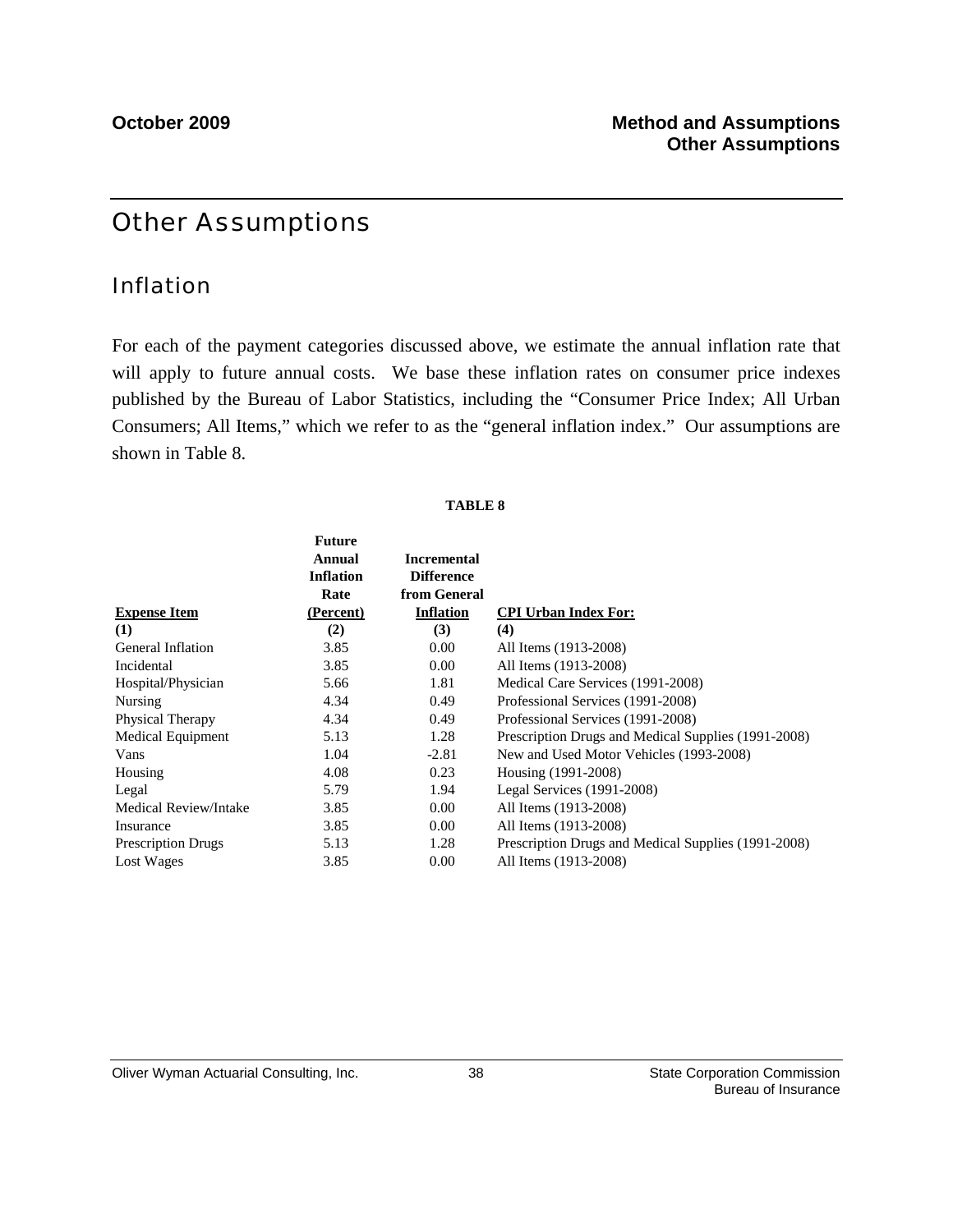### **TABLE 8A TABLE 8B**

|                 | Long-term         |                            |      |  |
|-----------------|-------------------|----------------------------|------|--|
| Averages        | General Inflation | Selected General Inflation |      |  |
| All Years       | 3.35              | Long-term                  | 3.35 |  |
| Since 1950      | 4.43              | Future                     | 3.85 |  |
| Latest 40 Years | 4.58              | Historical                 | 2.85 |  |
| Latest 20 Years | 2.70              |                            |      |  |

For general inflation we note in Table 8B that the long-term general inflation rate is 3.35 percent and over the last 20 years the general inflation rate has been approximately 0.65 percentage points less than the long-term rate. As discussed further below, we select 2.85 percent, 0.50 percent less than the long-term general inflation rate as the inflation rate to adjust past program costs to 2008 cost levels and we select 3.85 percent as the general inflation rate to adjust 2008 costs to future cost levels, as discussed below.

For each specific consumer price index and for the general inflation, Table 8 shows the annual rate of inflation that we forecast and the incremental difference between this assumed inflation rate and the inflation rate we forecast for the general inflation. For example, as shown in Column 2, we forecast that the annual inflation rate for nursing costs will be 4.34 percent, and this amount exceeds our forecast of the General Inflation rate by 0.49 percentage points (4.34 –  $3.85 = 0.49$ ) as shown in Column 3. In addition, the table identifies the specific cost index upon which we base our estimate. The index labeled Professional Services is actually a subset of Medical Care Services.

As shown in Column 4 of Table 8, we have information on the general inflation from 1913, but we only have information on the other cost indexes for shorter periods, such as from 1991 or 1993. Therefore, we first compare each cost index to the general inflation index, for a comparable time period, in order to estimate the difference between the change in that cost index and the change in the general inflation index. We then estimate the long-term rate of general inflation based on data from 1913 through 2008, and estimate the long-term rate of change for the individual indexes based on the assumed difference between that index and the index for general inflation. For example, based on data from 1991 through 2008, we estimate that the increase in costs for nursing is equal to the increase in the general inflation rate, plus 0.49

Oliver Wyman Actuarial Consulting, Inc.  $\qquad \qquad$  39 State Corporation Commission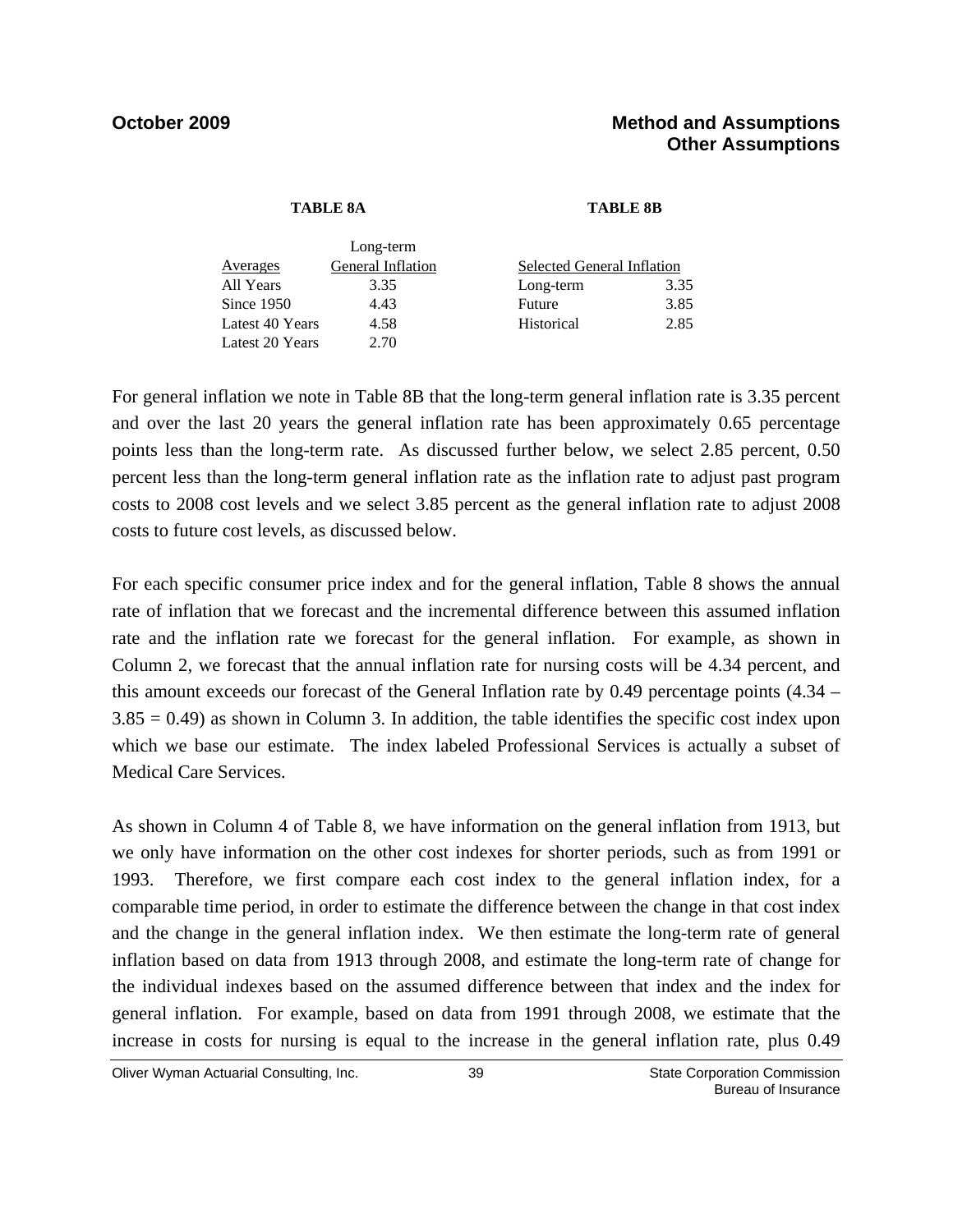percentage points. We estimate that the general inflation rate to adjust to future cost levels is 3.85 percent and, therefore, we estimate that the long-term increase in nursing costs will be 4.34 percent  $(0.49 + 3.85 = 4.34)$ .

The rates of inflation that we select reflect only changes in the unit costs of goods and services and are not intended to include provision for changes in the utilization of the Program's benefits and services. Note that the assumed inflation rate is not materially different than used in our 2008 Study. Our assumptions regarding changes in utilization are discussed later in this report.

As part of our analysis, we considered the work of the Society of Actuaries' ("SOA") Project Oversight Group which produced a report titled *Long Term Healthcare Trends Resource Model, Practical Issues for Actuaries* ("the SAO Report"). In addition, we reviewed the Society of Actuaries' paper titled *Modeling Long Term Health Care Cost Trends* by Professor Thomas Getzen (the "Getzen Paper").

Taken together, these two documents make the following observations or provide the following guidance:

- 1. The Getzen Paper observes that long-term inflation has averaged 3.2% and has been 0.5% lower in recent years and 0.5% to 1.0% higher over the last fifty years (Page 2). The report goes on to say: "*Most forecasters assume that inflation is more likely to edge higher … than to fall*" (Page 7). These are similar to our observations in the Table 8.
- 2. The Getzen Paper provides this observation: *"Forecasters generally agree that long run inflation is among the most difficult of economic variables to forecast, and that little certainty can be attached to any forecast beyond three years*" (Page 7). We agree and note that we have provided a sensitivity test for inflation rates in the Sensitivity section below for rates up to 1.5 points higher or lower than our base inflation assumption.
- *3.* The Getzen Paper notes that from 1960 to 2006, *"growth in medical costs averaged 2.56% above GDP...assuming a long-run 'GDP+1%' can be considered 'reasonable' only because it explicitly assumes some cost cutting reductions to maintain affordability and sustainability"* (Page 15).
- 4. The "SOA Report" observes that models that forecast health care costs cannot continue at a pace above GDP as experienced in previous years, such as the 2.56% above GDP for 1960 to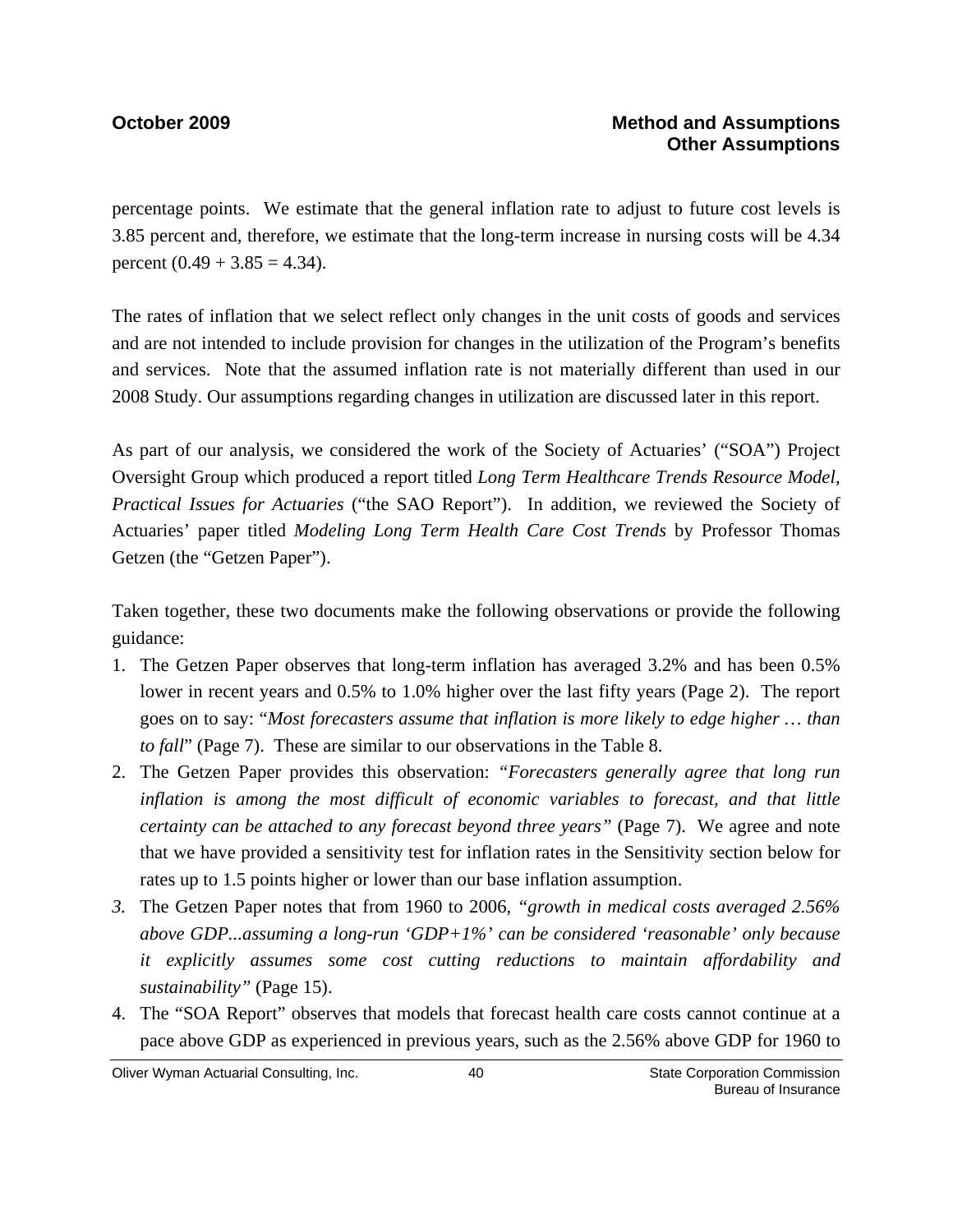2006 because it assumes that health care costs will reach a level that they consume the "whole of the US economy".

- 5. The SOA Report provides a model that computes prospective health care trend rates through 2080 based on various assumptions including the "resistance point" for the health costs as a share of GDP, 25% in the example that they provide. By the "resistance point," they mean that there is a practical limit of how large health care costs can be as a percentage of the total economy.
- 6. The SOA Report offers a "sample" scenario based on key underlying assumptions that results in health care trend rates in 2011 of 6.6% and 4.8% in 2080. This scenario assumes, for example, basic inflation of 3.2%, extra trend due to advancements in medical technology of 1.2% and a resistance level of health share of GDP of 25% in 2075.

Based on our review of inflation rates updated through year-end 2008 and these two documents, we have made the following assumptions:

- 1. We select the long-term base general inflation rate, to be 3.35%, essentially unchanged from last year and similar to the Getzen assumption above. However, we make two adjustments to the way in which we apply the selected long-term general inflation rate, as follows:
	- a. We lowered the general inflation rate of 3.35% by 0.65 percentage points to 2.85% to adjust past program costs to 2008 cost levels to recognize the generally lower inflation rates in the last 20 years.
	- b. We raised the future inflation rate to adjust 2008 costs to levels in future years, from the 3.35% long-term general inflation rate to 3.85%, an increase of 0.50 percentage points to reflect an expectation of generally rising inflation.
- 2. The selected incremental differences displayed in Table 8 for health care categories range from 0.49% for nursing and physical therapy to 1.81% for hospital/physician, are essentially unchanged from last year.
- 3. Excluding the nursing utilization factor, we are using a prospective nursing inflation rate of approximately 4.34%, which is below the SOA future inflation level in the sample scenario discussed above. We believe this is reasonable because: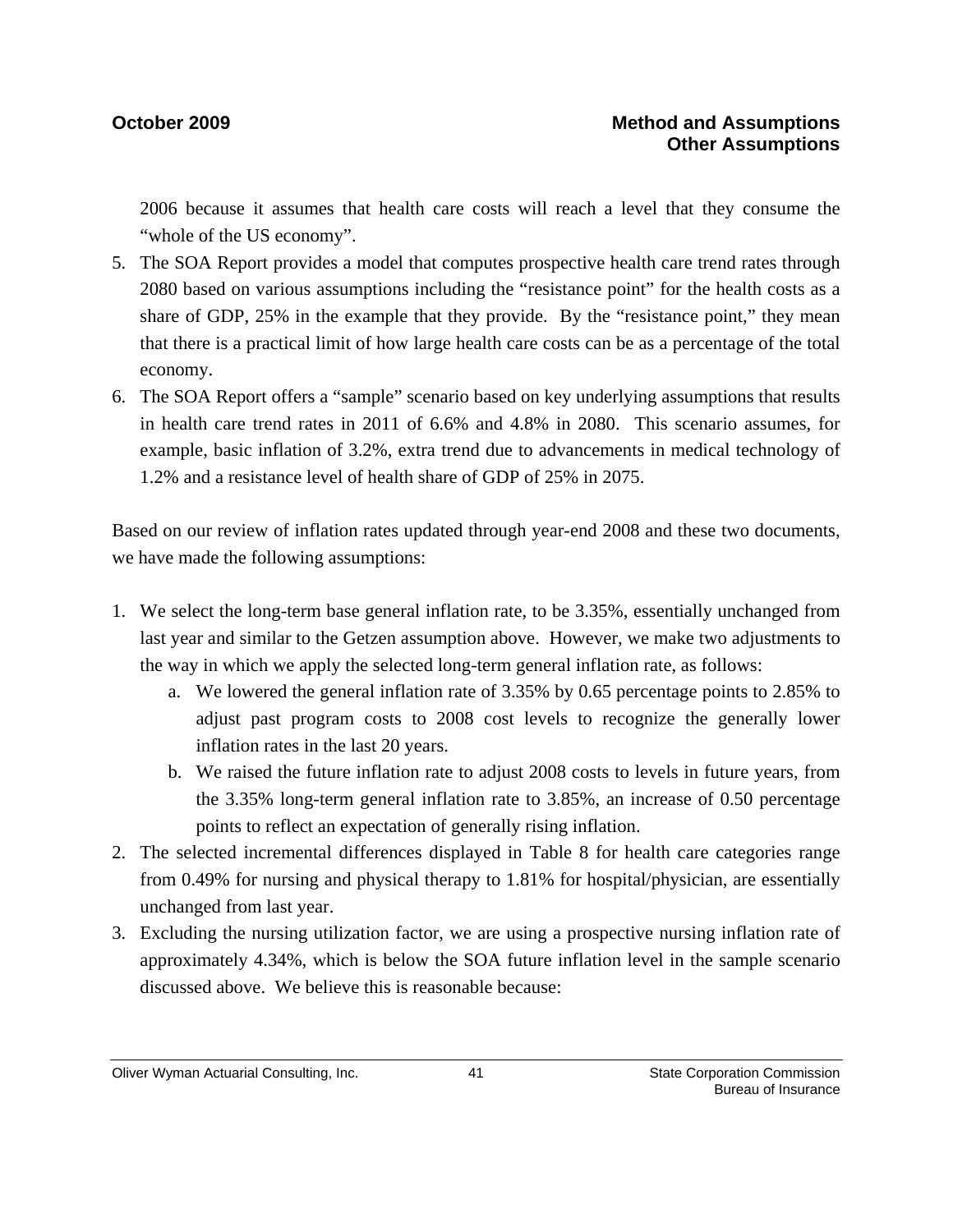- a. The Program has a higher proportion of nursing expenses than the health care industry and nursing expenses have increased at a much lower rate than health care expenses in total.
- b. For the sample we cite from the SOA report, the trend rate in the sample scenario includes 1.2 percentage points for technology. Neither is applicable to nursing expense.

### Interest Rate

After forecasting the future costs, using the payment assumptions and inflation rates discussed above, we discount the future costs to a present value. This requires that we assume a specific interest rate for discounting purposes. We select an annual rate of return of 6.58 percent, which we use for discounting purposes. Note that the prospective return over the next five or ten years is the subject of considerable debate in the financial community. We note that the Fund lost 21.0% in 2008 and gained 5.4% for the six month period ending June 30, 2009.

In our 2008 Study, we assumed a 6.57 percent rate of return (that is, interest rate used for discounting future claim payments). This change in assumption does not have a material impact on our estimates compared to our 2008 Study. In that study, we based this interest rate assumption primarily on the expected rate of return on invested assets, as stated by SunTrust, the Fund's investment manager.

In August 2005, the Fund changed investment advisors, from Merrill Lynch to SunTrust. Management of the Fund has provided its Investment Policy Statement, dated March 1, 2005, in which the Fund indicates that its investment goal "targets a total annual return of 6.8 percent." In forecasting a projected rate of return for the Fund's assets, we have continued to select a differential of 3.50 percentage points above our selected long-term general inflation rate of 3.35%, resulting in a projected rate of return of 6.85 (comparable to the investment goal of 6.85%) percent for the invested assets excluding Trust homes and money market type accounts. The return for all invested assets averages 6.58%. Based on our conversations with the Fund's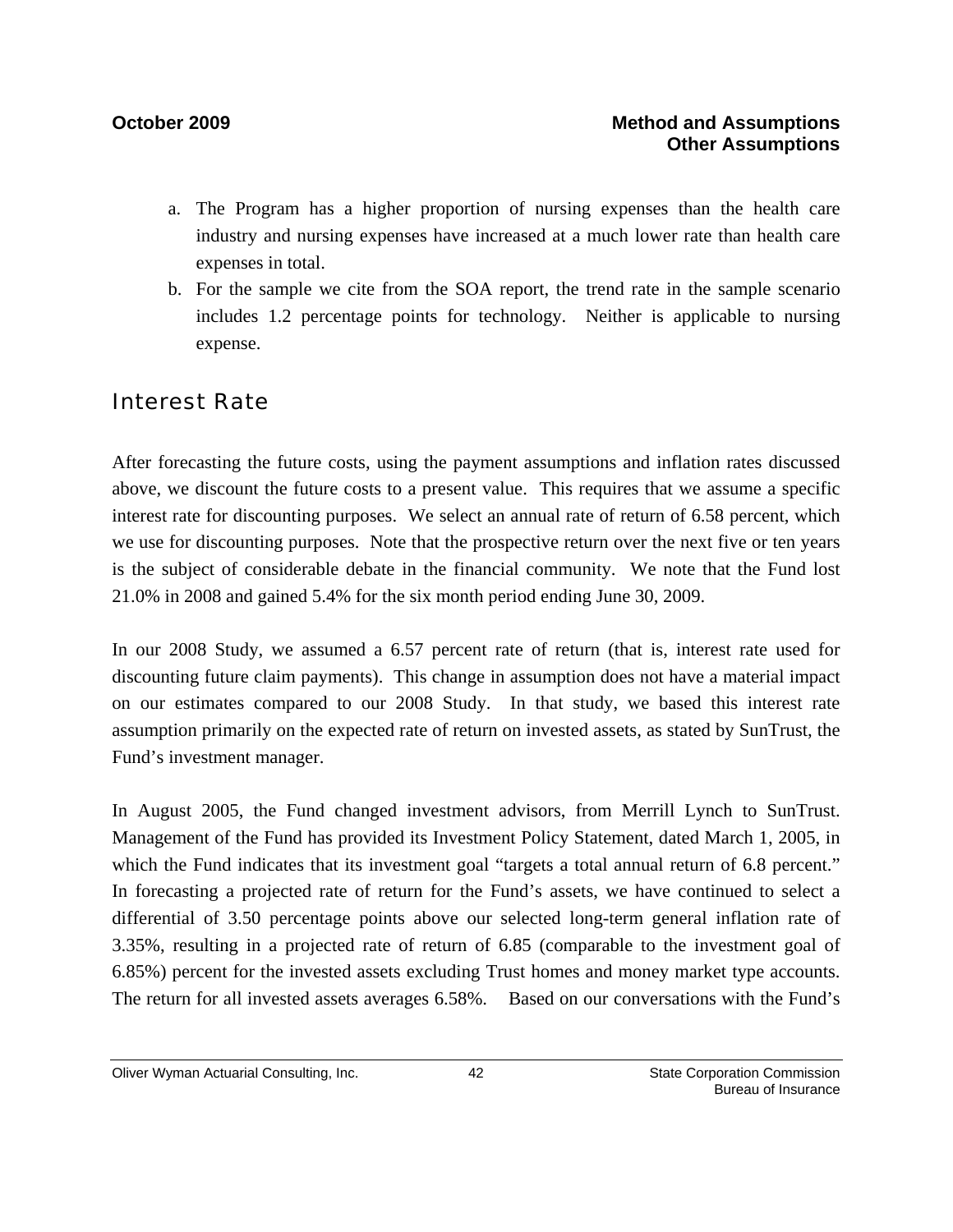management, we understand this forecasted rate of return to be consistent with the Fund's investment strategy as outlined in its current Investment Policy Statement, dated March 1, 2005.

Consistent with our 2008 Study we do not inflate the value of the trust houses. This is according to Generally Accepted Accounting Procedures ("GAAP") that specifies that the value of the trust house is the *lesser* of the cost of the house or the market value of the house. We have not been provided with the market value of the trust houses and, to the extent that the market value of the trust houses is greater than the cost, our estimates of the value of this asset will be conservative. However, given the magnitude of this class of asset relative to the total assets of the Fund, it is our opinion that any difference would not be material.

The total value of the trust houses, \$5,238,866 as provided by management of the Program is slightly higher (about \$60,000 higher) than the value used in our 2008 Report. This difference is not material.

### **Mortality**

For this report, we revised the mortality (life expectancy) table that we used in our 2008 Report. In the discussion that follows, we review four mortality tables:

- The 1999 Table, which is the table that we introduced at the time of our 1999 study.
- The "Blended Table," which we calculated as one step in our approach to a new 2006 table.
- The 2008 Table, which is the table that we used in our 2008 Study (and which evolved from a series of mortality tables used each year from 2001 through 2008).
- The 2009 Table ("baseline"), which is the table that we are introducing in this study.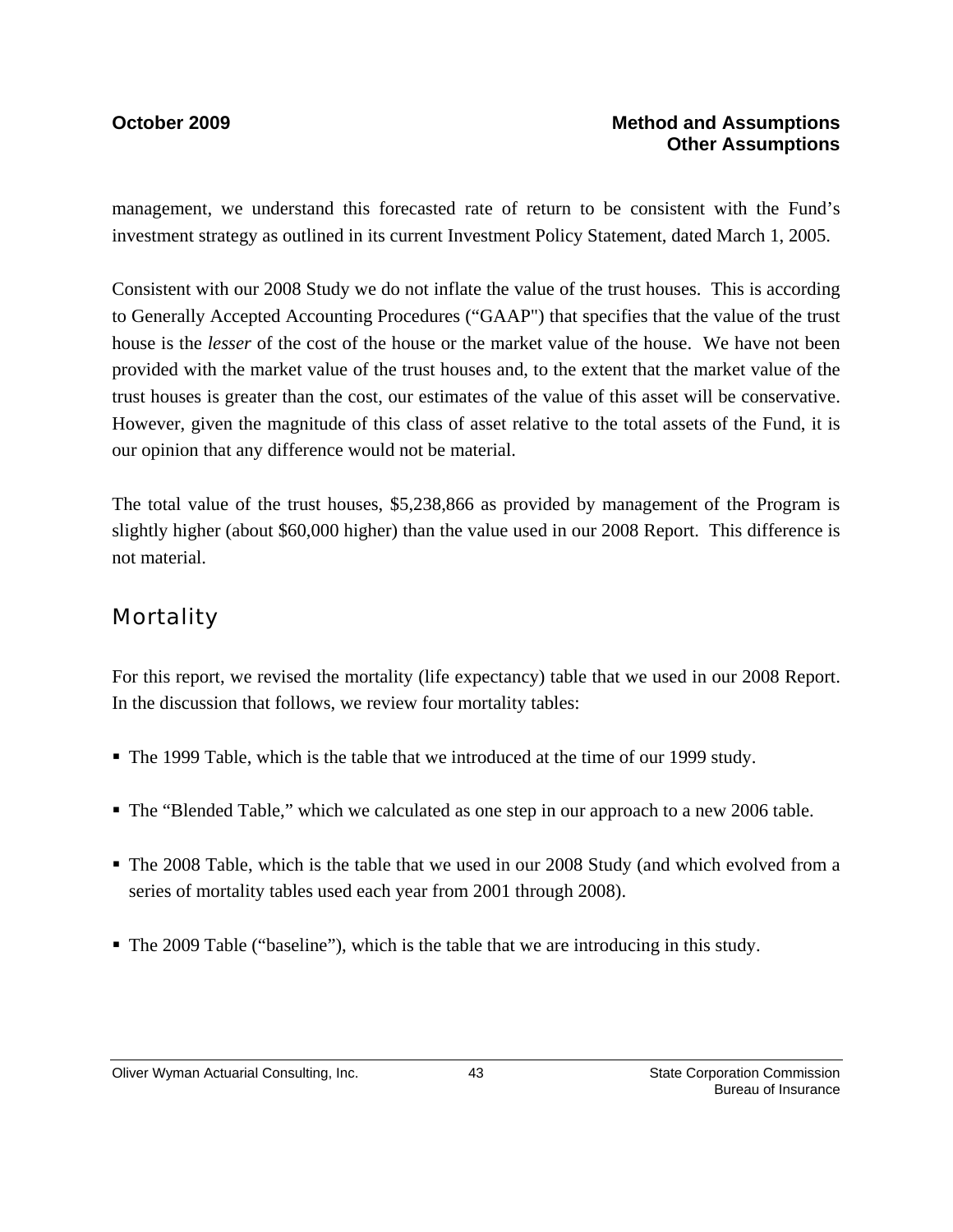### *1999 Table*

At the time of our 1999 report, we revised the table that had been in use for previous reports. That prior table was based on the assumption that the mortality rate of claimants in the Program would be double the mortality rate of children with cystic fibrosis, and would be slightly more than double during the first year of life. That prior table had originally been based on the expectation that claimants in the Program would have a very short life expectancy.

At the time of our 1999 report, we observed that the actual number of claimant deaths was less than what we would have expected based on the mortality table previously used, and we revised the table for that report so that it was identical to the underlying cystic fibrosis mortality table.

This table has an underlying average life expectancy of 17.5 years from birth, and an average life expectancy of 19.5 years for a child that attains the age of three. (Because claimants generally neither apply to, nor are admitted by, the Program until after the age of three or four, it is useful to show the life expectancy for children that have reached the age of three in addition to the life expectancy at birth.)

### *Blended Table*

The Blended Table represents a combination of our 1999 Table and the 1998 U.S. Life Table, which is a mortality table for the population at-large. The blended table was created based on the following assumptions:

- The 1999 table is appropriate for use through age 15.
- Beyond age 15, the mortality of the claimants will gradually approach the standard mortality, merging with the standard mortality at age 85.

The logic underlying the Blended Table is that the claimants will have relatively high mortality during the first 15 years of life. The longer the claimants live, however, the more their future mortality will mirror the mortality of the standard population.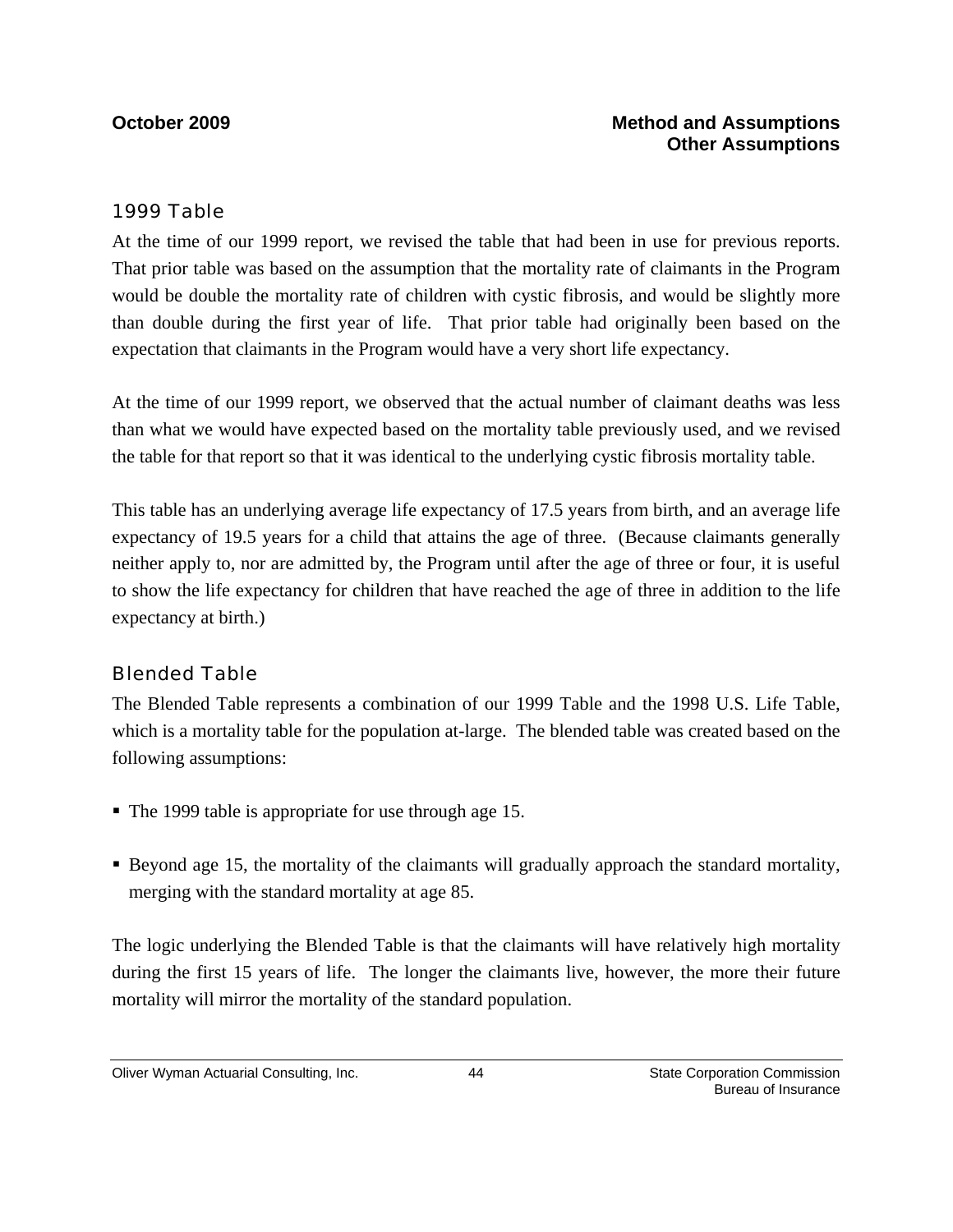### **October 2009 Method and Assumptions Other Assumptions**

We developed the Blended Table in 2001, based on information contained in "Life Expectancy of Adults with Cerebral Palsy" by Strauss, Shavelle and others which appeared in *Developmental Medicine & Child Neurology, 1998.* In this study, the authors make use of a large database covering the developmentally disabled in California. This study suggests that the mortality of a population with cerebral palsy, which is a non-progressive disease, will gradually approach the standard mortality as the population ages. Virtually all of the claimants in the Program have cerebral palsy. Therefore, there is reason to believe that the Blended Table may be appropriate.

This table has an underlying average life expectancy of 22.1 years, from birth, and an average life expectancy of 24.7 years for a child who has attained the age of three.

### *2008 Table*

In 2001 we began to move toward the Blended Table above age 15:

- The 2001 Table was an 80/20 weighting of the 1999 Table and the Blended Table. Note that for under 15 years of age, this results in using 100% of the Cystic Fibrosis table since both the 1999 Table and the Blended Table equal the Cystic Fibrosis table up to age 15.
- The 2002 Table was a 70/30 weighting of the 1999 Table and the Blended Table.
- The 2003 Table was a 60/40 weighting of the 1999 Table and the Blended Table.
- The 2004 Table was a 50/50 weighting of the 1999 Table and the Blended Table.

In 2005, we continued to move toward the Blended Table above age 15 and to move to lower mortality than the Blended Table for ages 15 and below:

• The 2005 Table was equal to 85 percent of the mortality in the 1999 Table for ages 0 through 15 and a 40/60 weighting of the 1999 Table and the Blended Table for ages greater than 15.

Oliver Wyman Actuarial Consulting, Inc.  $\begin{array}{ccc} 45 & 45 \end{array}$  State Corporation Commission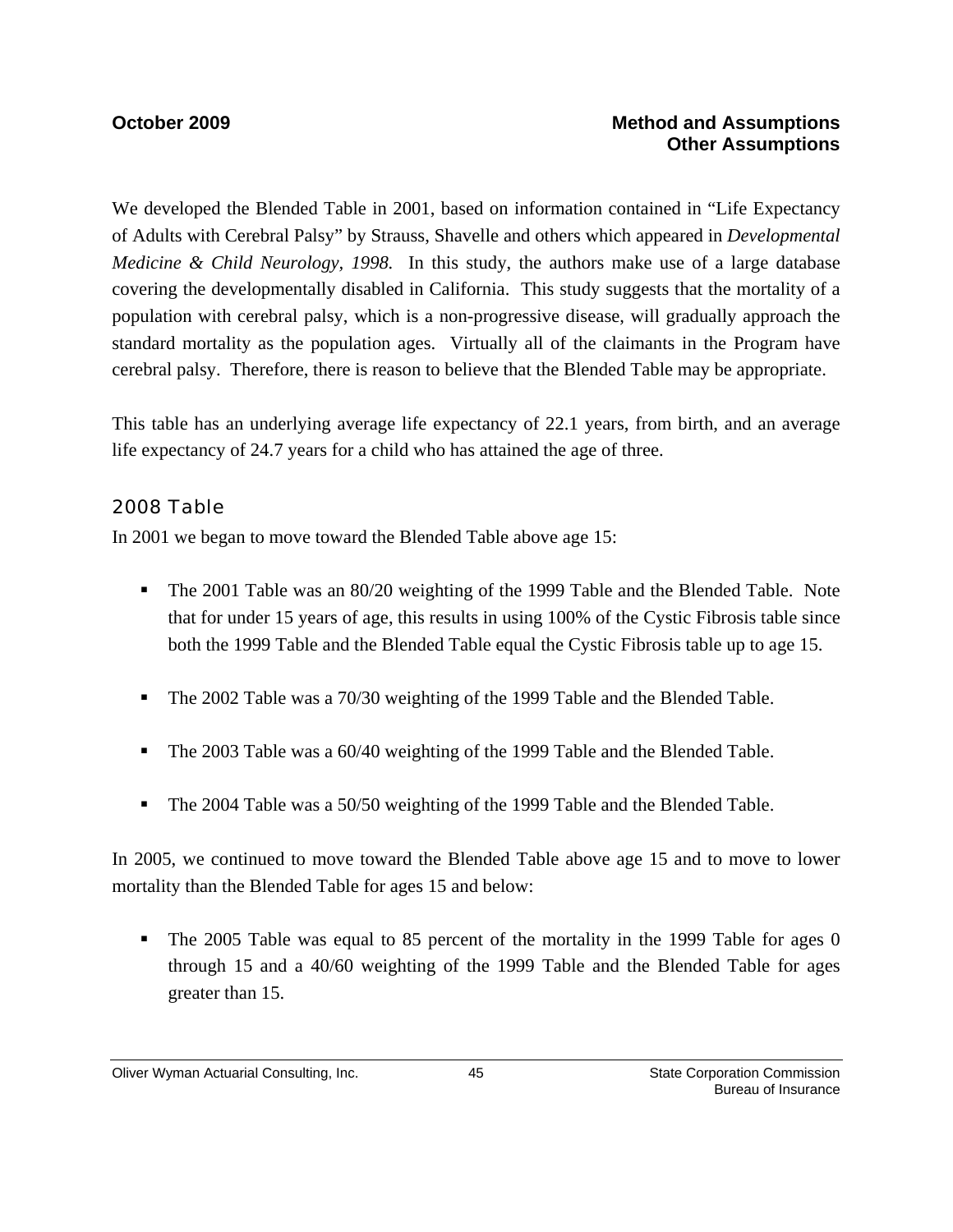- The 2006 Table was equal to 80 percent of the mortality in the 1999 Table for ages 0 through 15 and a 30/70 weighting of the 1999 Table and the Blended Table for ages greater than 15.
- The 2007 Table was equal to 75 percent of the mortality in the 1999 Table for ages 0 through 15 and a 20/80 weighting of the 1999 Table and the Blended Table for ages greater than 15.
- The 2008 Table was equal to 70 percent of the mortality in the 1999 Table for ages 0 through 15 and a 10/90 weighting of the 1999 Table and the Blended Table for ages greater than 15.

The 2008 table had an underlying average life expectancy of 24.5 years, from birth, and an average life expectancy of 26.6 years for a child who has attained the age of three.

### *2009 Table*

In this 2009 study, we have revised the mortality table for all years. We have set mortality equal to 60% of the mortality in the Blended Table for ages 0 through 15 and equal to a 100% weight to the Blended Table for ages greater than 15.

For ages 0 through 15, the change from 70% of the mortality in the Blended Table to 60% is based on our evaluation of the actual mortality of the claimants in the Program (21 deaths among those who were living when admitted to the Program), as compared to the number of deaths predicted by the Blended Table (37.3 deaths). In other words, the claimants in the Program have had a more favorable mortality than had been expected, and consequently we have decreased our estimate of the mortality.

For ages 15 and above, we have selected 100% of the Blended Table. We note that we have limited experience above age 15, since only 44 children have attained age 15 as of December 31, 2008. The Blended Table produces expected deaths of 5.14 as compared to actual deaths of 3. We find it prudent to move to 100% of the Blended Table at this time and will continue to monitor actual experience compared to predicted experience for this age group.

Oliver Wyman Actuarial Consulting, Inc.  $\begin{array}{ccc} 46 & 46 \end{array}$  State Corporation Commission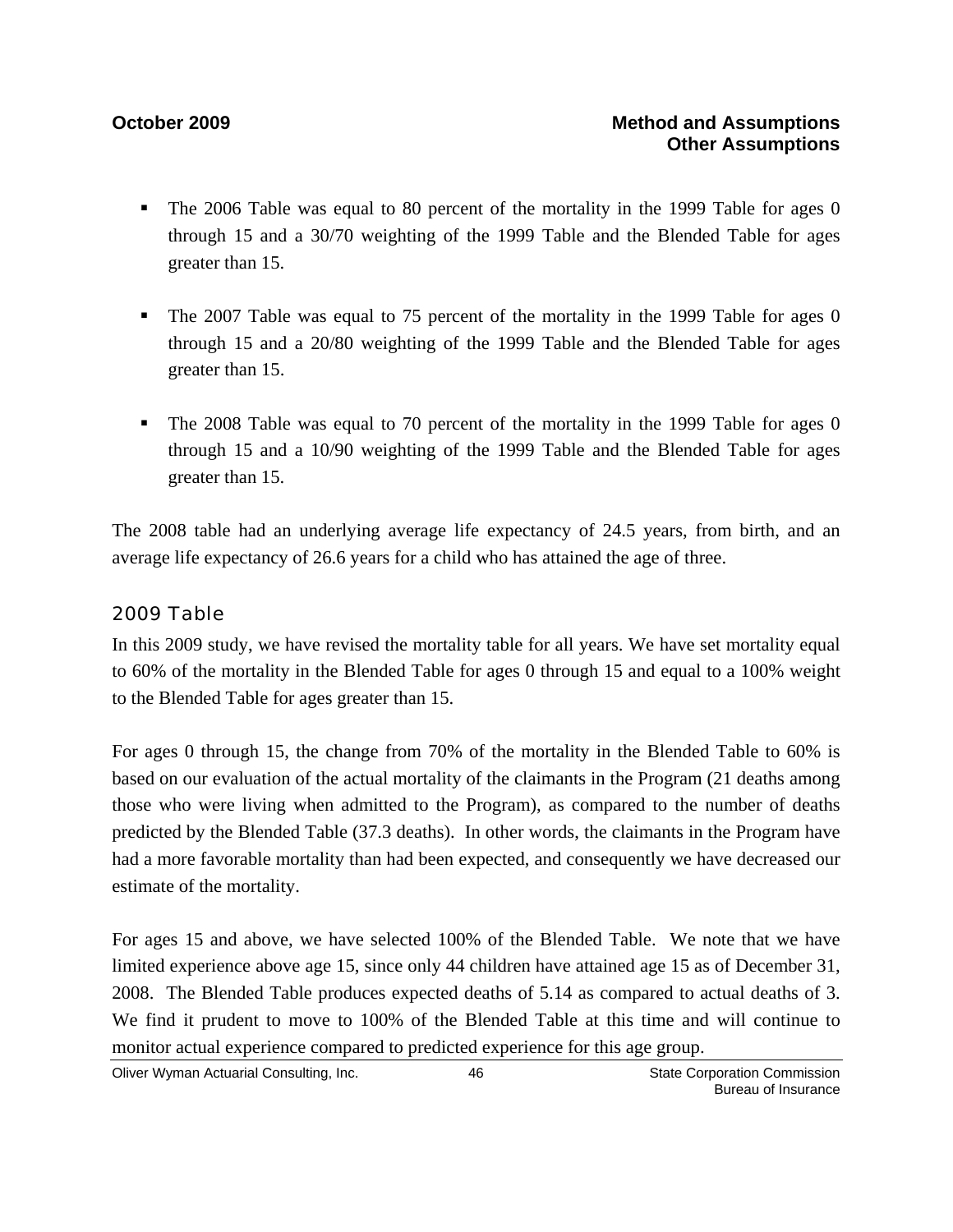We have considered the fact that both the Census Bureau and Society of Actuaries frequently produce new mortality tables. In our opinion, for the purpose of estimating the liabilities of the Birth Injury Fund, it is not necessary for us to adopt these new tables as they become available. Instead, in our opinion, the appropriate approach is to (a) continue to ensure that the mortality table is reasonably consistent with the Program's actual experience at the younger ages (for which the Program has data), and (b) continue to use expected experience for the higher ages (grading to published standard mortality, as suggested by the study by Strauss and others cited in the discussion above under the Blended Table).

The single most important unknown affecting the selection of mortality is the expected mortality for claimants above age 18 for which we have little information. We know that below 18 our claimants have had significantly more favorable mortality than the Cystic Fibrosis table which we use as a benchmark in developing our mortality table. However, we don't know if this favorable mortality will continue.

As further evidence of the high level of uncertainty surrounding estimates of future mortality, we note that a recently released paper, "Life Expectancy in Cerebral Palsy: an Update" published in *Developmental Medicine and Child Neurology-2008* by Strauss, Shavelle and others (an update of the article cited above) discusses two general methods of constructing mortality tables:

- The method that is based on linearly declining log-relative-risk ("DLRR")
- A relatively new method that uses proportional life expectancy for a given condition ("CPLE"), that is, the proportion of normal life expectancy is the same at every age for a given condition.

The authors state that the DLRR method – which is the method that we have used to develop our mortality tables, including the 2008 table - tends to overestimate life expectancy. However, in the paper the authors present a mortality table based on the CPLE method, and that table shows the life expectancy at age 15, applied to the Program's claimants by injury characteristic, to be higher than what is implied by our 2008 table.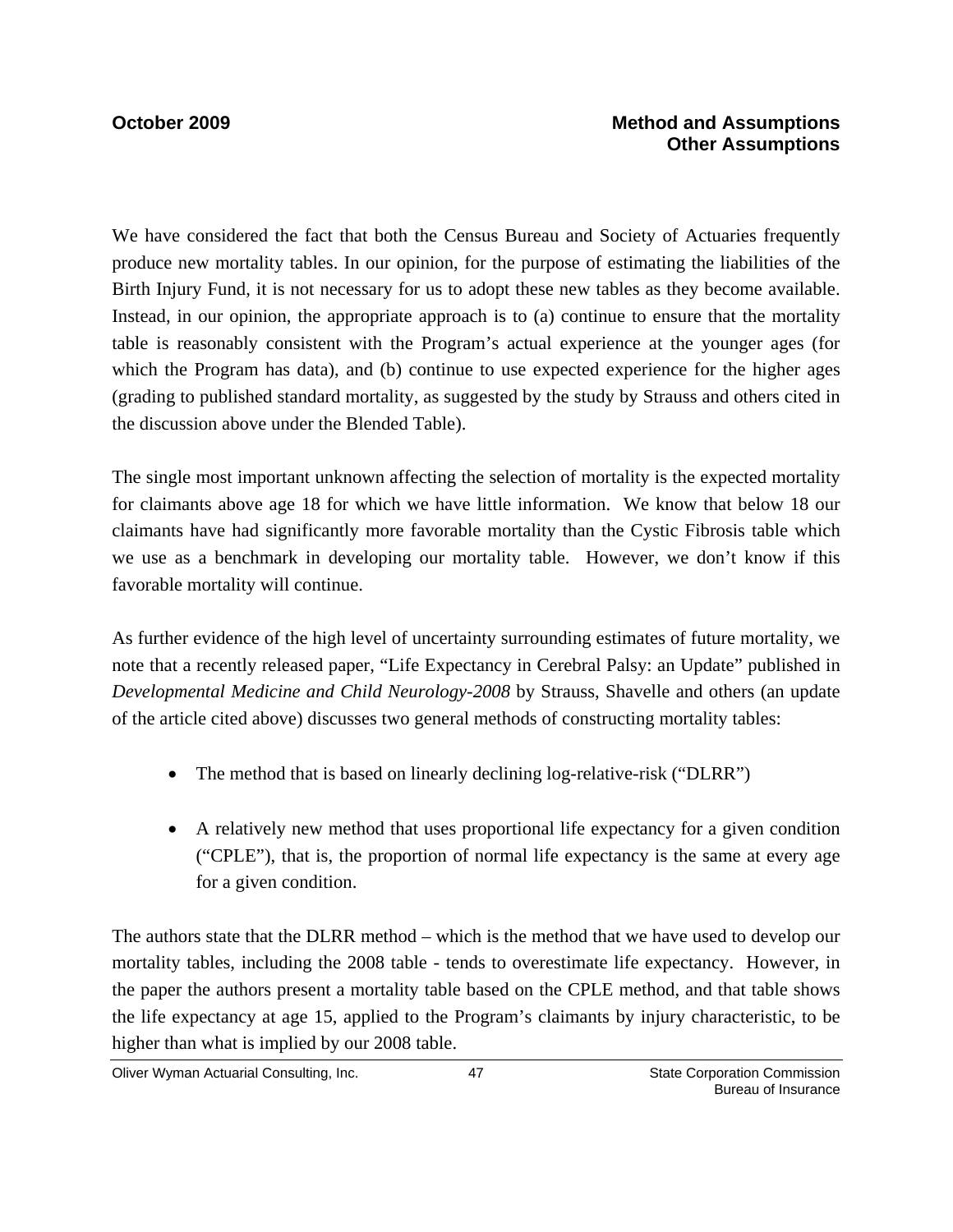The impact of the adopting the 2009 Table raises our estimates of future claim payments by \$14.9 million.

As we discuss in Appendix 2 of this report, we believe the method used by the Florida Birth-Related Neurological Compensation Association ("NICA") – which is to perform individual medical and life expectancy assessments on each claimant - is an actuarially sound approach to estimating life expectancies. We note that in the Fund has implemented such an assessment this year for the first time and we review its findings in this Appendix. Note that such review is for Group A claimants only.

In the interim, consistent with our approach in prior studies, we recommend the use of the 2009 Mortality Table, which has the effect of modestly increasing the average life expectancy. (The 2009 Mortality Table has an underlying average life expectancy of 26.4 years, from birth, and an average life expectancy of 28.3 years for a child who has attained the age of three.) In Appendix B, we compare the life expectancy of the 2009 Mortality Table with the average life expectancy determined by the Program's consultant.

### HMOs versus non-HMOs

We are unable to obtain exact information on the coverage provided by the claimants' underlying insurance because the Program does not maintain that information. However, we have been informed that all claimants except five are currently insured. For each claimant we determined whether they (a) have private insurance, or (b) receive Medicaid.

For those claimants who have private insurance, we cannot determine if they have group insurance or individual insurance, or if their insurance coverage is through an HMO or one of the various types of non-HMO programs. We assume that 16.0% of the insurance policies are HMOs, based on the 5 year average penetration ratio for all health insurance policies in Virginia as reported by Kaiser Family Foundation (http://www.statehealthfacts.kff.org/). For the most recent available four years, this source has shown the following penetration ratios for HMOs: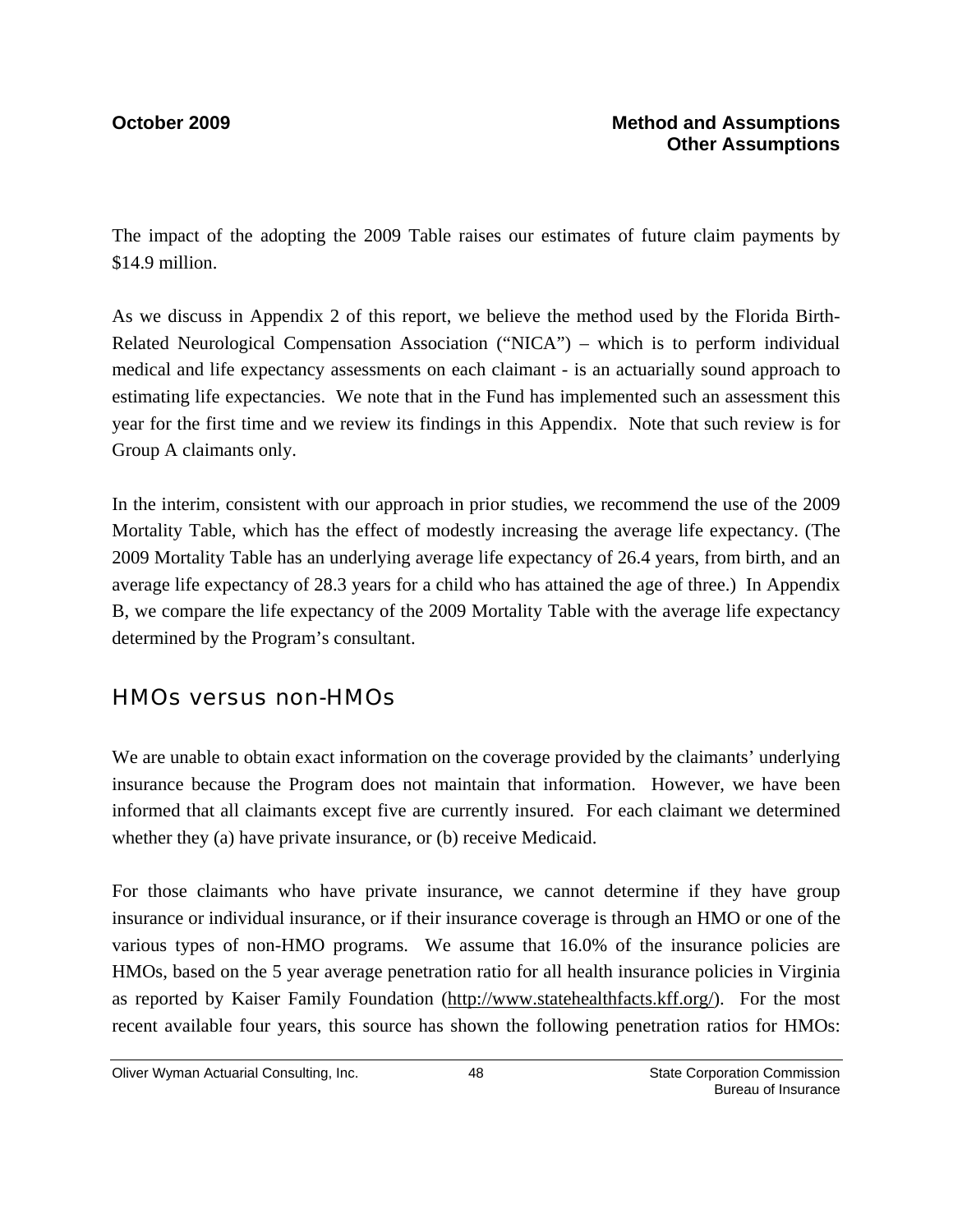2004, 15.6%; 2005, 17.3%; 2006, 13.9%; 2007, 17.0%; and 2008, 16.3%. Because of the variability of these figures, from one year to the next, we have elected to select the average of all five available years as compared to last year at which time we only had three years available.

We assume that each type of insurance coverage provides coverage for 80% of allowable costs, which reduces to 75% of actual costs for hospital/physicians, physical therapy, medical equipment, and prescription drugs. These assumptions (80% of allowable costs and 75% of actual costs) are based on general knowledge of the insurance industry.

Further, we assume that each non-HMO insurance policy provides a lifetime maximum benefit of \$1 million, and that there is no lifetime limit on an HMO insurance policy.

## Number of Group C Claims

The number of claimants in Group C, which represents our estimate of the number of claimants born on or before December 31, 2008 who were not yet admitted to the Program as of December 31, 2008, has a significant effect on our estimates of the total future claim payments. We estimate that there are 48 Group C claimants as of December 31, 2008. Our estimate is based on a review of how long it takes for claimants to be admitted to the Program.

## Group C Average Values

We estimate that Group C claimants have an average lifetime cost of \$2.3 million (at 2008 cost levels for all Group C claimants living at time of acceptance into the Program).

For most of the payment items, we estimate the future lifetime cost of a Group C claimant based on the average expected lifetime costs for Group A claimants. The only exceptions are as follows:

■ Housing – We estimate these costs to be \$131,690 at 2008 cost levels.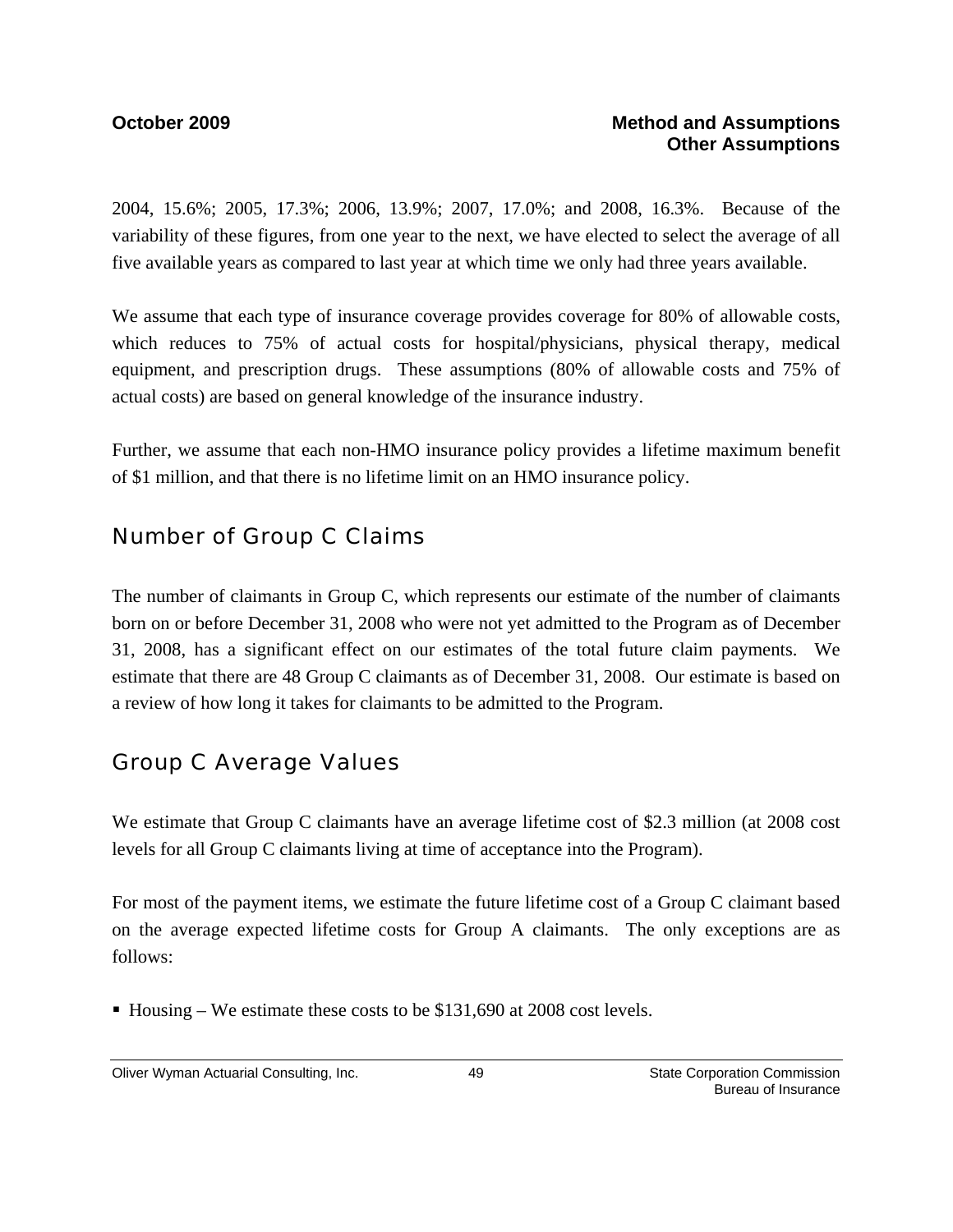- Lost Wages We estimate these costs to be \$21,840 per year at 2008 cost levels, beginning at age 18.
- $\blacksquare$  Medical Review/Intake We estimate these costs to be equal to the actual average costs of Group B claimants.
- $\blacksquare$  Legal Reviews We assume that five percent of the Group C claimants will be deceased when they are accepted into the Program, and for these claimants we have assumed that their future costs will be \$20,000 for legal fees (as discussed in the section labeled Claimants Who Are Deceased at the Time of Acceptance below).

## Claimants Who Are Deceased at the Time of Acceptance

As of December 31, 2008, among the 31 Group B claimants (those claimants who have been in the Program for less than three years) there were 4 claimants who had been deceased at the time that they were accepted to the Program. Among the 111 Group A claimants (those claimants who have been in the Program for at least three years) there were 7 claimants who had been deceased at the time of acceptance into the Program.

Generally, we forecast that the mortality experience of Group B claimants and Group C claimants (those claimants who are eligible for the Program but have not yet been admitted) will be consistent with the mortality of the Group A claimants. Further, when we evaluate the actual mortality experience of the Program, we base the evaluation solely on those claimants who were living at the time that they were accepted. Because the Group B claimants include a relatively larger proportion of claimants who were deceased at the time that they were accepted into the Program, as compared to Group A claimants, we adjusted our calculations of future costs as explained below.

■ We calculated the average lifetime benefits of Group A claimants excluding the 7 Group A claimants who were deceased when accepted into the Program.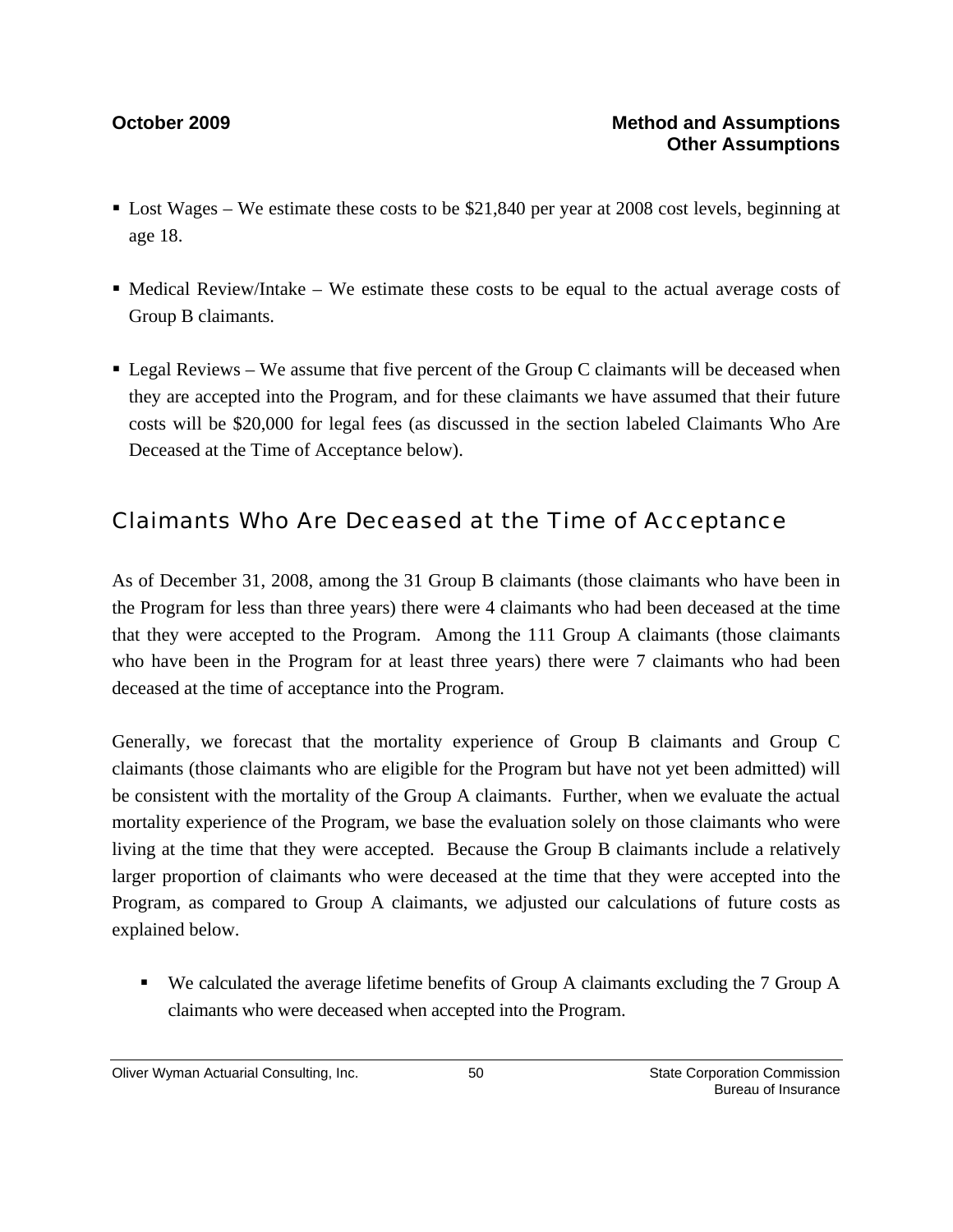- We forecast that the average lifetime benefits of Group A claimants, as calculated as described above, would apply to those 27 Group B claimants who were living at the time that they were accepted into the Program.
- We forecast that the Program would not have any future expenses associated with the 4 Group B claimants who were deceased at the time that they were admitted to the Program.
- We forecast that 5.0% of Group C claimants would be deceased at the time that they are admitted to the Program. The forecast of 5.0% is based on the fact that 11, or 7.7%, of the 142 admitted claimants as of December 31, 2008 were deceased at the time of their acceptance into the Program.
- We forecast that these deceased (Group C) claimants will each have lifetime costs of \$20,000, excluding the costs related to the \$100,000 award discussed below, and that these costs will be in the category of legal expense. The estimated cost of \$20,000 compares to the actual average cost of \$14,000 for claimants who were deceased at the time of their acceptance into the Program. The estimate of \$20,000 may be somewhat conservative (high) compared to the historical average value, but in our opinion this is reasonable and allows for the fact that the claimants in this category could submit a request for the reimbursement of other expenses. We forecast that all of the expenses will be legal expenses, because virtually all of the historical expenses for these claimants have been legal expenses; however, changing the expense category that is forecast for these costs is not material.

We have considered the relationship between these claimants, who are deceased at the time of acceptance into the Program, and those claimants who are eligible for awards of up to \$100,000:

 8 of the existing 11 claimants who were deceased at the time of acceptance into the Program are not eligible for the award of up to \$100,000, because they were born before July 1, 2003 whereas the legislation that introduced these awards requires a birth date of July 1, 2003 or subsequent;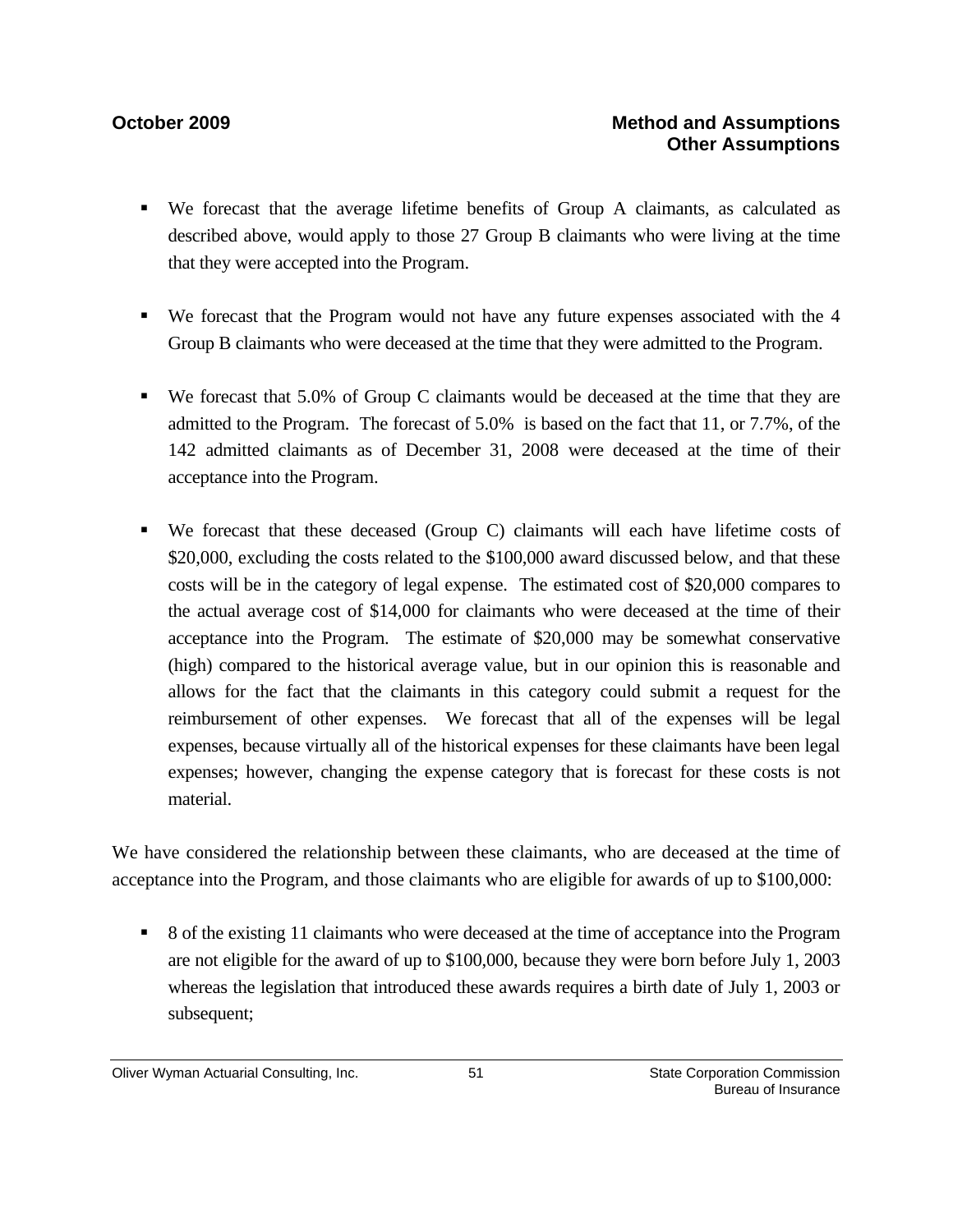For future claimants who are deceased at the time of acceptance, we expect that most will have lived less than 180 days and will therefore be eligible for the award of up to \$100,000 and we have provided for this in our forecast (of the 11 total existing claimants who were deceased upon acceptance, only 2 lived longer than 180 days);

## Future Claim Administration Expenses

As shown in Table 1, we estimate \$15.3 million as the present value of future claim administration expenses, for costs associated with the estimated 190 claimants as of December 31, 2008.

The estimate of future claim administration expenses as of December 31, 2008 decreased by \$1.9 million from the estimate for December 31, 2008 from last year's report primarily due to actual claims administration expenses being lower than forecast. Last year, management of the Program estimated that the Program's total annual administrative expenses would be approximately \$1,052,000 in 2008 (\$987,000 in 2007 dollars) of which approximately \$842,000 (80 percent) would be for claims administration. In 2008, actual administrative expenses were approximately \$940,630 of which approximately \$752,504 (80 percent) were claim-related. We continue to assume that these expenses will increase at the future general inflation rate.

## Changes in Utilization

A significant factor that underlies the future payments that will be made by the Program is the degree to which the Program's benefits and services will be utilized. Nursing is the major expense, and to a large degree the extent of nursing care is the choice of the claimant's family. Significant increases in the utilization of nursing would significantly impact our estimates.

We provide in our estimates some degree of continued increases in the utilization of Program benefits and services. For example, we use an annual minimum, per claimant, of \$10,000 for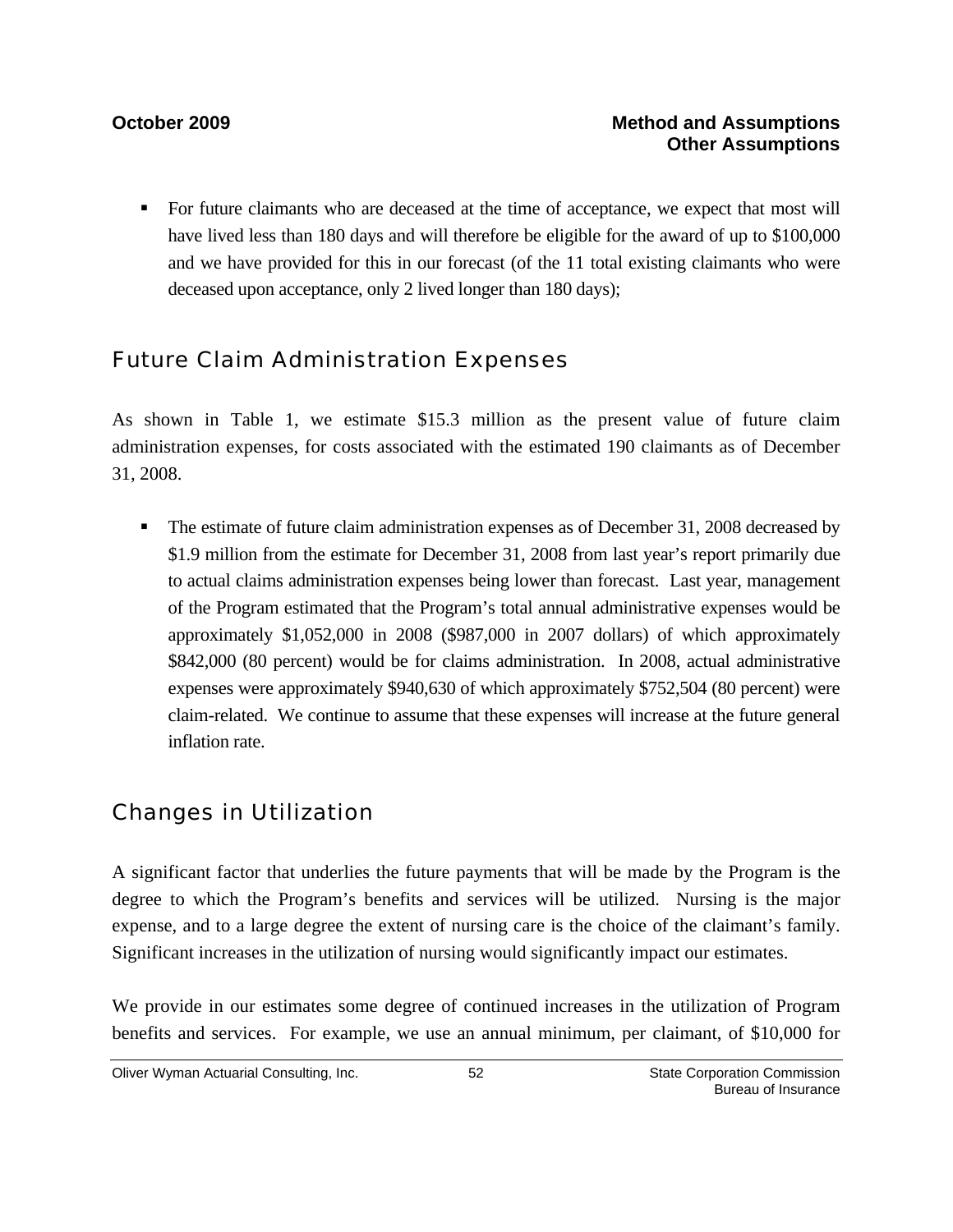nursing costs (as compared to \$36,338 we assumed in the 2008 Study) and \$2,980 for hospital/physician costs (same as the 2008 Study, adjusted for inflation) in 2008 dollars. We made this change in nursing minimum based on our review of the Program's nursing claim experience which indicates that claimants take longer to reach the minimum levels we had assumed in our 2008 Study.

In addition, we assume that future nursing costs paid by the Program will increase at a rate of 2% per year (as compared to 1% per year we assumed in the 2008 Study) due to increases in utilization of services and benefits. The 2% rate of increase is in addition to the provision for cost inflation discussed in the section on Inflation on page 38.

We examined the reasonability of the 1% rate of increase in utilization for nursing services we assumed in our 2008 Study, given the lower assumed nursing minimum. Our analysis of the claimant data through December 31, 2008 suggests that there has been a 2% annual increase in nursing costs as the claimants advance in age. This increase is over and above cost inflation. This estimate is based on data for which we adjusted all prior year nursing costs, excluding the costs during a claimant's first three years in the program, for the retrospective inflation rate plus an adjustment of 20% for all years prior to 2005 to reflect the one-time increase in nursing utilization in 2005 discussed earlier. We estimated this trend assuming that each claimant had no less than \$10,000 in nursing costs for each year (in 2008 dollars). We reviewed various age groups and combinations of excluding from none to three years of experience after acceptance. We selected ages 6 to 16 and excluding one year of experience after acceptance as most representative of prospective utilization trend. Since we have very little experience above age 16, we note that utilization trend as claimants age could vary significantly from our estimate.

We also note that changes in legislation allow reimbursement for nursing and attendant care by a relative or legal guardian as long as care is not normal child care. The otherwise applicable limits on reimbursable items still apply. We discussed this with management of the Fund and they have not seen a significant increase in such requests for reimbursement. In order to qualify for such reimbursement, the claimant must have a doctor's order for a specified number of hours of nursing care and the care provider must sign a waiver that he/she is physically able to provide the care. The Program pays the prevailing home health aid rate based on market surveys. We

Oliver Wyman Actuarial Consulting, Inc.  $\qquad \qquad$  53 State Corporation Commission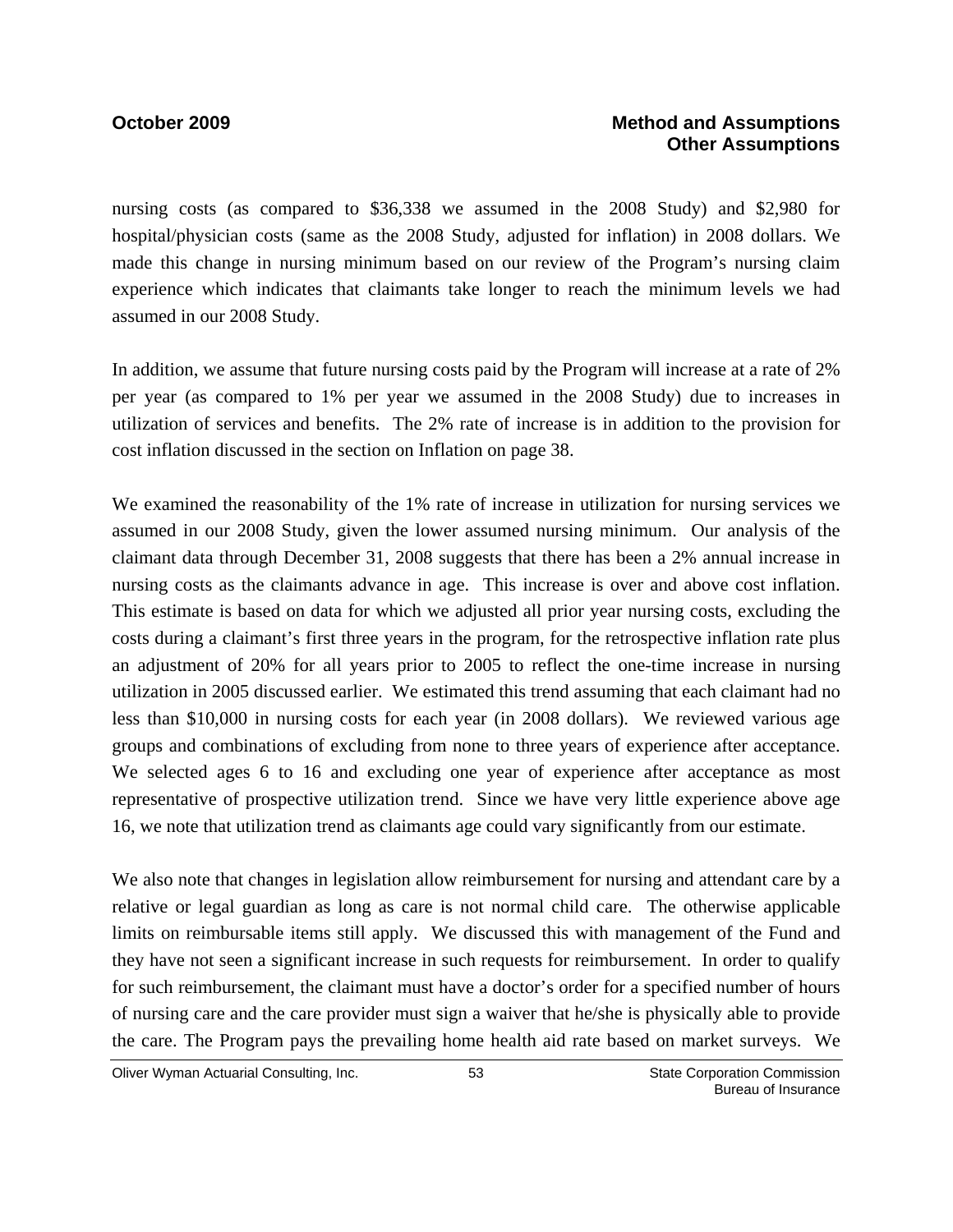### **October 2009 Method and Assumptions Other Assumptions**

have also not seen evidence of an increase in the number of claimants receiving or increasing nursing costs that could be associated with this provision. However, it is too early to tell whether this legislation will have any significant impact. We note that nursing costs could decrease in some circumstances since the wage paid is lower than for a fully qualified nurse. If this provision of the legislation causes payments for nursing care that had previously been provided free and there is no offset for savings from caregivers providing services where nursing professionals (LPNs/RNs) previously provided the care, then costs estimates could increase in the future. For now, we have assumed there is no impact on the cost estimates in this report.

We also introduced this year an assumed maximum level of nursing expense (\$400,000 in 2008 dollars) to ensure that the trended nursing costs do not exceed a reasonable maximum level for 24-hour nursing care. We set the maximum level slightly above the highest level of nursing costs experienced by any claimant since the beginning of the program.

Of course, our data is limited to claimants who are no more than 18 years of age. We do not know how their nursing costs will change beyond age 18. We intend to continue monitoring the nursing costs by claimant age as more data becomes available each year.

To summarize, we make the following changes in methods and assumptions regarding nursing:

- 1. Assumption: We reduce our estimates of future nursing costs per claimant.
- 2. Assumption: We reduce the assumed minimum annual nursing costs from \$36,338 to \$10,000 in nursing costs.
- 3. Method/Assumption: We assume that nursing costs for an individual claimant cannot exceed \$400,000, adjusted annually for inflation.
- 4. Assumption: We increase the assumed nursing utilization increase factor from 1% to 2%.

The net impact of these changes in these four factors is a decrease of \$25 million in our estimates of future claim payments.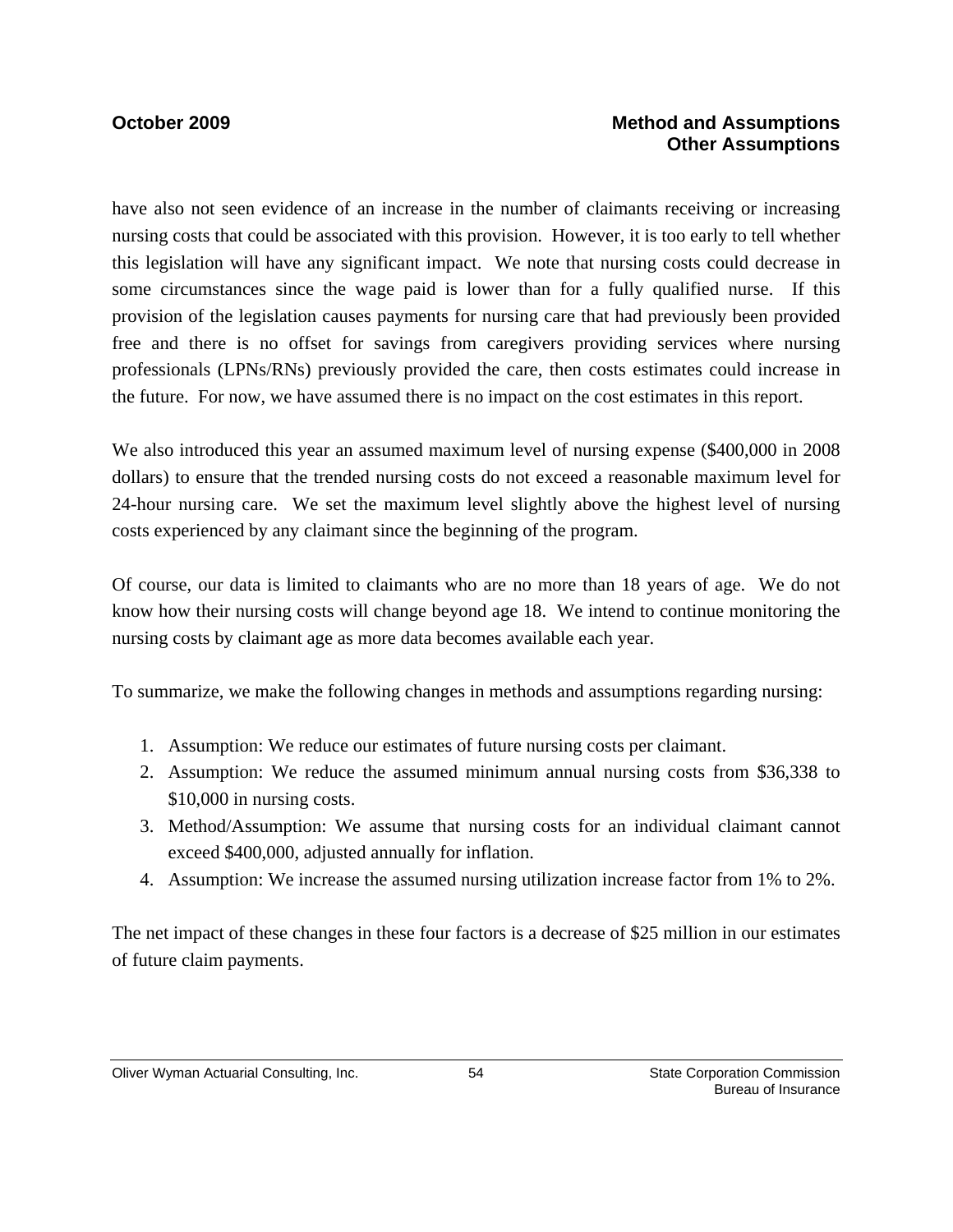### Assessment Income

In the "Methodology" section of this report, the subsection titled, "Forecasts of Program's Financial Position Through 2011" beginning on page 63 explains the process that we follow to forecast the financial position of the Program as of the end of 2009, 2010, and 2011. The forecasts of financial position are contained in Tables 2, 3 and 4 of the Findings section of this report. Our assumptions regarding the future assessment income are important elements of these forecasts. These assumptions are discussed below.

The "Background" section of this report provides a narrative history of the assessments. Exhibit 3 of Appendix A shows the history of the assessment income, by program year, from 1988 through 2009.

### *Participating Physicians and Hospitals*

As shown in Exhibit 3, 2009 assessment income is about \$3,507,000 from participating physicians (the equivalent of 626 physicians participating for the full 12 months, each paying \$5,600) and about \$3,546,000 from participating hospitals (there are 38 participating hospitals, each paying \$52.50 per live birth subject to a maximum of \$200,000 per hospital).

For program year 2009, we selected the amounts of assessment income based on two factors, the amounts actually collected through June 30, 2009, and discussions with management of the Program. We recognize that actual 2009 assessment income may vary from our forecast, depending on how many new doctors and hospitals join the program during the last half of the year.

For program years 2010 and 2011, our baseline forecast is that the level of participation by physicians and hospitals will remain at the 2008 level. However, based upon the July 1, 2008 legislation, which became effective with the 2009 program year, assessment income will increase. Based on the assessment schedule shown on Exhibit 2 of Appendix A, we expect that assessment income for participating physicians will grow by \$196,000 in 2010 (which is approximately the equivalent of 650 participating physicians each paying an additional \$300)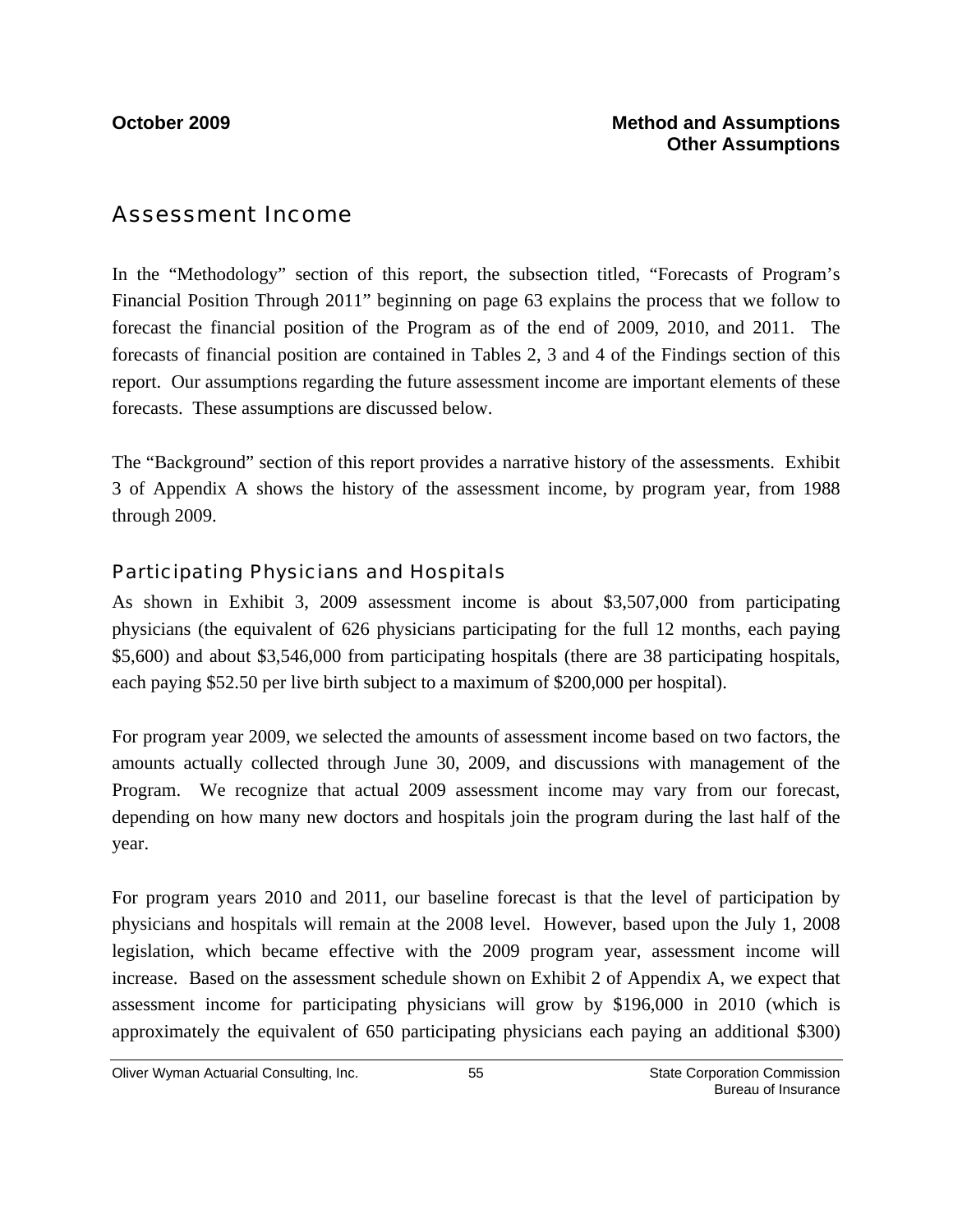and \$65,000 in 2011 (\$100 per physician). For hospitals, assessment income is expected to increase by \$101,000 in 2009 and by \$0 in 2010, due to the raising of the cap on assessments for each of these years. Note that this estimate assumes that some hospitals will continue to be over the per hospital assessment cap.

### *Non-Participating Physicians*

According to information supplied by the program as of June 30, 2009, we estimate that for program year 2009 the assessment income from non-participating physicians will be about \$4,179,000 (approximately 13,930 doctors, each paying \$300).

For program years 2010 and 2011, based upon the July 1, 2008 legislation reflecting no change in assessments, we estimate that the assessment income from non-participating physicians will not increase for 2010 (Exhibit 2 of Appendix A).

### *Liability Insurers*

For program year 2009, the State Corporation Commission, Bureau of Insurance Commonwealth of Virginia has estimated that the assessment income from liability insurers is about \$12,273,442. This amount is equal to one-quarter of one percent of net direct liability premiums written in Virginia, the maximum permissible assessment.

For program year 2010, we forecast that the Program will continue to assess liability insurers at the rate of one-quarter of one percent of net direct liability premiums written in Virginia. Based upon the 2009 assessment value of \$12,273,442 and the insurance inflation rate of 3.85 percent per year, we forecast that this future assessment will be equal to about \$12,745,707 in 2010.

Similarly, for program year 2011, we estimate that the assessment income from liability insurers will be about \$13,236,143.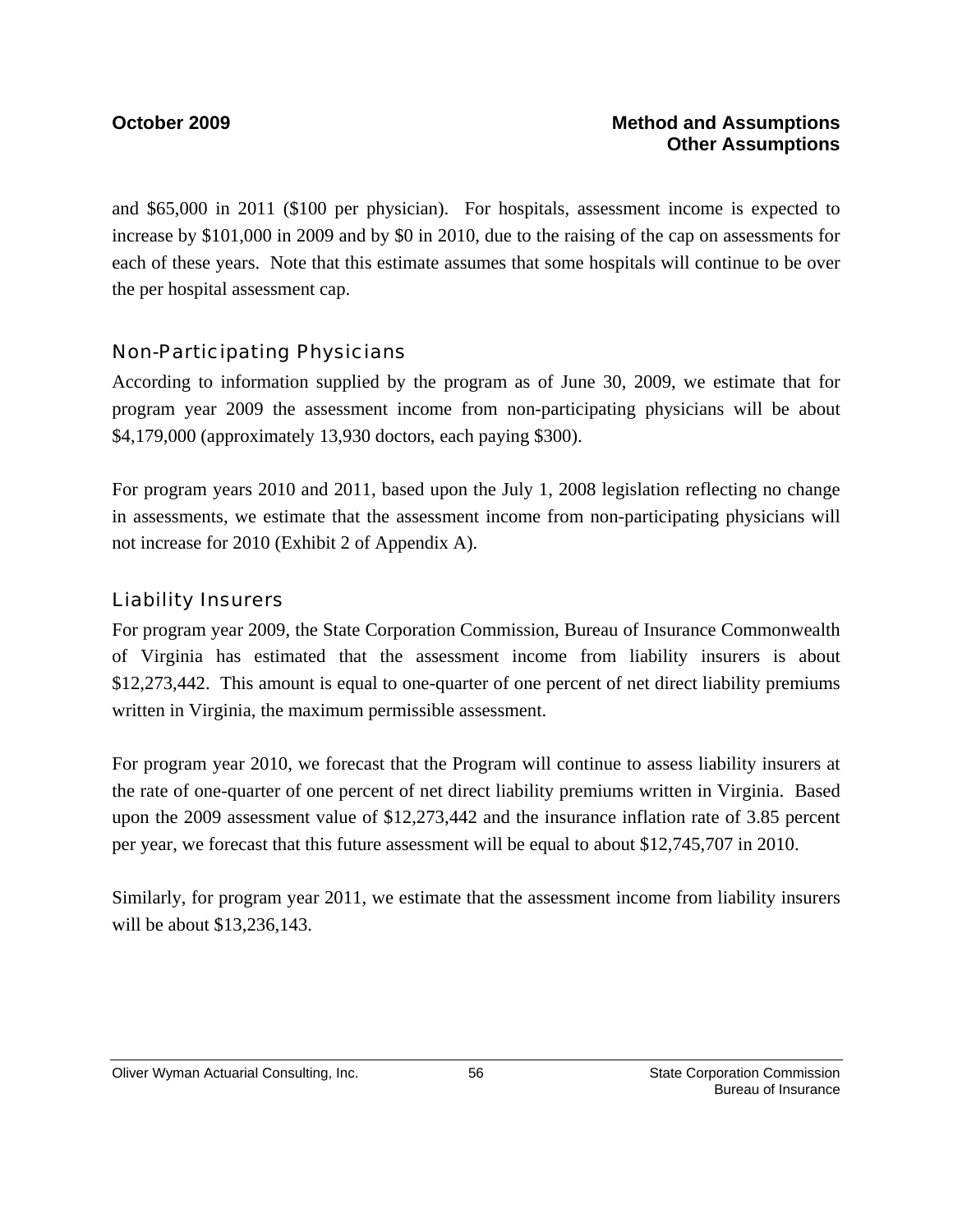## Methodology

The two prior subsections – Claim Payments and Other Assumptions – provide a fairly complete description of how we estimate the future payments. The purpose of this subsection is to provide some additional details.

### Number of Claimants

In this report we estimate the number of claimants based upon: the estimates made in our 2008 Report and the claims emergence during 2008.

In our 2008 Report, we estimated that there would be a total of 150 admitted claimants as of December 31, 2008. As of December 31, 2008 there were a total of 142 admitted claimants.

In our 2008 Report, we estimated that there were a total of 46 claimants, with birth dates on or before December 31, 2007 who had not yet been admitted to the Program as of December 31, 2007, but whom we estimate will eventually be admitted to the Program (Group C claimants as of year-end 2007). We estimated that 15 of these claimants would be admitted to the program during 2008 and 31 of them would be admitted in 2009 or subsequent years. During 2008, there were actually 8 claimants admitted, excluding the "De Novo" claimants, and we now estimate that there will be 38 claimants admitted in 2009 or subsequent years, for a total of 46 Group C claimants, which equals our estimate of 46 Group C claimants as of December 31, 2007.

## Estimated Future Costs of Group A Claimants

The Program's database of payment information is "net," after the claimants have collected for any private insurance or Medicaid coverage that they may have. We assume that the non-HMO insurance contracts have lifetime maximum payments of \$1,000,000. Therefore, in order to project the future costs, we need to estimate when the underlying insurance policy will reach the maximum cap of \$1,000,000.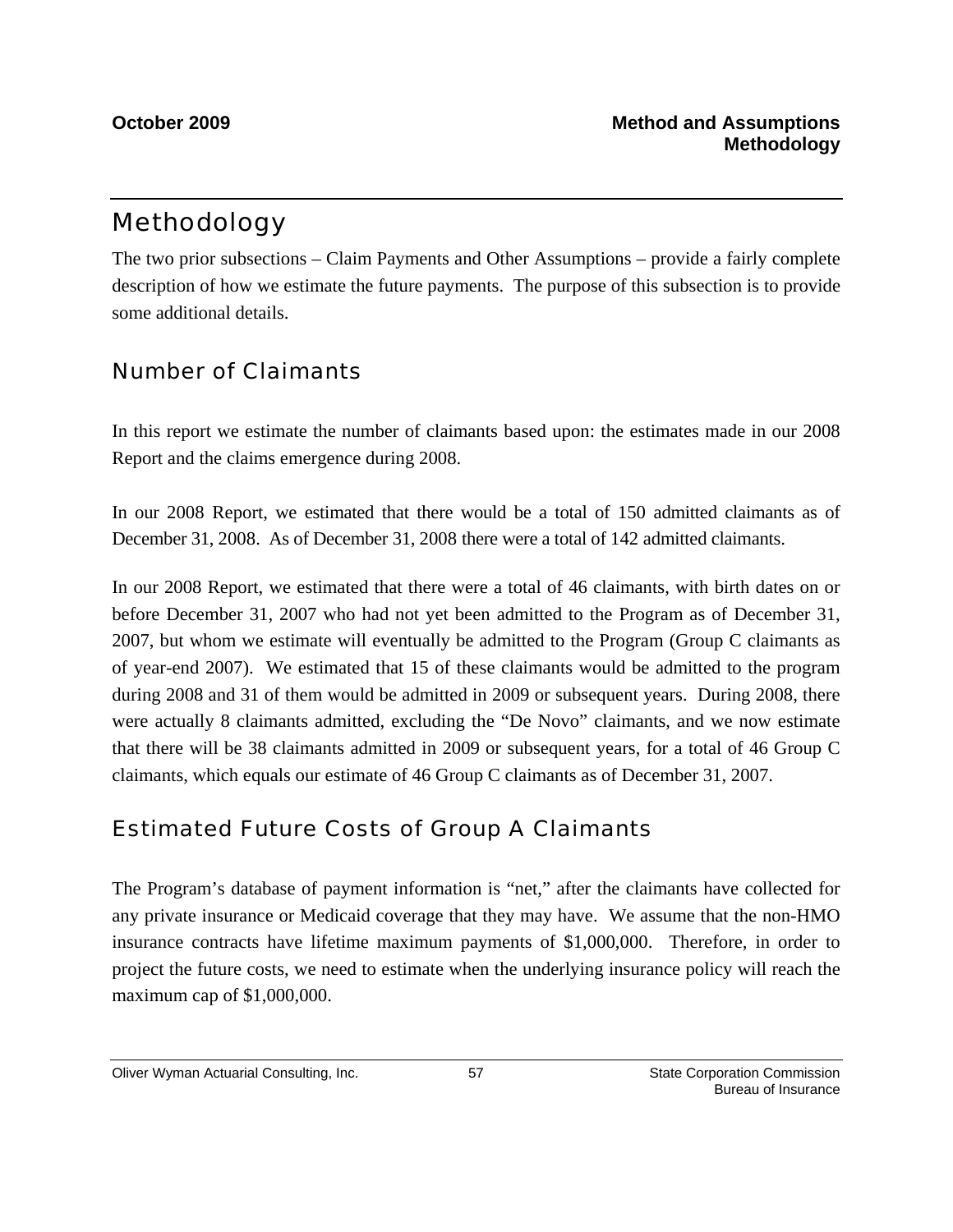We do this as follows:

- For each claimant, we adjust the "net" losses to a "gross" basis.
	- For claimants with insurance, for the three expense categories covered by insurance, the gross losses are assumed to equal four times the net losses (in other words, we assume that insurance covers 75% of the total cost). For the expense categories that are not covered by insurance, we assume that the gross amount is equal to the net amount.
	- For claimants who receive Medicaid, we make the same adjustment as for claimants with insurance; however, we assume that 80% of the costs will be covered rather than 75%. Therefore, gross equals five times net.
	- For claimants who do not have insurance and do not receive Medicaid, we assume all of the gross costs are equal to the net costs.
- We project the gross annual costs for each expense category, applying the selected inflation rates.
- We calculate when the insured portion of the gross costs will reach \$1,000,000, for the non-HMO population of claimants, and assume that there will be no insurance coverage beyond this point.
- We convert the projected gross costs back to a net basis, based on the assumed amount of insurance coverage.

We then apply assumptions regarding life expectancy and the investment earnings rate to these projected net costs.

The series of calculations that involve converting the expenses to a gross basis, and then converting them back to a net basis, only affects the timing of when the assumed \$1,000,000 insurance cap will be reached, and does not have a material impact on our estimates.

Oliver Wyman Actuarial Consulting, Inc.  $\overline{58}$  58 State Corporation Commission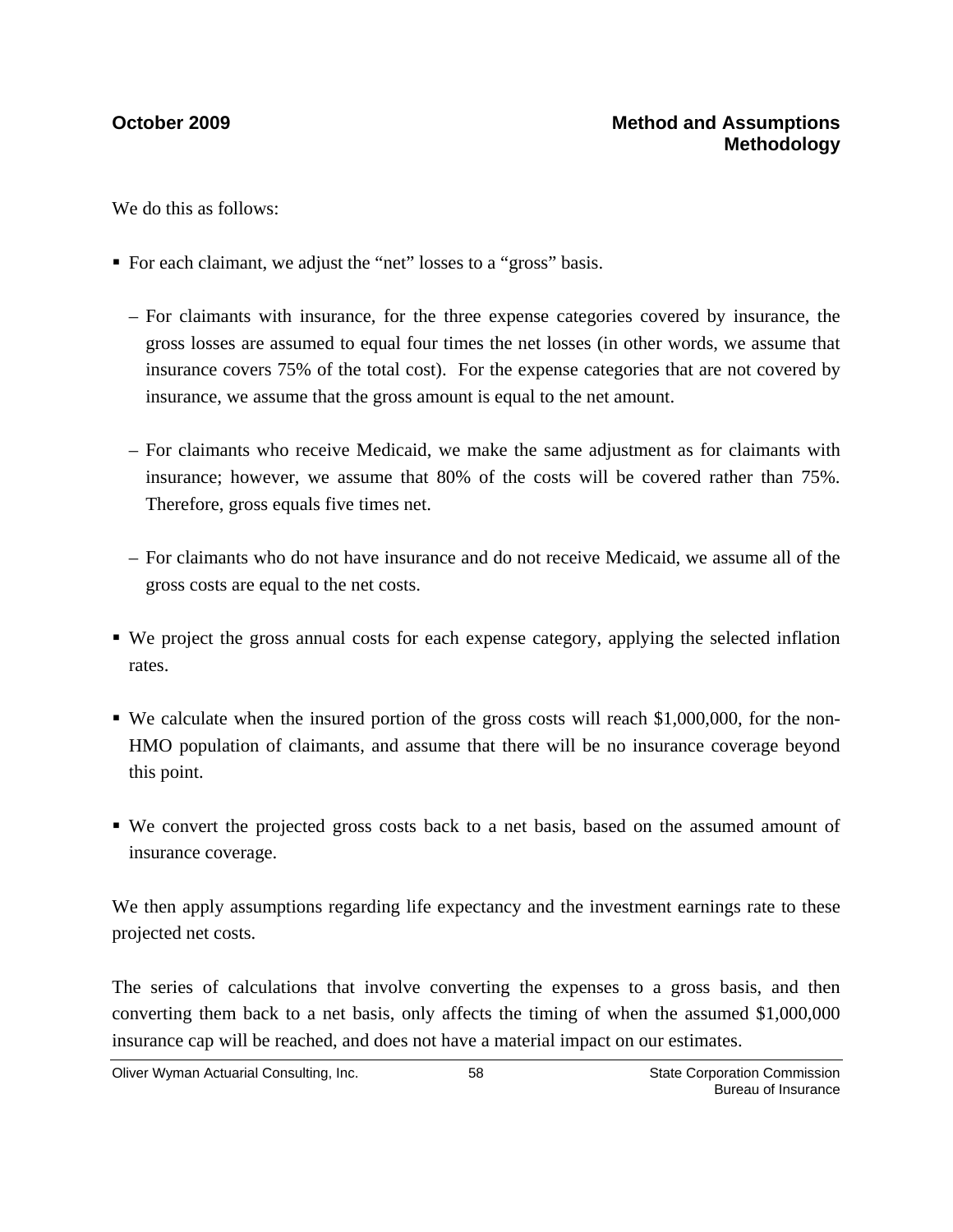### Medicaid Waivers

We were provided with information on the number of claimants with Medicaid waivers and the type of waiver these claimants have from Medicaid. These waivers allow the claimant to receive Nursing benefits from Medicaid, thereby reducing the future claim payments of the Program. There are 15 of the 110 Group A and B claimants currently receiving benefits that have Medicaid waivers. We estimate that they will receive benefits for an average of 7 years, given their current age, before the Medicaid waiver is revoked due to the wage loss benefits that claimants will receive from the Program when they turn 18, thereby causing them to no longer to be eligible for Medicaid benefits.

We estimate that 12% of Group C claimants will be eligible for Medicaid waivers for the 14 years they are in the Program from their age at their date of acceptance, which averages 4 years, to age 18, when they lose the Medicaid waiver.

In each case, we assume that Medicaid will pay benefits equal to the minimum annual Nursing costs we have assumed in our estimates, described below.

### Estimated Future Costs of Group B Claimants

We generally use the estimated average lifetime costs of Group A claimants (claimants who were admitted to the Program in 2005 or prior) to estimate the lifetime costs of Group B claimants (claimants who were admitted to the Program in 2006, 2007, or 2008). This implies, among other things, that the Group B claimants will have the same distribution of insurance coverages as Group A claimants. Based on the information that we have about insurance coverages, this assumption appears to be appropriate.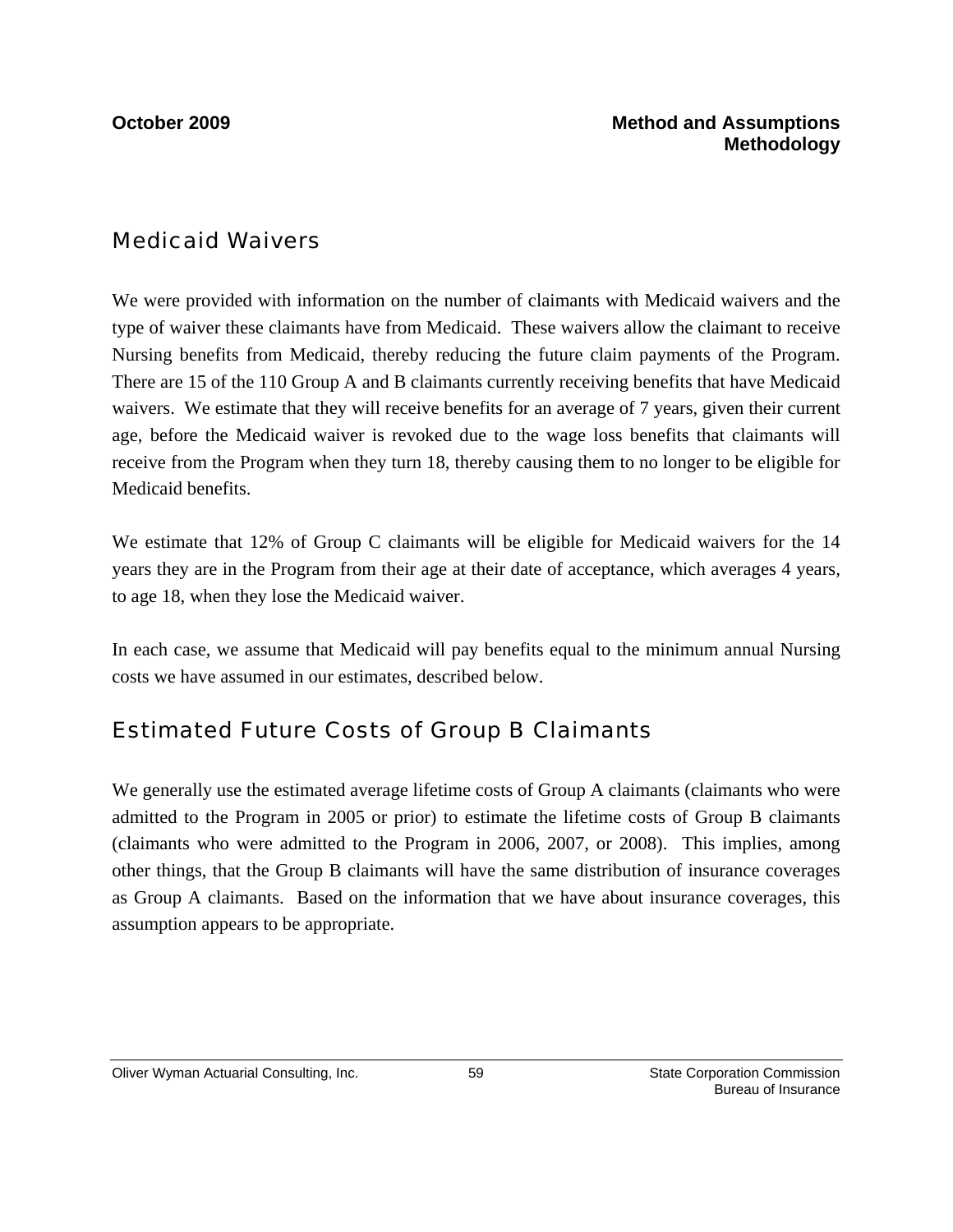### **October 2009 Method and Assumptions Methodology**

For claimants who were Group A claimants as of December 31, 2007, the payments made during 2008 were \$8.1 million. In our 2008 analysis we forecasted that these payments would be \$10.6 million. In addition, we have observed that, in 2008, the actual claim payments for Group B claimants (which would include claimants Not Yet Admitted to the Program as of December 31, 2007, but admitted during 2008), were \$2.1 million as compared to the forecast of \$3.7 million. This discrepancy has occurred in prior years, also. As stated in our prior reports, there are two possible explanations for this:

(1) It is possible that Group B claimants will actually have average lifetime costs that are significantly less than those of Group A claimants, rather than consistent with those of Group A claimants, as forecast.

As mentioned above and discussed in detail in the section of this report titled Claimants Who Are Deceased at The Time Of Acceptance (page 50), we have identified a subset of four Group B claimants who have had only minimal costs and for whom no further costs are expected. We have adjusted our methodology in recognition of the fact that the average lifetime costs of Group A claimants would not apply to this subset of Group B claimants.

We do not yet have sufficient claimant history to reach a definitive conclusion about whether the more recent claimants (Group B, but excluding those who were deceased at the time of acceptance into the Program) will have lower lifetime costs than the claimants who have been in the Program for more than three years (Group A).

We note that if (1) occurred, our estimation process will tend to be "self-correcting" as these Group B claimants move into the Group A category.

(2) It is possible that Group B (and Group C) claimants, excluding those who are deceased at the time of acceptance into the Program, will have average lifetime costs consistent with those forecast, but that we overestimated the percentage of lifetime costs that would be paid in 2008. In other words, the issue could be related to the timing of the payments rather than to what the total amount of payments will ultimately be.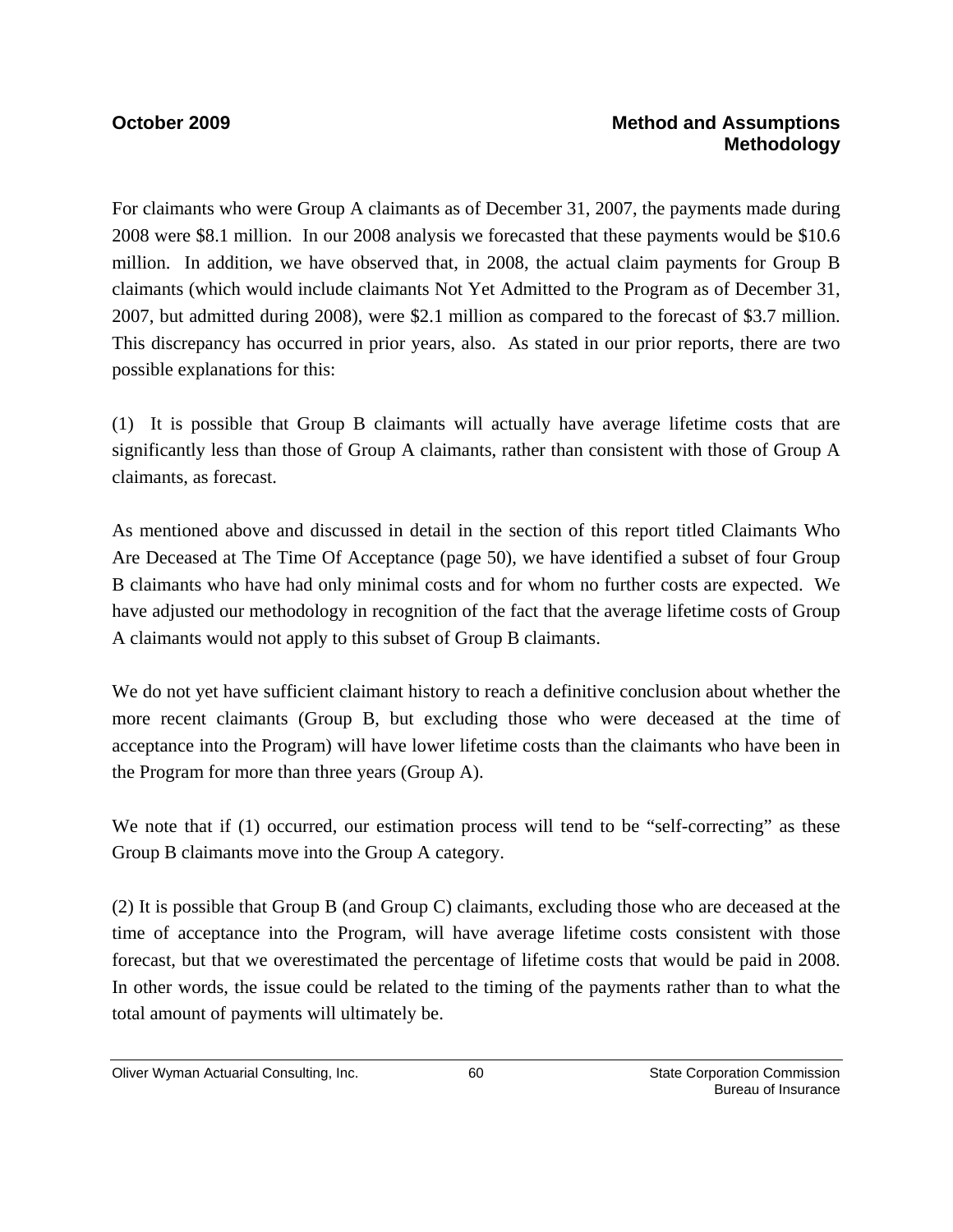If (2) occurred, then the forecasted deficit would nevertheless have been appropriate because an overstatement of the forecasted payments would have been offset by the understatement of the liabilities. In other words, as stated above, this issue would be a timing difference.

We took two steps this year to adjust the timing of payments by year. First, we lowered the nursing minimum and raised the nursing utilization trend, which (compared to our previous method) will decrease the payment projection for the next several years after December 31, 2008 and increase the payment projections for later years. We don't expect this difference to be material. Second, we assumed that housing payments will be made over four years, rather than two years in our 2008 Report.

We do not yet have sufficient claimant history to reach a definitive conclusion on the timing of the payment of claimant expenses. We intend to examine these issues over time, and make adjustments to our assumptions as may be appropriate. In the section below, we describe one such change we made this year.

# Method for Estimating Future Costs of Group B and Group C Claimants

Our method applies the following steps:

- 1. We adjust historical payments made to Group A claimants (for example, the payment made six years after acceptance into the program for a claimant accepted in 1992) to 2008 cost levels by applying our selected historical inflation rate for the number of years from the actual date of payment for a Group A claimant (in this example, the payment during the 1998 year) to the 2008 year (a total of ten years).
- 2. We then apply our selected prospective inflation rate to adjust such payments **by claimant** to the value during the comparable year of payment for the average Group B or Group C payment (for example, the average Group B claimant entered the program in 2007 and will have a similar payment in 2013 (as compared to a typical Group A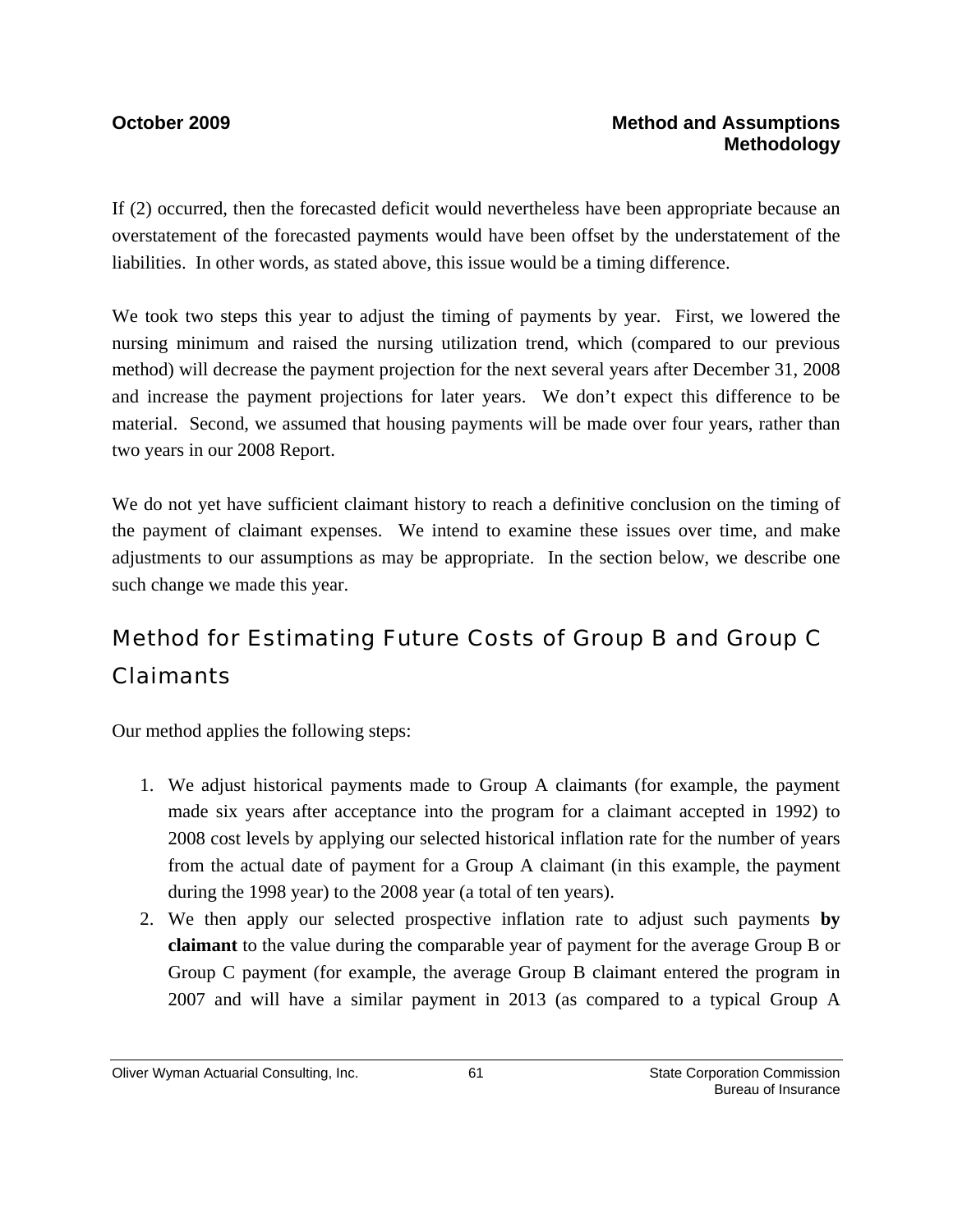claimant in 1998), so we apply a total of five years of prospective inflation for this claimant). We then compute the present value of these payments as of year-end 2008.

- 3. We add to this number the present value of future claim payments for Group A claimants, adjusted by the future inflation rate for the difference between the date of acceptance for each Group A claimant and the actual date of acceptance for Group B claimants (or expected date of acceptance for Group C claimants).
- 4. We adjust the present value computation for the difference between the average date of acceptance for each Group A claimant and the actual date of acceptance for Group B claimants (or expected date of acceptance for Group C claimants).

# General Administration Expenses (Other Than Claim Administration)

For the purpose of forecasting the value of the Program's assets through December 31, 2009, December 31, 2010, and December 31, 2011, we estimate the amount of the Program's general administration expenses (other than claim administration expenses). General administration expenses include that portion of salaries, rents, costs of office equipment, and all other expenses not directly related to claims.

General administration expenses are not shown on Tables 1, 2, 3, or 4, because they do not represent a future obligation, or liability, of the Fund. However, in order to forecast the Fund's assets through 2009, 2010, and 2011, we estimate the general administration expenses that will be paid each year and deduct these from the assets that the Fund would otherwise hold.

In total, we estimate that the annual cost of general administration will be \$188,126 at current cost levels. This estimate is based on the Program's 2008 total administrative expenses of \$940,630 of which we estimate \$188,126 (20 percent) is allocated to general administrative expenses. Last year, management of the Program estimated that the Program's total annual administrative expenses would be approximately \$1,052,000 in 2008 (\$987,000 in 2007 dollars) of which approximately \$210,000 (20 percent) would be for general administrative expenses.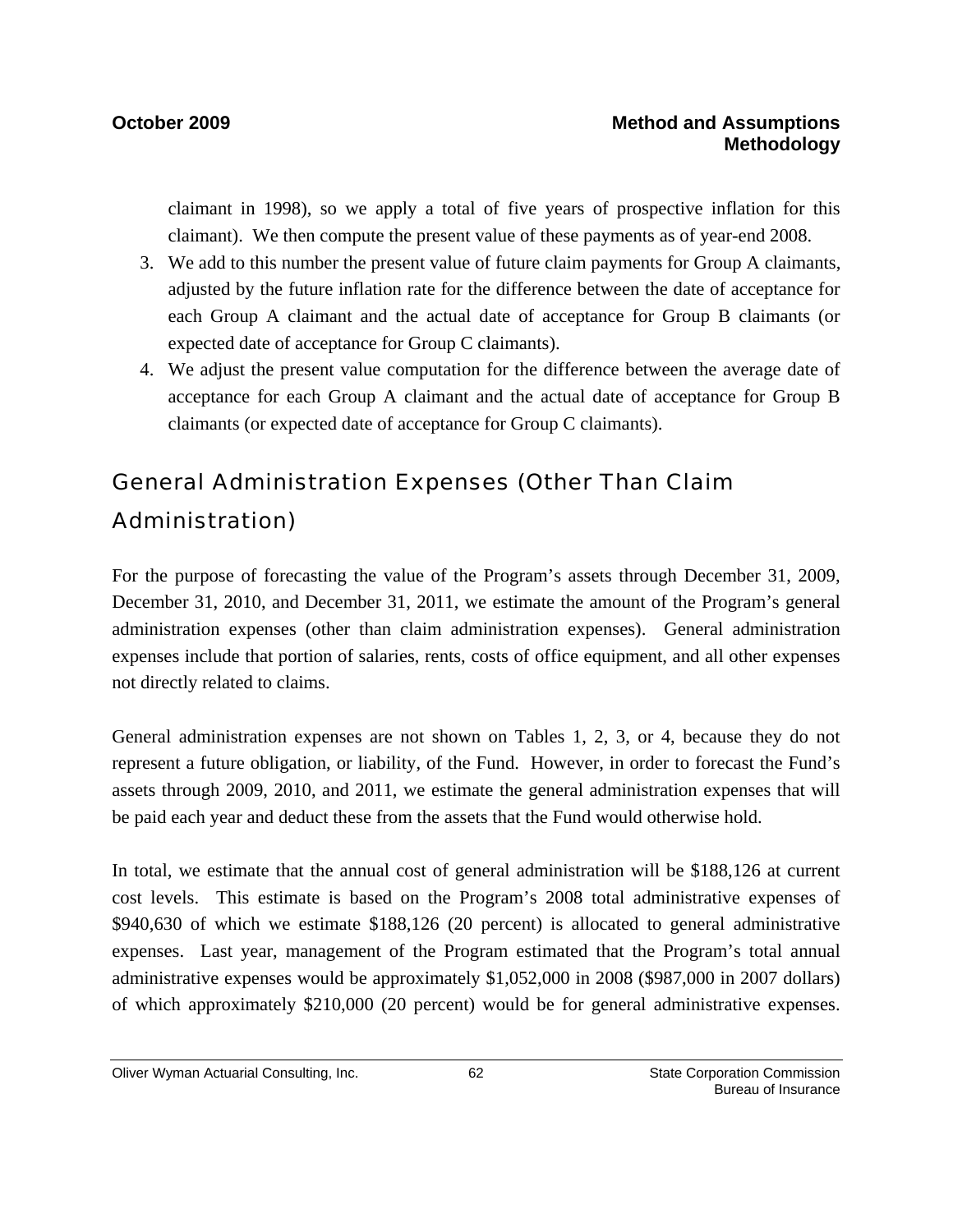We assume that the general administration expenses will increase over time due to inflation (see page 52 for a discussion of claim administration expenses).

## Forecasts of Program's Financial Position Through 2011

The method we use to forecast the Program's financial position as of December 31, 2009, as of December 31, 2010, and as of December 31, 2011, is to estimate for each year:

- Assessment income
- Claim payments
- Claim administration payments
- **Payments for other administration expenses**
- **Investment earnings**

Then we calculate the assets at the end of a year to be equal to the assets as of the end of the prior year, plus the current year's estimated assessment income and estimated investment income, minus the estimated payments.

Then we calculate the obligations at the end of a year for future claim payments and future claim administration expenses, as equal to the obligations for such future payments as of the end of the prior year (increased by the interest rate to unwind the discount by one year), plus the future claim payments and claim administration expenses associated with the new claimants that will be born during the year, minus the year's payments for claims and claim administration expenses.

The surplus/ (deficit) is calculated as estimated assets minus our estimate of the Program's future claim payments and future claim administration expenses.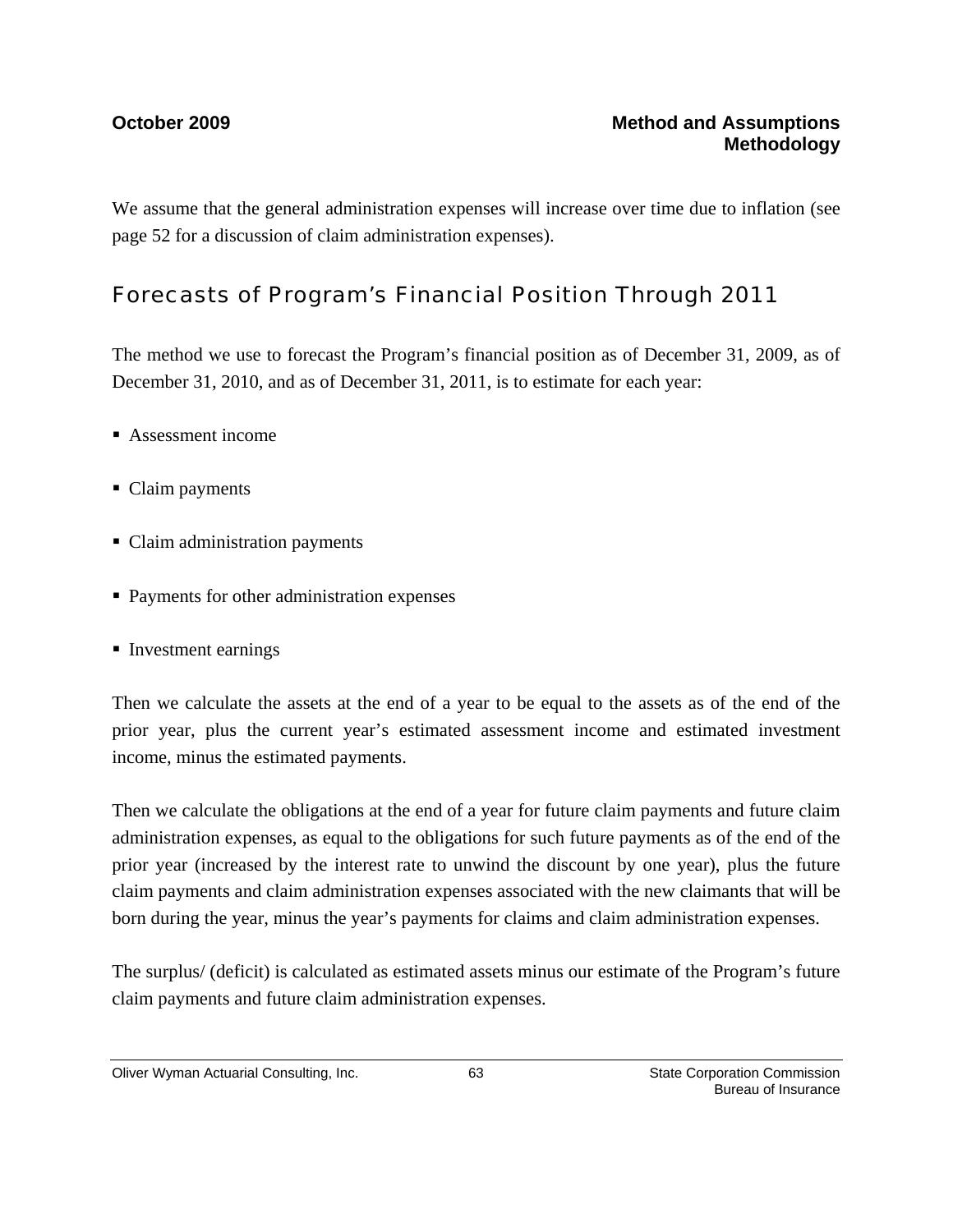### **October 2009 Method and Assumptions Methodology**

Exhibit 5 of Appendix A, provides an example of our calculations for December 31, 2009, showing how we calculated the values for future claim payments and assets. Note that calculation for assets considers non-claimant administration expenses that are not consider in the liability for future claims administration expenses, but must be subtracted from assets as the expense is incurred.

In performing these calculations, we estimate the claim payments based on our long-term forecasts of claim payments by year. We recognize that, after having estimated the present value of lifetime claim payments, the procedure we use to allocate these lifetime claim payments to each payment year may tend to overstate the amount of claim payments in the early years. However, the impact of this on our estimates of the surplus/ (deficit) is not material.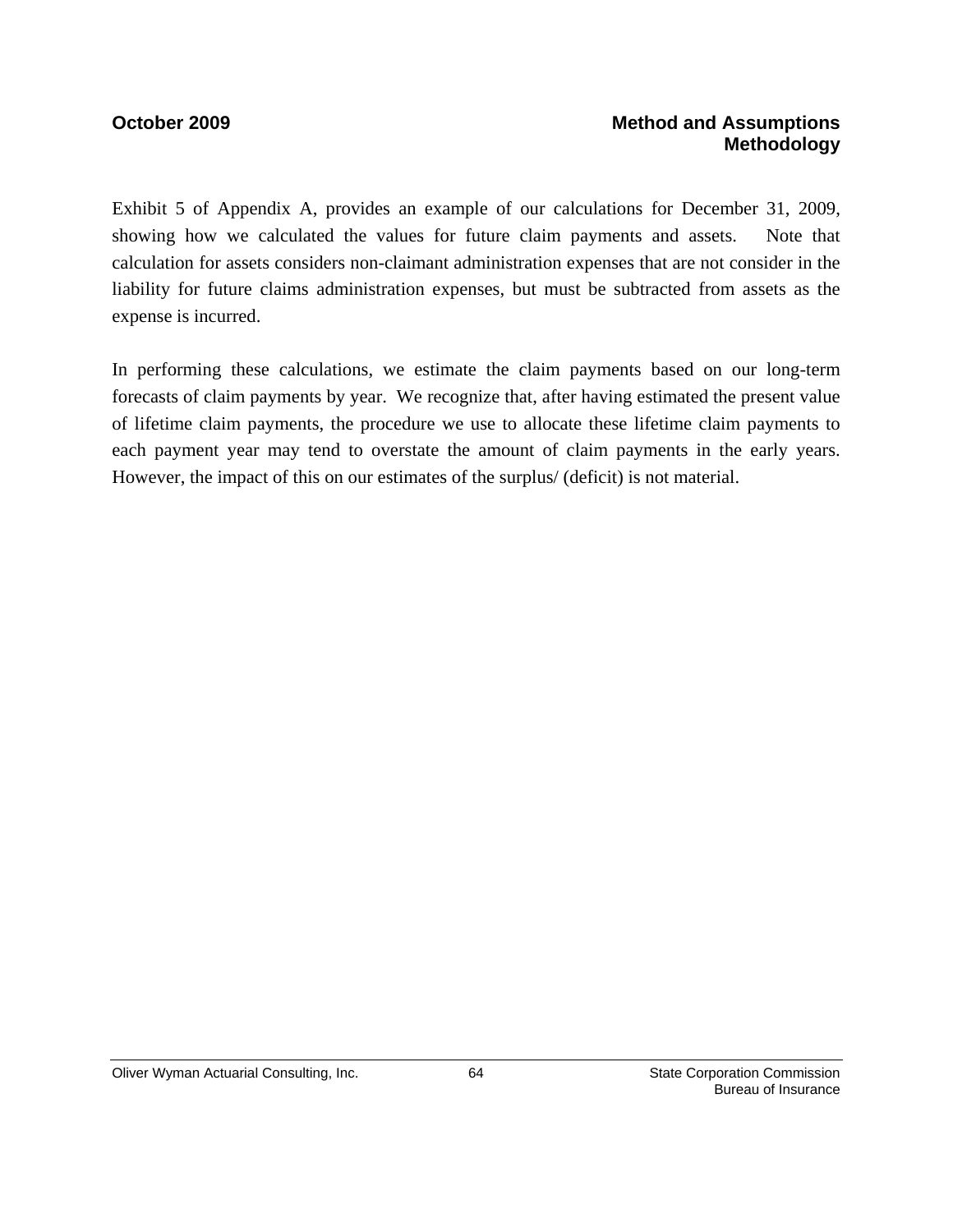# July 1, 2003 Legislation – Revisited

Our prior reports provided detailed discussions of the anticipated increases to the costs of the Program resulting from the July 1, 2003 legislation. As stated in those reports, there is generally no way to determine how the Program's costs have actually been affected by that legislation. Except for the legislation's impact in two areas, we have not attempted to evaluate the impact of that legislation.

The two areas for which the impact of the July 1, 2003 legislation can be measured are discussed below:

### Legal Expenses

The July 1, 2003 legislation provided that the Program would pay the legal fees of unacceptable applicants to the Program. The July 1, 2004 legislation removed this provision of the July 1, 2003 legislation. That is, the Program's requirement to pay for the legal expenses of attorneys who represent unsuccessful claimants is restricted to petitions to enter the Program that were made between July 1, 2003 and July 1, 2004,

In our September 2004 report, we projected \$15,000 to be paid in 2005 for the legal expenses outlined above. As of July 31, 2008, no attorney fees for unsuccessful claimants have been paid by the Program. We realize that such legal expenses could be submitted in the future, but we consider this exposure to be immaterial and have not made any explicit adjustment for it.

### Number of Claimants Eligible for the Award of Up To \$100,000

In our 2008 Report, we assumed that the number of claimants eligible for this award would be 10% of the claimants otherwise admitted to the Program. As of June 30, 2009 awards have been granted to a total of 3 claimants. Further, claimants eligible for this award represent a subset of the total claimants who are Deceased on Acceptance, and we estimate this group to be 5% of total Group C claimants. Therefore, we have lowered this assumption to 5% at this time. We will continue to monitor the future payments, both in number and amount, under this provision of the July 1, 2003 legislation.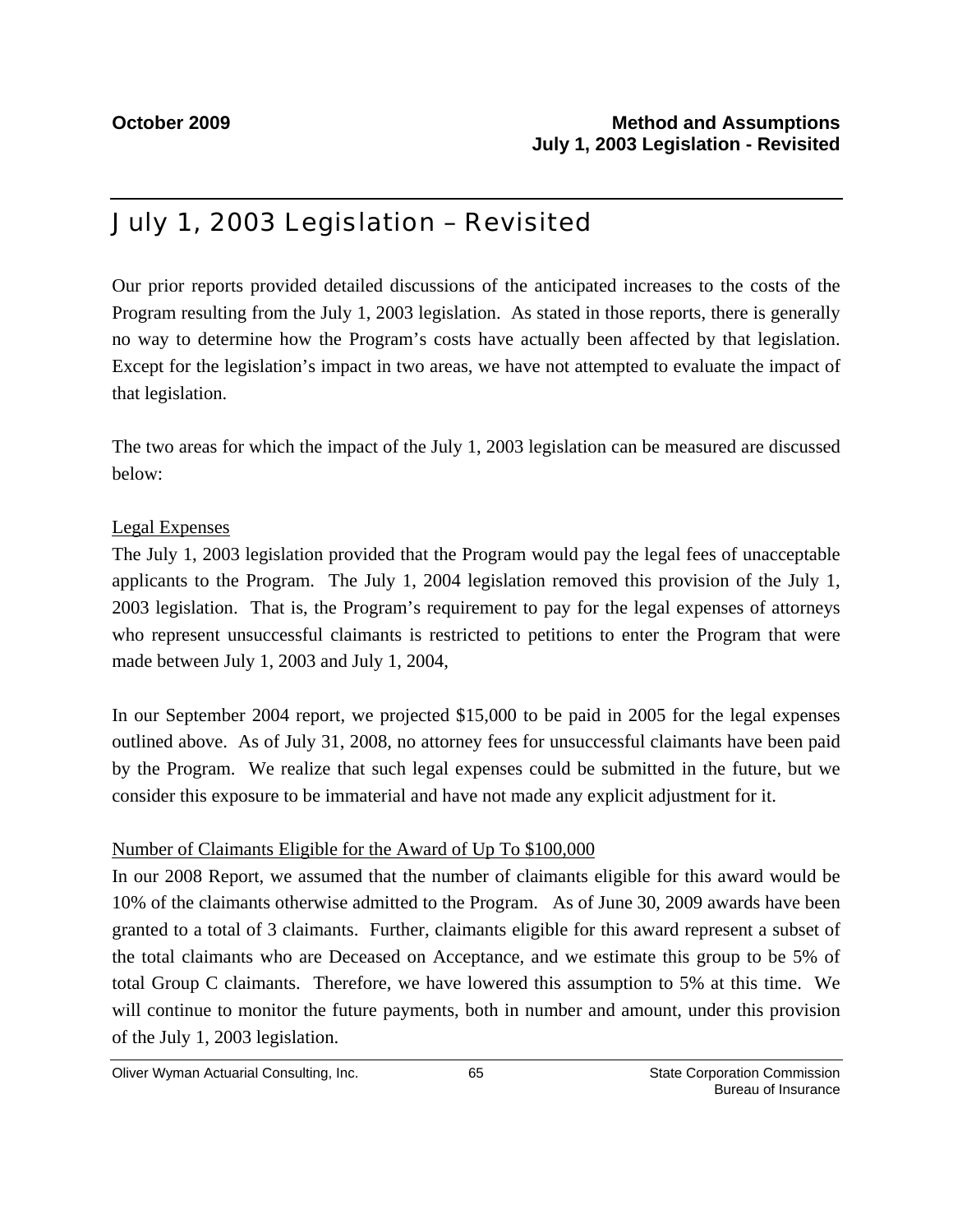# July 1, 2004 Legislation – Revisited

The legislation that became effective on July 1, 2004, has two effects: (1) it removes a provision included in the July 1, 2003 legislation regarding attorney fees incurred in connection with the filing of a claim which is ultimately not accepted into the Program; and (2) it results in an increase in assessment income beginning with the 2005 program year.

The first effect, the provision that eliminated certain legal expenses, has been discussed in the previous section of this report.

The second effect, the increased assessment income, is discussed in Exhibit 2 of Appendix A.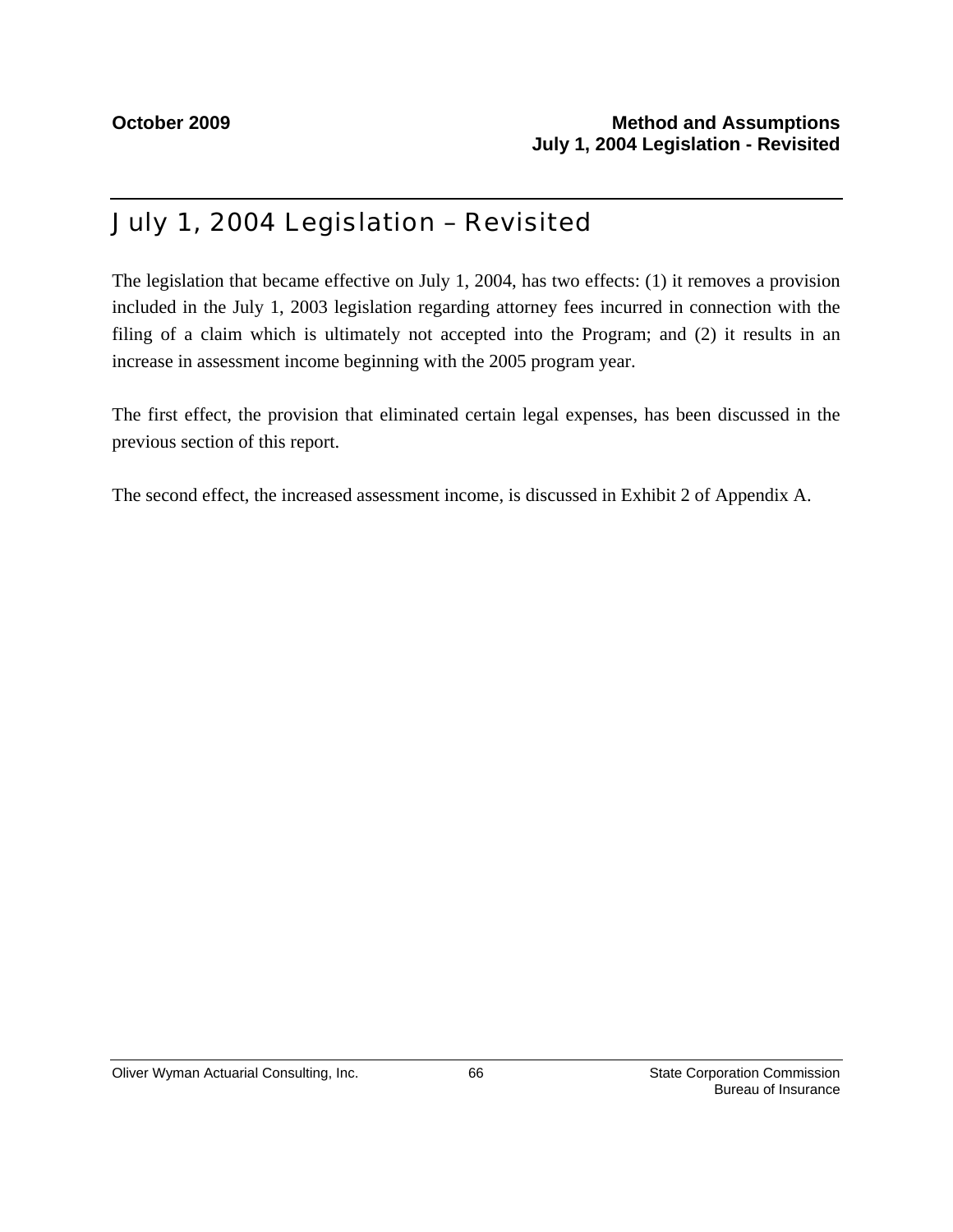# July 1, 2006 Legislation

We understand that Senate Bill No. 632 and House Bill No. 417 were each passed with effective dates of July 1, 2006.

Senate Bill No. 632 amends Sections 38.2-5010 and 38.2-5013 of the Code of Virginia to permit, under certain circumstances, the filing of a claim for any claimant born between January 1, 1988 and July 1, 1993. The claim must be filed prior to July 1, 2008. We recognize that this legislative change has the potential to lead to the Program's acceptance of one or more claimants who had previously been denied access to the Program. We have considered this in our forecast of Group C claimants, but have not made any explicit adjustment for this legislation.

House Bill No. 417 amends Sections 38.2-5016 and 38.2-5016.1 of the Code of Virginia by revising the eligibility requirements of the Program's investment advisor and by deleting the requirement that the board of directors of the Program consult, semi-annually, with the chief investment officer of the Virginia Retirement System. We have not made any explicit adjustment for this legislation.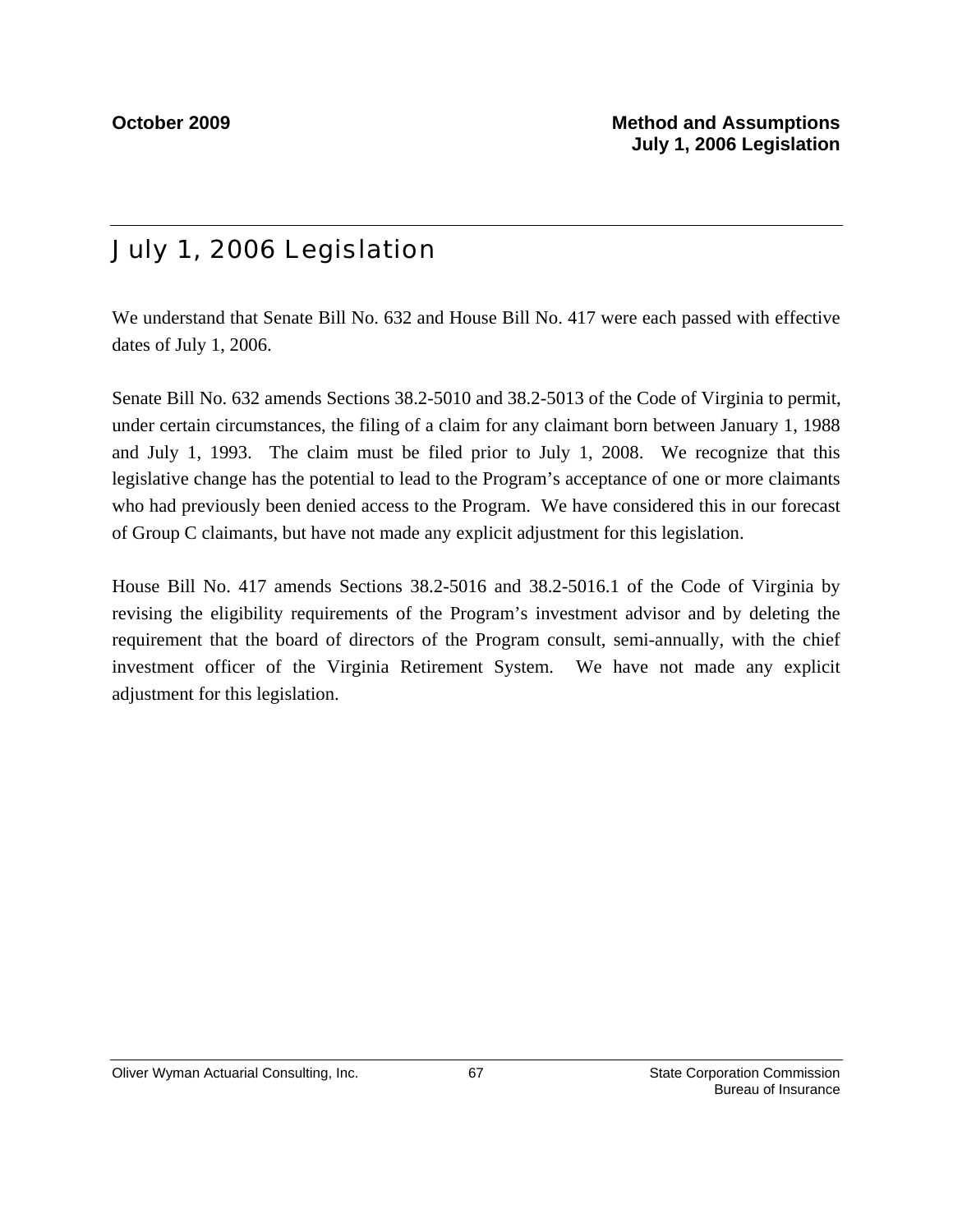# July 1, 2008 Legislation: "De Novo" Review (Senate Bill No. 212)

Senate Bill No. 212, effective July 1, 2008, provides that "any claimant who timely filed a claim and after timely seeking and being denied an opportunity to … confront or cross-examine witnesses and was denied an award of benefits, shall have the right to have the determination against that claim vacated and the claim redetermined "De Novo" (emphasis added) by filing a petition … on or before July 1, 2009."

There have been a total of three claimants admitted under this legislation and there will be no further claimants admitted under this program since we have passed the expiration date of July 1, 2009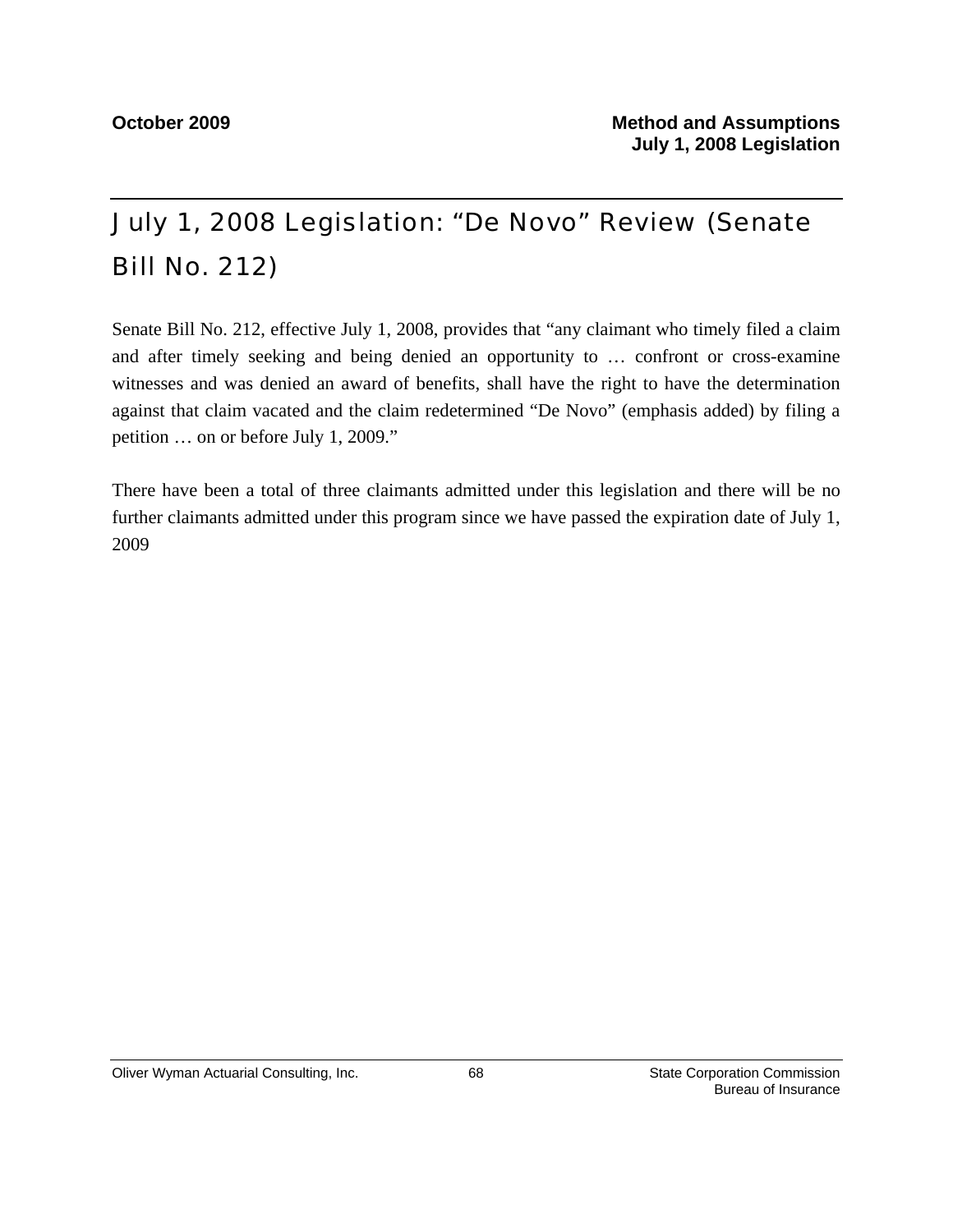# July 1, 2008 Legislation: Senate Bill No. 211 and House Bill No. 1305

Senate Bill No. 211 and House Bill No. 1305 provide for increased assessments beginning January 1, 2009 as discussed in Exhibit 2 of Appendix A.

This legislation also provided for the following:

- 1. *In conducting the actuarial evaluation, a loss reserving methodology consistent with the one employed by the Florida Birth-Related Neurological Injury Compensation Association as of July 1, 2007, may be employed in order to account for individual participant costs and injury characteristics to the extent that the data are available to perform such methodology and the State Corporation Commission's actuary determines that such methodology is actuarially appropriate*.
- 2. Revision to 38.2-5008.B: Provides for payments to medical schools of \$3,000 per claim reviewed. We have assumed there is no impact on the cost estimates in this report.
- 3. Revision to 38.2-5009.A.1: Introduces the following language: "reimbursement may be provided for nursing and attendant care by a relative or legal guardian" as long as care is not normal child care. The otherwise applicable limits on reimbursable items still apply. We have assumed there is no impact on the cost estimates in this report.
- 4. Revision to 38.2-5020.A: Revises assessments as per Exhibit 2. This adjustment in assessments is reflected in the estimates of assets for years ending 2009 and subsequent.

Item 1 is discussed in Appendix B. Item 2 is discussed in the Changes in Utilization section on page 52.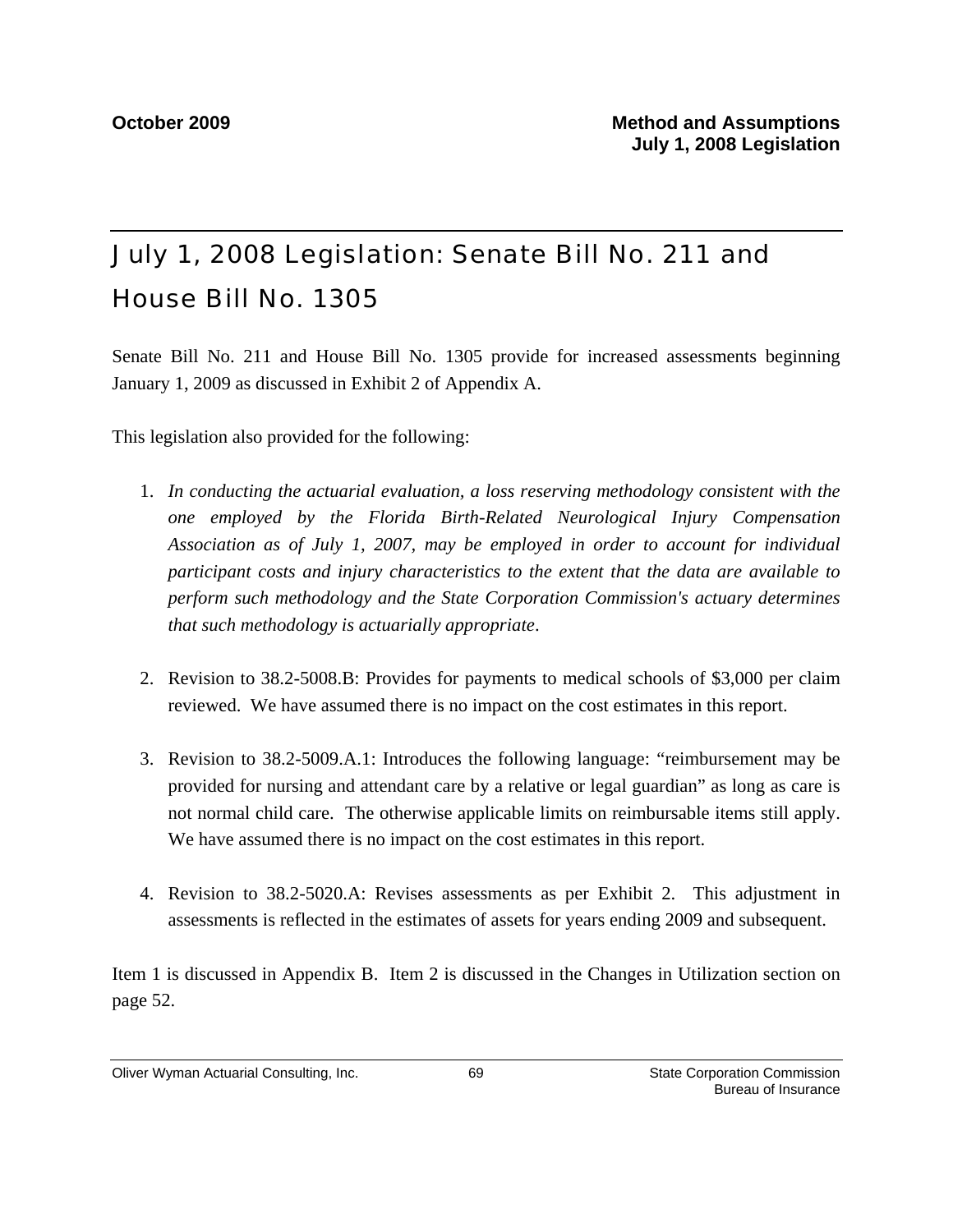## Sensitivity Testing

Our forecasts of future claim payments are for the lifetime costs of the Program's claimants. Although the *average* life expectancy of claimants is relatively short, many of the individual claimants are likely to live well into their adult years. Our forecasts, in fact, include provision for the remote chance that an individual claimant lives to age 99. Given the long-term nature of the forecast, the forecasted future claim payments are highly sensitive to slight changes in certain assumptions, such as inflation, interest rates, and mortality. In this section of the report, we show how our estimates of the present value of future claim payments as of December 31, 2008, changes as we vary our assumptions.

In addition, many of the basic assumptions, such as forecasted nursing costs, are subject to a high degree of uncertainty. We provide for some increase beyond the current level of benefit and service utilization, but changes in the level of utilization could be higher or lower than what we assume. It is important, therefore, to consider the potential for the Program's actual payments to differ from our forecasts.

The remainder of this section presents results of sensitivity testing, as well as further discussion of the claim payment categories.

## Inflation

Table 9 shows the sensitivity of our estimates, as of December 31, 2008, to various inflation rates: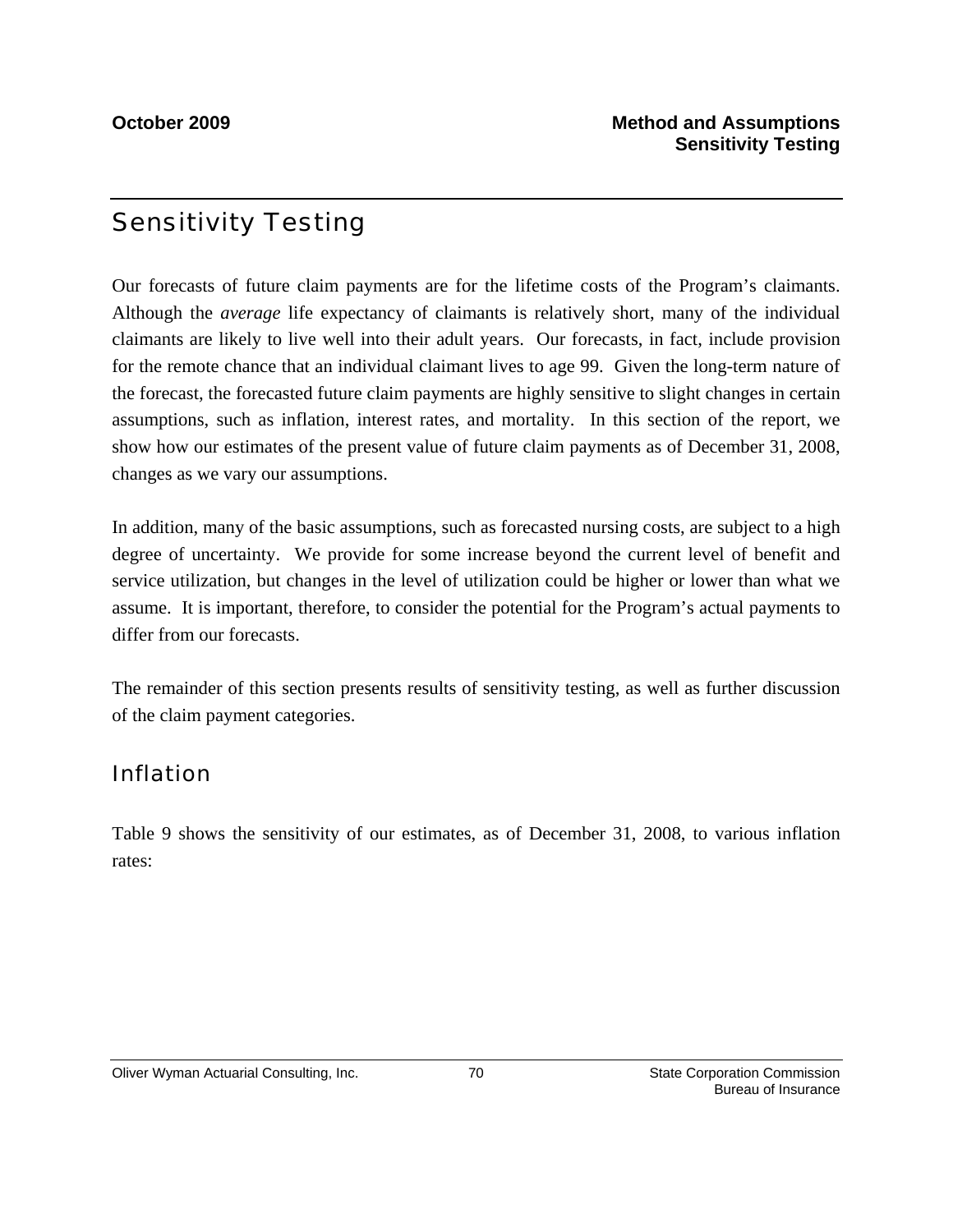### **TABLE 9**

|                  | <b>Estimated</b>      |                   |
|------------------|-----------------------|-------------------|
|                  | <b>Future</b>         |                   |
| Annual           | <b>Claim</b>          |                   |
| <b>Inflation</b> | <b>Payments</b>       | <b>Difference</b> |
| <b>Rates</b>     | (\$ in millions, on a | Versus            |
| $(Baseline +/-)$ | present value basis)  | <b>Baseline</b>   |
| (1)              | (2)                   | (3)               |
| $-1.50%$         | \$251.2               | $-574.9$          |
| $-1.00\%$        | 272.9                 | $-53.2$           |
| $-0.50%$         | 297.7                 | $-28.4$           |
| <b>Baseline</b>  | 326.1                 | 0.0               |
| $+0.50\%$        | 358.9                 | 32.8              |
| $+1.00\%$        | 397.1                 | 71.0              |
| $+1.50%$         | 441.8                 | 115.7             |
|                  |                       |                   |

Table 9, Column 2 shows that our baseline estimates of future claim payments is \$326.1 million, corresponding to the amount shown in Table 1. Column 1 lists various departures from our baseline assumptions regarding annual inflation rates, and Column 2 shows how our estimates of the Program's total future payments changes given the indicated departure from the baseline assumptions. For example, the first row shows that if we select annual inflation rates that are 1.50 percentage points less than our baseline estimates, the estimated present value of future claim payments will be \$251.2 million, rather than the \$326.1 million that results from our baseline estimate. As another example, the last row shows that increasing the inflation assumptions by 1.50 percentage points will increase the estimated present value of future claim payments to \$441.8 million.

The higher the annual rates of inflation, the greater the estimated present value of future claim payments. This observation results directly from the fact that we are forecasting claim payments into the future and, therefore, the forecasted claim payments are higher if we assume higher inflation rates.

This sensitivity test only changes the inflation rates. In our actual analysis, inflation rates and the interest rate are related.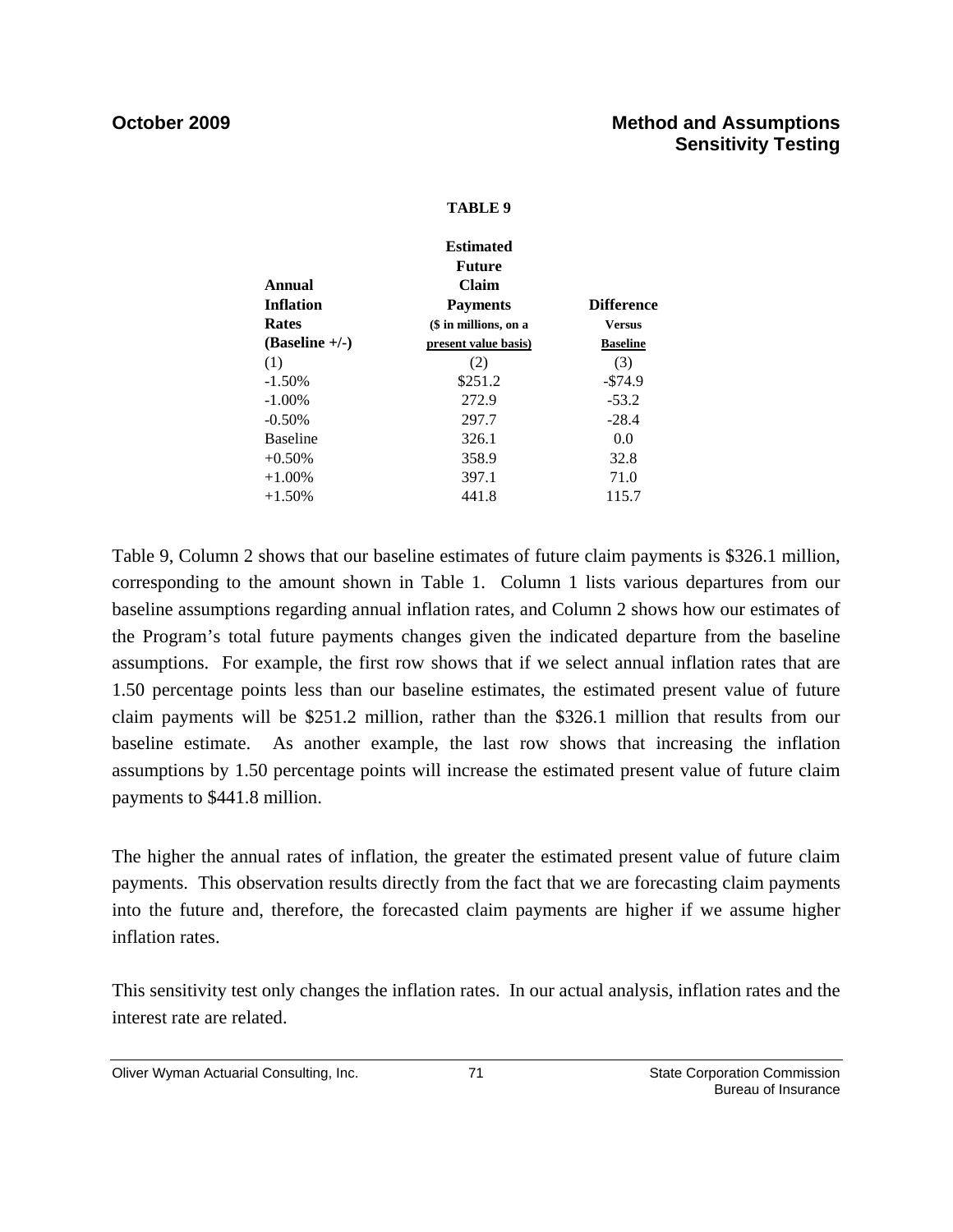## Interest Rate

Table 10 shows the sensitivity of our estimates, as of December 31, 2008, to various interest rates used for discounting:

**TABLE 10**

|                  | <b>Estimated</b><br><b>Future</b> |                   |
|------------------|-----------------------------------|-------------------|
| <b>Interest</b>  | <b>Claim</b><br><b>Payments</b>   | <b>Difference</b> |
| Rate             | (\$ in millions, on a             | <b>Versus</b>     |
| $(Baseline +/-)$ | present value basis)              | <b>Baseline</b>   |
| (1)              | (2)                               | (3)               |
| $-1.50%$         | \$434.0                           | \$107.9           |
| $-1.00\%$        | 391.8                             | 65.7              |
| $-0.50%$         | 356.3                             | 30.2              |
| <b>Baseline</b>  | 326.1                             | 0.0               |
| $+0.5\%$         | 300.2                             | $-25.9$           |
| $+1.00\%$        | 277.8                             | $-48.3$           |
| $+1.50%$         | 258.3                             | -67.8             |
|                  |                                   |                   |

## Table 10, Column 2 shows that our baseline estimate of future claim payments is \$326.1 million, corresponding to the amount shown in Table 1. If we had used an annual interest rate that was, for example, 1.00 percentage point less than the baseline estimate of 6.58 percent, then the present value of future claim payments would be \$391.8 million.

The interest rate is used for the purpose of discounting future payments to a present value basis. The higher the interest rate used for discounting, the lower the estimated present value, all other things being equal. Similarly, the lower the interest rate, the higher the estimated present value. This is because use of a higher interest rate implies that the Fund is able to earn more investment income and, therefore, would need fewer assets as of December 31, 2008, in order to make all future payments. Similarly, a lower interest rate implies that the Fund is able to earn less investment income and, therefore, would need more assets as of December 31, 2008 in order to make all future payments.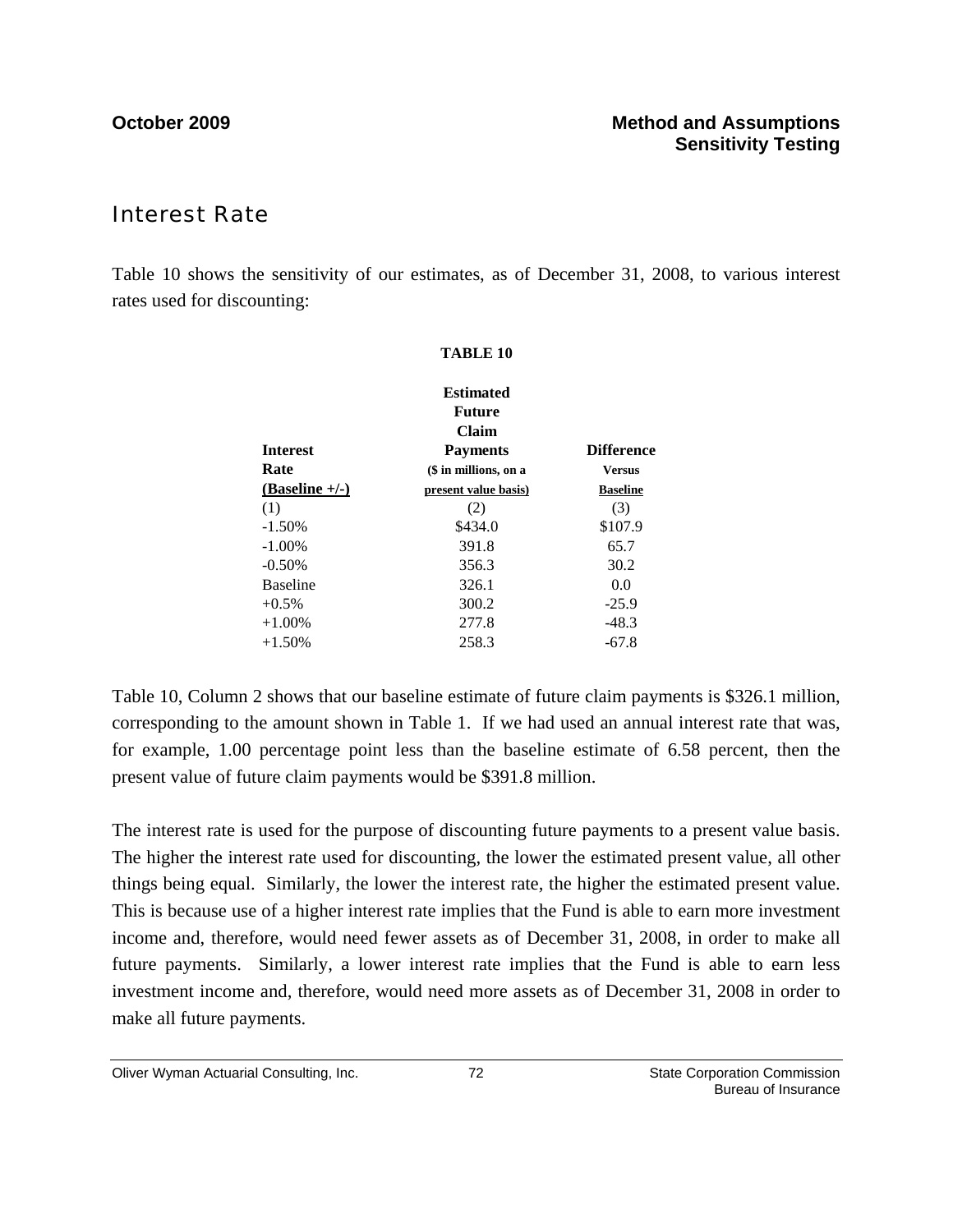This sensitivity test only changes the interest rate. In our actual analysis, inflation rates and the interest rate are related.

## **Mortality**

Table 11, below, shows the sensitivity of our estimates, as of December 31, 2008, to the mortality table that is used:

### **TABLE 11**

|                                    | <b>Estimated</b><br><b>Future</b><br>Claim |
|------------------------------------|--------------------------------------------|
|                                    | <b>Payments</b>                            |
| <b>Mortality</b>                   | (\$ in millions, on a                      |
| Table                              | present value basis)                       |
| (1)                                | (2)                                        |
| 1999 Table                         | \$207.2                                    |
| 2001 Table                         | 227.2                                      |
| 2002 Table                         | 237.3                                      |
| 2003 Table                         | 247.3                                      |
| 2004 Table                         | 257.3                                      |
| 2005 Table                         | 275.2                                      |
| 2006 Table                         | 287.0                                      |
| 2007 Table                         | 299.0                                      |
| 2008 Table                         | 311.2                                      |
| 2009 Table (Baseline)              | 326.1                                      |
| <b>Blended Table</b>               | 303.6                                      |
| Baseline Less 1 Standard Deviation | 374.1                                      |

Table 11, Column 2 shows that our baseline estimate of future claim payments is \$326.1 million, corresponding to the amount shown in Table 1. Table 11 also shows, for example, that if we had not changed from the 2008 Table, which we used in our last study, the estimated present value of future claim payments would be \$311.2 million, which is \$14.9 million less than our baseline estimate of \$326.1 million. This lower value would still not be low enough for the Fund to be considered actuarially sound. Similarly, use of the Blended Table would have decreased our estimate to \$303.6 million. We note that while the Blended Table has the same mortality rate as

Oliver Wyman Actuarial Consulting, Inc. The State Corporation Commission Commission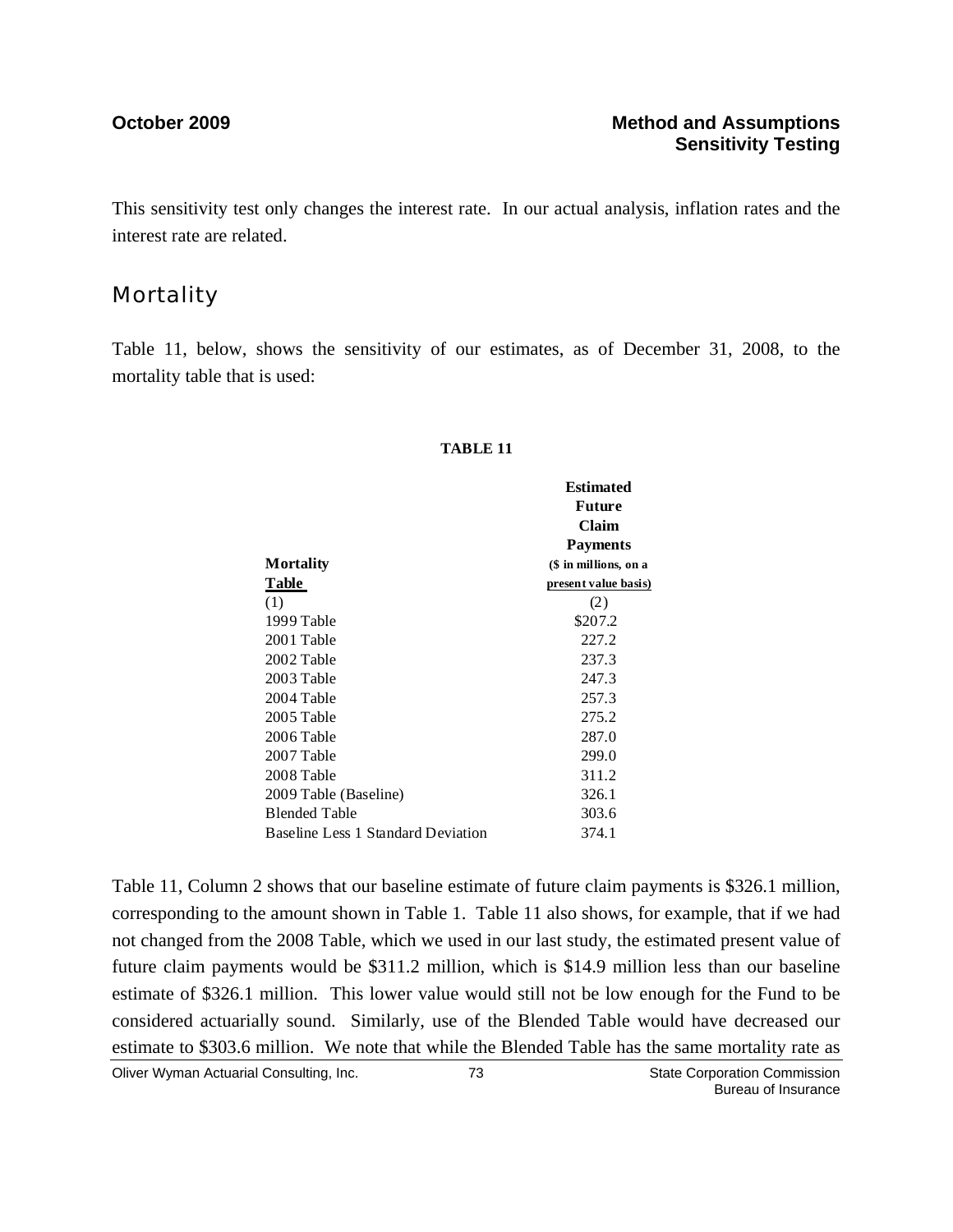### **October 2009 Method and Assumptions Sensitivity Testing**

the 2009 Mortality Table at ages 15 and above, the mortality rate is higher lower for ages under 15. As an additional sensitivity test, we show our estimate of the present value of future claim payments for the Baseline Table with the mortality reduced by one standard deviation. By this we mean, we adjust the 2009 Mortality Table to reduce the predicted number of deaths by 4.43 (equal to one standard deviation). This table produces an estimate of future claim payments of \$374.1 million. We will continue to monitor actual mortality as more data becomes available each year.

We note that the impact of combining several alternate assumptions can result in a higher difference than the sum of each change considered independently. For example, the Baseline Less 1 Standard Deviation Table combined with a 1% increase in inflation would result in estimated future claim payments of \$450.8 million, an increase of \$124.7 as compared to an increase of \$119.0 million (an increase of \$71.0 million for a 1% increase in inflation and a \$48.0 million impact from using the Baseline Less 1 Standard Deviation Table).

## Percentage of Insured Claimants Who Have HMO Coverage

As discussed previously, we estimate the percentage of insured claimants who have HMO coverage as opposed to other forms of coverage. Because we assume that HMOs have no lifetime cap on benefits, our assumption regarding the percentage of insured claimants who have HMO coverage affects our estimates. However, the impact of this assumption is not material. For example, if we assume that 30 percent (rather than 16.0 percent) of insured claimants are insured by HMOs, our estimate of total future payments of the Program, as of December 31, 2008, would be reduced by approximately \$1.7 million.

## Nursing

This is the major claim payment category, and our forecast of the Program's future claim payments is very sensitive to our forecast of this item.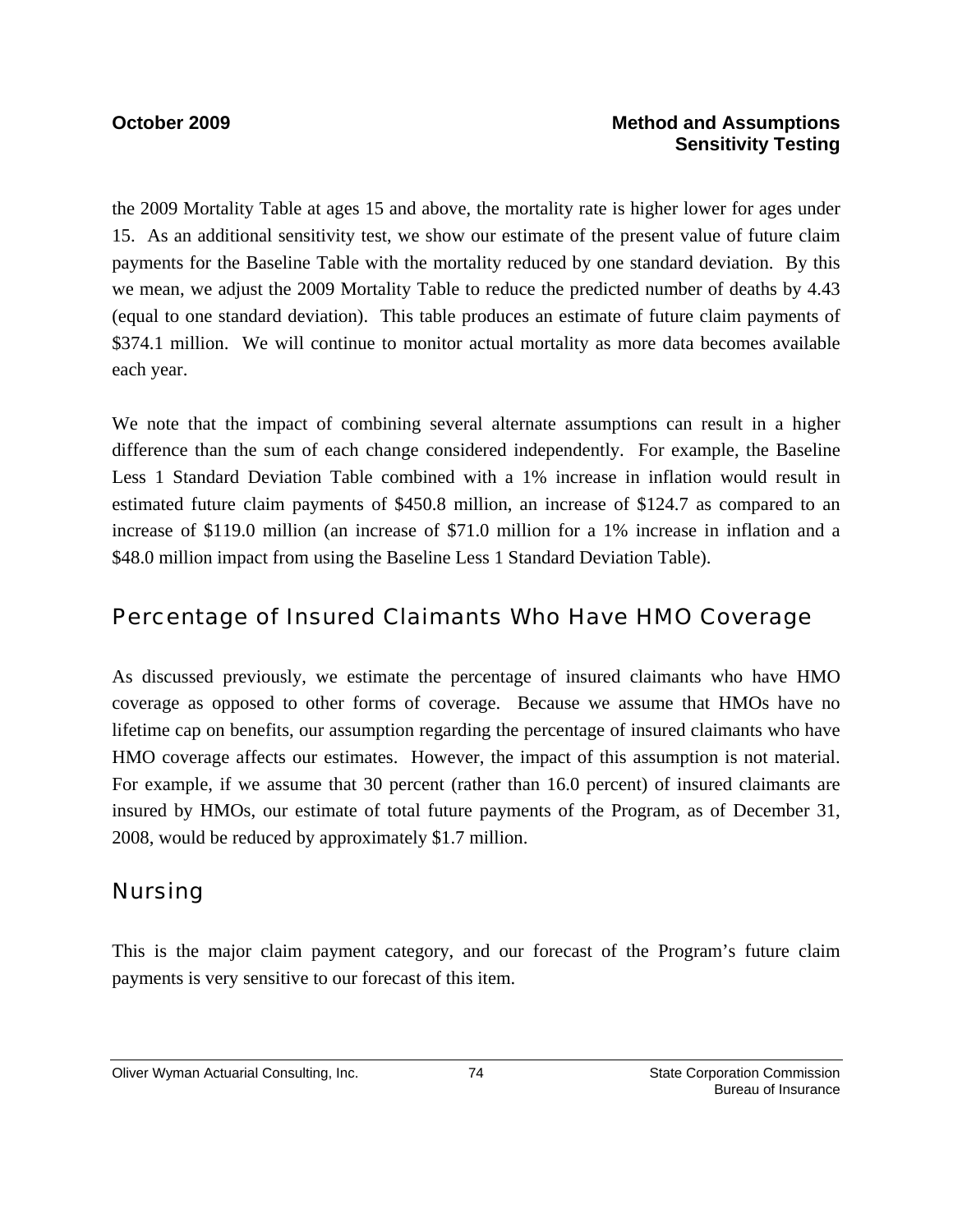### **October 2009 Method and Assumptions Sensitivity Testing**

As shown earlier in this report, in Table 7, we estimate about \$1.6 million per claimant as the present value of future claim payments for this payment category for claimants in Group C. Group C claimants are those who have not yet been admitted to the Program, so this estimate of \$1.6 million per claimant can be considered the estimated present value of a claimant's lifetime costs for nursing care under the Program.

While we have provided for future increases in the utilization of nursing care, there remains significant uncertainty regarding this cost item. Some claimants have little or no nursing costs, whereas others have large nursing costs. For example, during 2008, there were 33 claimants who each had nursing costs that were less than \$25,000, and 9 claimants who each had nursing costs in excess of \$200,000. The largest amount paid on behalf of any one claimant for nursing costs in 2008 was \$319,347. This probably represents round-the-clock nursing costs.

We include in our estimates an explicit provision of two percent per year for future increases in the utilization of the Program's nursing services and benefits. Should the future increase in utilization of nursing services and benefits exceed this level, our estimates of the present value of the Fund's future claims payments are understated. For example, if the utilization of nursing services and benefits were to increase at a rate of three percent per year, our baseline estimate of the present value of the Fund's future payments would increase by about 11.6% (\$37.8 million). This increase is lower than we estimated last year, since we now have implemented the maximum annual nursing costs of \$400,000 (2008 dollars).

## Hospital/Physician, Medical Equipment, Incidental, and Prescription Drugs

These claim payment categories are much smaller than the nursing category but, in our opinion, there is also significant uncertainty regarding the future utilization of services. There are a number of questions regarding future utilization. For example:

Will utilization increase, decrease, or remain level (as we assume) as the claimants age?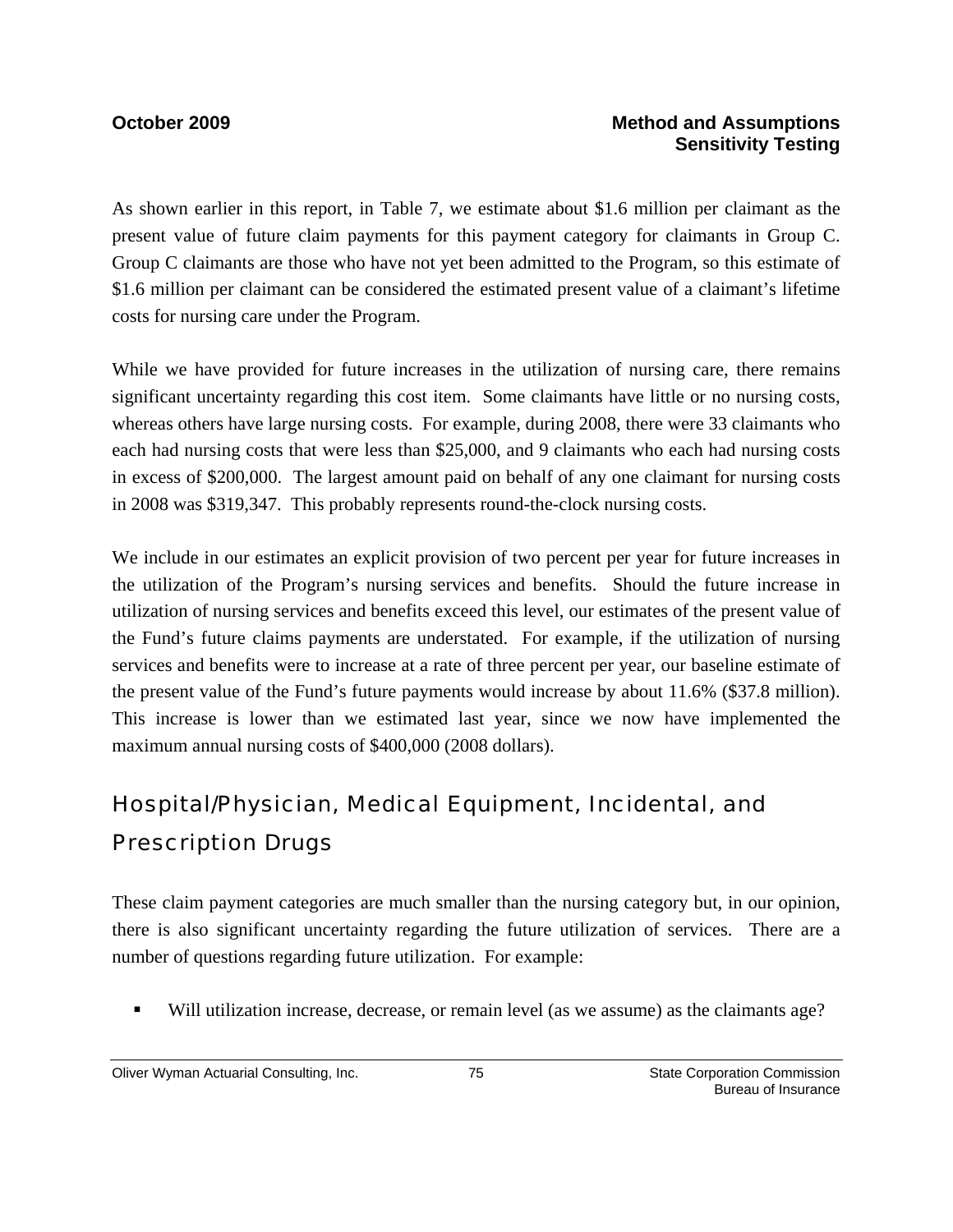- Will claimants require new and more expensive medical services, equipment, and drugs when they become available?
- Will claimants require increasingly expensive computers (an "incidental" cost), as new designs become available that may be especially useful to the impaired population?
- Will administrative controls be in place that will serve to limit the requests for extraordinary costs?
- Will any restrictions be imposed on future Program claim payments?

Our estimates might prove to be significantly understated, or overstated, depending on the answers to the above questions.

## Housing, Vans, Lost Wages, Legal, Insurance, Medical Review/Intake

The costs associated with these claim payment categories are fairly well defined and, in our opinion, there is not a significant uncertainty regarding the future claim payments for these payment categories under the current housing provisions.

## Numbers of Eligible Claimants

Our forecasts of the Fund's deficit at various points in time are dependent on the assumptions regarding the number of eligible claimants who will eventually be admitted to the Program. Estimates and forecasts of the numbers of eligible claimants who will be admitted are uncertain, for several reasons: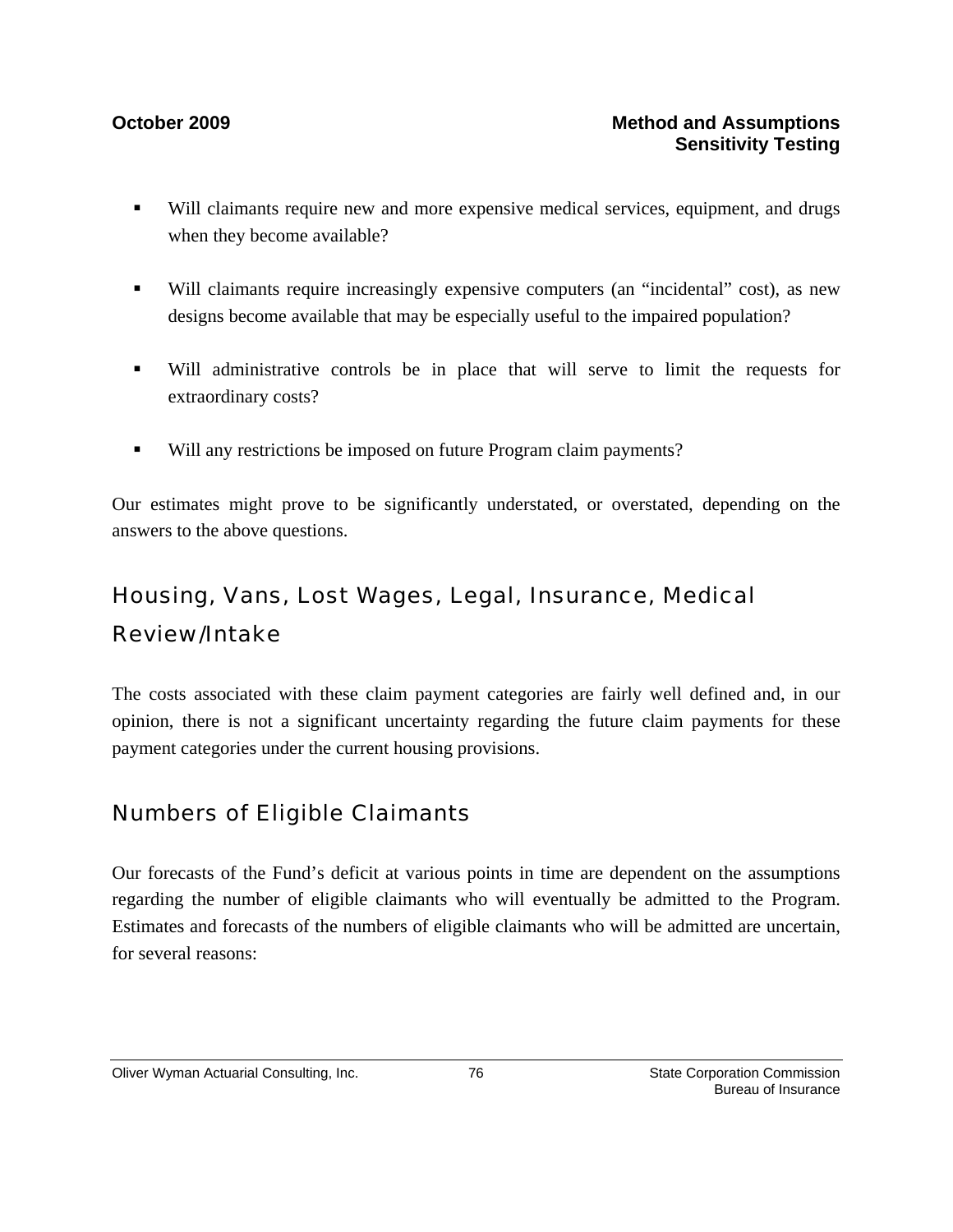- Claimants can wait for many years before applying to the program, so the number of claimants already born as of any given date, who have not yet been admitted to the Program, is a significant issue.
- The number of eligible claimants born each year is dependent on the numbers of physicians and hospitals participating in the program. Generally, the number of eligible claimants will increase as the numbers of participating physicians and hospitals increase, but the increase in the number of eligible claimants is less than proportional because of the fact that the claimant has to have either been treated by a participating physician or born in a participating hospital. As an example, a ten percent increase in the number of participating physicians would have no impact on the number of eligible claimants if the additional physicians were all working in hospitals that were participating.

Basically, any increase in the numbers of eligible claimants will have a direct impact on the numbers of claimants admitted to the program, and will therefore increase the costs of the program proportionately. Each additional claimant, beyond what we have estimated, will impact the liabilities of the Fund, and increase the deficit, by approximately \$2.1 million.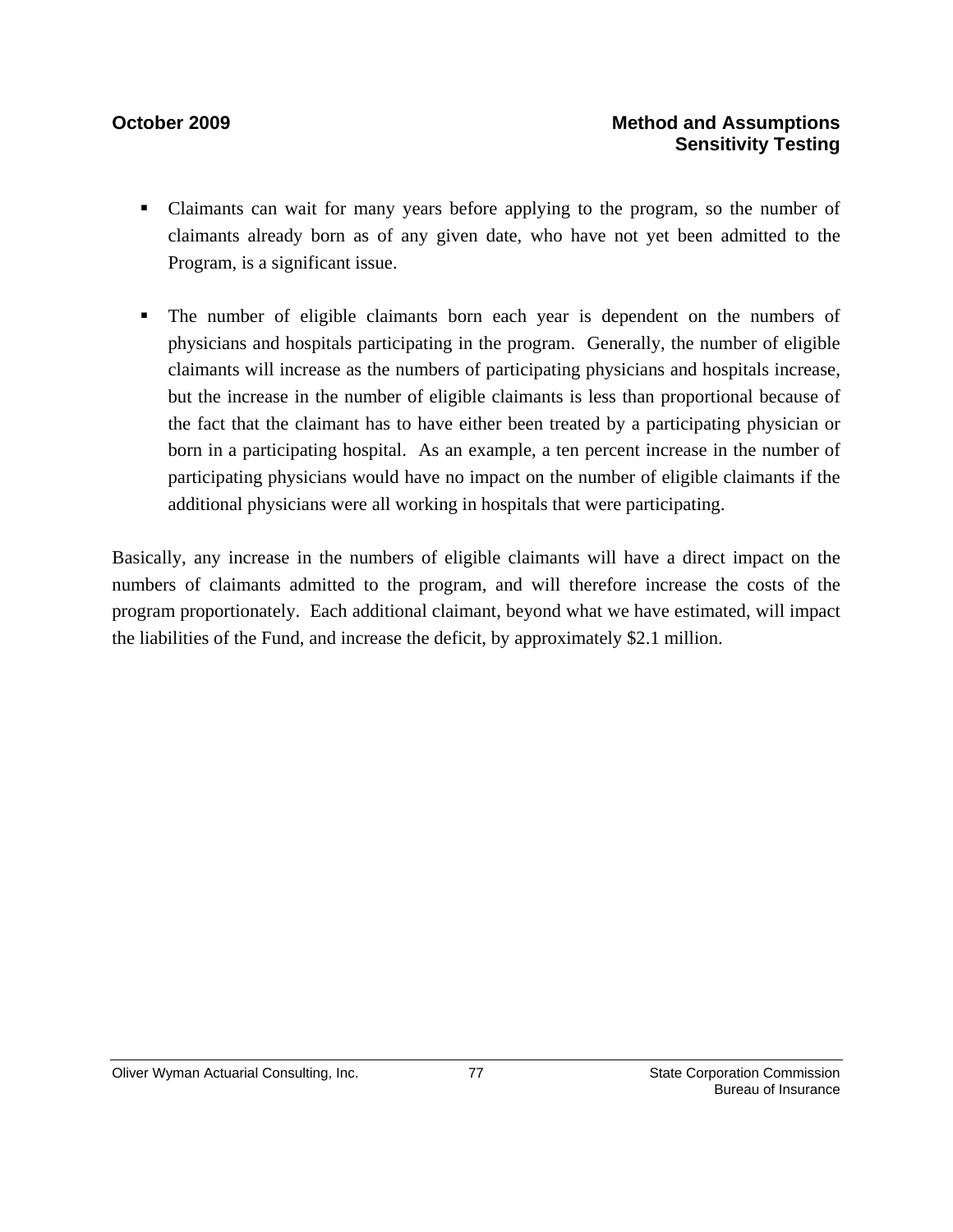# Background

## General

Chapter 50 of Title 38.2 of the Code of Virginia, enacted by the 1987 General Assembly, established the Virginia Birth-Related Neurological Injury Compensation Program. The Program began collecting assessments in late 1987, and the compensation mechanism became effective for births as of January 1, 1988.

Among the stated purposes of the Program is to assure the payment of the financial costs for the lifetime care of infants born with birth-related neurological injuries. The Program is financed by the Virginia Birth-Related Neurological Injury Compensation Fund.

Participation in the Program is optional for both physicians and hospitals. Participating physicians and hospitals receive the benefit of the exclusive remedy provision of the law, and physicians and hospitals that participate are eligible for lower premiums for medical malpractice insurance.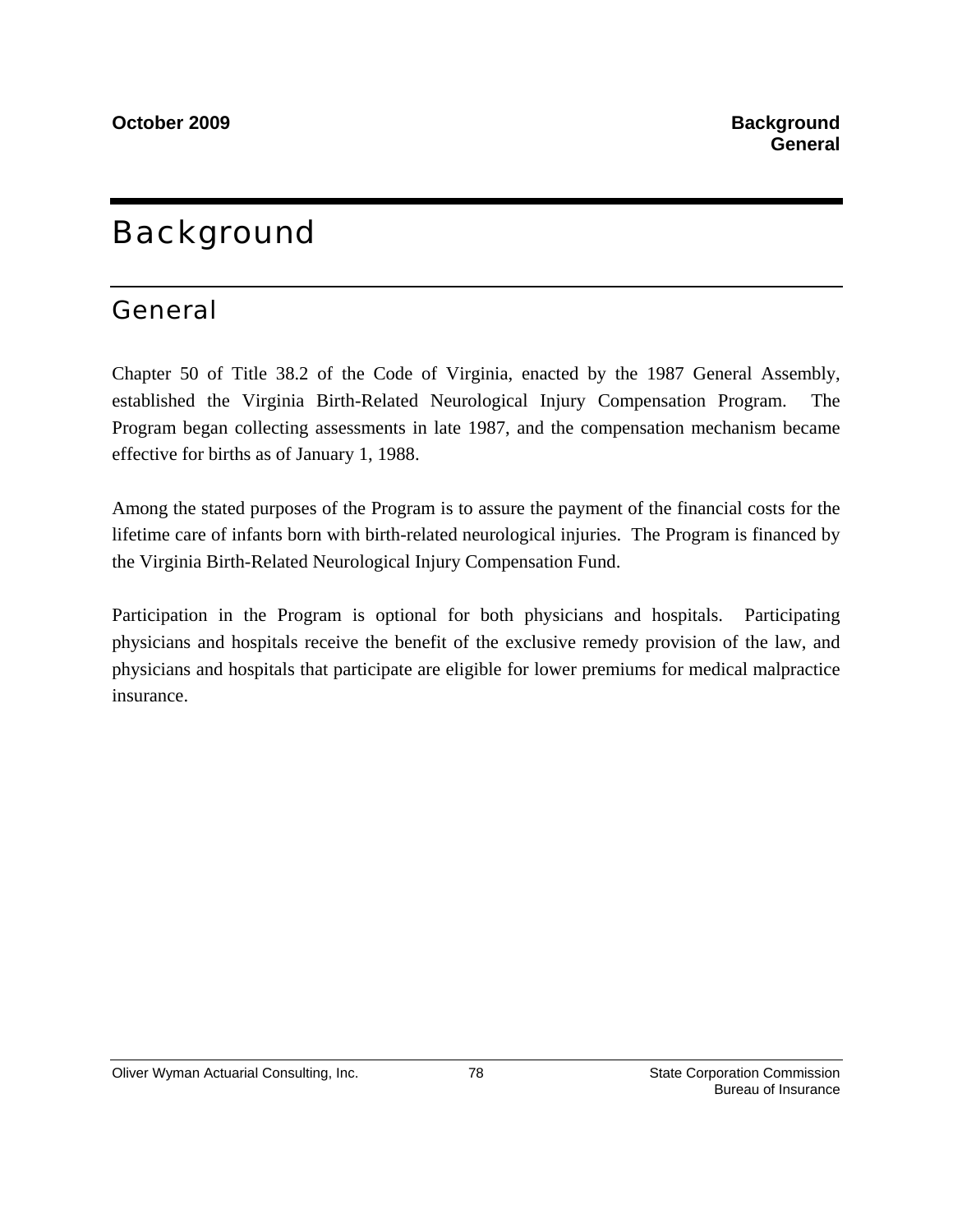## History of Funding

## Participating Physicians and Hospitals

Funding for the Program comes from both physicians and hospitals. In addition, the Virginia State Corporation Commission (the "SCC") is empowered to assess liability insurers in Virginia up to one-quarter of one percent of net direct liability premiums written in Virginia if needed to maintain the Fund on an actuarially sound basis.

The original schedule of funding assessments for program year 1988 was as follows:

- Participating physicians paid an annual assessment of \$5,000. (The definition of participating physicians was amended in 1989 to include licensed nurse midwives who perform obstetrical services, either full-time or part-time, as authorized in the Plan of Operation. They have been assessed since 1989, but the number of licensed nurse midwives is not material.)
- Participating hospitals paid an annual assessment equal to \$50 per live birth in the previous year, subject to a maximum assessment of \$150,000.

Beginning with the 1995 program year, the fixed fee schedules were changed to sliding scale fee schedules under which the fees decreased the longer the participant was in the Program. This fee schedule is shown on Exhibit 2 of Appendix A.

Beginning with the 2001 program year, assessments of participating physicians and hospitals were restored to their original level. For the 2002 program year, assessments of participating physicians and hospitals remained at the original level.

Based upon the July 1, 2004 legislation, assessment income to the Program has increased, effective with the 2006 program year (as shown on Exhibit 2 of Appendix A).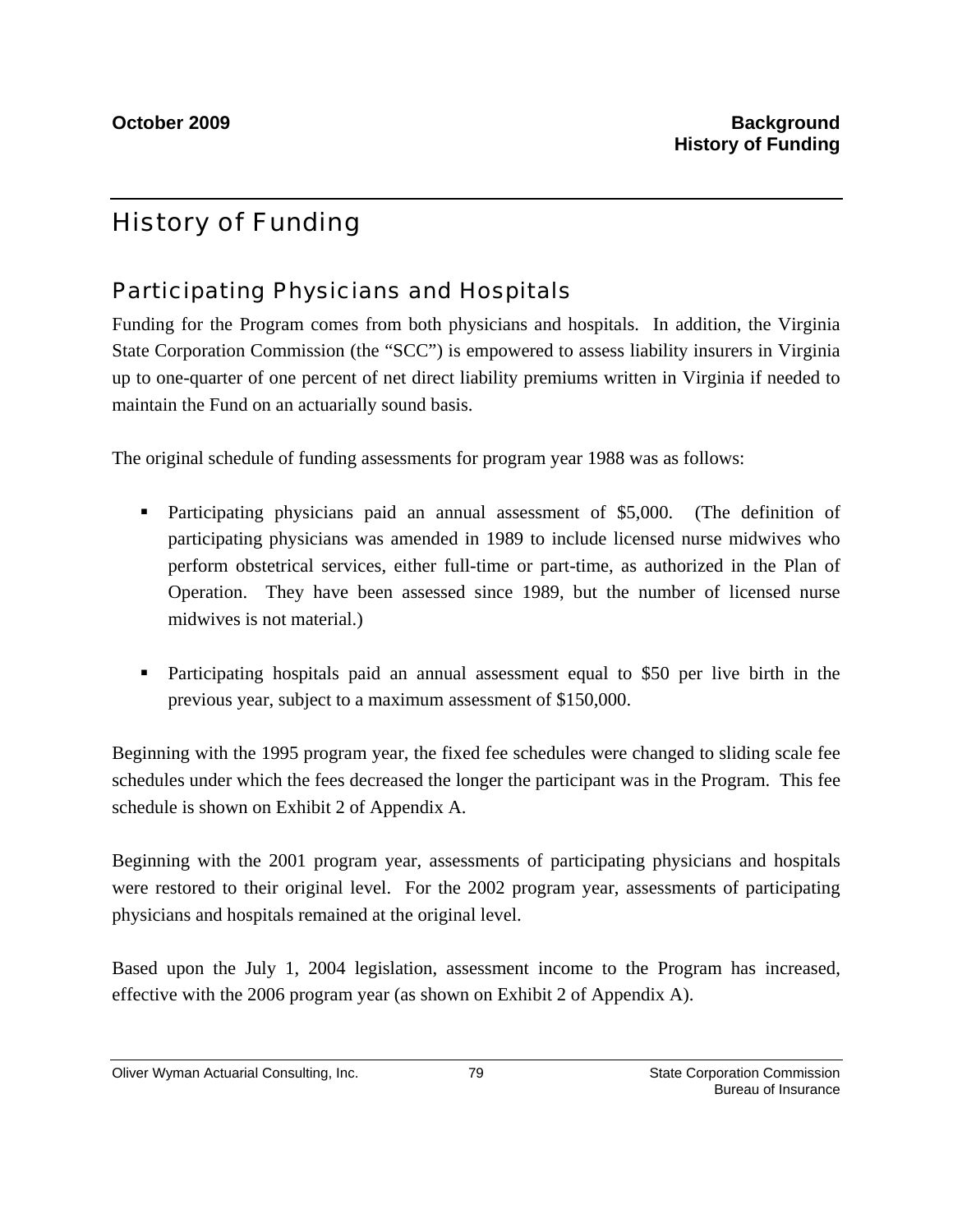Based upon the July 1, 2008 legislation, assessment income to the Program has increased, effective with the 2009 program year (as shown on Exhibit 2 of Appendix A).

## Non-Participating Physicians and Liability Insurers

Assessment income of the Program can be modified in a given year in either of the following two ways:

- 1. Beginning with program year 1993, if the income of the Program is estimated to be in excess of that required for actuarial soundness, income can be reduced by eliminating assessments *of nonparticipating physicians* in a given program year. The assessment of non-participating physicians was, in fact, eliminated for program years 1993 through 2001. Assessments of nonparticipating physicians can be reinstated in any amount up to \$250 (or the currently prevailing rate), whenever the SCC determines that such assessment is required to maintain the Fund's actuarial soundness, and the \$250 assessments were reinstated beginning with program year 2002. Effective with program year 2005, assessments for non-participating physicians increased incrementally, as shown on Exhibit 2 of Appendix A, until they reached \$300 in Program Year 2009.
- 2. If the income of the Program is estimated to fall short of that required for actuarial soundness, income can be increased by assessments of *liability insurers* up to one-quarter of one percent of net direct liability premiums written in Virginia. Insurers were assessed an amount equal to one-tenth of one percent of net direct liability premiums written in Virginia for the 1990 program year, and were assessed one-quarter of one percent of net direct liability premiums written in Virginia beginning with the 2002 program year.

Exhibit 3 of Appendix A, presents a history of the Program's assessment income. Exhibit 4 of Appendix A, presents a history of the numbers of participating physicians and hospitals.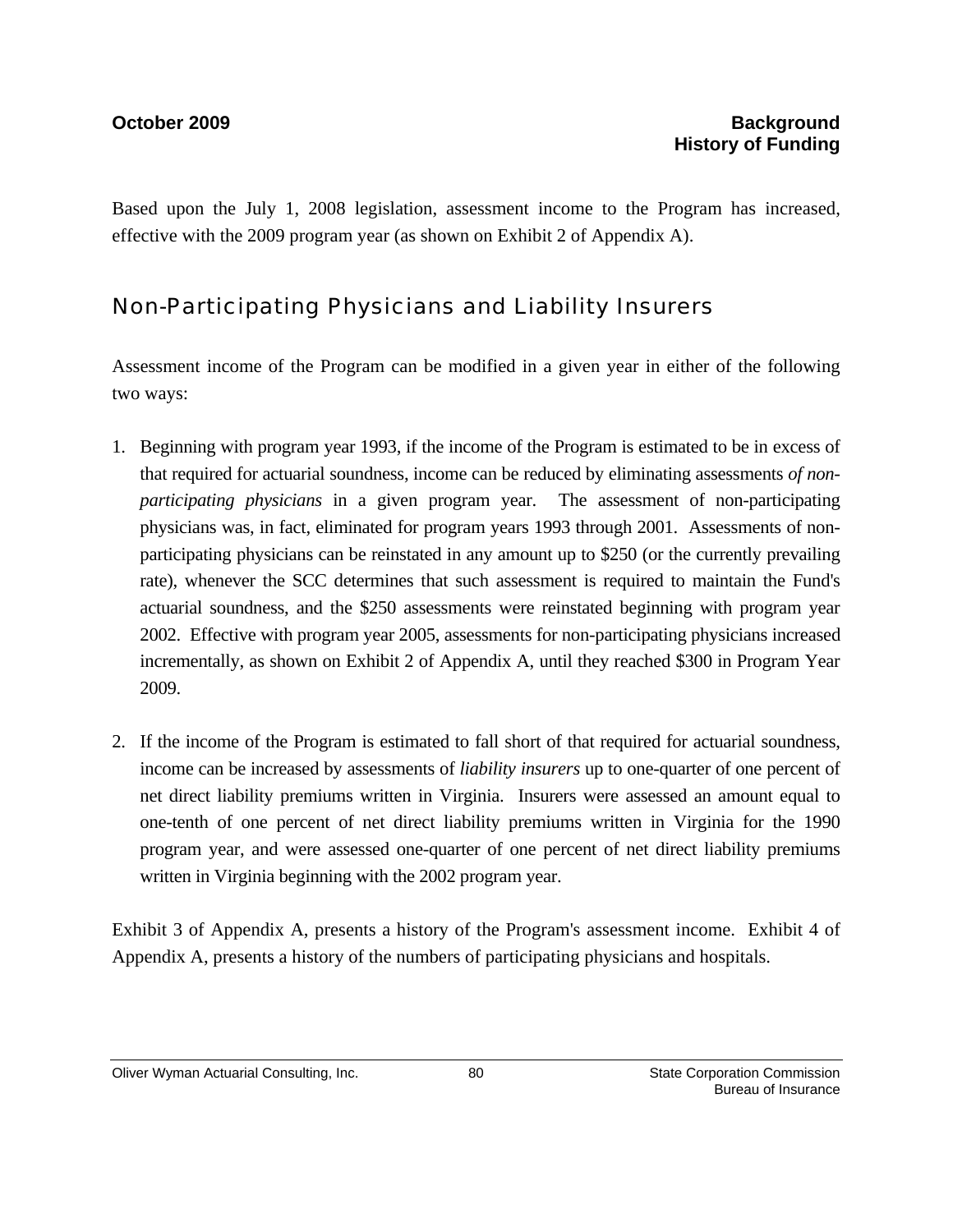## Eligibility

To be eligible to receive payment from the Program, a claimant must file a claim with the Virginia Workers' Compensation Commission. The Commission must then determine that the claim meets the criteria for reimbursement from the Program. The original law provided that, for a claim to be paid, all three of the following criteria had to be met:

- 1. The injuries claimed are birth-related neurological injuries as defined in the law,
- 2. Obstetrical services were performed by a participating physician,
- 3. The birth occurred in a participating hospital.

Pursuant to Senate Bill No. 72, the law was amended in 1990 so that criterion 1 and either criterion 2 or 3 must be met for a claim to qualify for payment.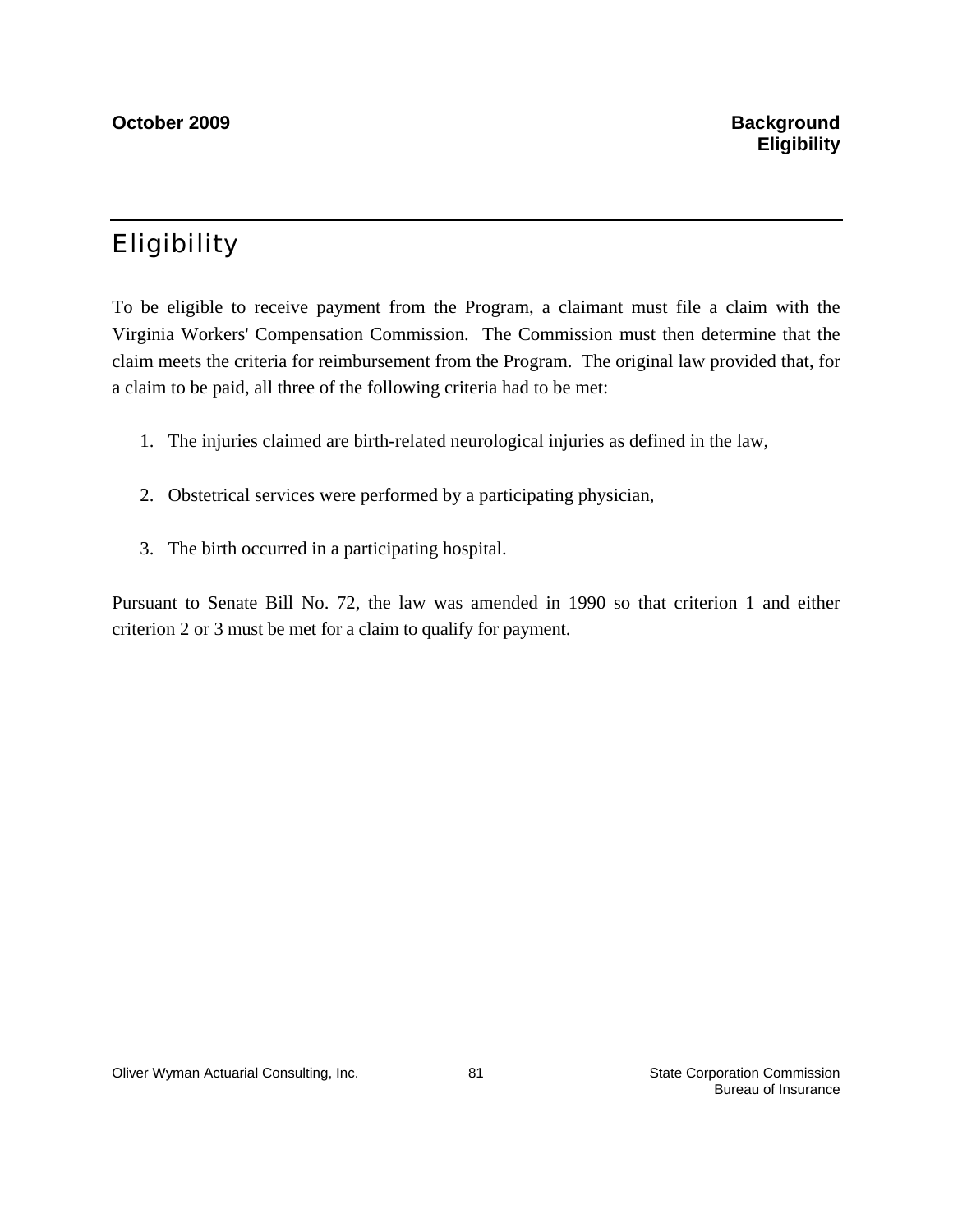## History of Actuarial Studies

An actuarial study of the adequacy of funding of the Program is required to be performed at least once every two years. Mercer RFI (predecessor of Oliver Wyman Actuarial Consulting, Inc.) provided its initial funding study covering the years 1988 through 1990 on October 13, 1989. We issued three supplemental reports which modified our original funding estimates, as follows:

- First Supplement dated December 22, 1989: Mercer RFI was requested to confer with Dr. Barbara Brown, then of the Williamson Institute for Health Studies, Department of Health Administration, Medical College of Virginia, Virginia Commonwealth University, to determine whether amendments to the Mercer RFI findings (specifically claim frequency) should be considered. As a result, Mercer RFI revised its estimates of the Program's expected frequency and future claim payments.
- Second supplement dated January 24, 1990: Reflected the opinion of the Virginia Attorney General's office that Medicaid would be primary as respects the Program.
- Third supplement dated May 22, 1990: Reflected the effects of Senate Bills 70 and 72. (Pursuant to Senate Bill 70, the original definition of "birth-related neurological injury" was clarified.)

The recommendation in our initial reports was for the assessment of participating and nonparticipating physicians and participating hospitals, and for an assessment against liability insurance carriers of 0.1 percent of liability premiums for program year 1990.

On March 20, 1991, we issued a report that built on our original work (as amended by our supplementary reports) and provided updated funding estimates for program years 1988 through 1990 and projected estimates for 1991. In that report, we recommended continuation of the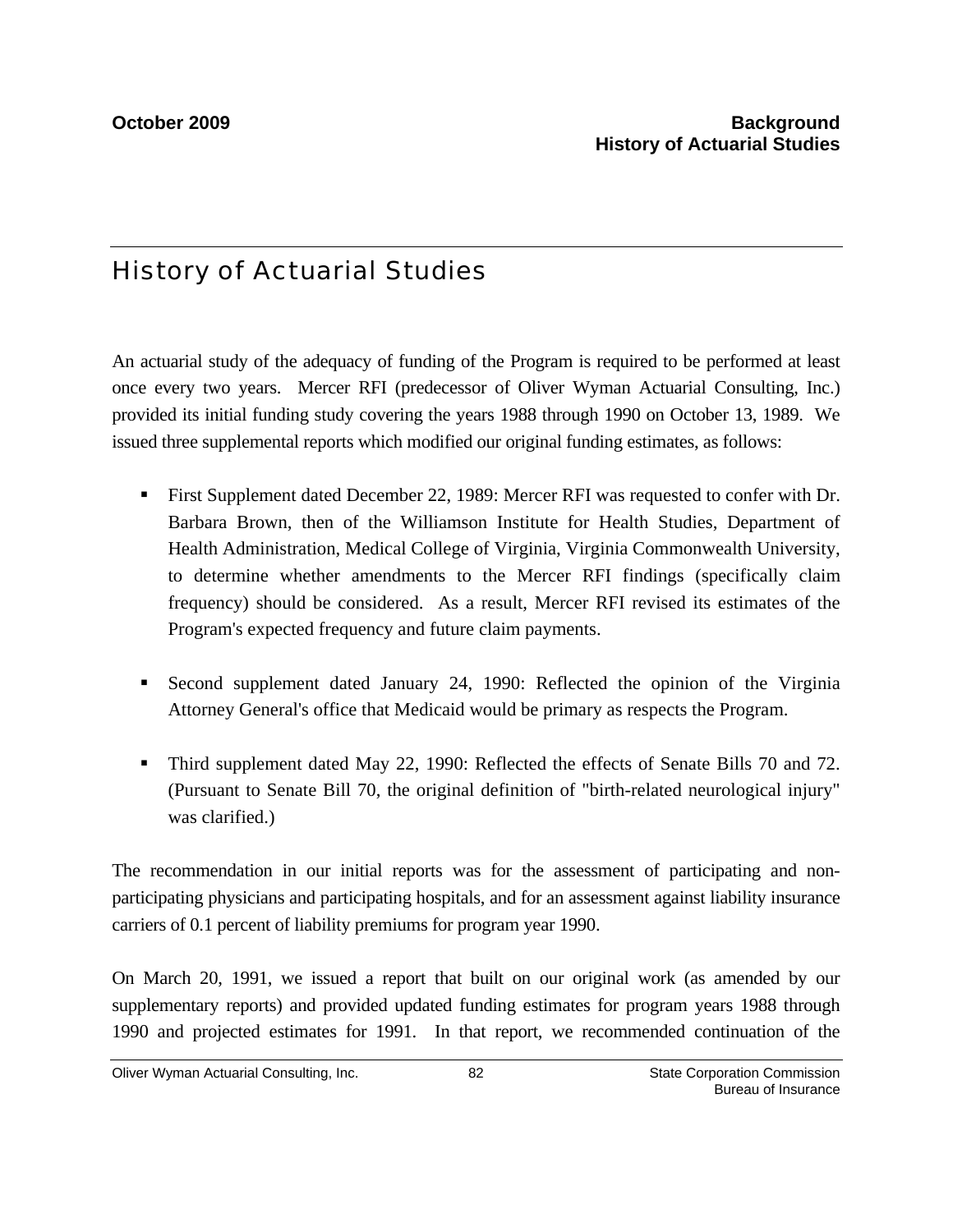assessments of participating hospitals and physicians and non-participating physicians, and no assessment against liability insurance carriers for program year 1991.

On July 17, 1992, we provided revised funding estimates for 1988 through 1991 and projected estimates for 1992 and 1993. In addition, we evaluated the criteria for actuarial soundness of the Program within the context of the law change effective in 1992, which provided that the assessments of non-participating physicians be suspended whenever the Fund was found to be actuarially sound. We recommended that non-participating physicians and liability insurers not be assessed for program year 1993. Accordingly, the SCC suspended the assessment of nonparticipating physicians.

On September 24, 1993, we provided revised funding estimates for 1988 through 1993 as well as projected estimates for 1994 and 1995. We also recommended that non-participating physicians and liability insurers not be assessed for program years 1994 and 1995.

An amendment to Section 38.2-5016(F) of the Virginia Code was enacted by the 1994 General Assembly Session. The amendment allows the Board of Directors of the Program to reduce the voluntary participating physician and hospital assessments for a stated period of time after the SCC has determined the Program to be actuarially sound. As a result of this amendment, Mercer RFI was requested by the Program to perform an actuarial study to determine: 1) if the Program was still actuarially sound, and 2) if the Program was still actuarially sound, to determine how much the Board of Directors could reduce the annual assessments for participating physicians and hospitals and continue the actuarial soundness of the Program.

Based on a law change in 1994, and following receipt of our report in 1995, the Board of Directors of the Program implemented a sliding scale assessment for participating doctors and hospitals for 1995 based on the number of years of participation in the Program. This reduced the assessment income from those sources by approximately 65 percent.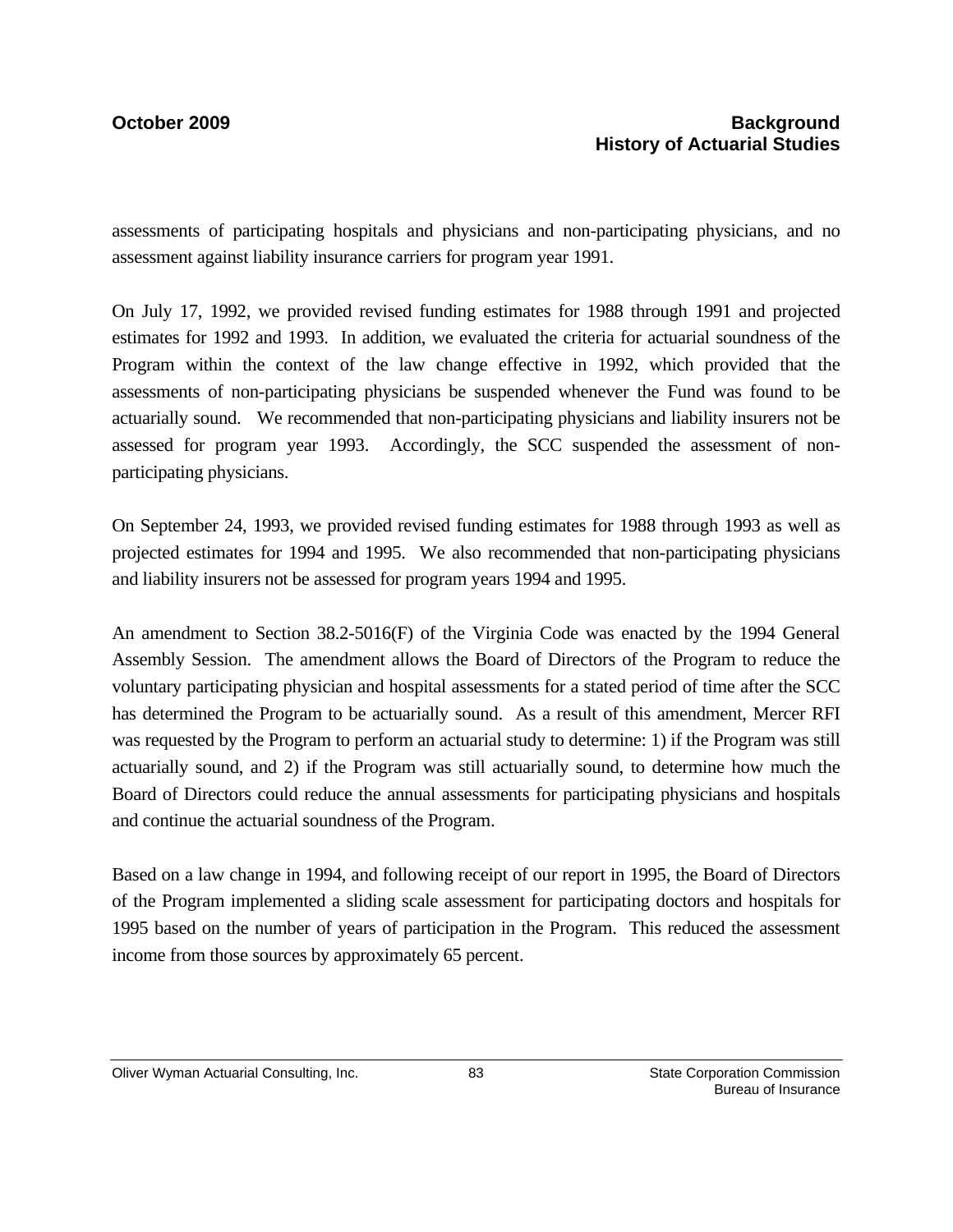In September 1995, we provided estimates of funding for the program years 1988 through 1995, and projections for years 1996 and 1997. In that report, we recommended that the reduced schedule of assessments for participating physicians and participating hospitals continue in 1996 and 1997.

In October 1997, we provided estimates of funding for the program years 1988 through 1997, and projections for years 1998 and 1999. In that report, we had begun to consider housing expenses as non-liquid assets of the Program, rather than costs. This was based on the decision of the Program to establish trust funds for the benefit of the claimants. In our October 1997 report, we recommended that the reduced schedule of assessments for participating physicians and participating hospitals continue in 1998 and 1999.

In December 1999, we provided estimates of funding for the program years 1988 through 1999, and projections for years 2000 and 2001. In that report we observed that, on average, the claimants' mortality was much better than had been expected. As a result, we made a major change to the mortality assumption, which significantly increased the expected costs per claimant. We estimated that the Program was actuarially sound as of year-end 1999, and recommended that assessments for participating physicians and hospitals, and for non-participating physicians, be restored to their full level.

After release of our December 1999 report, we issued an addendum in which we recommended that:

"If the Fund decides to immediately stop providing cash grants for housing (except for commitments that have already been made and for existing claimants who have not yet received housing benefits) assessments would still have to be restored to their full level for participating hospitals and physicians (but not for non-participating physicians), for program year 2001. Given our current assumptions, this would lead to a \$2.1 million deficit for program year 2002 and a \$7.1 million deficit by the end of program year 2003. In order to avoid these deficits, there would need to be assessments of the non-participating physicians for program year 2002 and both the non-participating physicians and the liability insurers, for program year 2003."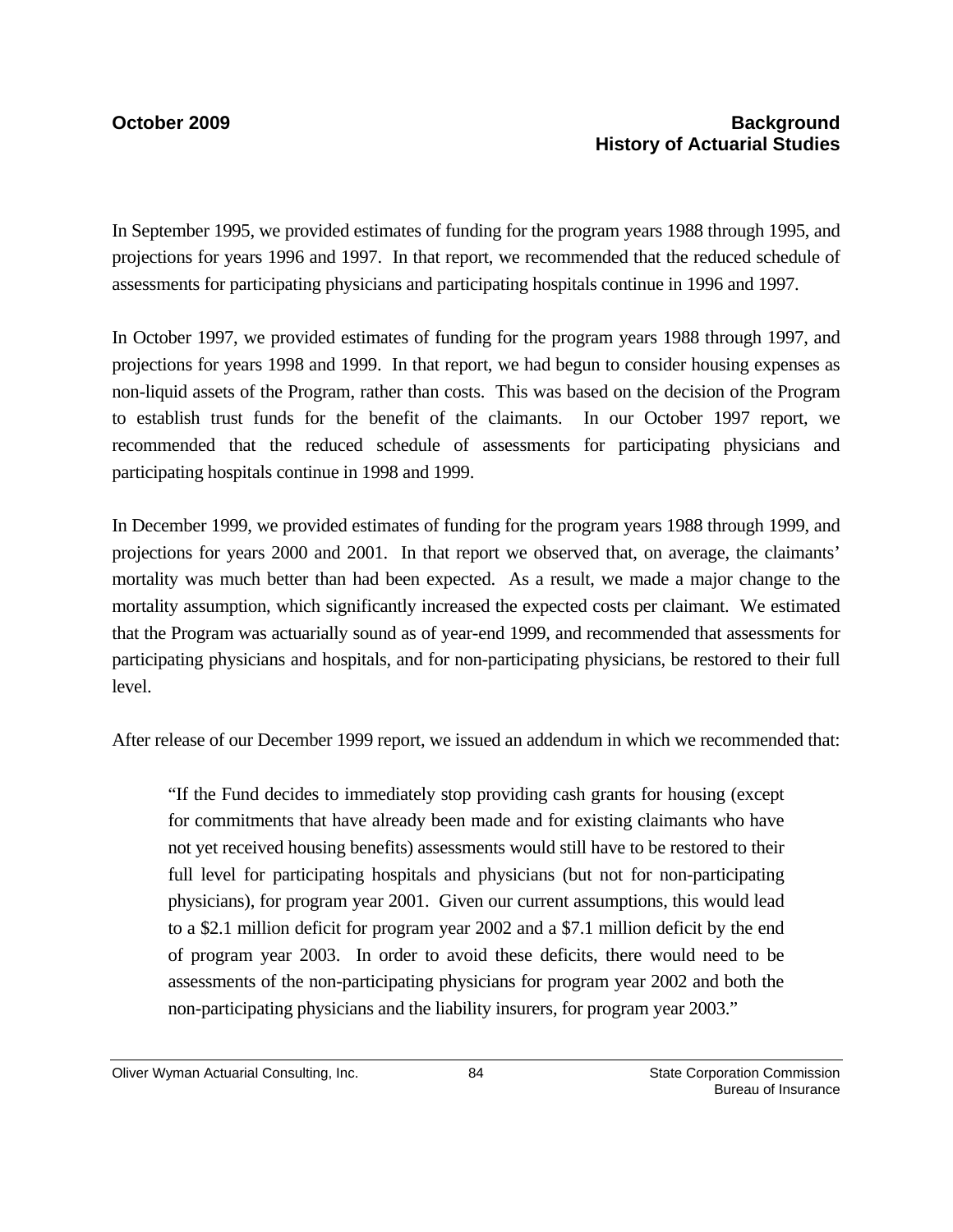### **October 2009 Background 2009 History of Actuarial Studies**

In October 2001, we provided estimates of funding for the program years 1988 through 2000, and projections for years 2001, 2002, and 2003. In that report we made significant changes to the estimated number of claimants who would eventually be admitted to the program, to the mortality table underlying our forecasts, and to the estimated future average annual expenses for admitted claimants. These changes all tended to increase our estimates of the Program's liabilities, and as a result we estimated that the Fund was not actuarially sound as of December 31, 2000 and forecast that the Fund would not be actuarially sound as of December 31, 2001, 2002, or 2003. Among other things, we recommended that the Program continue to assess participating physicians and hospitals at the maximum level and begin to assess non-participating physicians and liability insurers at the maximum assessment rates.

In September 2002 we provided estimates of funding for the program years 1988 through 2001, and projections for years 2002, 2003, and 2004. We estimated that the Fund was not actuarially sound as of December 31, 2001 and forecast that the Fund would not be actuarially sound as of December 31, 2002, 2003, or 2004. We recommended that the Program continue to assess participating physicians, participating hospitals, non-participating physicians, and liability insurers at the maximum amounts.

In September 2003 we provided estimates of funding for the program years 1988 through 2002, and projections for years 2003, 2004, and 2005. We estimated that the Fund was not actuarially sound as of December 31, 2002 and forecast that the Fund would not be actuarially sound as of December 31, 2003, 2004, or 2005. We recommended that the Program continue to assess participating physicians, participating hospitals, non-participating physicians, and liability insurers at the maximum amounts, and that means be found to increase the funding level.

In September 2004 we provided estimates of funding for the program years 1988 through 2003, and projections for years 2004, 2005, and 2006. We estimated that the Fund was not actuarially sound as of December 31, 2003 and forecast that the Fund would not be actuarially sound as of December 31, 2004, 2005, or 2006. We recommended that the Program continue to assess participating physicians, participating hospitals, non-participating physicians, and liability insurers at the maximum amounts, and that means be found to increase the funding level.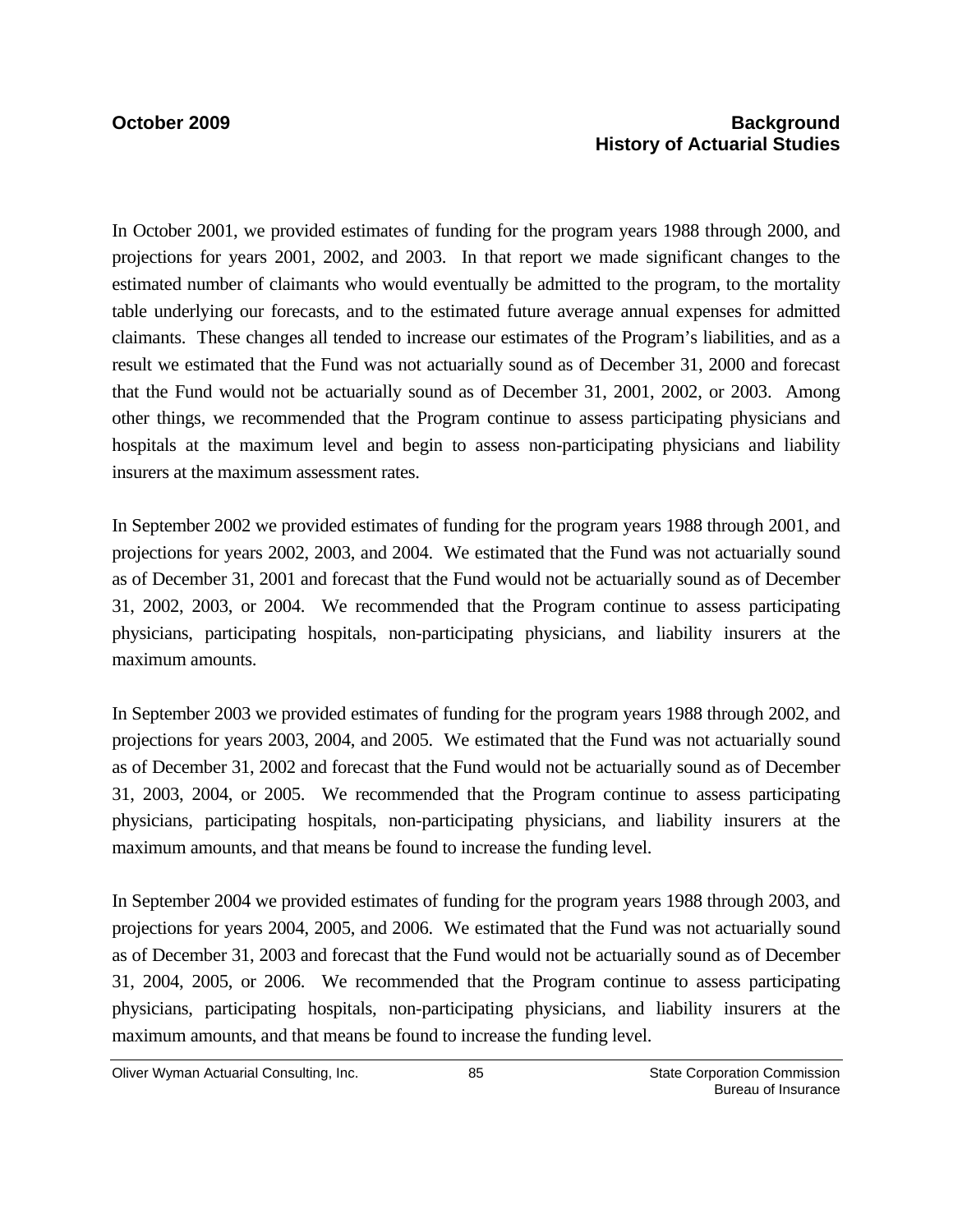In September 2005 we provided estimates of funding for the program years 1988 through 2004, and projections for years 2005, 2006, and 2008. We estimated that the Fund was not actuarially sound as of December 31, 2004 and forecast that the Fund would not be actuarially sound as of December 31, 2005, 2006, or 2008. We recommended that the Program continue to assess participating physicians, participating hospitals, non-participating physicians, and liability insurers at the maximum amounts, and that means be found to increase the funding level. The major changes from our September 2004 report to our September 2005 report were a revision to the mortality table and an increase in the estimated life-time costs for nursing benefits, both of which increased the estimated liabilities of the Program.

In August 2006 we provided estimates of funding for the program years 1988 through 2005, and projections for years 2006, 2007, and 2008. We estimated that the Fund was not actuarially sound as of December 31, 2005 and forecast that the Fund would not be actuarially sound as of December 31, 2006, 2007, or 2008. We recommended that the Program continue to assess participating physicians, participating hospitals, non-participating physicians, and liability insurers at the maximum amounts, and that means be found to increase the funding level. The major changes from our September 2005 report to our August 2006 report were a revision to the mortality table and an increase in the estimated life-time costs for nursing benefits, both of which increased the estimated liabilities of the Program.

In August 2007 we provided estimates of funding for the program years 1988 through 2006, and projections for years 2007, 2008, and 2009. We estimated that the Fund was not actuarially sound as of December 31, 2006 and forecast that the Fund would not be actuarially sound as of December 31, 2007, 2008, or 2009. We recommended that the Program continue to assess participating physicians, participating hospitals, non-participating physicians, and liability insurers at the maximum amounts, and that means be found to increase the funding level. The major changes from our August 2006 report to our August 2007 report were a revision to the mortality table.

In October 2008 we provided estimates of funding for the program years 1988 through 2007, and projections for years 2008, 2009, and 2010. We estimated that the Fund was not actuarially sound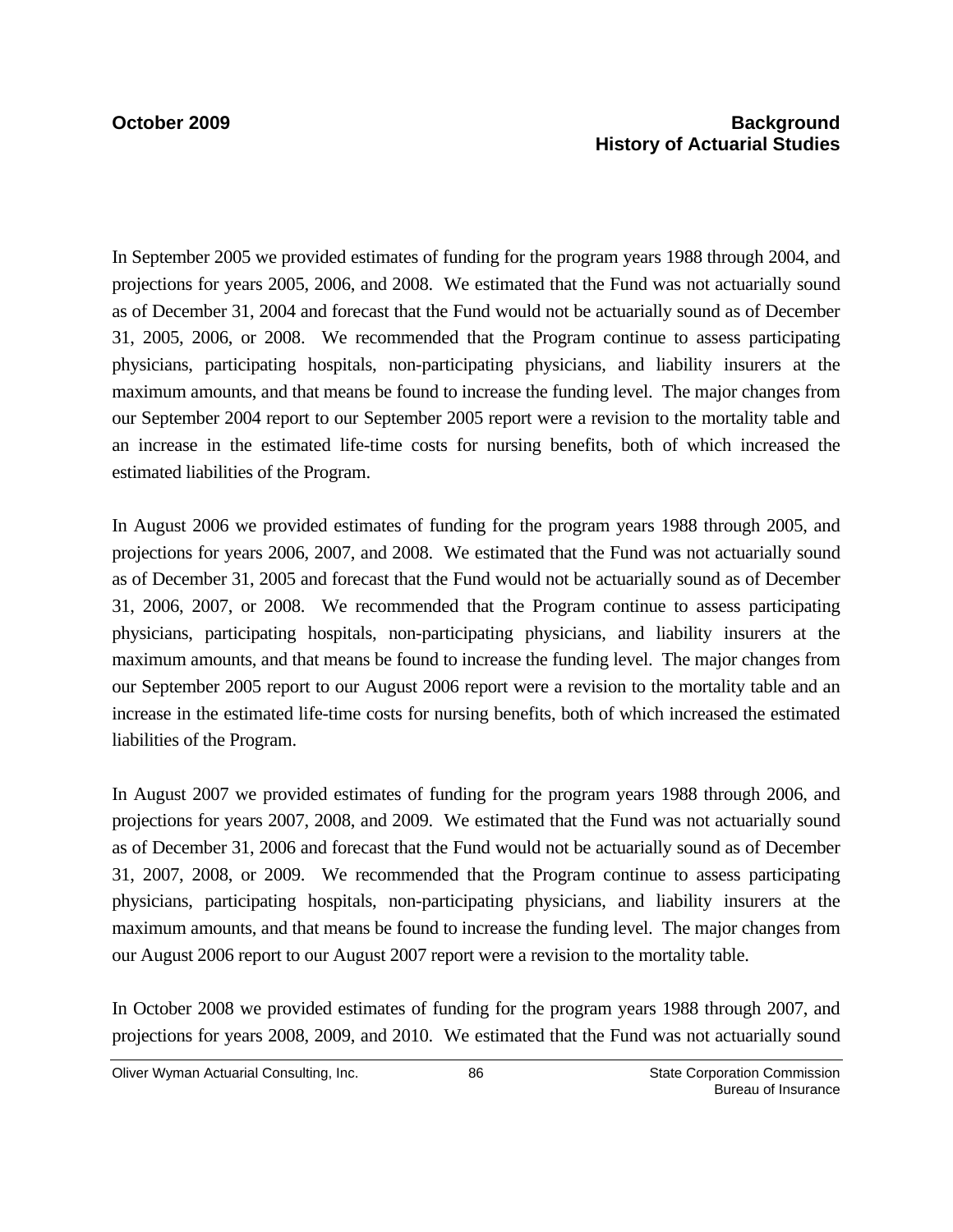### **October 2009 Background 2009 History of Actuarial Studies**

as of December 31, 2007 and forecast that the Fund would not be actuarially sound as of December 31, 2008, 2009, and 2010. We recommended that the Program continue to assess participating physicians, participating hospitals, non-participating physicians, and liability insurers at the maximum amounts, and that means be found to increase the funding level. The major changes from our August 2007 report to our October 2008 report were a revision to the mortality table, a provision for claimants who have or may be accepted into the program as a result of a "De Novo" review, an adjustment to take into account the impact of Medicaid waivers that pay for nursing related expenses, a decrease in historical inflation rate, an increase in the prospective inflation rate, and a revision to the method to use the estimated future costs for Group A claimants to estimate the future costs for Group B and Group C claimants.

The prior discussion covers the history of the actuarial studies up until this current report.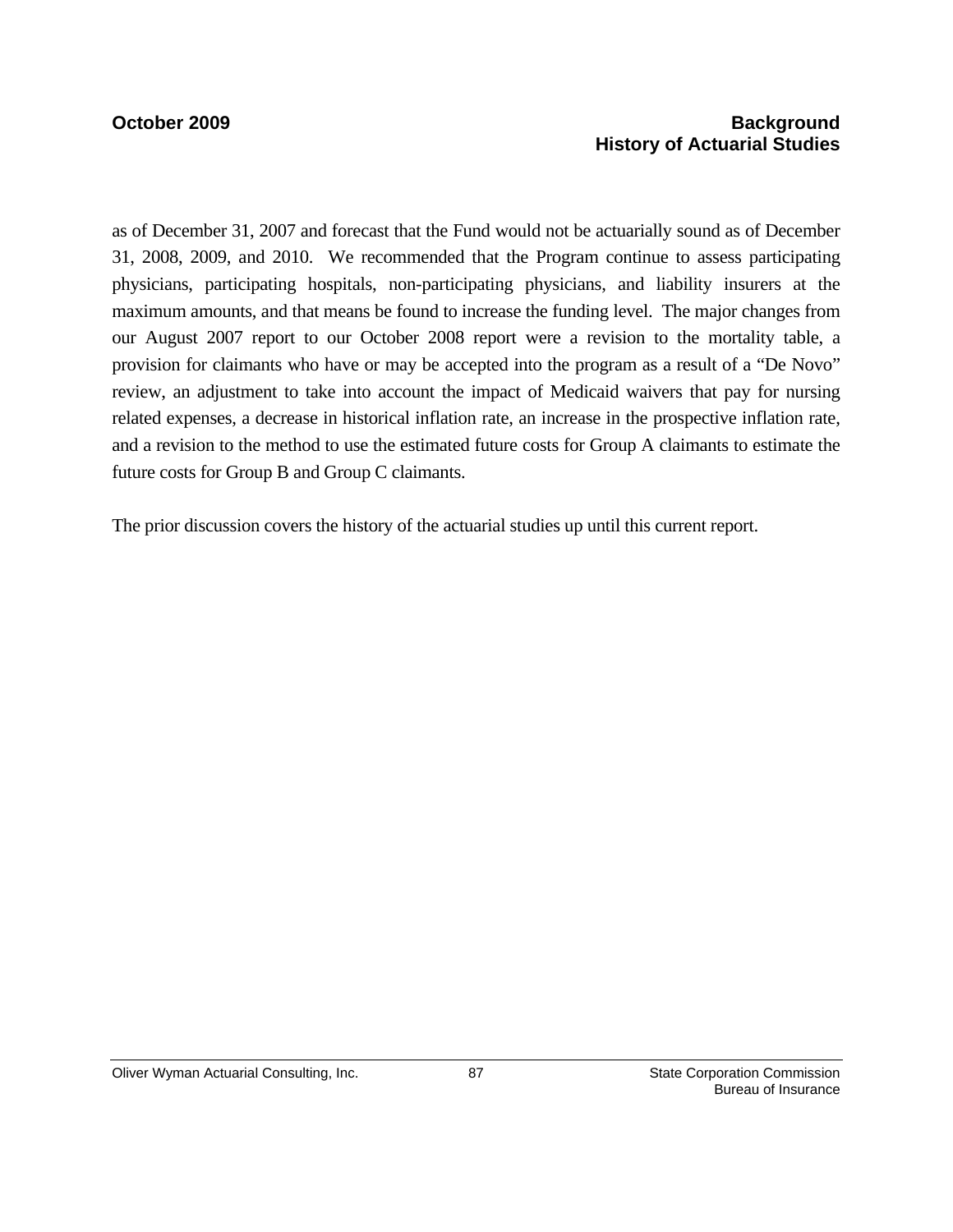# Limitations and Caveats

### Entire Document

The study conclusions are developed in the accompanying text and exhibits, which together comprise the report.

### Data Reliance

The data for this study was gathered from several sources, which are detailed in the report. In the study, we relied on the accuracy and completeness of the data without independent audit. If the data are incomplete or inaccurate, our findings and conclusions may need to be revised.

### Underlying Assumptions

In addition to the assumptions stated in the report, numerous other assumptions underlie the calculations and results presented herein.

### Study Foundations

The study conclusions are based on analysis of the available data and on the estimation of many contingent events. Estimates of future costs were developed from the historical record and from estimated covered exposures.

### Statistical Credibility

The statistical credibility of the Program's experience is not sufficient to evaluate all of the various assumptions, such as the number of claimants, the future annual claim payments, and the life expectancy, with a high degree of confidence. If the number of claimants, future annual claim payments, and mortality experience differ significantly from our estimates, then our estimates of the deficit of the Fund may be significantly understated or overstated.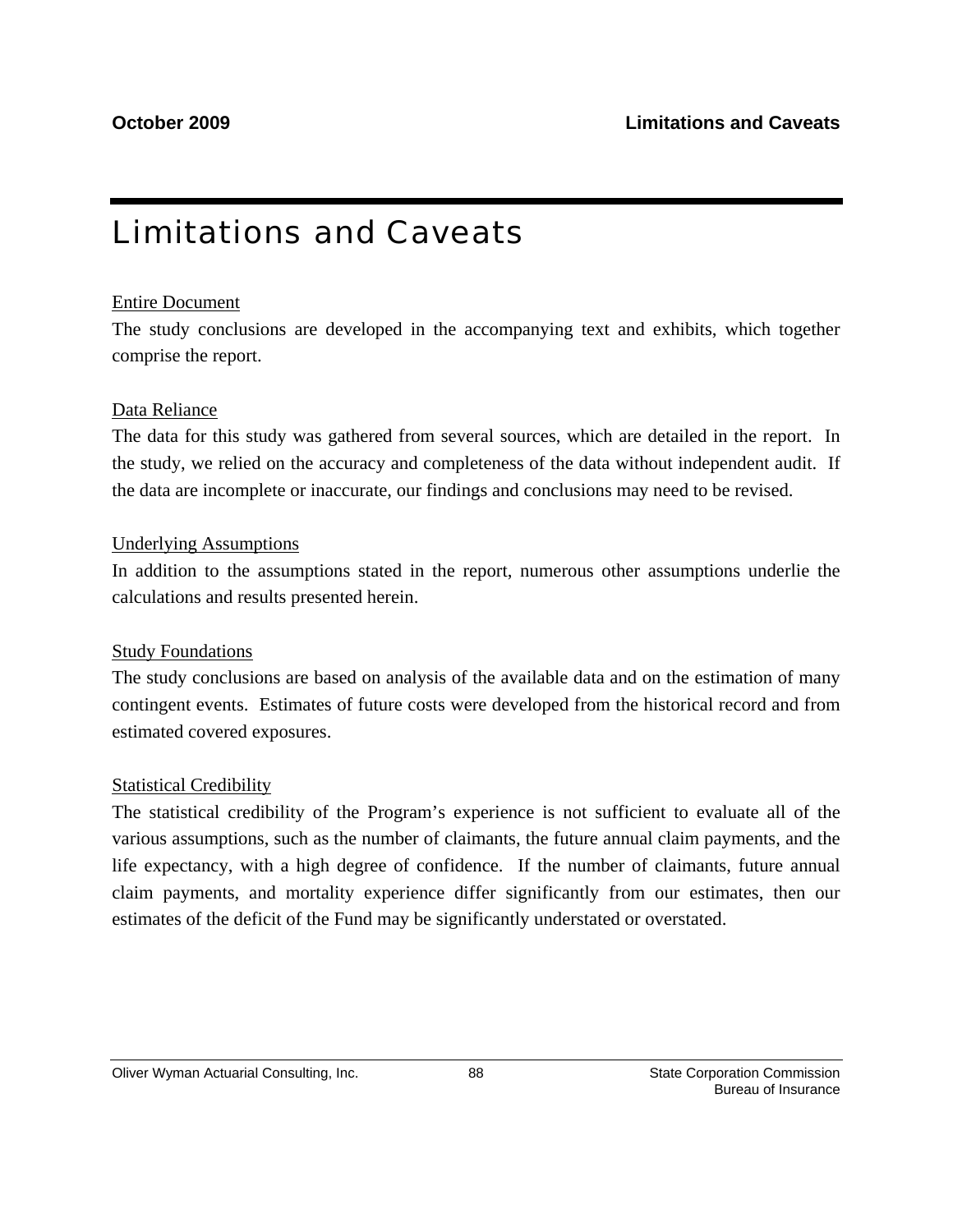### Uncertainty

For the reasons stated in this report, the conclusions contained in this report are projections of the financial consequences of future contingent events and are subject to a high degree of uncertainty. Due to the uncertainties inherent in the estimation of future costs, it cannot be guaranteed that the estimates set forth in the report will not prove to be inadequate or excessive. Actual costs may vary significantly from our estimates.

### Unanticipated Changes

Unanticipated changes in factors such as judicial decisions, legislative actions, the operation of the Program, the utilization of Program benefits and services, and economic conditions may significantly alter the conclusions.

### Best Estimates

These caveats and limitations notwithstanding, the conclusions represent our best estimate of the actuarial soundness of the Fund and the funding requirements of the Program at this time.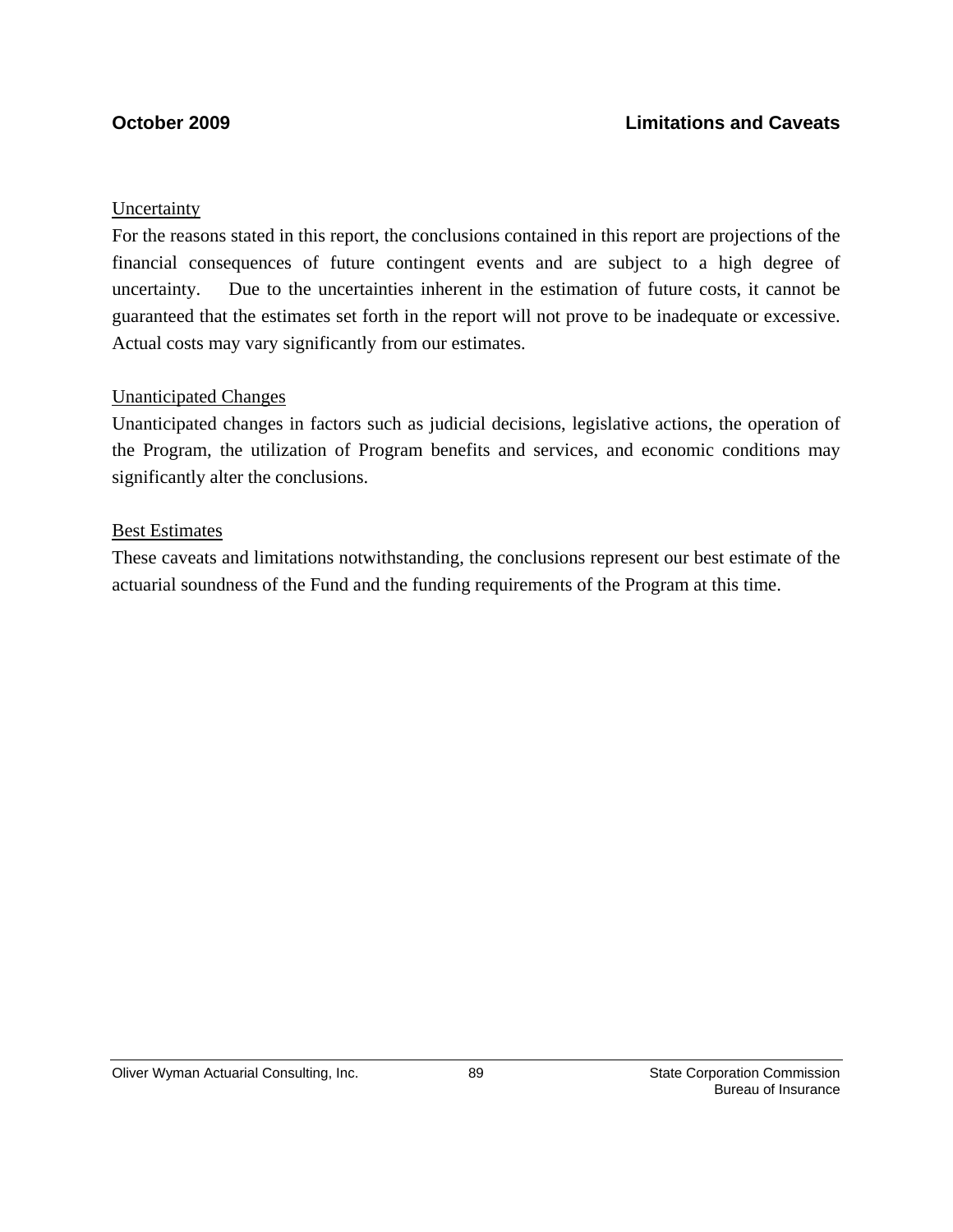**October 2009** 

**APPENDIX A**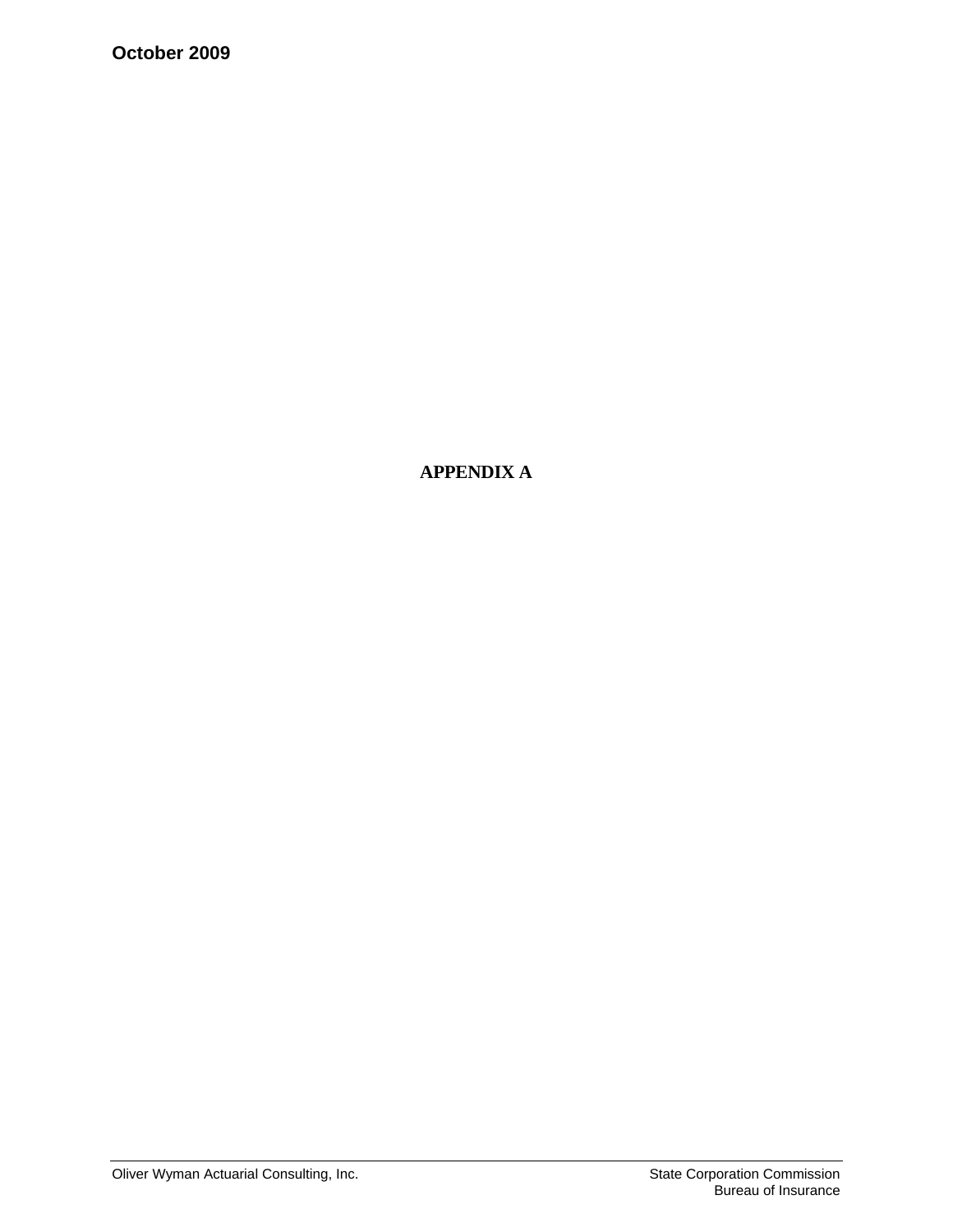## **Commonwealth of Virginia** Exhibit 1 **Birth-Related Neurological Injury Compensation Program 2009 Update**

## **Selected Ultimate Number of Claims**

|              |                  |                | Estimated        |
|--------------|------------------|----------------|------------------|
|              | Reported         | Selected       | Number of        |
|              | Number           | Ultimate       | Unreported       |
| <b>Birth</b> | of Claims        | Number         | Claims           |
| Year         | as of 12/31/08   | of Claims      | as of 12/31/08   |
| (1)          | (2)              | (3)            | (4)              |
| 1988         | $\overline{c}$   | $\overline{2}$ | $\boldsymbol{0}$ |
| 1989         | 9                | 9              | $\boldsymbol{0}$ |
| 1990         | 5                | 5              | $\boldsymbol{0}$ |
| 1991         | 9                | 9              | $\overline{0}$   |
| 1992         | 8                | 8              | $\boldsymbol{0}$ |
| 1993         | 11               | 11             | $\boldsymbol{0}$ |
| 1994         | 6                | 6              | $\boldsymbol{0}$ |
| 1995         | 10               | 10             | $\boldsymbol{0}$ |
| 1996         | 8                | 8              | $\overline{0}$   |
| 1997         | 11               | 11             | $\boldsymbol{0}$ |
| 1998         | $\overline{7}$   | 7              | $\boldsymbol{0}$ |
| 1999         | 6                | $\overline{7}$ | $\mathbf{1}$     |
| 2000         | 12               | 14             | $\overline{c}$   |
| 2001         | 10               | 11             | $\mathbf{1}$     |
| 2002         | 10               | 11             | $\mathbf{1}$     |
| 2003         | 8                | 11             | 3                |
| 2004         | $\overline{4}$   | 10             | 6                |
| 2005         | $\overline{2}$   | 10             | 8                |
| 2006         | 3                | 10             | 7                |
| 2007         | $\mathbf{1}$     | 10             | 9                |
| 2008         | $\boldsymbol{0}$ | 10             | 10               |
| Total        | 142              | 190            | 48               |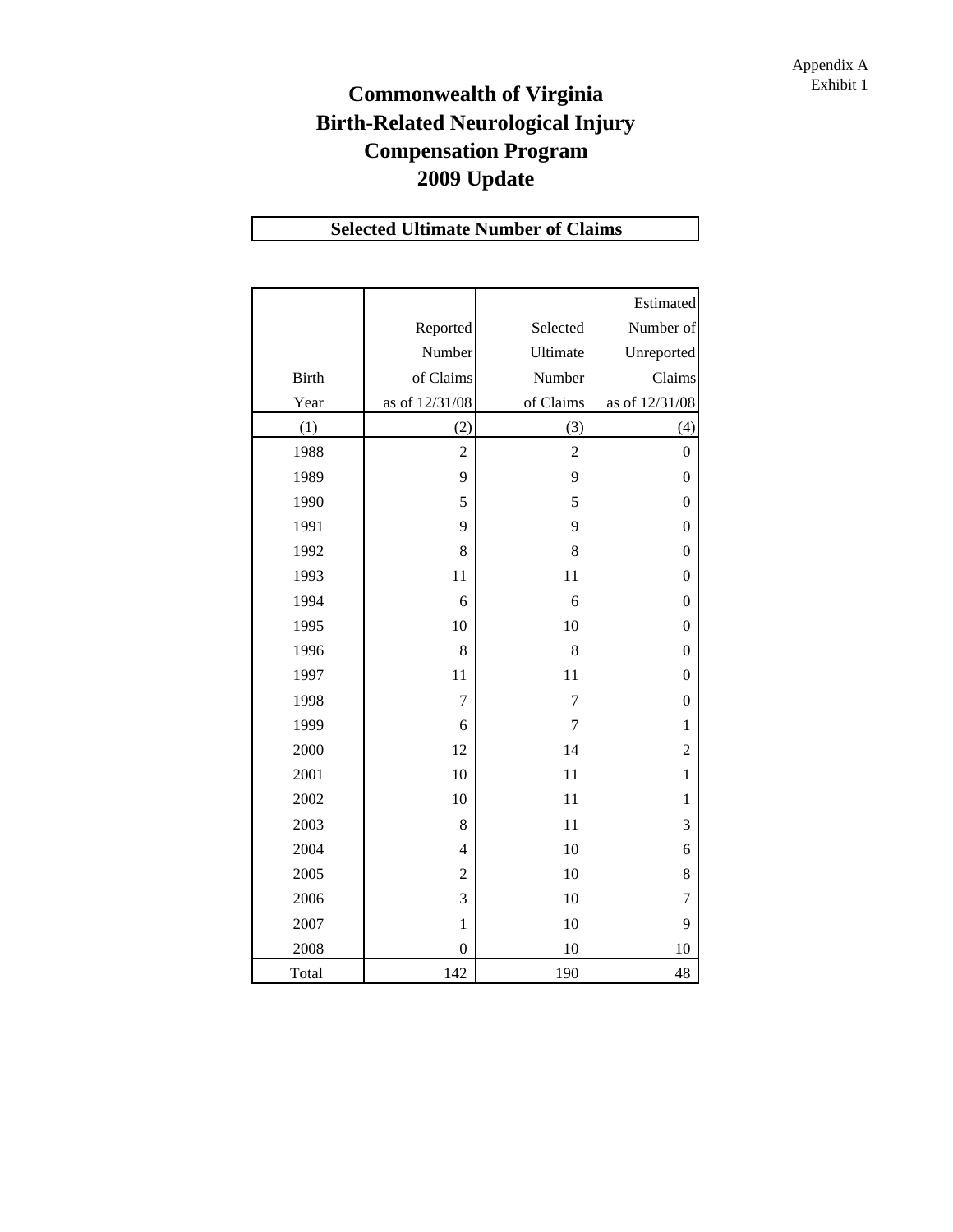## **Commonwealth of Virginia** Exhibit 2 **Birth-Related Neurological Injury Compensation Program 2009 Update**

### **2004-2014 Table of Assessments Participating and Non-Participating Physicians and Hospitals**

|         | Participating | Non-Participating |                |              |
|---------|---------------|-------------------|----------------|--------------|
|         | Physicians    | Physicians        | Hospitals      | Cap on       |
| Program | Annual        | Annual            | Per Live Birth | Hospital's   |
| Year    | Assessment    | Assessment        | Assessment     | Assessment   |
| (1)     | (2)           | (3)               | (4)            | (5)          |
| 2004    | \$5,000.00    | \$250.00          | \$50.00        | \$150,000.00 |
| 2005    | 5,100.00      | 260.00            | 50.00          | 160,000.00   |
| 2006    | 5,200.00      | 270.00            | 50.00          | 170,000.00   |
| 2007    | 5,300.00      | 280.00            | 50.00          | 180,000.00   |
| 2008    | 5,400.00      | 290.00            | 50.00          | 190,000.00   |
| 2009    | 5,600.00      | 300.00            | 52.50          | 200,000.00   |
| 2010    | 5,900.00      | 300.00            | 55.00          | 200,000.00   |
| 2011    | 6,000.00      | 300.00            | 55.00          | 200,000.00   |
| 2012    | 6,100.00      | 300.00            | 55.00          | 200,000.00   |
| 2013    | 6,200.00      | 300.00            | 55.00          | 200,000.00   |
| 2014    | 6,200.00      | 300.00            | 55.00          | 200,000.00   |

Notes:

These assessments for 2009 and subsequent for  $(2)$  &  $(4)$  are based upon the contents of HB 1305 and SB 211, effective July 1, 2008 (sections 38.2-5020.A and 38.2-5020.C)

Under this fee schedule, the assessment of a new participant is prorated based upon when the participant enters the program during the first year of participation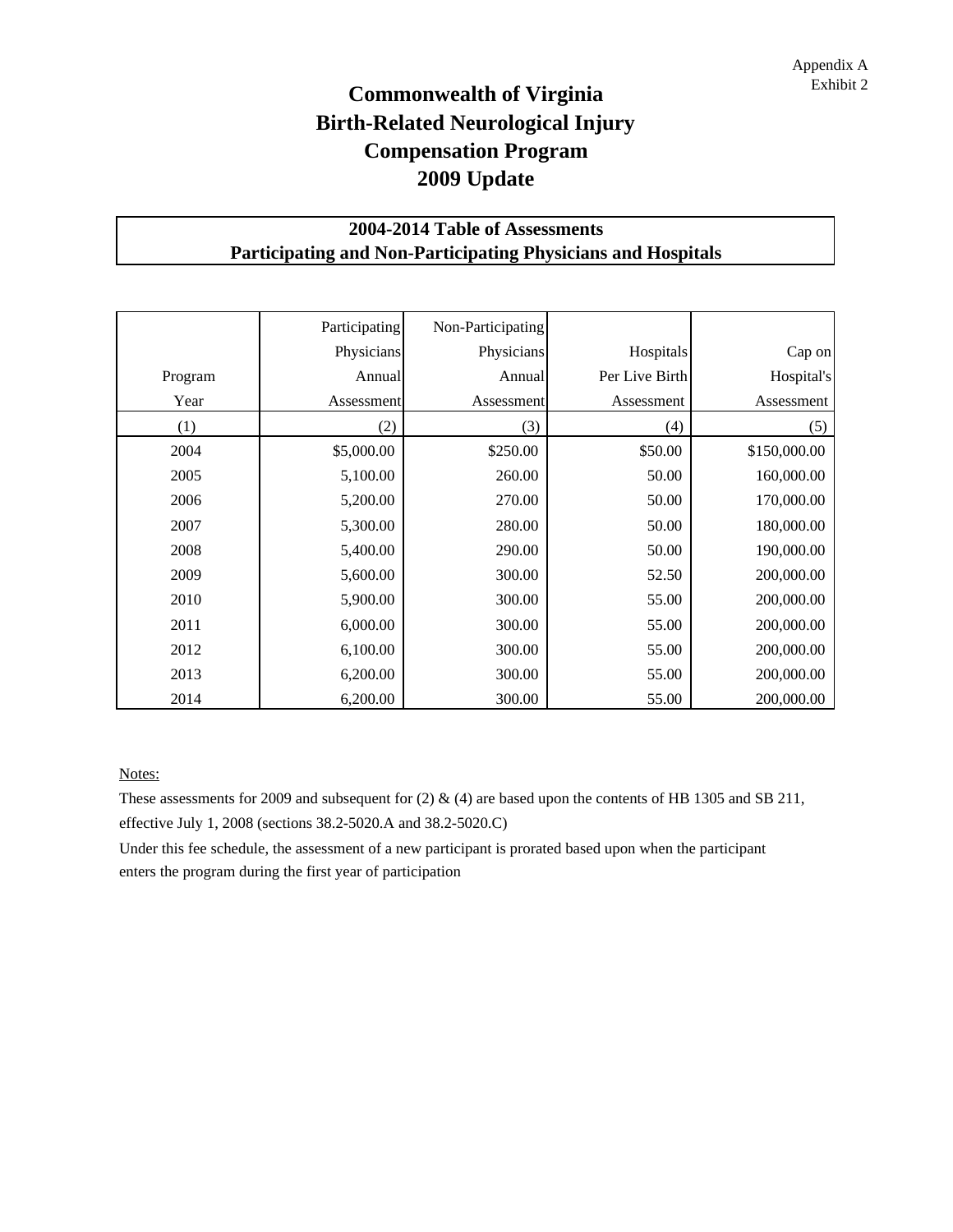### **Commonwealth of Virginia Birth-Related Neurological Injury Compensation Program 2009 Update**

### **Assessment Income (000s)**

| Program Year                    | 1988    | 1989    | 1990    | 1991    | 1992    | 1993    | 1994    | 1995   | 1996    | 1997    | 1998    | 1999    | 2000    | 2001    | 2002     | 2003     | 2004     | 2005     | 2006     | 2007     | 2008     | 2009     |
|---------------------------------|---------|---------|---------|---------|---------|---------|---------|--------|---------|---------|---------|---------|---------|---------|----------|----------|----------|----------|----------|----------|----------|----------|
| Participating Physicians        | \$2,034 | \$1,898 | \$2,026 | \$2,205 | \$2,030 | \$2,068 | \$2,014 | \$826  | \$657   | \$723   | \$622   | \$779   | \$699   | \$1,755 | \$1,645  | \$1,834  | \$2,335  | \$2,509  | \$2,937  | \$3,223  | \$3,377  | \$3,507  |
| <b>Participating Hospitals</b>  | \$3,028 | \$2,861 | \$2,838 | \$2,194 | \$2,185 | \$2,006 | \$1,730 | \$468  | \$409   | \$467   | \$399   | \$455   | \$379   | \$1,905 | \$2,256  | \$2,298  | \$2,731  | \$2,753  | \$2,927  | \$2,676  | \$3,373  | \$3,546  |
| Non-Participating<br>Physicians | \$2,120 | \$2,191 | \$2,265 | \$2,358 | \$2,467 |         |         |        |         |         |         |         |         |         | \$3,190  | \$2,936  | \$3,429  | \$3,444  | \$3,699  | \$3,898  | \$4,040  | \$4,179  |
| <b>Liability Insurers</b>       |         |         | \$2,569 |         |         |         |         |        |         |         |         |         |         |         | \$8,043  | \$8,946  | \$11,210 | \$12,003 | \$12,566 | \$12,880 | \$12,631 | \$12,273 |
|                                 |         |         |         |         |         |         |         |        |         |         |         |         |         |         |          |          |          |          |          |          |          |          |
| <b>Total Assessments</b>        | \$7,182 | \$6,950 | \$9,698 | \$6,757 | \$6,682 | \$4,074 | \$3,744 | `1,294 | \$1,066 | \$1,190 | \$1,021 | \$1,234 | \$1,078 | \$3,660 | \$15,134 | \$16,014 | \$19,705 | \$20,709 | \$22,129 | \$22,678 | \$23,422 | \$23,506 |

### Notes:

1. 1988 - 1994 includes \$5,000 per year from participating physicians, \$50 per live birth from participating hospitals (\$150,000 maximum), and \$250 per year from non-participating physicians. Starting in 1993, assessments from non-participating physicians were eliminated.

- 2. 1990 also includes 0.1% of Virginia liability premiums from liability insurers.
- 3. Assessments for 1995 through 2000 are according to the length of time the participating physicians and hospitals have been in the program.
- 4. 2001-2004 include \$5,000 each from participating physicians and \$50 per live birth from participating hospitals (\$150,000 maximum). 2005 includes \$5,100 each from participating physicians and \$50 per live birth from participating hospitals (\$160,000 maximum). 2006 includes \$5,200 each from participating physicians and \$50 per live birth from participating hospitals (\$170,000 maximum). 2007 includes \$5,300 each from participating physicians and \$50 per live birth from participating hospitals (\$180,000 maximum). 2008 includes \$5,400 each from participating physicians and \$50 per live birth from participating hospitals (\$190,000 maximum). 2009 is an estimate, based on \$5,600 each from participating physicians and \$52.5 per live birth from participating hospitals (\$200,000 maximum).
- 5. 2002 through 2008 also includes 0.25% of Virginia liability premiums from liability insurers.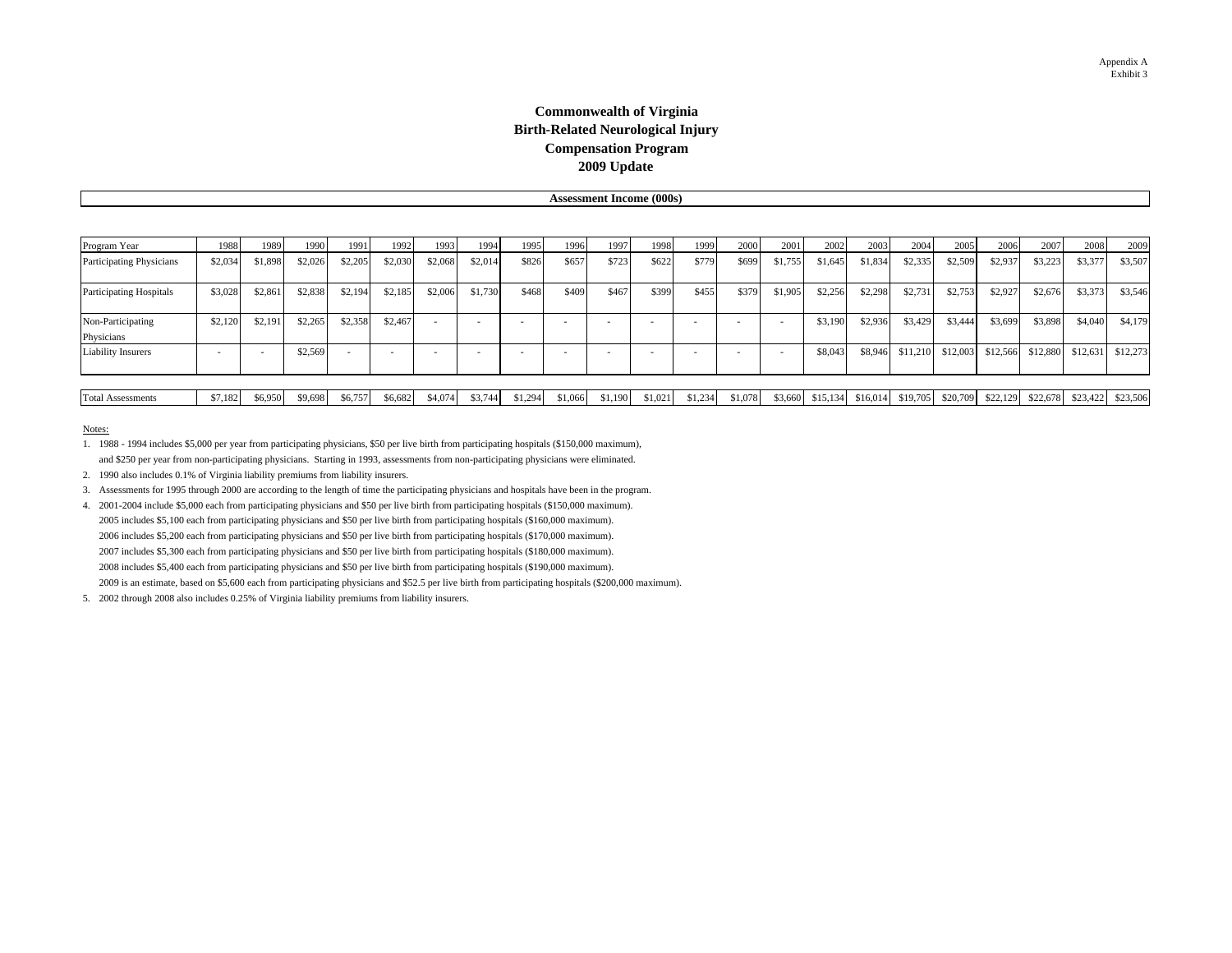### **Commonwealth of Virginia Birth-Related Neurological Injury Compensation Program 2009 Update**

|                                       | Number of Hospitals and Physicians in Program by Program Year |      |      |      |      |      |      |      |      |      |      |      |      |      |      |      |      |      |      |      |      |      |
|---------------------------------------|---------------------------------------------------------------|------|------|------|------|------|------|------|------|------|------|------|------|------|------|------|------|------|------|------|------|------|
|                                       |                                                               |      |      |      |      |      |      |      |      |      |      |      |      |      |      |      |      |      |      |      |      |      |
| Program Year                          | 1988                                                          | 1989 | 1990 | 1991 | 1992 | 1993 | 1994 | 1995 | 1996 | 1997 | 1998 | 1999 | 2000 | 2001 | 2002 | 2003 | 2004 | 2005 | 2006 | 2007 | 2008 | 2009 |
| Participating Physicians <sup>*</sup> | 407                                                           | 380  | 405  | 441  | 406  | 414  | 403  | 4261 | 403  | 420  | 402  | 444  | 433  | 351  | 329  | 3671 | 460  | 492  | 565  | 608  | 625  | 626  |
| <b>Participating Hospitals</b>        | 47                                                            |      |      |      |      |      |      |      |      | 31   |      |      |      | 25   |      | 28   |      |      |      | 31   |      | 38   |

Notes:

1988 through 1998 values: from December.

1999 through 2001 values: provided by the Program.

2002 value: calculated by Mercer based upon information provided by the Program.

2003 value: the actual number of physicians, before pro-ration, was 384.

2004 value: the actual number of physicians, before pro-ration, was 496.

2005 value: the actual number of physicians, before pro-ration, was 532.

2006 value: the actual number of physicians, before pro-ration, was 582.

2007 value: the actual number of physicians, before pro-ration, was 629.

2008 value: the actual number of physicians, before pro-ration, was 643.

2009 value: based on discussions with management of the Program, we estimate that the number of pro-rata physicians will be 626 and that the number of physicians before pro-ration will be 650.

\* Excludes non-assessed residents. The number of participating physicians represents the equivalent number of physicians in the Program for a full year. In other words,

one physician in the Program for six months would count as 0.5 physicians.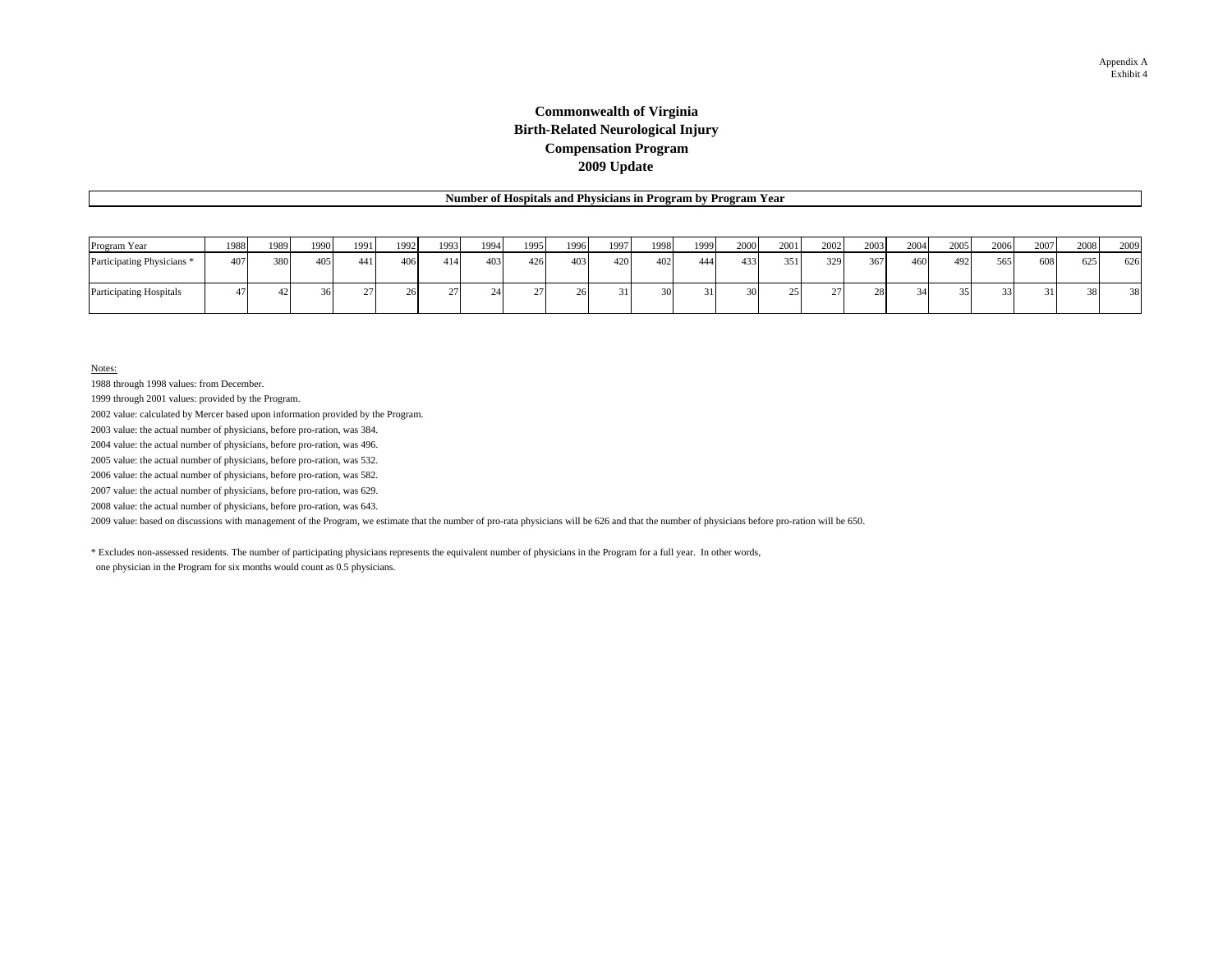### **Reconciliation of Present Value of Estimated Future Claim Payments, From 12/31/08 to 12/31/09 (All Values are in Millions)**

### **Admitted Claimants as of 12/31/09**

| A.            |                                   | Estimated future payments for claimants admitted as of 12/31/08 (Table 1):                                                                                                                                     |        |            | \$223.7 |
|---------------|-----------------------------------|----------------------------------------------------------------------------------------------------------------------------------------------------------------------------------------------------------------|--------|------------|---------|
|               | <u>Plus:</u>                      |                                                                                                                                                                                                                |        |            |         |
| В.            |                                   | One year's Interest on Item A:                                                                                                                                                                                 | \$14.7 |            |         |
| C.            |                                   | Estimated future payments for claimants admitted during 2009,                                                                                                                                                  |        |            |         |
|               |                                   | prior to adjustments for claims paid during 2009:                                                                                                                                                              | \$21.6 |            |         |
| D.            |                                   | Total additions to future claim payments $(B+C)$ :                                                                                                                                                             |        | \$36.3     |         |
|               | Less:                             |                                                                                                                                                                                                                |        |            |         |
| E.            |                                   | Estimated claim payments made in 2009                                                                                                                                                                          |        | $-$16.1$   |         |
| F.            | $(A+D+E)$                         | Estimated value of future payments for admitted claimants as of 12/31/09 (Table 2)                                                                                                                             |        |            | \$243.9 |
|               | <b>Not-Yet-Admitted Claimants</b> |                                                                                                                                                                                                                |        |            |         |
| G.            |                                   | <b>Estimated future payments for claimants not yet admitted as of 12/31/08 (Table 1):</b>                                                                                                                      |        |            | \$102.4 |
|               | Plus:                             |                                                                                                                                                                                                                |        |            |         |
| Н.            |                                   | One year's interest on Item G:                                                                                                                                                                                 | \$6.7  |            |         |
| I.            |                                   | Estimated future payments for claimants born in 2009:                                                                                                                                                          | \$21.2 |            |         |
| J.            |                                   | Total additions to future claim payments:                                                                                                                                                                      |        | \$28.0     |         |
|               | Less:                             |                                                                                                                                                                                                                |        |            |         |
| K.            |                                   | Claimants not-yet-admitted at 12/31/08, but admitted at 12/31/09:<br>(valued as of $12/31/08$ )                                                                                                                |        | $-$ \$21.6 |         |
| L.            | $(G+J+K)$                         | <b>Estimated future payments for claimants not yet admitted as of 12/31/09 (Table 2):</b>                                                                                                                      |        |            | \$108.8 |
| <b>Notes:</b> |                                   |                                                                                                                                                                                                                |        |            |         |
|               |                                   | A. From Table 1; this is the starting point in our reconciliation of the future claim payments for admitted claimants.                                                                                         |        |            |         |
|               |                                   | B. Because item A was discounted as of 12/31/08, the discount must be 'unwound' to determine the value as of 12/31/09.                                                                                         |        |            |         |
|               |                                   | This is the amount by which the discount must be "unwound."                                                                                                                                                    |        |            |         |
|               | admitted as of $12/31/08$ .       | C. We must add the value of the future costs for claimants admitted during 2009, because item A only includes claimants                                                                                        |        |            |         |
| $D. = B + C.$ |                                   |                                                                                                                                                                                                                |        |            |         |
|               | in items A and C.                 | E. We must deduct the estimate of the claim payments made during 2009, because these are otherwise included                                                                                                    |        |            |         |
|               |                                   | $F = A + D + E$ , and reconciles to Table 2.                                                                                                                                                                   |        |            |         |
|               |                                   | G. From Table 1; this is the starting point in our reconciliation of the future claim payments for not-yet-admitted claimants.                                                                                 |        |            |         |
|               |                                   | H. Because item G was discounted as of 12/31/08, the discount must be 'unwound' to determine the value as of 12/31/09.                                                                                         |        |            |         |
|               |                                   | This is the amount by which the discount must be "unwound."<br>I. We must add the value of the future costs for claimants born during 2009, because item G only includes claimants                             |        |            |         |
|               | born as of $12/31/08$ .           |                                                                                                                                                                                                                |        |            |         |
| $J. = H + I.$ |                                   |                                                                                                                                                                                                                |        |            |         |
|               |                                   | K. We must deduct the estimated future claim payments for claimants not yet admitted as of 12/31/08, but admitted during                                                                                       |        |            |         |
|               |                                   | the year 2009. Otherwise, their future costs would be double-counted, because they are included in item C.<br>$L = G + J + K$ , and reconciles to Table 2.                                                     |        |            |         |
|               |                                   |                                                                                                                                                                                                                |        |            |         |
|               |                                   | This Appendix is a simplification of the actual process we use to determine the values presented in Tables 1-4.                                                                                                |        |            |         |
|               |                                   | Estimated present value of future claim payments as of 12/31/08 (items A. and G.) is \$326.1 million.<br>Estimated present value of future claim payments as of 12/31/09 (items F. and L.) is \$352.7 million. |        |            |         |
|               |                                   | As of 12/31/08 and 12/31/09, respectively, estimated present values of future claims administration expenses are \$15.3 and \$16.5 million.                                                                    |        |            |         |
|               |                                   | As of 12/31/08 and 12/31/09, respectively, estimated present values of future claim costs including expenses are \$341.4 and \$369.2 million.                                                                  |        |            |         |

As of 12/31/08 and 12/31/09, respectively, estimated undiscounted values of future claim costs including expenses are \$2,229.8 and \$2,424.7 million. Present value estimates reflect the time value of money; undiscounted estimates do not refelct the time value of money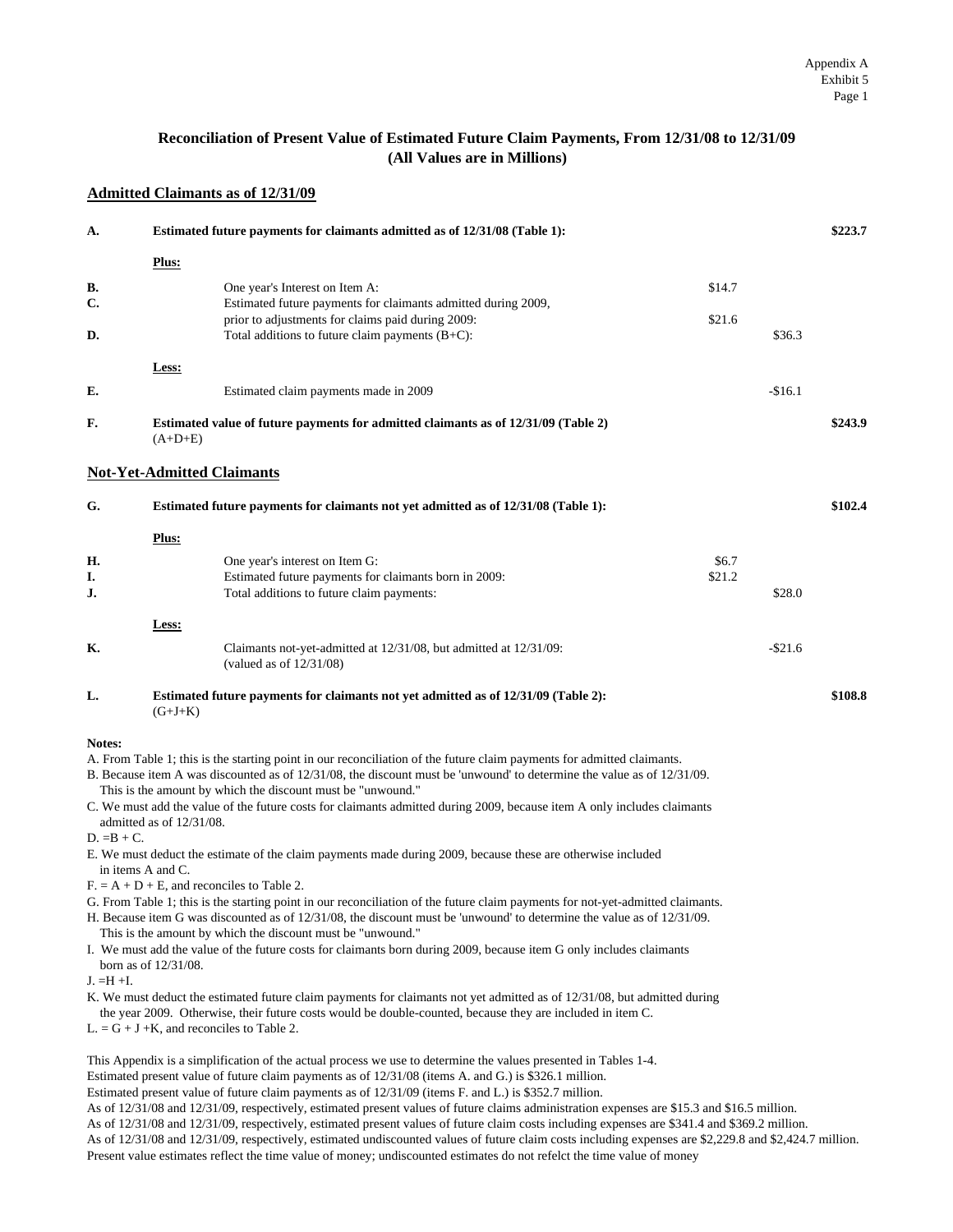### **Reconciliation of Estimated Future Asset Values, From 12/31/08 to 12/31/09 (All Values are in Millions)**

| A.        | Liquid plus Non-Liquid Assets as of 12/31/08 (Table 1):                |      |       | \$172.5 |
|-----------|------------------------------------------------------------------------|------|-------|---------|
|           | <b>Plus</b>                                                            |      |       |         |
| <b>B.</b> | Interest to 6/30/09 on Liquid Assets:                                  |      | 5.6   |         |
|           | Assessments:                                                           |      |       |         |
| C.        | Participating Hospitals:                                               | 3.5  |       |         |
| D.        | Participating Physicians:                                              | 3.5  |       |         |
| E.        | Non-Participating Physicians:                                          | 4.2  |       |         |
| F.        | Liability Insurers:                                                    | 12.3 |       |         |
|           | Total Assessments (prior to interest accrual):                         |      |       |         |
| G         | $(C+D+E+F)$                                                            |      | 23.5  |         |
|           | Interest Accrual on Assessments to 6/30/08:                            |      |       |         |
| H.        | $(G*(1.0658^{\wedge}.5-1))$                                            |      | 0.8   |         |
|           | Total Additions to 6/30/08:                                            |      |       |         |
| I.        | $(B+G+H)$                                                              |      |       | 29.9    |
|           | Less                                                                   |      |       |         |
|           | Payments made on 6/30/09:                                              |      |       |         |
| J.        | Non-Claimant Related:                                                  |      | 0.188 |         |
| Κ.        | Claimant Related:                                                      |      | 16.3  |         |
|           | Total Payments at 6/30/09:                                             |      |       |         |
| L.        | $(J+K)$                                                                |      |       | $-16.5$ |
|           | <b>Plus</b>                                                            |      |       |         |
|           | Interest Accrual on Assets to 12/31/09:                                |      |       |         |
| <b>M.</b> | On Liquid Assets - from 6/30/09:                                       |      | 6.7   |         |
| N.        | On Non-Liquid Assets - from 12/31/08:                                  |      | 0.0   |         |
| <b>O.</b> | Total: $(M+N)$                                                         |      |       | 6.7     |
| Р.        | Liquid plus Non-Liquid Assets as of 12/31/09 (Table 2):<br>$(A+I+L+O)$ |      |       | \$192.6 |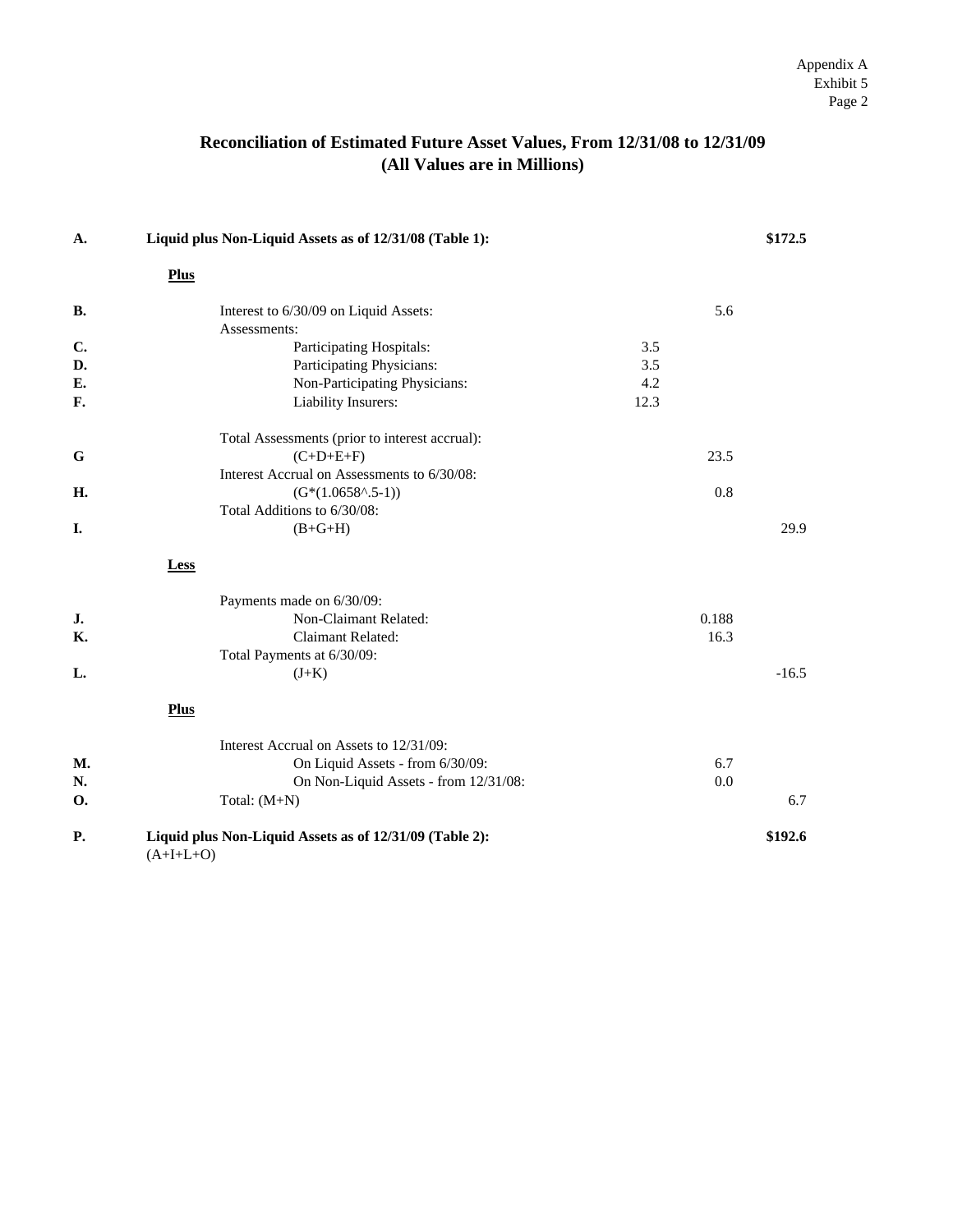**October 2009** 

**APPENDIX B**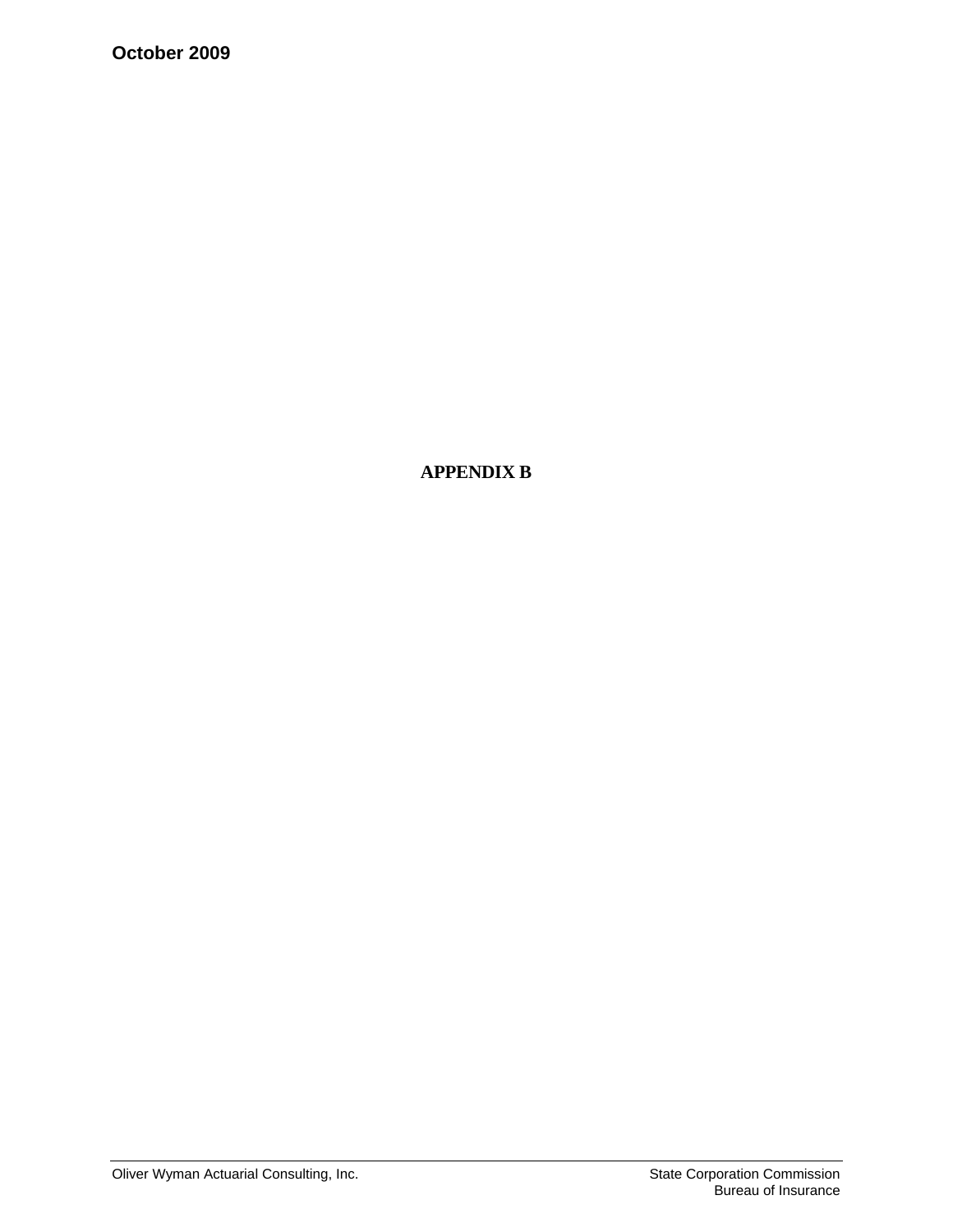# APPENDIX B

## Background

During 2007 the Program retained Pinnacle Actuarial Resources ("Pinnacle") to review "a number of potential remedies for improving the financial condition of the Program and reducing the current Fund deficit." Mr. Robert Walling, FCAS, presented his findings to Mr. George Deebo of the Program in a letter dated September 10, 2007. One of the items Mr. Walling reviewed was "The Program Reserving Methodology," and he suggested that use of the loss reserving methodology used by the Florida Birth-Related Neurological Injury Compensation Association ("NICA") might reduce the indicated future claim payments by \$44.1 million.

In 2008, the Virginia Legislature passed House Bill No. 1305 and Senate Bill No. 211. These bills state:

> *In conducting the actuarial evaluation, a loss reserving methodology consistent with the one employed by the Florida Birth-Related Neurological Injury Compensation Association as of July 1, 2007, may be employed in order to account for individual participant costs and injury characteristics to the extent that the data are available to perform such methodology and the State Corporation Commission's actuary determines that such methodology is actuarially appropriate.*

In compliance with House Bill No. 1305 and Senate Bill No. 211, in Part 1 of Appendix B to our 2008 Annual Report ("2008 Study") we discussed the differences among (a) the loss reserving methodology that we apply in arriving at our estimate of future claim payments of the Virginia Birth-Related Neurological Injury Compensation Program (which we refer to as "the Program Method," (b) the loss reserving methodology utilized in evaluating the actuarial soundness of NICA ("the NICA Program Method"), (c) one aspect of "the NICA Program Method" in which individual participant costs and injury characteristics are considered, which we refer to as "the Florida Method," and (d) the method used by Pinnacle to reflect individual participant costs and injury characteristics in its 2007 review of the Program, which we refer to as "the Alternate Florida Method." In Part 2 of Appendix B of that same report we discussed Pinnacle's estimated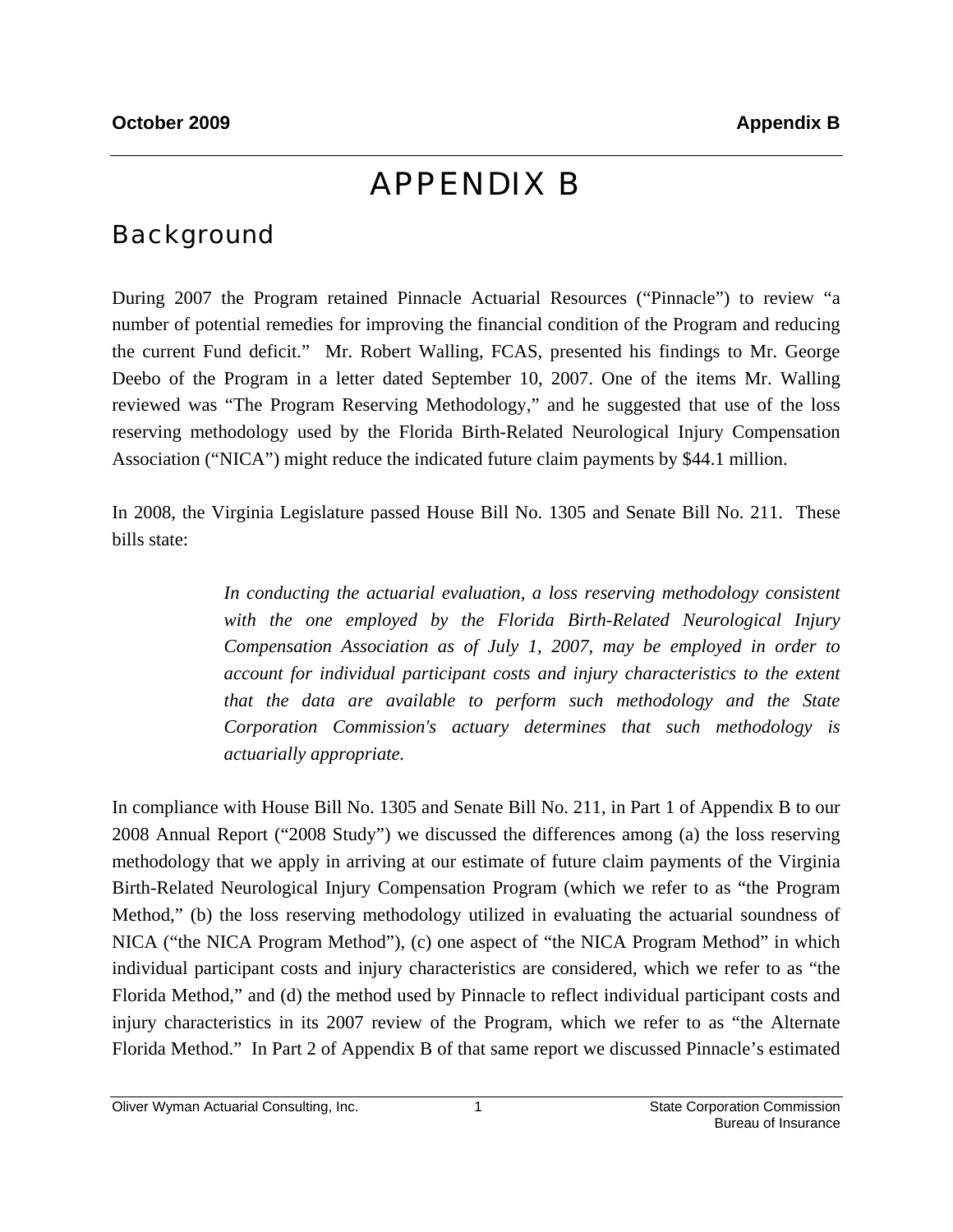### **October 2009 Appendix B Appendix B Appendix B Appendix B**

\$44.1 million future claim payments reduction and reconciled it to our estimate of the Fund's future claim payments as of December 31, 2007 that we presented in our 2008 Report.

This year in Part 1 of this Appendix - as a reminder to the readers - we again discuss the differences among "the Program Method," "the NICA Program Method," "the Florida Method," and "the Alternate Florida Method." We also present what our current estimate would be if we were to apply the Alternate Florida Method.

We do not present an updated reconciliation in Part 2 because, to our knowledge, Pinnacle has not updated its \$44.1 million estimate. However, the Program has, for the first time, provided an estimated life expectancy and Life Plan for each claimant currently receiving care benefits. We discuss our consideration of this new information in Part 2 of this Appendix.

## Important Comments

It is important for the readers of this Report and Appendix to understand that there are many differences between the loss reserving methodology utilized in evaluating the actuarial soundness of NICA ("the NICA Program Method") and the loss reserving methodology utilized by Oliver Wyman in evaluating the actuarial soundness of the Program ("the Program Method"). Some of these differences are driven by the nature of the data that is available – such as NICA's use of what are referred to as "loss development triangles" which require data that is not available in the Program. Other differences are a matter of actuarial judgment: in some cases the actuarial assumptions made to evaluate the soundness of NICA are more conservative (i.e., lead to higher future claim payment estimates) than the actuarial estimates made by Oliver Wyman in evaluating the soundness of the Program and in some cases the NICA assumptions are less conservative (i.e., lead to lower future claim payment estimates) than the Program assumptions. And we note that the assumptions used for both programs change over time as more experience emerges.

House Bill No. 1305 and Senate Bill No. 211 address only one of the many loss reserving methodology differences: the use of individual participant costs and injury characteristics. We, therefore, limit our comments to this "single" aspect of the loss reserving methodology used by NICA, which we refer to as "the Florida Method."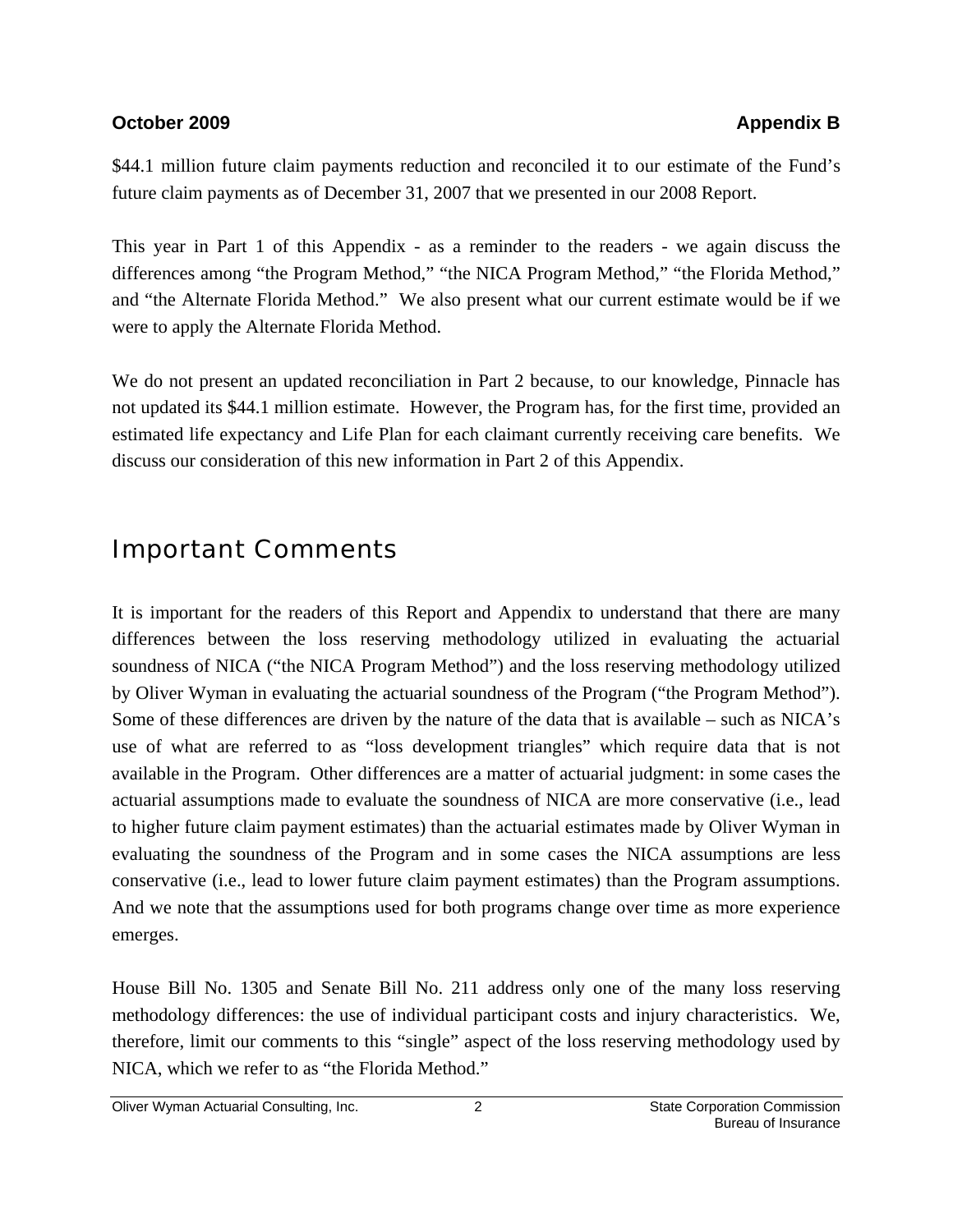### **October 2009 Appendix B Appendix B**

There are many differences between the loss reserving methodology that was used by Pinnacle in its 2007 study and the methodologies used by NICA and Oliver Wyman. But the focus of the Pinnacle recommendation is on this same single aspect of the NICA loss reserving methodology: the use of individual participant costs and injury characteristics. However, for reasons we explain in Part 1, Pinnacle did not apply the Florida Method in arriving at its estimated \$44.1 million future claim payments reduction. We refer to the methodology to consider the single aspect of individual participant costs and injury characteristics used by Pinnacle as "the Alternate Florida Method."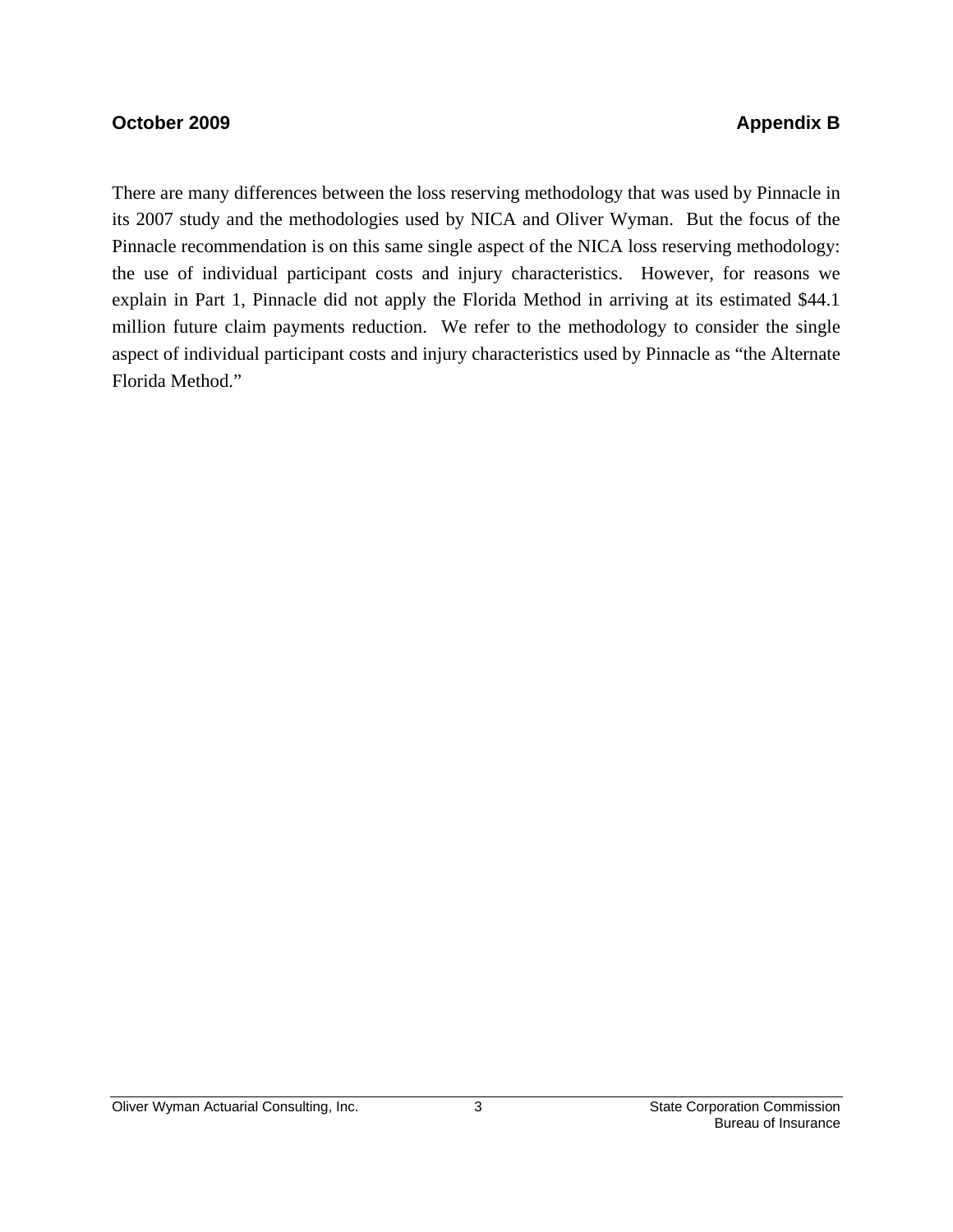# PART 1

# Consideration of the Florida Method and the Alternate Florida Method

As required under House Bill No. 1305 and Senate Bill No. 211, the Bureau requested that Oliver Wyman review the reasonableness of utilizing the Florida Method and the Alternate Florida Method for considering individual participant costs and injury characteristics in evaluating the actuarial soundness of the Program.

## The Program Method – Explanation

As explained in this Report, the loss reserving methodology that Oliver Wyman applies to consider individual participant costs and injury characteristics is as follows (in brief).

- 1. Oliver Wyman groups claimants into three categories: Group A consists of all claimants who have been in the Program at least three full years; Group B consists of all claimants who were admitted to the Program within the last three years; and Group C claimants represent our estimate of the children born on or before December 31, 2008 who were not admitted to the Program as of December 31, 2008, but who will eventually apply and be admitted to the Program.
- 2. Oliver Wyman considers the historical benefit costs, by category of benefit, that have been paid to individual Group A claimants. This is the primary data source for our cost estimates and it reflects how we consider individual participant costs in our analysis. We use this information to project future average annual benefit costs, by category of benefit, for Group A claimants, Group B claimants, and Group C claimants.
- 3. Oliver Wyman considers the injury characteristics of individual claimants, to the extent that such information is available. We review whether the claimants are ambulatory or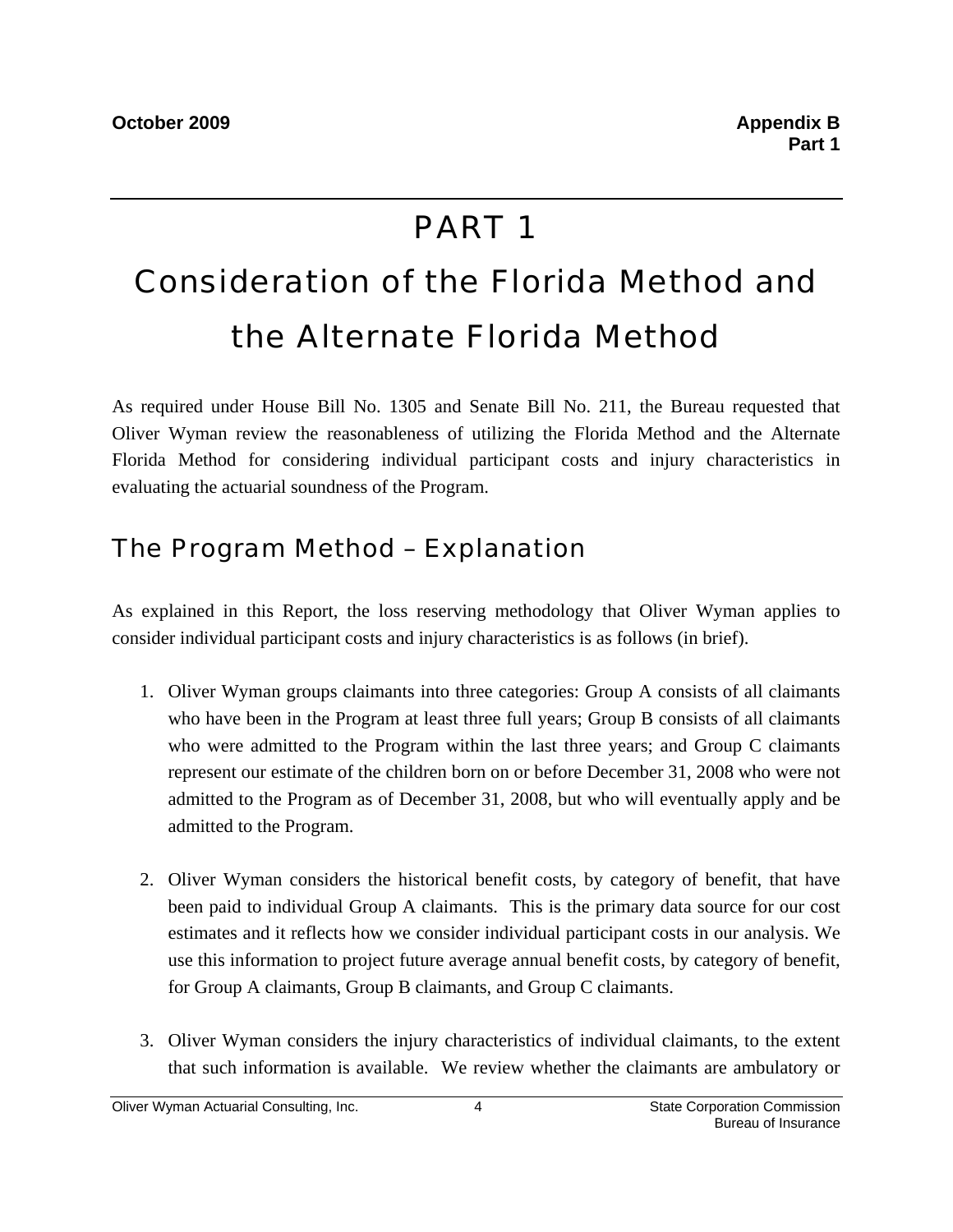use a wheelchair, and if they use a wheelchair we review whether or not they use a G-Tube. We do not use this information directly in our calculations, but we consider this information in selecting a mortality table to apply (i.e., in estimating life expectancy).

4. Oliver Wyman applies a single "average" mortality table for all claimants.

## The Florida Method - Explanation

NICA requires that a medical condition assessment and life expectancy estimate be performed by expert physicians for each and every claimant. This information is used to project individualized future benefit costs for each and every claimant. Using a simple example, Claimant #1 may be determined to require annual benefit payments of \$25,000 per year and to have a life expectancy of 20 years; his future benefit costs would be estimated at \$25,000 times 20 years, or \$500,000 (prior to consideration of cost inflation or interest income). Claimant #2 may be determined to require annual benefit payments of \$30,000 per year and to have a life expectancy of 40 years; her future benefit costs would be estimated at \$30,000 times 40 years, or \$1.2 million (also prior to consideration of cost inflation or interest income).

The use of individual claimant estimates including life expectancies is the most important part of the Florida Method, which incorporates the individual medical assessment concepts from the NICA Program Method.

## The Alternate Florida Methodology - Explanation

The Alternate Florida Method is the method used by Pinnacle to reflect individual participant costs and injury characteristics in its 2007 study of the Program.

The Alternate Florida Method is as follows (in brief).

1. Pinnacle grouped claimants into the same three categories used by Oliver Wyman: Group A, Group B, and Group C.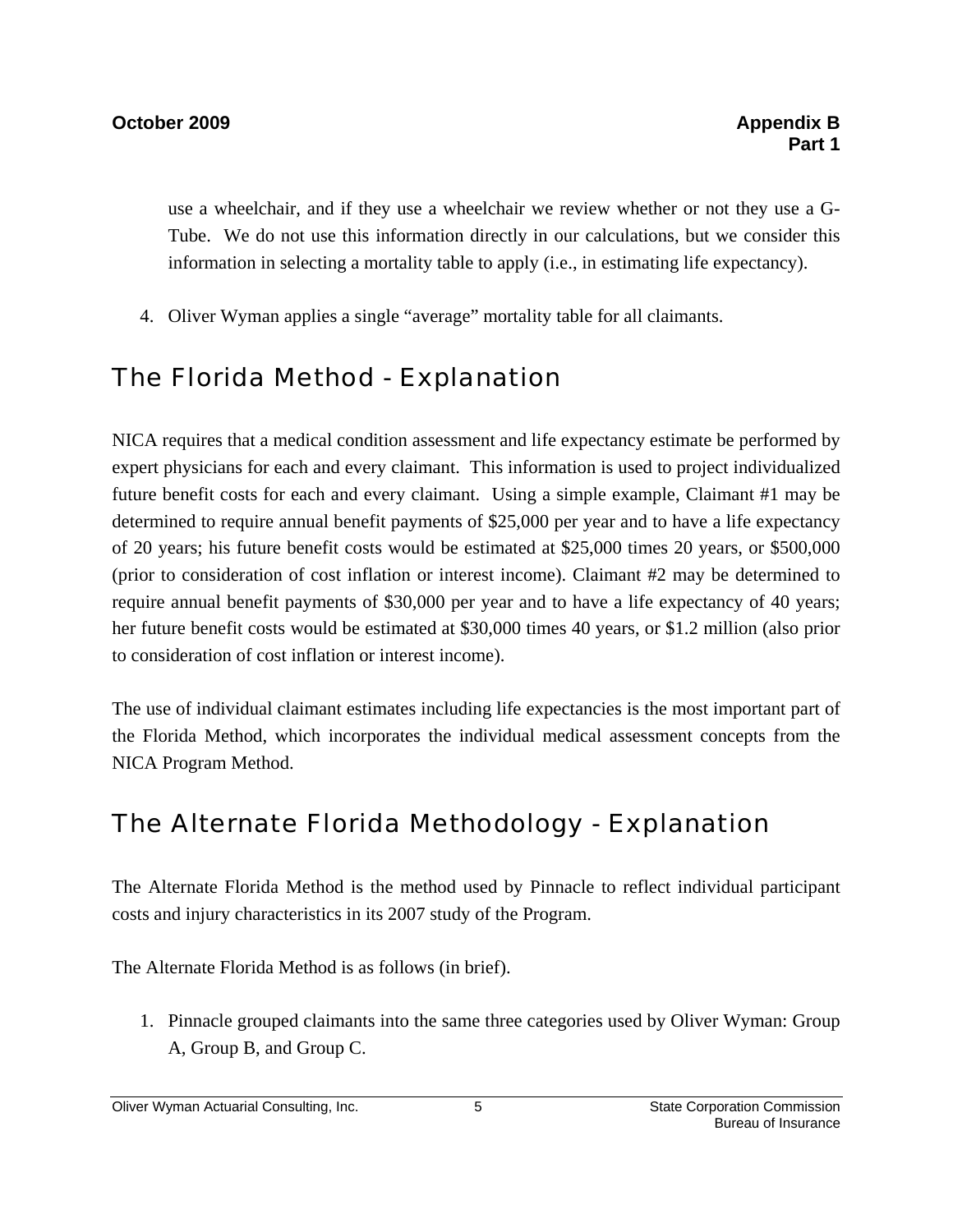### **October 2009 Appendix B Appendix B Appendix B Appendix B Appendix B Appendix B Appendix B Appendix B Appendix B**

- 2. Like Oliver Wyman, Pinnacle considered the historical benefit costs, by category of benefit, that have been paid to individual Group A claimants. Pinnacle used this information to project future average annual benefit costs, by category of benefit, for Group A claimants, Group B claimants, and Group C claimants. Pinnacle provided information that suggests that these assumptions are similar to, but not the same as Oliver Wyman's.
- 3. Pinnacle used actual and forecasted Group A data to project Group B and Group C costs.
- 4. Like Oliver Wyman, Pinnacle considered the injury characteristics of individual claimants, and reviewed whether the claimants were ambulatory or used a wheelchair, and whether or not they used a gastrostomy tube ("G-tube", a medical device placed in the stomach to provide nutrition and/or medicines to patients who cannot obtain nutrition and/or medicines through swallowing).
- 5. Unlike Oliver Wyman, Pinnacle applied one of three different mortality tables to each claimant based on the medical condition of each claimant, i.e., (a) ambulatory (b) not ambulatory and without G-Tube, (c) not ambulatory and with G-Tube.

## **Discussion**

## The Florida Method

The Florida Method of reflecting individual medical condition and life expectancy on a case by case basis based on information gathered through individual medical assessments, and the Alternate Florida Method that Pinnacle applied in which past benefit costs are considered and one of three mortality tables was used depending on the nature of the claimant's medical condition that was determined from the available information, are in contrast with the approach that Oliver Wyman applies in evaluating the soundness of the Program in which we consider past benefit costs and apply the same average mortality table to each claimant.

### Oliver Wyman Actuarial Consulting, Inc. 6 6 6 State Corporation Commission Commission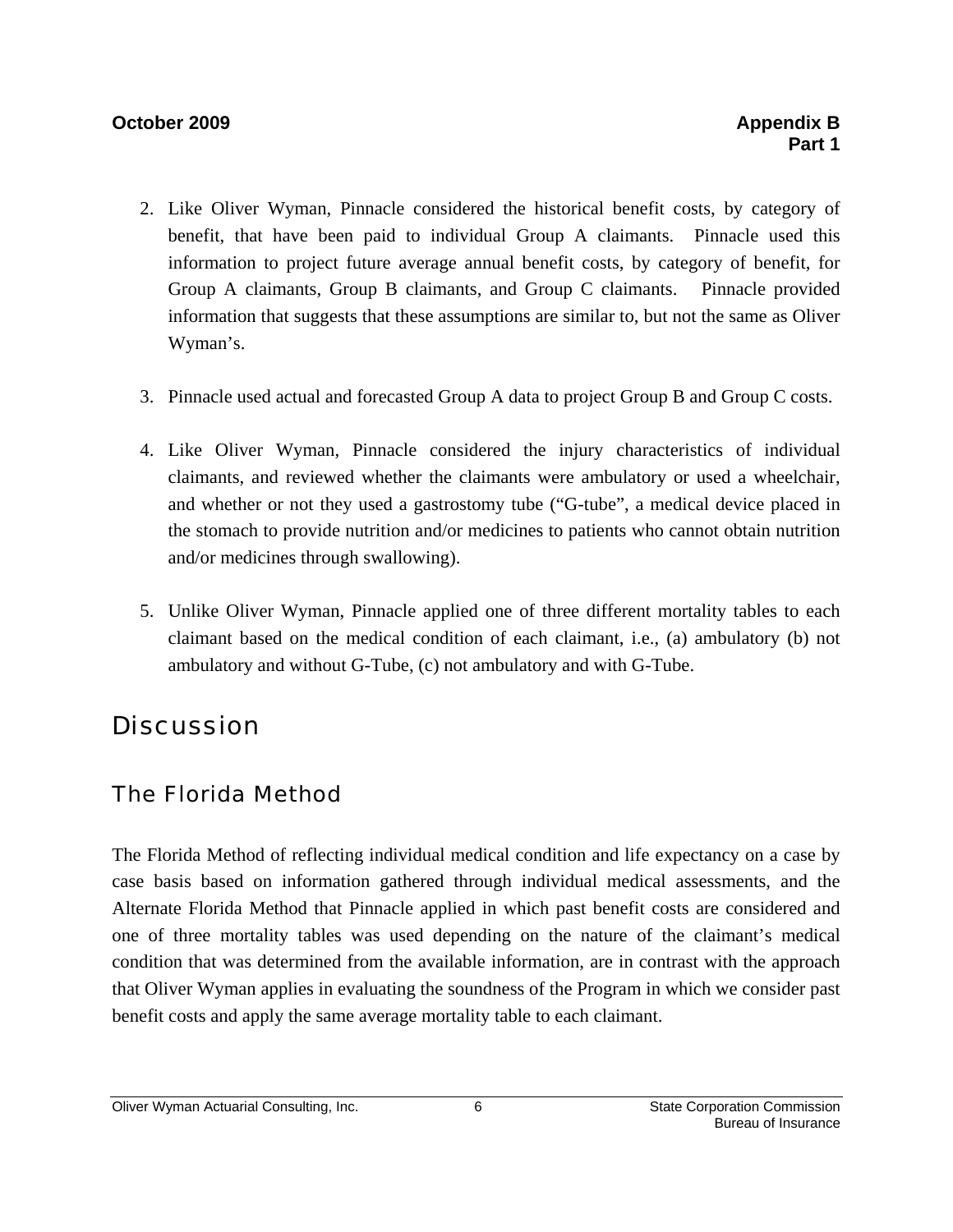### **October 2009 Appendix B Appendix B Appendix B Appendix B Appendix B Appendix B Appendix B Appendix B Appendix B**

In our 2008 Report we stated that if additional valid and credible information were made available, we believe the Florida Method would be a more actuarially sound method than the method we currently apply and that it should be used in evaluating the financial soundness of the Program. We also stated that in order for the Florida Method to be applied, additional information, as collected by NICA, must be collected by the Program: (1) a detailed Life Plan for each claimant including expected annual payments by expense item and (2) life expectancy estimates based on individual claimant medical assessments. Further, this data would need to be updated periodically and tested over a period of years for consistency and relevance before it could be fully relied on for this Program. We noted that NICA has maintained such estimates over a period of many years and monitors the changes in these estimates. Testing would include evaluation of the causes of any changes in these estimates over time, comparison to current methodology, exploration of any differences with existing mortality studies and evaluation of the credibility of the results for use in establishing individual mortality expectations.

We have recommended that the Program collect this information in past actuarial reports that we have presented: the Program should

*"…obtain more detailed studies of the medical condition of each individual claimant who is admitted to the program and update this information when there are significant changes in a claimant's medical condition."* (Pages 15-16 of our 2008 Report)

As discussed in Part 2 of this Appendix, the Program has developed and compiled this information for the first time this year. We present a detailed discussion and analysis of this newly provided information in Part 2 of this Appendix.

## "The Alternate Florida Method"

The Alternate Florida Method is a less precise method of reflecting individual medical condition and life expectancy than the Florida Method, and Pinnacle intended it to be used only until the information could be gathered by the Program for the Florida Method to be applied:

*"It is important to recognize that these assumed mortalities were intended to be a placeholder until life expectancies for the Virginia children could be developed as part of*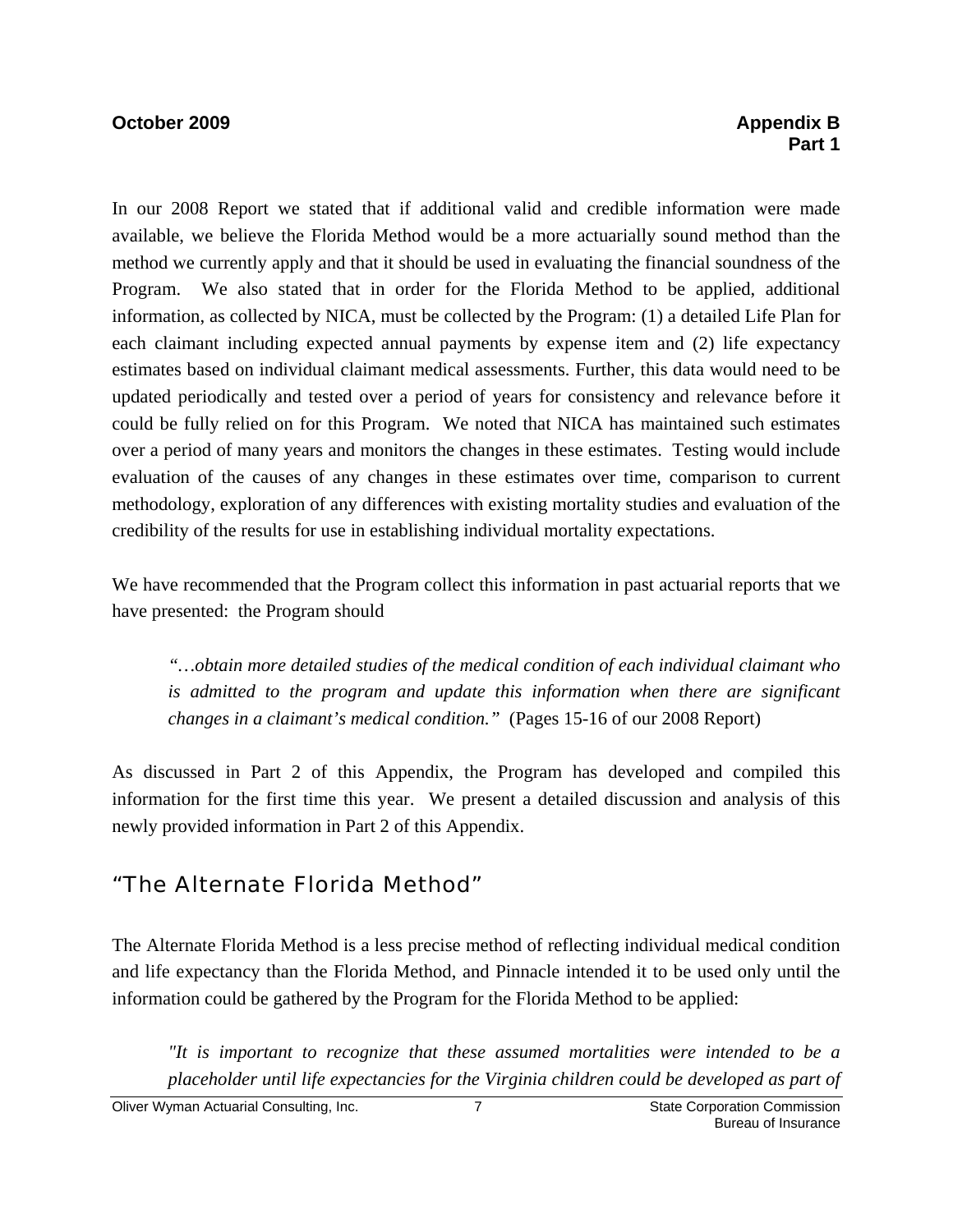#### **October 2009 Appendix B Appendix B Appendix B Appendix B Appendix B Appendix B Appendix B Appendix B Appendix B**

*more formal life care plans.*" (an excerpt from Pinnacle's response to questions we had raised)

In our 2008 Report we stated that as compared to Oliver Wyman's use of a single mortality table for all claimants, Pinnacle's use of separate mortality tables has appeal; however, the Alternate Florida Method would only lead to more accurate estimates if the separate mortality tables are more accurate than the single mortality table that would otherwise be used. We further stated that as we have noted in our actuarial reports to the Bureau, the experience of the Program is not sufficiently credible for the purpose of developing a Program-specific mortality table with a high degree of confidence. The Program data is limited, for example, by the fact that there are relatively few claimants in the Program, and in fact the program has no mortality information beyond the age of 20 years. It is for these reasons that we have utilized an external mortality table that we believe is appropriate for the Program to date, and over the years we have changed the mortality table that we use to reflect the emerging experience of the Program.

As we did for the 2008 Study, as a separate calculation and apart from our standard loss reserving methodology (the results for which we present in this Report), we applied the Alternate Florida Method as it was applied by Pinnacle and present the results in this Appendix. We refer to this method as the "Alternate Florida Method" because in applying the method we use three mortality tables that correspond to the same three categories of medical condition that Pinnacle used.

In applying the Alternate Florida Method, we have reflected the Program's claim experience through 2008 and what we refer to as the 2009 Medical Condition Baseline tables. These three 2009 mortality tables by medical condition consider the mortality tables from our 2008 Study and actual mortality experience through December 31, 2008. We note that our mortality tables differ from those used by Pinnacle.

When we apply the Alternate Florida Method with the 2009 Medical Condition Baseline mortality tables (which are internally consistent with our 2009 Baseline Mortality Table and do not consider the newly provided life expectancy information discussed in Part 2) and without changing any of the many other assumptions that we made - we find that our estimate of the Program's future claim payments as of December 31, 2008 is reduced by approximately \$22.4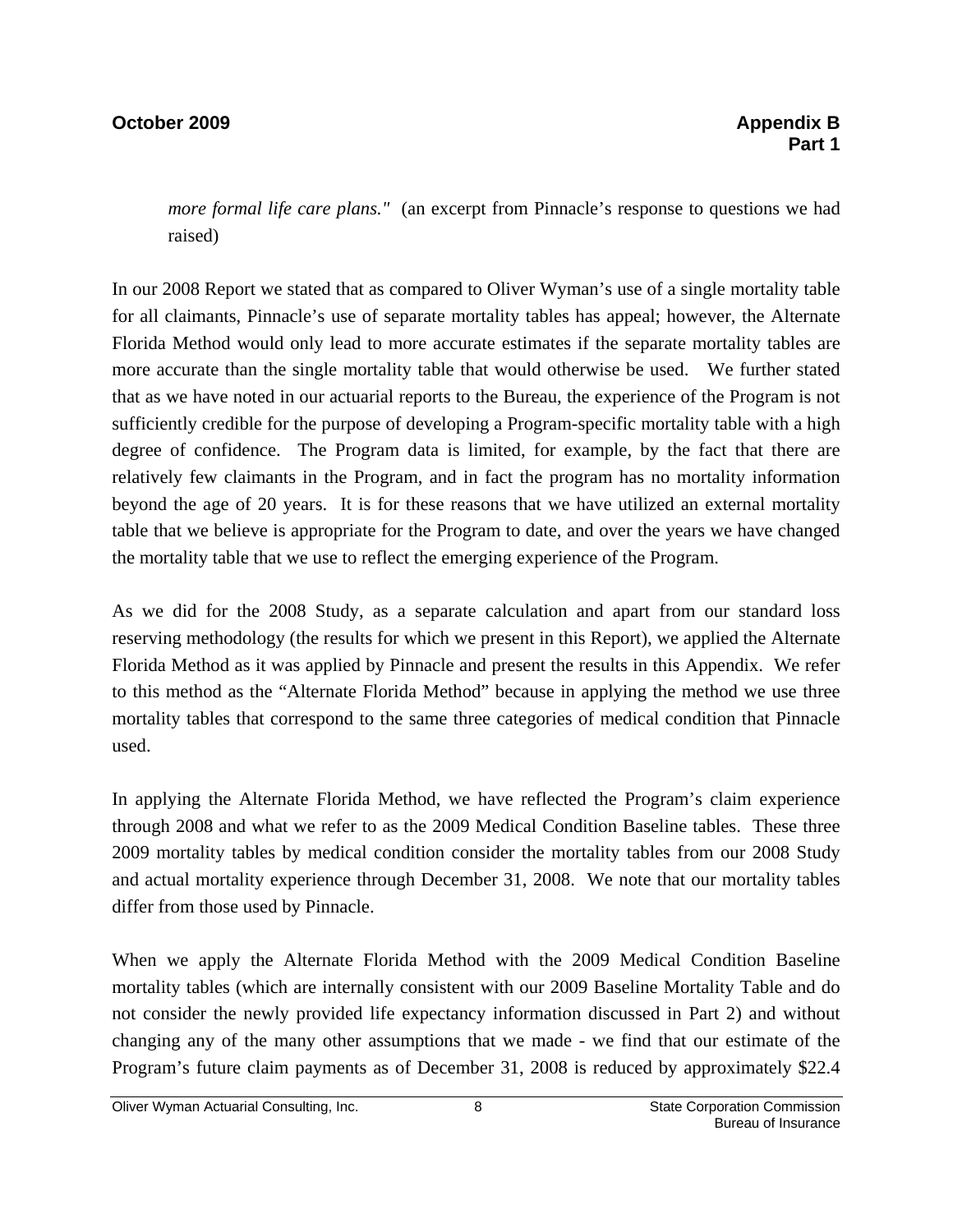#### **October 2009 Appendix B Appendix B**

million. This compares to our estimate of \$23.5 million from our 2008 Report and the Pinnacle estimate of \$44.1 million, which was discussed in the 2008 Report.

This year, for the first time, the Program has developed an estimated life expectancy and Life Plan for each claimant currently receiving care benefits. As discussed in Part 2, this new information confirms our baseline estimate and that we should not reduce our baseline estimate by \$22.4 million.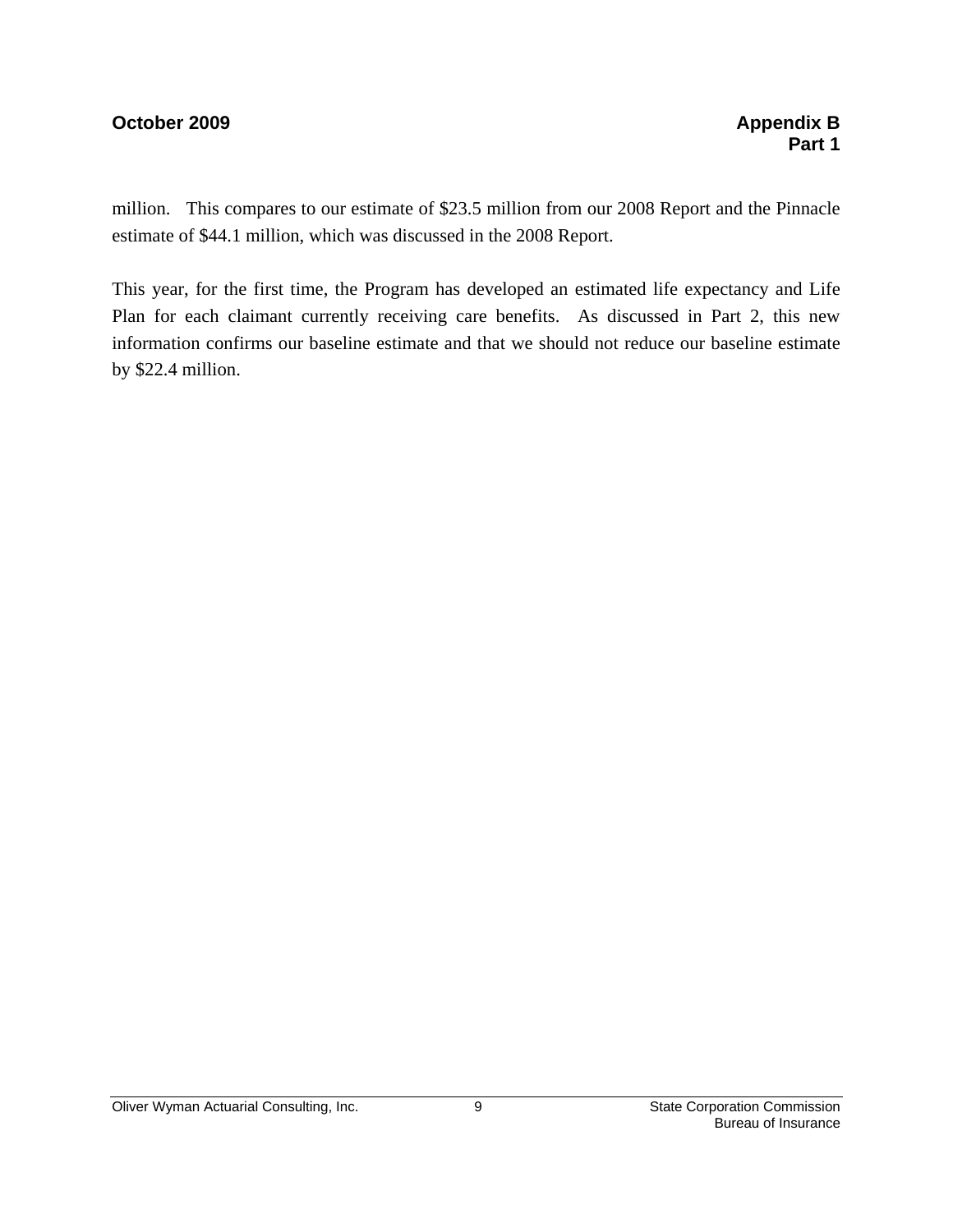### PART 2

# Review of the Program's Life Expectancy and Life Plan Estimates and Their Implication Regarding the Application of the Alternate Florida Method

For the first time, the Program has developed and provided life expectancy and Life Plan estimates for each claimant currently receiving care benefits as we had recommended in our 2008 Report and previous reports:

*"Specifically, the Program should produce a worksheet summarizing the detailed life plan for each claimant including expected annual payments by expense item at today's costs and an estimate of life expectancy with the aid of a consultant specializing in pediatric medicine … this worksheet should consider any expected increases or decreases in required medical care anticipated based on the evaluation of the condition of the children as well as any changes in Medicaid status."* (Page 16 of our 2008 report)

### Life Expectancy

The Fund engaged Robert Shavelle, PhD., FAACPDM of the Life Expectancy Project in San Francisco, CA (www.lifeExpectancy.org) to provide a life expectancy for each claimant currently receiving benefits under the Program. Dr. Shavelle (the "consultant") outlined the methodology as follows: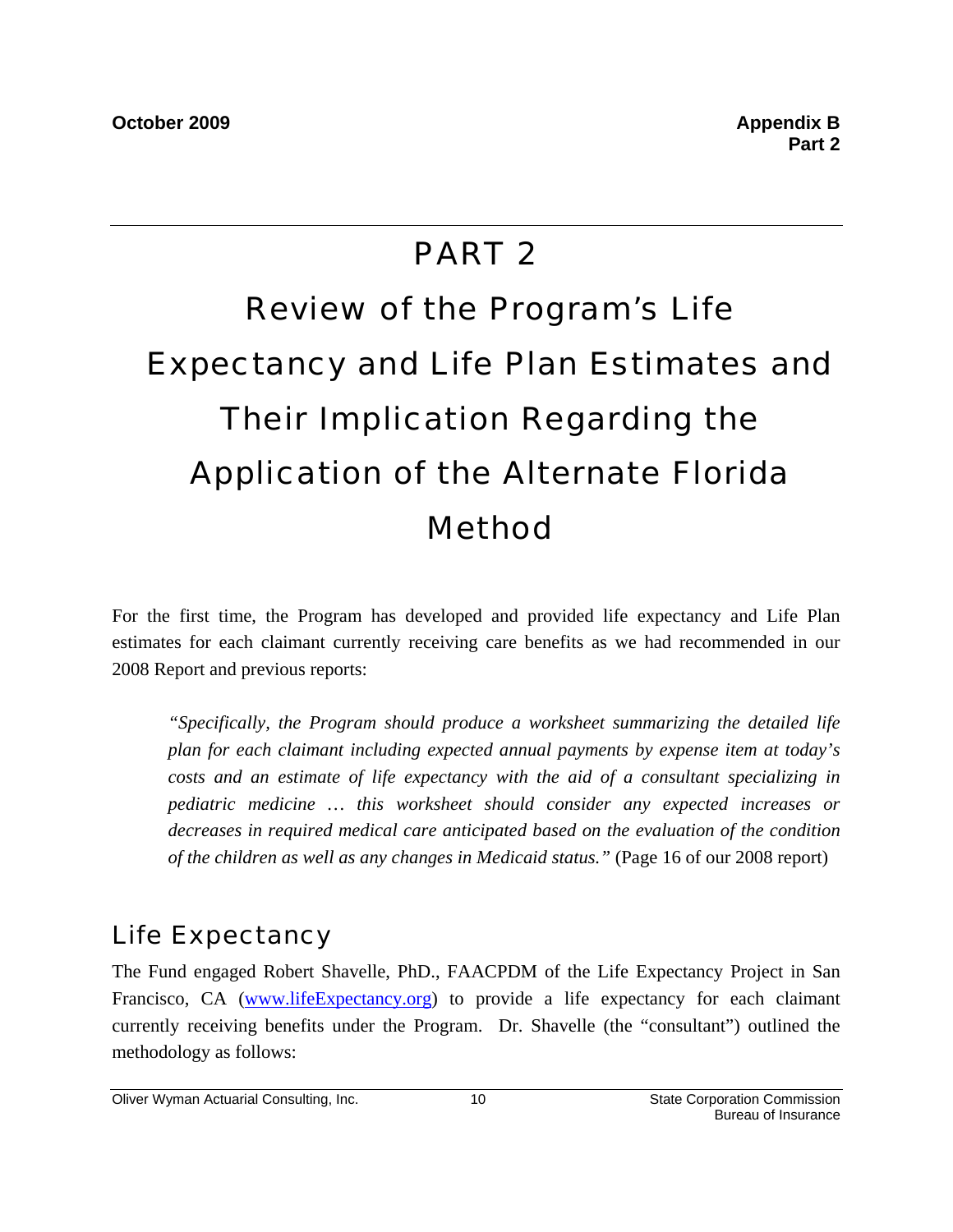*"An individual's life expectancy is the average survival time of a large group of similar persons. It is not a prediction as to exactly how long any one person will live. Calculations of life expectancy are standard, and are routinely performed in a number of fields (e.g., medical research, actuarial science, demography, and life insurance). In children with birth injuries, such as cerebral palsy, there are many life expectancy studies in the peer-reviewed medical literature, and several large databases.* 

*The factors known to affect survival include gross and fine motor skills, feeding ability, breathing, epilepsy, visual disabilities, cognitive function, and co-morbidities (e.g., scoliosis, contractures, respiratory problems, other health issues). We were provided this information for each person in the Virginia Birth Injury Fund (see the attached blank questionnaire). Using this, together with the medical evidence on survival of similarly disabled persons and standard scientific methods, we constructed a life table for each person, from which the life expectancy was obtained."* 

We have reviewed the life expectancies provided by Dr. Shavelle for all Group A claimants, those in the program for at least 3 years. In the following table we compare Dr. Shavelle's life expectancies ("2009 Claimant Life Expectancy – Shavelle") to the ones we calculate from our 2009 Baseline Mortality Table, which form the basis of the estimates of future claim payments presented in this report.

As compared to our 2009 Baseline Mortality Table, the Shavelle life expectancies range from 70% (15.0 / 21.5) of our average baseline life expectancy for the most severely injured claimants (not ambulatory and with G-Tube) to 261% (56.1 / 21.5) of our average baseline life expectancy for the least severely injured claimants (ambulatory).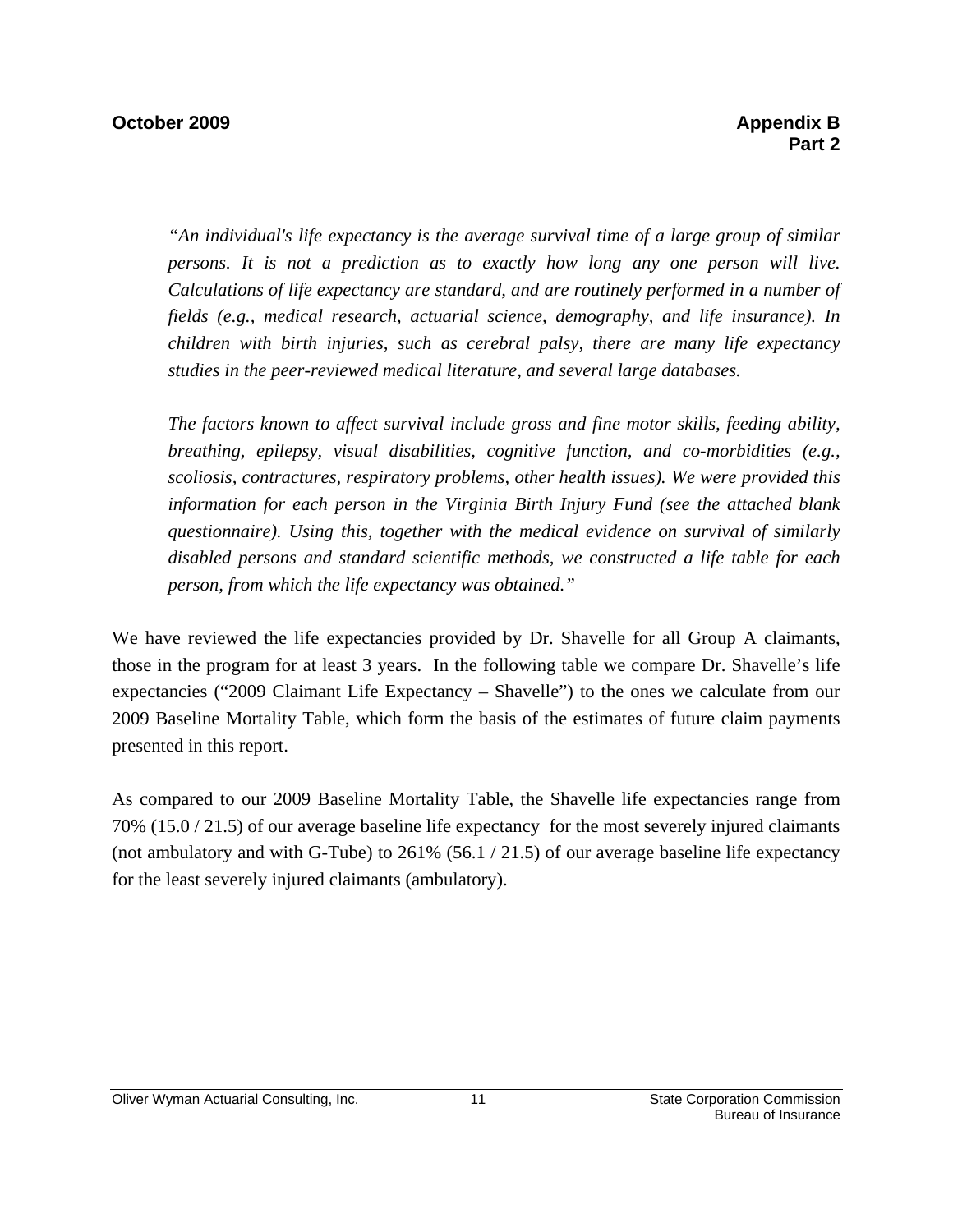Table 1

|  |  | <b>Comparison of Life Expectancies @ Current Age of Claimants</b> |  |  |  |  |
|--|--|-------------------------------------------------------------------|--|--|--|--|
|--|--|-------------------------------------------------------------------|--|--|--|--|

|                                                  | <b>Medical Condition</b> |           |         |         |
|--------------------------------------------------|--------------------------|-----------|---------|---------|
|                                                  | Amb                      | Non-Amb   | Non-Amb |         |
|                                                  | No G-tube                | No G-tube | G-tube  | Average |
|                                                  | $^{(1)}$                 | (2)       | (3)     |         |
| <b>Life Expectancy Based on</b>                  |                          |           |         |         |
| 2009 Baseline Mortality Table                    |                          |           |         | 21.5    |
| 2009 Claimant Life Expectancy - Shavelle         | 56.1                     | 31.3      | 15.0    | 26.5    |
| Ratio to 2009 Baseline - Average Life Expectancy | 261%                     | 145%      | 70%     | 123%    |

### Implication of Program's Life Expectancy Estimates on the Alternate Florida Method

In our view, the information provided by Dr. Shavelle offers valuable insight into the prospective life expectancy for claimants, especially for those claimants who reach age 20 and above, for whom the experience within the Program is limited.

However, the use of Dr. Shavelle's life expectancies does not produce a materially different result than our estimates, which are based on our 2009 Baseline Mortality Table. When we apply the Alternate Florida Method using Dr. Shavelle's 2009 Claimant Life Expectancies without changing any of the many other assumptions that we made, we find that our estimates of the Program's future claim payments as of December 31, 2008 is essentially equal to the estimates we present in this report incorporating our 2009 Baseline Mortality Table.

We note that in order for us to use Dr. Shavelle's life expectancies to produce an estimate of future claim payments, we had to convert his life expectancies into mortality tables. Dr. Shavelle actually constructed a mortality table for each claimant, from which he determined the life expectancies. However, Dr. Shavelle could not readily reproduce these tables for our use. Given this constraint, we produced mortality tables ("2009 Claimant Life Expectancy – Shavelle") by medical condition that result in average life expectancies that match Dr. Shavelle's average life expectancies by medical condition as provided in the table above. We believe that the 2009

Oliver Wyman Actuarial Consulting, Inc. 12 12 State Corporation Commission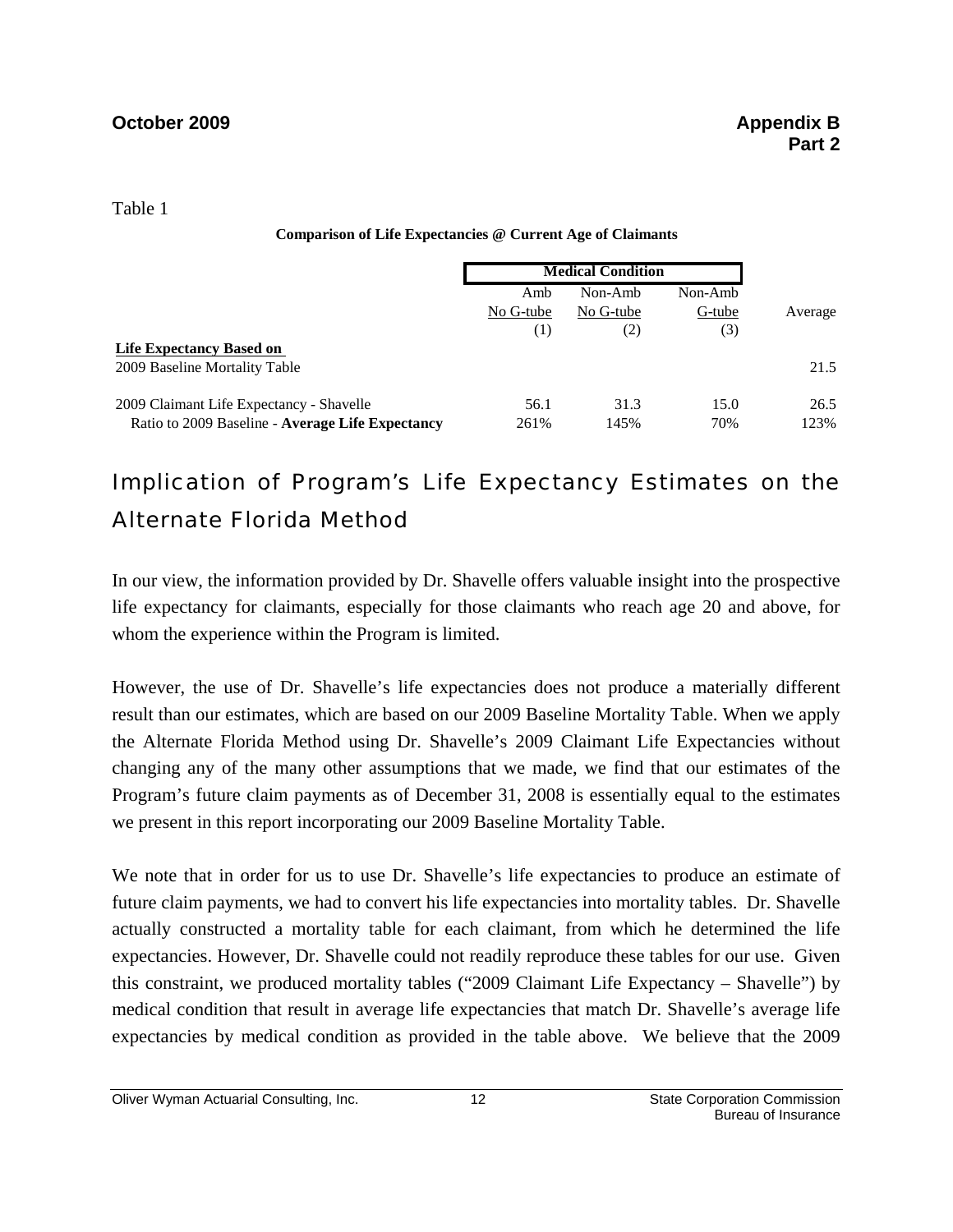#### **October 2009 Appendix B Appendix B Appendix B Appendix B Appendix B Appendix B Appendix B Appendix B Appendix B**

Claimant Life Expectancy –Shavelle mortality tables we developed are a reasonable proxy for Dr. Shavelle's mortality tables.

The fact that our application of Dr. Shavelle's life expectancies does not produce a materially different estimate of the future claim costs at this time does not diminish their value. We recommend that the Program engage Dr. Shavelle to provide composite mortality tables by medical condition as part of his 2010 update of life expectancies for claimants in the Program. In next year's study, we will determine what our estimate would be if we were to apply the Alternate Florida Method with the mortality tables provided by Dr. Shavelle, and we will evaluate the reasonableness of using this approach in deriving our estimate.

### Life Plan Estimates

The Program provided a Life Plan Estimate for each Admitted Claimant. A Life Plan Estimate is an estimate of the average annual benefit costs. The estimates for each claimant are documented and presented in a Reserve Worksheet that closely follows the worksheet used by NICA. The worksheet includes 21 expense categories (comparable to, but more detailed than, the 12 expense categories that we use in our study).

The worksheet for each claimant shows expenses paid by the Program to date and the Program's projected average annual expenditures over the periods spanning (a) the claimant's current age to age 17, (b) from age 18 to 24, and (c) from age 25 for the remainder of the claimant's life expectancy. In estimating each claimant's Life Plan, the Program generally assumes a continuation of all expenses including nursing costs, which generally follow "doctor's orders" (that is, the prescription for how many hours and what level of nursing care the claimant requires) with the following exceptions:

1) The Program increases the actual 2008 expense costs by 4% for inflation for all categories but makes no adjustments for inflation beyond 2009 except as noted in the following comments.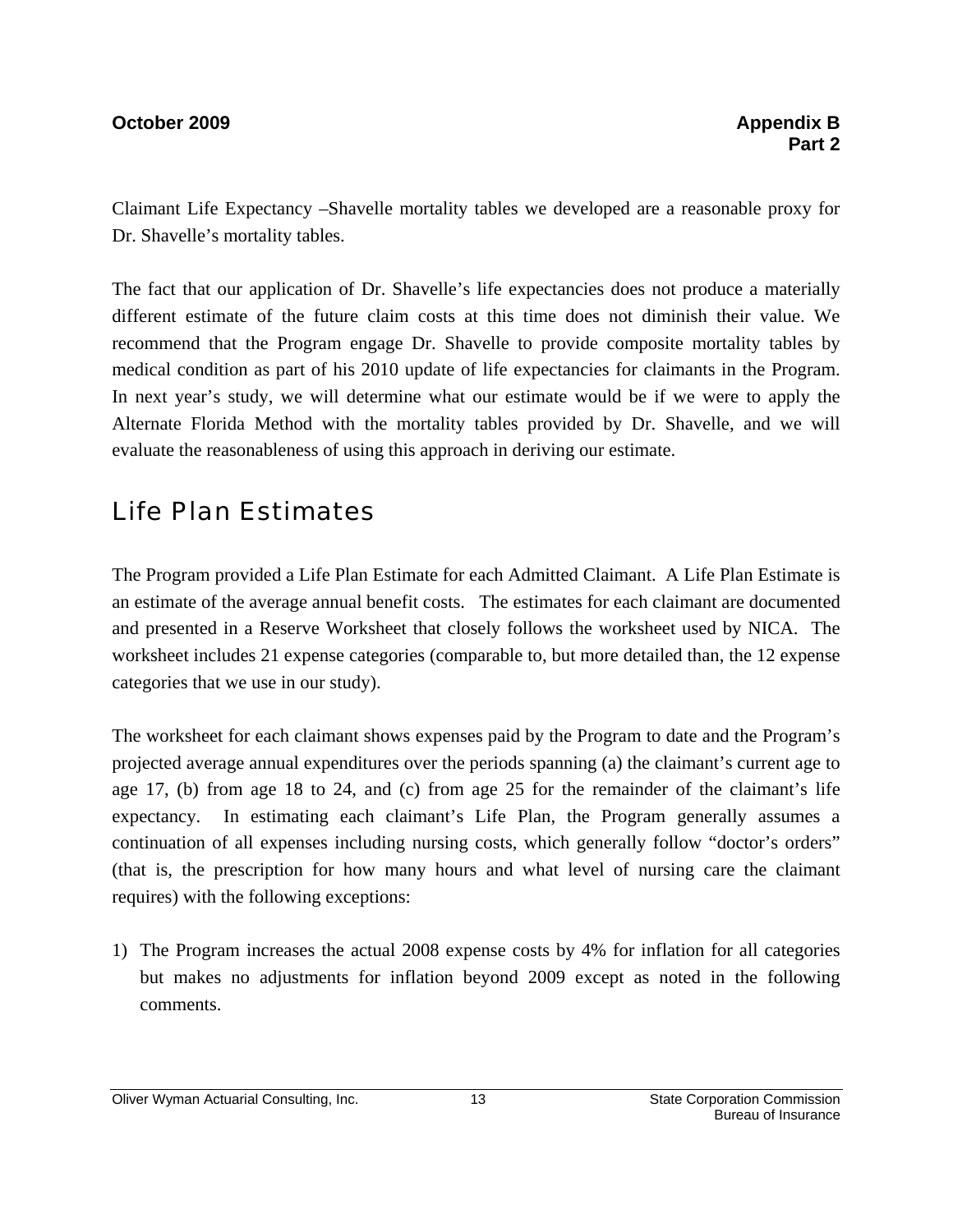#### **October 2009 Appendix B Appendix B**

- 2) The Program projects average annual wage benefits by adjusting the actual 2008 wage benefits by 2% per year for inflation.
- 3) For those claimants currently receiving less than 10 hours per day of nursing care, the Program increases the amount of nursing care by 7 hours per day when the claimant is assumed to reach age 25; for all other claimants, the Program assumes a minimum of 20 hours of nursing care per day at age 25.
- 4) The Program further assumes that when claimants reach age 25 they receive agency care rather than parental care, and makes the appropriate adjustments to the assumed hourly nursing care costs. For years prior to age 25, the Program uses the applicable hourly rates for care the claimant is currently receiving.

### Implication of Program's Life Plan Estimates on the Alternate Florida Method

For purposes of comparison of the Program's Life Plan estimates to Oliver Wyman's estimates, we separately review the respective aggregate benefit cost estimates for Group A and Group B  $claimants.<sup>1</sup>$ 

#### Group A Claimants

For the 81 Group A claimants, that is claimants in the Program for at least three years, the Program's total Life Plan estimate is approximately 60% higher than Oliver Wyman's estimate. There are three reasons for the difference: (1) assumptions regarding cost inflation and discounting, (2) life expectancy, and, (3) differences in annual costs underlying the Life Plan estimates.

Regarding the first item, the Program assumes no inflation beyond 2009 except for wages, for which it uses an annual inflation rate of approximately 2%, and the Program does not discount

<u>.</u>

<sup>&</sup>lt;sup>1</sup> We do not believe it to be meaningful to compare the Program and Oliver Wyman estimates for each individual claimant.

Oliver Wyman Actuarial Consulting, Inc. 14 14 State Corporation Commission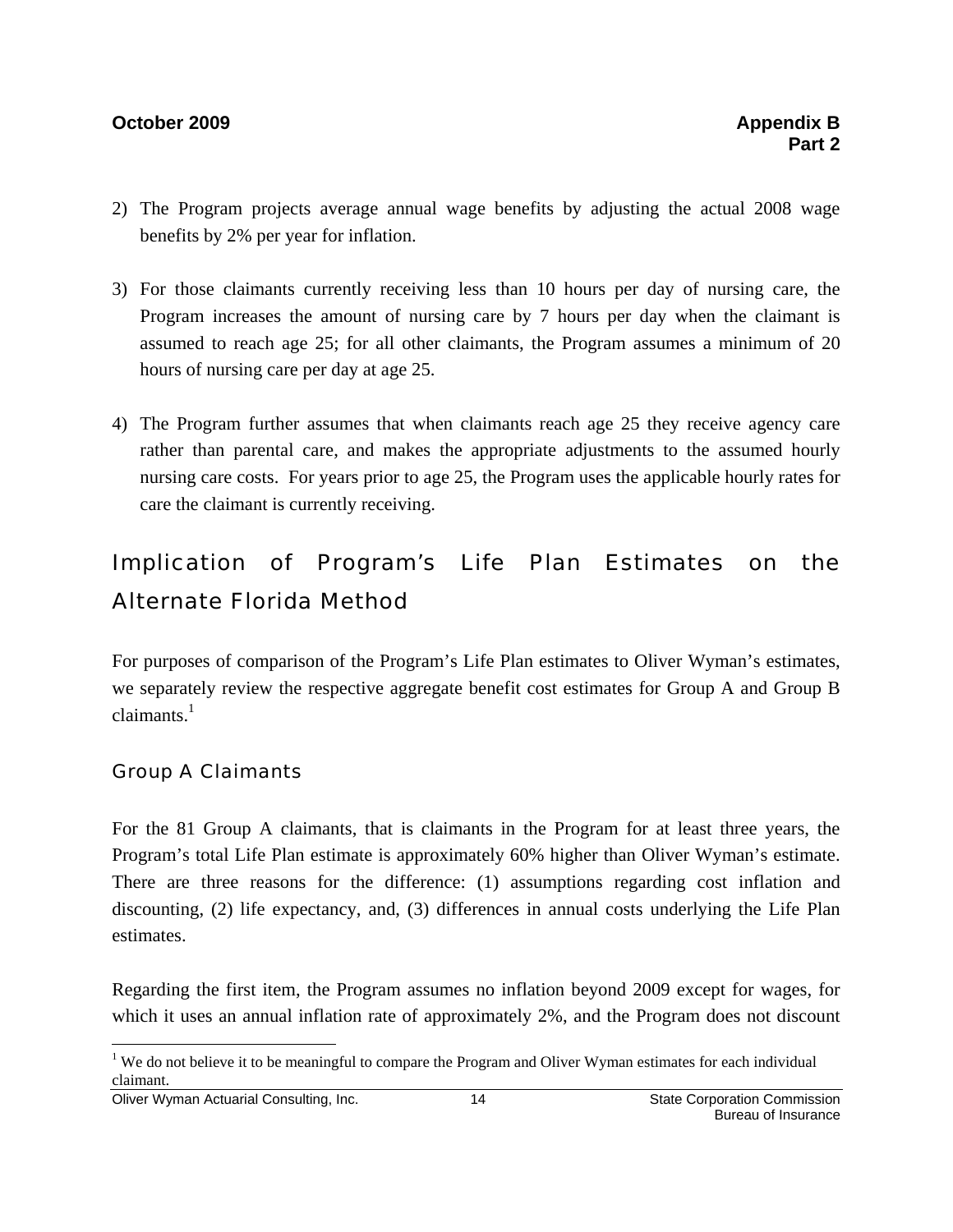#### **October 2009 Appendix B 2009**

the estimated future claim payments to present value. As a result, the Program implicitly assumes that for expense costs other than wage benefits, the rate of future cost inflation equals the Fund's future investment earnings rate. As we have explained in this Report, we, on the other hand, assume that the Fund's future investment rate will exceed future cost inflation. This accounts for most of the 60% difference.

Second, the Program uses Dr. Shavelle's life expectancy estimates, which affects the Program estimate by approximately 2% and is not material to the comparison.

We note that the first two items explain virtually the entire difference between the Program's Group A estimates and our estimates. Hence, the Program's Life Plan estimates confirm the reasonableness of our estimated future claim payments for Group A claimants.

#### Group B Claimants

For the 24 Group B claimants, that is, claimants in the Program for less than three years, the Program's total Life Plan estimate is approximately 7% above Oliver Wyman's estimate.

However, as it does for the Group A claimants, the Program implicitly assumes that future cost inflation will equal future investment earnings. After we adjust for this difference, the Oliver Wyman estimate is approximately 50% higher than the Program's estimate.

This difference is explained by our approach to estimating the cost per Group B claimant. As we state in this Report, we generally use the estimated average lifetime costs of Group A claimants (claimants who were admitted to the Program in 2005 or prior) to estimate the lifetime costs of Group B claimants (claimants who were admitted to the Program in 2006, 2007, or 2008). On the other hand, the Program's Life Plan estimate for Group A claimants is approximately 50% higher than its estimate for Group B claimants. Had the Program instead assumed future benefit costs for Group B claimants that are consistent with its future benefit costs for Group A claimants, its Group B Life Plan estimates would be in-line with our Group B Life Plan estimates. We note that a comparison of actual Program expense payments shows that claimants' expenses generally increase significantly after their first three years in the Program.

Oliver Wyman Actuarial Consulting, Inc. 15 15 State Corporation Commission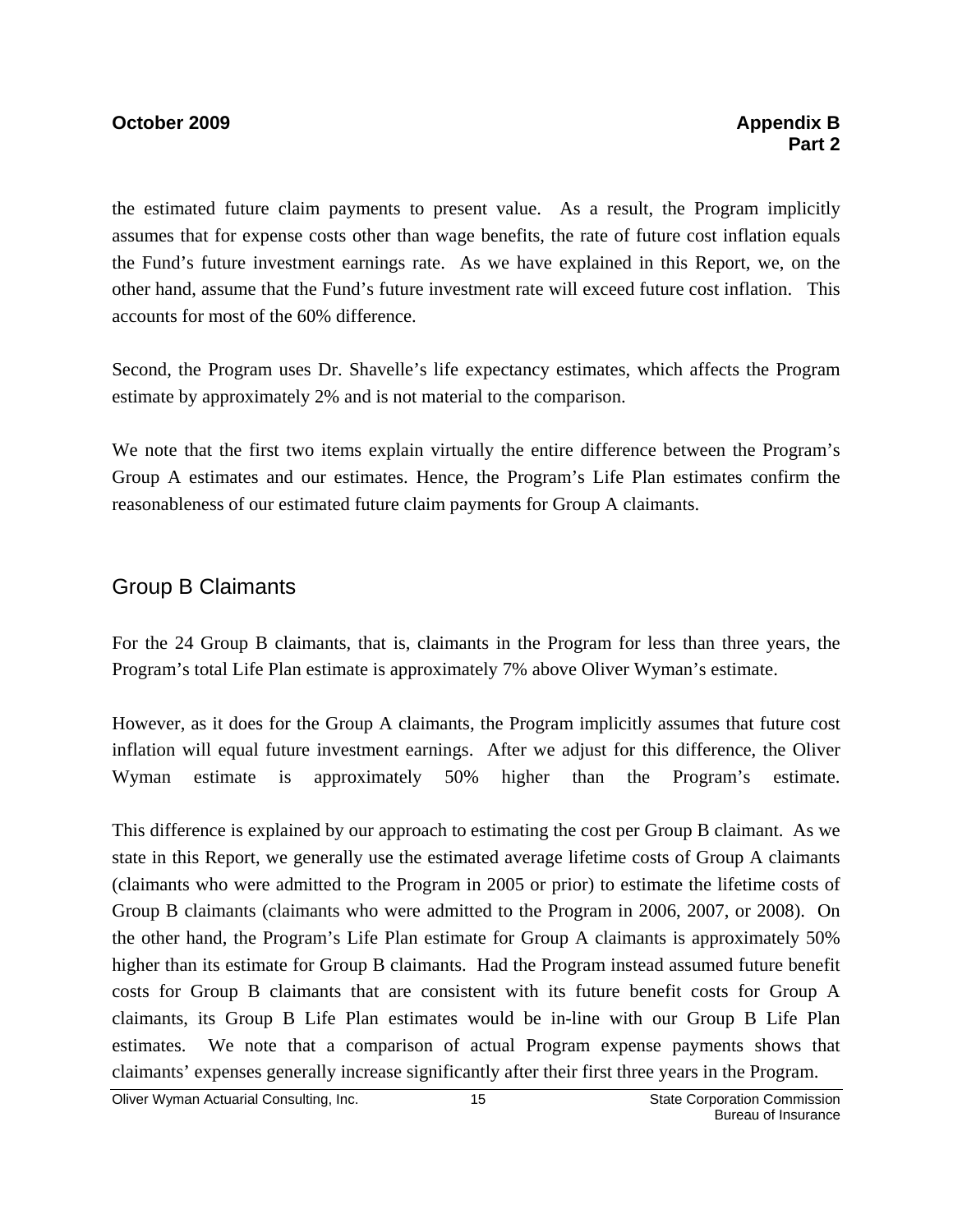#### Group C Claimants

The Program is unable to provide Life Plan estimates for Group C claimants, as these are claimants that have not yet been accepted into the Program.<sup>2</sup>

### Closing Comments

Since 1991 the NICA Florida program has been producing claimant specific life expectancies and Life Plans similar to what the Program has just developed. Such a history is an essential component of the Florida Method, which utilizes this claimant specific information. It will take some time before the Fund has sufficient history for us to apply the Florida Method.

The information provided by Dr. Shavelle offers valuable insight into the prospective life expectancy for claimants, especially for those claimants who reach age 20 and above, for whom the experience within the Program is limited. And although we find that use of Dr. Shavelle's life expectancies would not produce materially different estimates from the estimates we present in this Report, we recommend that the Program engage Dr. Shavelle to provide composite mortality tables by medical condition as part of his 2010 update of life expectancies for claimants in the Program. In next year's study, we will present what our estimate would be if we were to apply the Alternate Florida Method with the mortality tables provided by Dr. Shavelle, and will evaluate the reasonableness of using this approach in deriving our estimate.

In our opinion the Life Plan estimates provided by the Program confirm the reasonableness of our current "life plan" estimates. We recommend that the Program continue to provide Life Plan estimates each year so that we can monitor the reasonableness of our estimates and begin to develop the history that is needed to eventually apply the Florida Method.

Oliver Wyman Actuarial Consulting, Inc. 16 16 State Corporation Commission

 $\overline{a}$ 

 $2$  The consideration of Group C claimants is a much more important issue for the Virginia program than the Florida program since Florida limits late application by claimants.